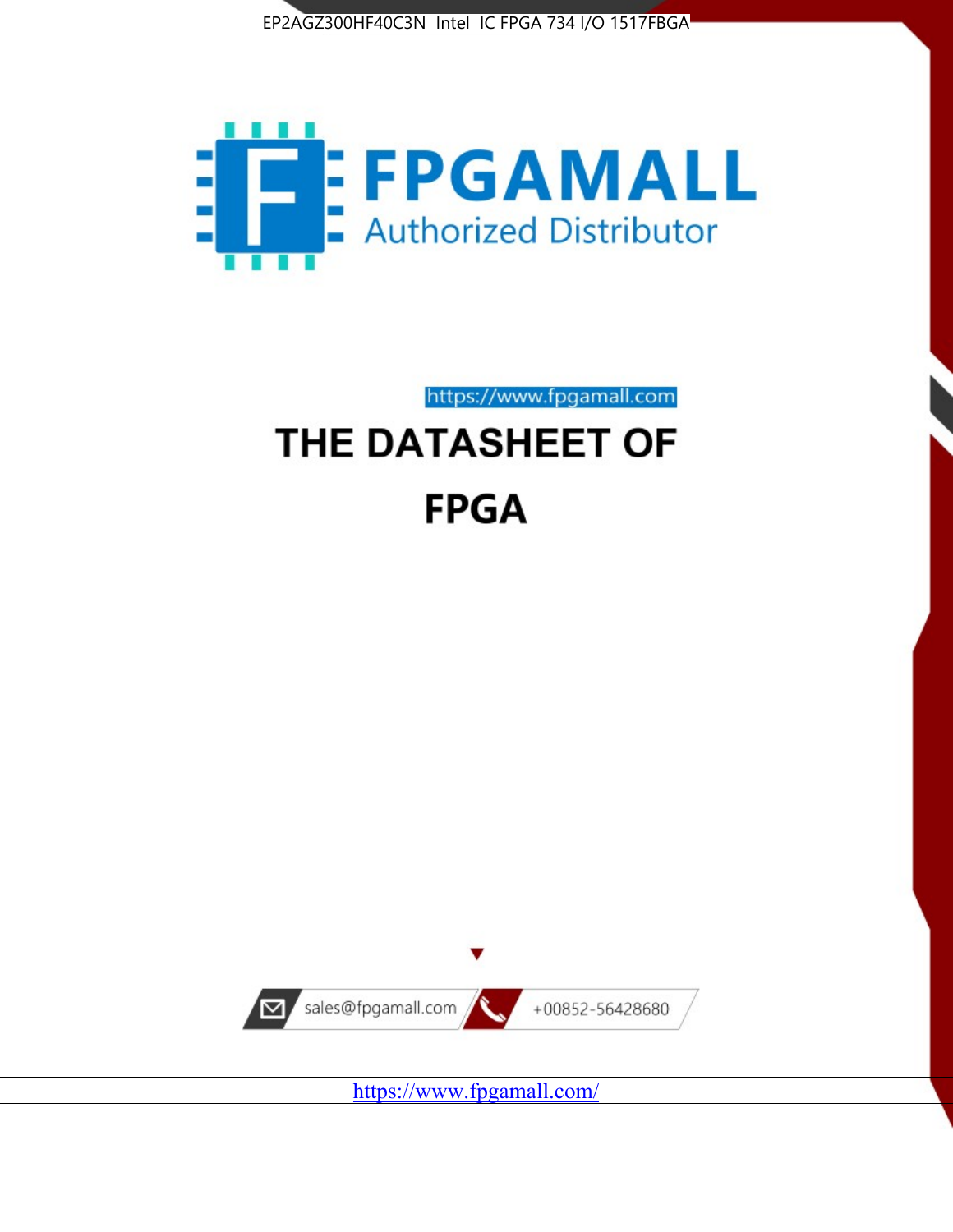EP2AGZ300HF40C3N Intel IC FPGA 734 I/O 1517FBGA



**AIIGX53001-4.4**

This chapter describes the electrical and switching characteristics of the Arria® II device family. The Arria II device family includes the Arria II GX and GZ devices. Electrical characteristics include operating conditions and power consumption. Switching characteristics include transceiver specifications, core, and periphery performance. This chapter also describes I/O timing, including programmable I/O element (IOE) delay and programmable output buffer delay.

**1. Device Datasheet for Arria II Devices**

For information regarding the densities and packages of devices in the Arria II device family, refer to *[Overview for the Arria II Device Family](http://www.altera.com/literature/hb/arria-ii-gx/aiigx_51001.pdf)* chapter.

This chapter contains the following sections:

- *"Electrical Characteristics"* on page 1–1
- "Transceiver Performance Specifications" on page 1–21
- "Glossary" on page 1–74

# **Electrical Characteristics**

The following sections describe the electrical characteristics.

# **Operating Conditions**

Arria II devices are rated according to a set of defined parameters. To maintain the highest possible performance and reliability of Arria II devices, you must consider the operating requirements described in this chapter.

Arria II devices are offered in both commercial and industrial grades. Arria II GX devices are offered in –4 (fastest), –5, and –6 (slowest) commercial speed grades and –3 and –5 industrial speed grades. Arria II GZ devices are offered in –3 and –4 speed grades for both commercial and industrial grades.

 $\Box$  In this chapter, a prefix associated with the operating temperature range is attached to the speed grades; commercial with the "C" prefix and industrial with the "I" prefix. Commercial devices are indicated as C4, C5, and C6 speed grade, and the industrial devices are indicated as I3 and I5.

# **Absolute Maximum Ratings**

Absolute maximum ratings define the maximum operating conditions for Arria II devices. The values are based on experiments conducted with the device and theoretical modeling of breakdown and damage mechanisms. The functional operation of the device is not implied under these conditions. Table 1–1 lists the absolute maximum ratings for Arria II GX devices. Table 1–2 lists the absolute maximum ratings for Arria II GZ devices.

© 2013 Altera Corporation. All rights reserved. ALTERA, ARRIA, CYCLONE, HARDCOPY, MAX, MEGACORE, NIOS, QUARTUS and STRATIX are Reg. U.S. Pat. & Tm. Off. [and/or trademarks of Altera Corporat](http://www.altera.com/common/legal.html)ion in the U.S. and other countri

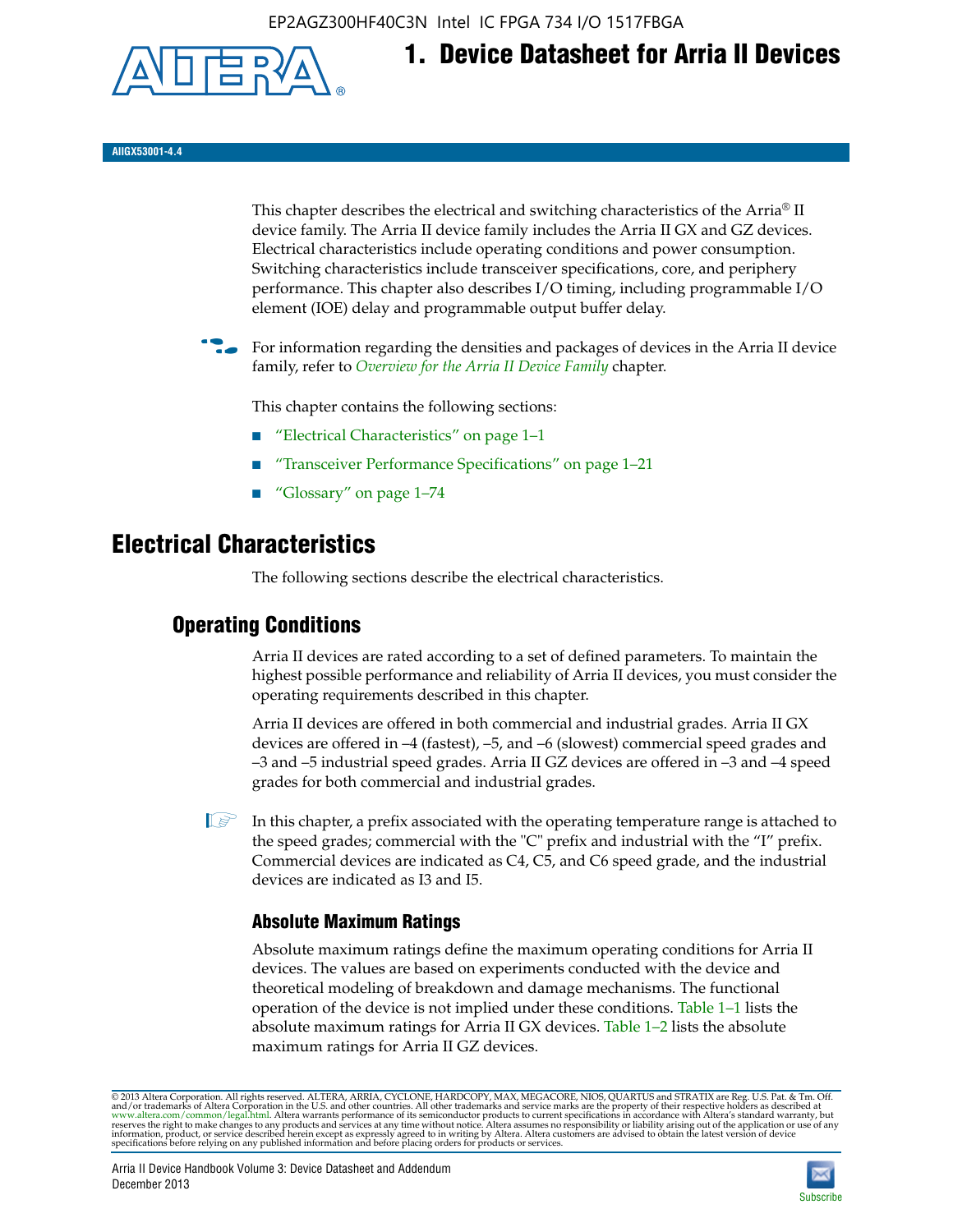

**Conditions beyond those listed in Table 1–1 and Table 1–2 may cause permanent** damage to the device. Additionally, device operation at the absolute maximum ratings for extended periods of time may have adverse effects on the device.

Table 1–1 lists the absolute maximum ratings for Arria II GX devices.

**Table 1–1. Absolute Maximum Ratings for Arria II GX Devices** 

| <b>Symbol</b>         | <b>Description</b>                                                                                                 | <b>Minimum</b> | <b>Maximum</b> | <b>Unit</b>  |
|-----------------------|--------------------------------------------------------------------------------------------------------------------|----------------|----------------|--------------|
| $V_{CC}$              | Supplies power to the core, periphery, I/O registers, PCI Express®<br>(PIPE) (PCIe) HIP block, and transceiver PCS | $-0.5$         | 1.35           | $\vee$       |
| $V_{CCCB}$            | Supplies power for the configuration RAM bits                                                                      | $-0.5$         | 1.8            | V            |
| $V_{\text{CCBAT}}$    | Battery back-up power supply for design security volatile key register                                             | $-0.5$         | 3.75           | V            |
| $V_{CCPD}$            | Supplies power to the I/O pre-drivers, differential input buffers, and<br><b>MSEL circuitry</b>                    | $-0.5$         | 3.75           | $\vee$       |
| V <sub>CCIO</sub>     | Supplies power to the I/O banks                                                                                    | $-0.5$         | 3.9            | $\mathsf{V}$ |
| $V_{\text{CCD\_PLL}}$ | Supplies power to the digital portions of the PLL                                                                  | $-0.5$         | 1.35           | V            |
| $V_{\text{CCA\_PLL}}$ | Supplies power to the analog portions of the PLL and device-wide<br>power management circuitry                     | $-0.5$         | 3.75           | $\mathsf{V}$ |
| $V_{1}$               | DC input voltage                                                                                                   | $-0.5$         | 4.0            | V            |
| $I_{\text{OUT}}$      | DC output current, per pin                                                                                         | $-25$          | 40             | mA           |
| $V_{\text{CCA}}$      | Supplies power to the transceiver PMA regulator                                                                    |                | 3.75           | V            |
| $V_{CCL_GXB}$         | Supplies power to the transceiver PMA TX, PMA RX, and clocking                                                     |                | 1.21           | $\vee$       |
| $V_{\text{CCH_GXB}}$  | Supplies power to the transceiver PMA output (TX) buffer                                                           |                | 1.8            | V            |
| $T_{\rm J}$           | Operating junction temperature                                                                                     | $-55$          | 125            | °C           |
| $T_{\tt STG}$         | Storage temperature (no bias)                                                                                      | -65            | 150            | ℃            |

Table 1–2 lists the absolute maximum ratings for Arria II GZ devices.

**Table 1–2. Absolute Maximum Ratings for Arria II GZ Devices (Part 1 of 2)**

| <b>Symbol</b>            | <b>Description</b>                                                                              | <b>Minimum</b> | <b>Maximum</b> | <b>Unit</b>  |
|--------------------------|-------------------------------------------------------------------------------------------------|----------------|----------------|--------------|
| $V_{CC}$                 | Supplies power to the core, periphery, I/O registers, PCIe HIP block, and<br>transceiver PCS    | -0.5           | 1.35           | $\mathsf{V}$ |
| $V_{CCCB}$               | Power supply to the configuration RAM bits                                                      | $-0.5$         | 1.8            | $\vee$       |
| V <sub>CCPGM</sub>       | Supplies power to the configuration pins                                                        | $-0.5$         | 3.75           | $\vee$       |
| <b>V<sub>CCAUX</sub></b> | Auxiliary supply                                                                                | $-0.5$         | 3.75           | $\vee$       |
| $V_{CCBAT}$              | Supplies battery back-up power for design security volatile key register                        | -0.5           | 3.75           | V            |
| $V_{CCPD}$               | Supplies power to the I/O pre-drivers, differential input buffers, and<br><b>MSEL circuitry</b> | -0.5           | 3.75           | $\mathsf{V}$ |
| V <sub>CCIO</sub>        | Supplies power to the I/O banks                                                                 | $-0.5$         | 3.9            | $\mathsf{V}$ |
| $V_{\rm CC\_CLKIN}$      | Supplies power to the differential clock input                                                  | $-0.5$         | 3.75           | $\vee$       |
| $V_{\text{CCD\_PLL}}$    | Supplies power to the digital portions of the PLL                                               | $-0.5$         | 1.35           | V            |
| $V_{\text{CCA\_PLL}}$    | Supplies power to the analog portions of the PLL and device-wide<br>power management circuitry  | $-0.5$         | 3.75           | $\mathsf{V}$ |
| V <sub>1</sub>           | DC input voltage                                                                                | $-0.5$         | 4.0            | $\vee$       |
| $I_{\text{OUT}}$         | DC output current, per pin                                                                      | $-25$          | 40             | mA           |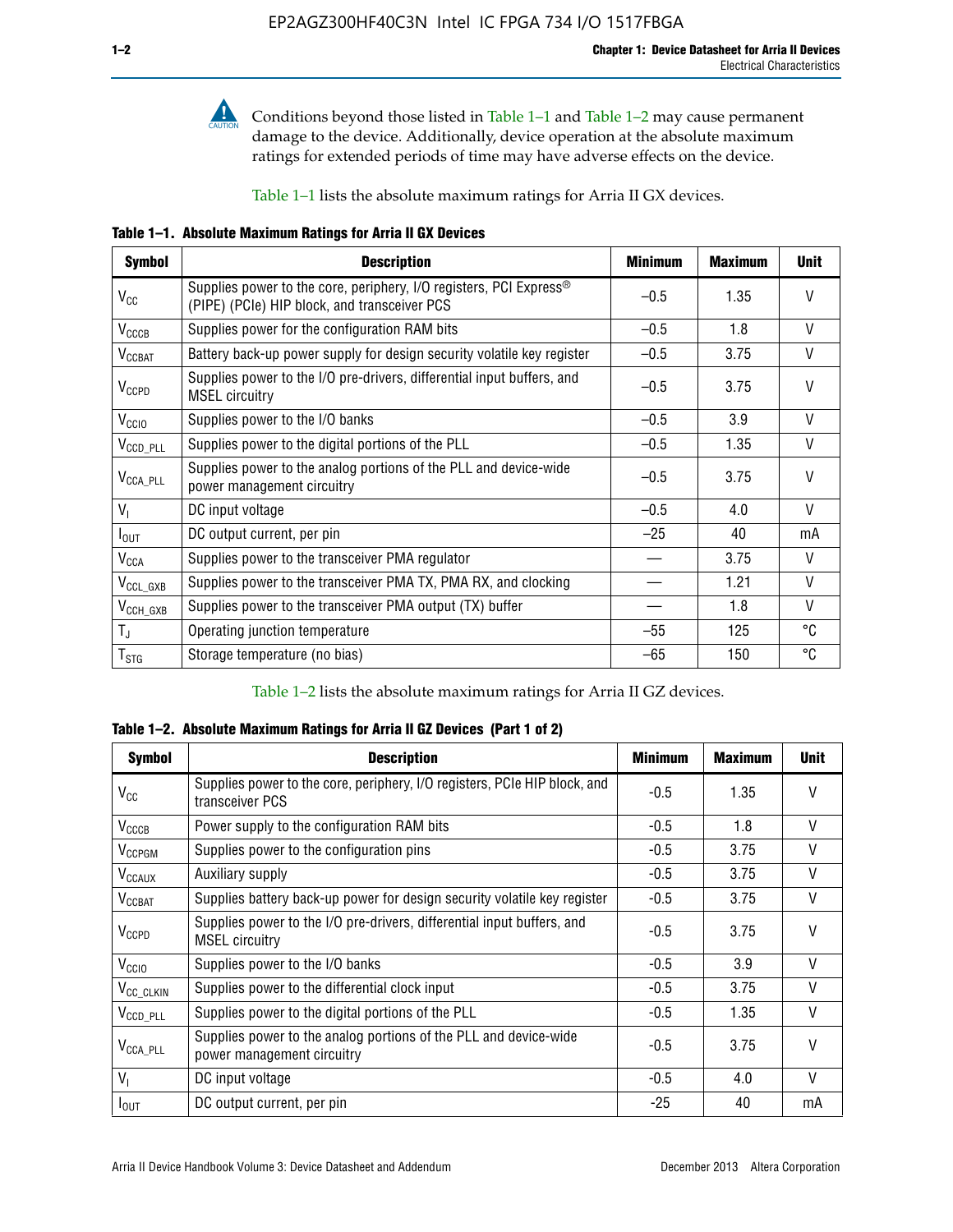| <b>Symbol</b>                  | <b>Description</b>                                                              | <b>Minimum</b> | Maximum | <b>Unit</b> |
|--------------------------------|---------------------------------------------------------------------------------|----------------|---------|-------------|
| $V_{\texttt{CCA}\_\textsf{L}}$ | Supplies transceiver high voltage power (left side)                             | $-0.5$         | 3.75    | $\vee$      |
| $V_{\mathsf{CCA}\_\mathsf{R}}$ | Supplies transceiver high voltage power (right side)                            | $-0.5$         | 3.75    | V           |
| $V_{CCHIP\_L}$                 | Supplies transceiver HIP digital power (left side)                              | $-0.5$         | 1.35    | V           |
| $V_{CCR\_L}$                   | Supplies receiver power (left side)                                             | $-0.5$         | 1.35    | V           |
| $V_{CCR\_R}$                   | Supplies receiver power (right side)                                            | $-0.5$         | 1.35    | V           |
| $V_{CCT\_L}$                   | Supplies transmitter power (left side)                                          | $-0.5$         | 1.35    | V           |
| $V_{CCT_R}$                    | Supplies transmitter power (right side)                                         | $-0.5$         | 1.35    | V           |
| V <sub>CCL</sub> GXBLn<br>(1)  | Supplies power to the transceiver PMA TX, PMA RX, and clocking (left<br>side)   | $-0.5$         | 1.35    | $\vee$      |
| V <sub>CCL_GXBRn</sub><br>(1)  | Supplies power to the transceiver PMA TX, PMA RX, and clocking (right)<br>side) | $-0.5$         | 1.35    | $\vee$      |
| V <sub>CCH_GXBLn</sub><br>(1)  | Supplies power to the transceiver PMA output (TX) buffer (left side)            | $-0.5$         | 1.8     | $\vee$      |
| V <sub>CCH_GXBRn</sub><br>(1)  | Supplies power to the transceiver PMA output (TX) buffer (right side)           | $-0.5$         | 1.8     | $\vee$      |
| $T_{\rm J}$                    | Operating junction temperature                                                  | -55            | 125     | °C          |
| $T_{\text{STG}}$               | Storage temperature (no bias)                                                   | -65            | 150     | °C          |

|  |  | Table 1-2. Absolute Maximum Ratings for Arria II GZ Devices (Part 2 of 2) |  |  |  |
|--|--|---------------------------------------------------------------------------|--|--|--|
|--|--|---------------------------------------------------------------------------|--|--|--|

**Note to Table 1–2:**

 $(1)$   $n = 0, 1,$  or 2.

#### **Maximum Allowed Overshoot and Undershoot Voltage**

During transitions, input signals may overshoot to the voltage shown in Table 1–3 and undershoot to –2.0 V for magnitude of currents less than 100 mA and periods shorter than 20 ns.

Table 1–3 lists the Arria II GX and GZ maximum allowed input overshoot voltage and the duration of the overshoot voltage as a percentage over the device lifetime. The maximum allowed overshoot duration is specified as a percentage of high-time over the lifetime of the device. A DC signal is equivalent to 100% duty cycle. For example, a signal that overshoots to 4.3 V can only be at 4.3 V for 5.41% over the lifetime of the device; for a device lifetime of 10 years, this amounts to 5.41/10ths of a year.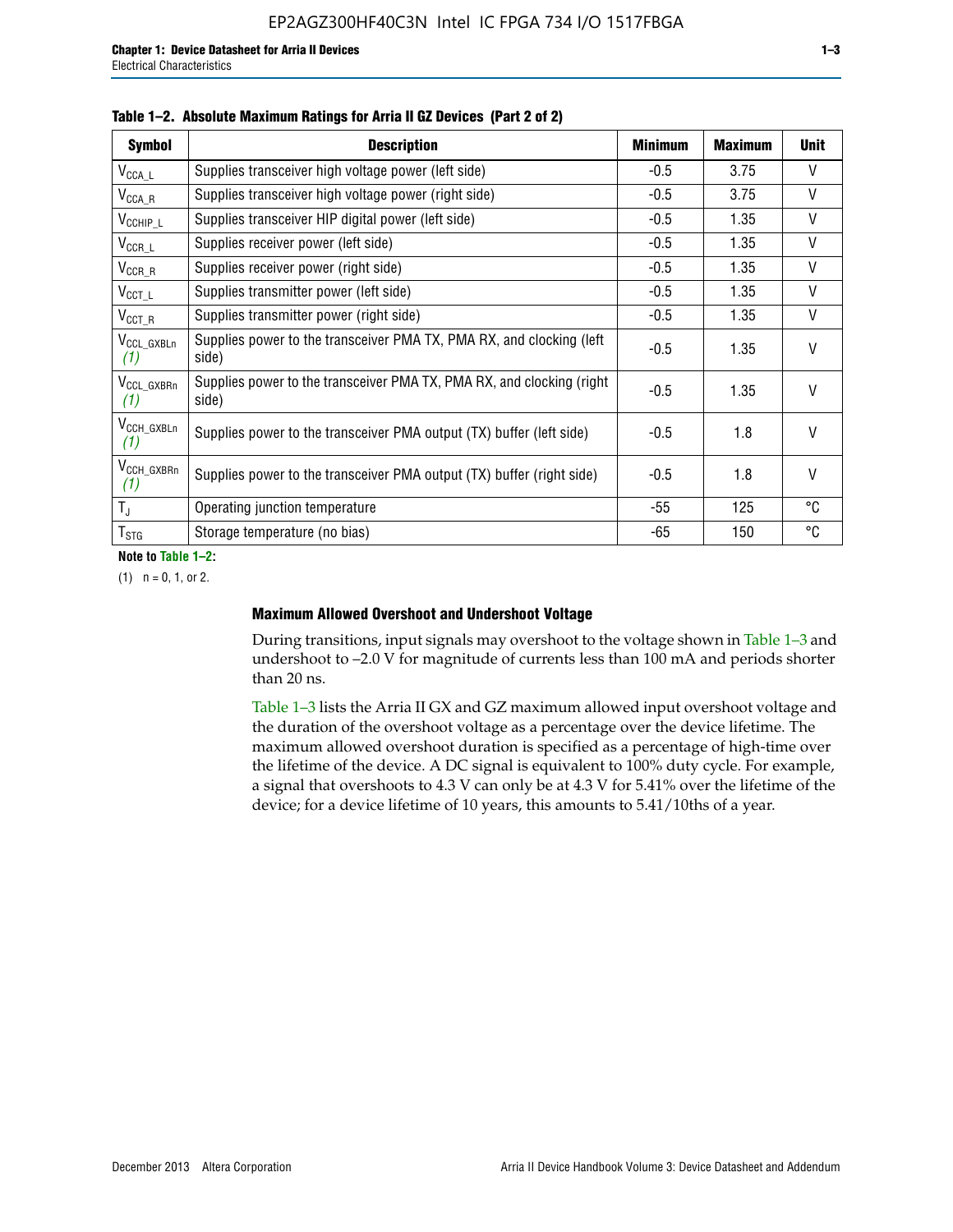| <b>Symbol</b> | <b>Description</b>      | <b>Condition (V)</b> | <b>Overshoot Duration as % of</b><br><b>High Time</b> | <b>Unit</b>   |
|---------------|-------------------------|----------------------|-------------------------------------------------------|---------------|
|               |                         | 4.0                  | 100.000                                               | $\frac{0}{0}$ |
|               |                         | 4.05                 | 79.330                                                | $\frac{0}{0}$ |
|               |                         | 4.1                  | 46.270                                                | $\frac{0}{0}$ |
| $V_1$ (AC)    |                         | 4.15                 | 27.030                                                | $\frac{0}{0}$ |
|               | <b>AC Input Voltage</b> | 4.2                  | 15.800                                                | $\frac{0}{0}$ |
|               |                         | 4.25                 | 9.240                                                 | $\frac{0}{0}$ |
|               |                         | 4.3                  | 5.410                                                 | $\frac{0}{0}$ |
|               |                         | 4.35                 | 3.160                                                 | $\frac{0}{0}$ |
|               |                         | 4.4                  | 1.850                                                 | $\frac{0}{0}$ |
|               |                         | 4.45                 | 1.080                                                 | $\frac{0}{0}$ |
|               |                         | 4.5                  | 0.630                                                 | $\frac{0}{0}$ |
|               |                         | 4.55                 | 0.370                                                 | $\frac{0}{0}$ |
|               |                         | 4.6                  | 0.220                                                 | $\frac{0}{0}$ |

# **Table 1–3. Maximum Allowed Overshoot During Transitions for Arria II Devices**

# **Maximum Allowed I/O Operating Frequency**

Table 1–4 lists the maximum allowed I/O operating frequency for Arria II GX I/Os using the specified I/O standards to ensure device reliability.

|  |  |  | Table 1–4. Maximum Allowed I/O Operating Frequency for Arria II GX Devices |
|--|--|--|----------------------------------------------------------------------------|
|--|--|--|----------------------------------------------------------------------------|

| I/O Standard                          | I/O Frequency (MHz) |
|---------------------------------------|---------------------|
| HSTL-18 and HSTL-15                   | 333                 |
| <b>SSTL-15</b>                        | 400                 |
| SSTL-18                               | 333                 |
| 2.5-V LVCMOS                          | 260                 |
| 3.3-V and 3.0-V LVTTL                 |                     |
| 3.3-V, 3.0-V, 1.8-V, and 1.5-V LVCMOS | 250                 |
| PCI and PCI-X                         |                     |
| SSTL-2                                |                     |
| 1.2-V LVCMOS HSTL-12                  | 200                 |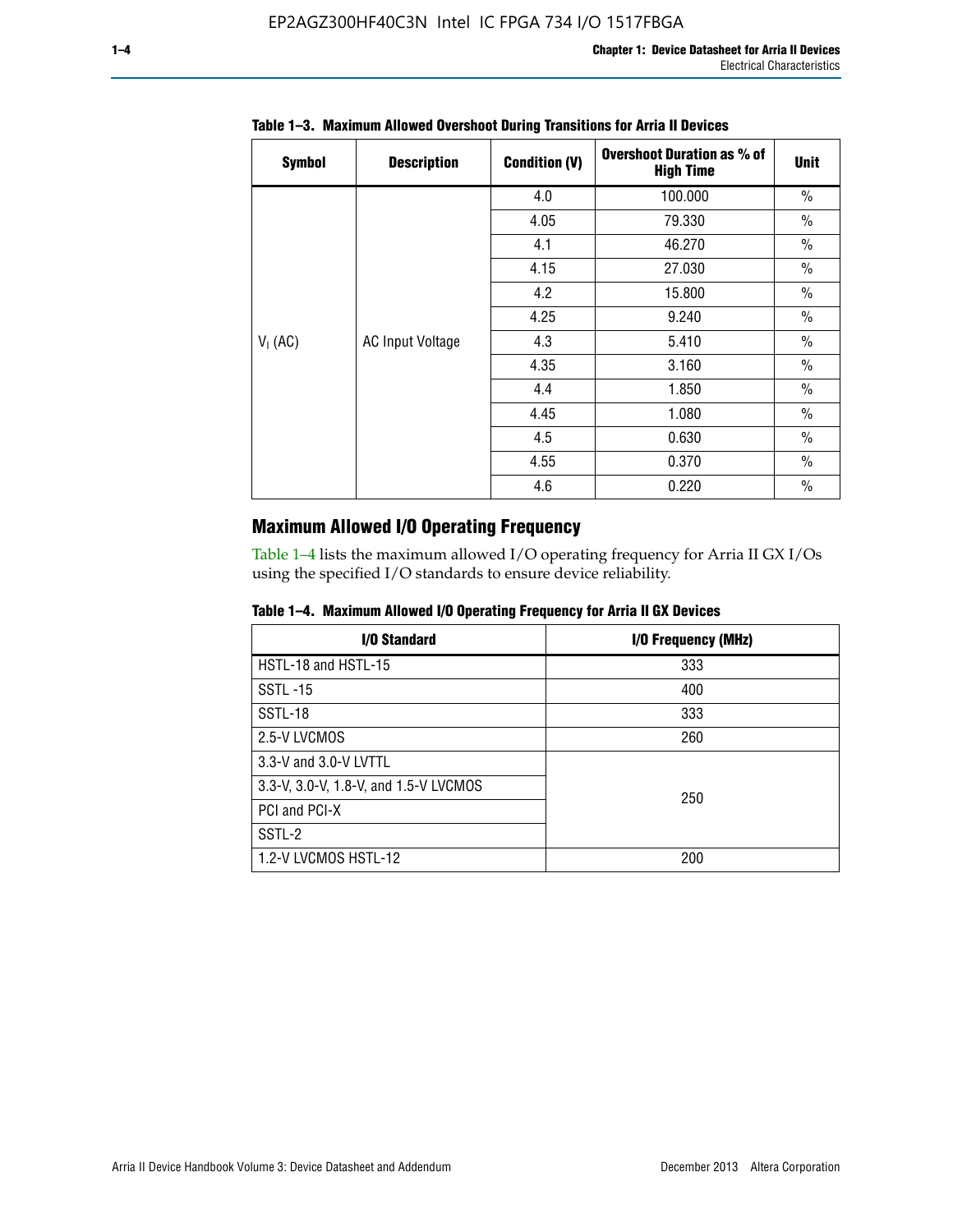# **Recommended Operating Conditions**

This section lists the functional operation limits for AC and DC parameters for Arria II GX and GZ devices. All supplies are required to monotonically reach their full-rail values without plateaus within  $t_{RAMP}$ .

Table 1–5 lists the recommended operating conditions for Arria II GX devices.

**Table 1–5. Recommended Operating Conditions for Arria II GX Devices** *(Note 1)* **(Part 1 of 2)**

| <b>Symbol</b>             | <b>Description</b>                                                                                     | <b>Condition</b>         | <b>Minimum</b> | <b>Typical</b> | <b>Maximum</b>    | <b>Unit</b>  |
|---------------------------|--------------------------------------------------------------------------------------------------------|--------------------------|----------------|----------------|-------------------|--------------|
| $V_{CC}$                  | Supplies power to the core, periphery, I/O<br>registers, PCIe HIP block, and transceiver<br><b>PCS</b> |                          | 0.87           | 0.90           | 0.93              | V            |
| V <sub>CCCB</sub>         | Supplies power to the configuration RAM<br>bits                                                        |                          | 1.425          | 1.50           | 1.575             | $\mathsf{V}$ |
| $V_{\text{CGBAT}}$<br>(2) | Battery back-up power supply for design<br>security volatile key registers                             |                          | 1.2            |                | 3.3               | V            |
|                           | Supplies power to the I/O pre-drivers,                                                                 |                          | 3.135          | 3.3            | 3.465             | $\mathsf{V}$ |
| $V_{CCPD}$<br>(3)         | differential input buffers, and MSEL                                                                   |                          | 2.85           | 3.0            | 3.15              | V            |
|                           | circuitry                                                                                              | $\overline{\phantom{a}}$ | 2.375          | 2.5            | 2.625             | $\mathsf{V}$ |
| V <sub>CCIO</sub>         |                                                                                                        |                          | 3.135          | 3.3            | 3.465             | $\mathsf{V}$ |
|                           | Supplies power to the I/O banks $(4)$                                                                  |                          | 2.85           | 3.0            | 3.15              | $\mathsf{V}$ |
|                           |                                                                                                        |                          | 2.375          | 2.5            | 2.625             | $\mathsf{V}$ |
|                           |                                                                                                        |                          | 1.71           | 1.8            | 1.89              | $\mathsf{V}$ |
|                           |                                                                                                        |                          | 1.425          | 1.5            | 1.575             | $\mathsf{V}$ |
|                           |                                                                                                        |                          | 1.14           | 1.2            | 1.26              | $\mathsf{V}$ |
| $V_{CCD\_PLL}$            | Supplies power to the digital portions of the<br>PLL                                                   |                          | 0.87           | 0.90           | 0.93              | V            |
| $V_{\text{CCA\_PLL}}$     | Supplies power to the analog portions of<br>the PLL and device-wide power<br>management circuitry      |                          | 2.375          | 2.5            | 2.625             | $\mathsf{V}$ |
| $V_{1}$                   | DC Input voltage                                                                                       |                          | $-0.5$         | $\equiv$       | 3.6               | V            |
| $V_0$                     | Output voltage                                                                                         |                          | 0              |                | V <sub>CCIO</sub> | V            |
| <b>V<sub>CCA</sub></b>    | Supplies power to the transceiver PMA<br>regulator                                                     |                          | 2.375          | 2.5            | 2.625             | $\mathsf{V}$ |
| $V_{CCL_GXB}$             | Supplies power to the transceiver PMA TX,<br>PMA RX, and clocking                                      |                          | 1.045          | 1.1            | 1.155             | V            |
| $V_{CCH_GXB}$             | Supplies power to the transceiver PMA<br>output (TX) buffer                                            |                          | 1.425          | 1.5            | 1.575             | V            |
| $T_{J}$                   | Operating junction temperature                                                                         | Commercial               | $\mathbf 0$    |                | 85                | °C           |
|                           |                                                                                                        | Industrial               | $-40$          |                | 100               | °C           |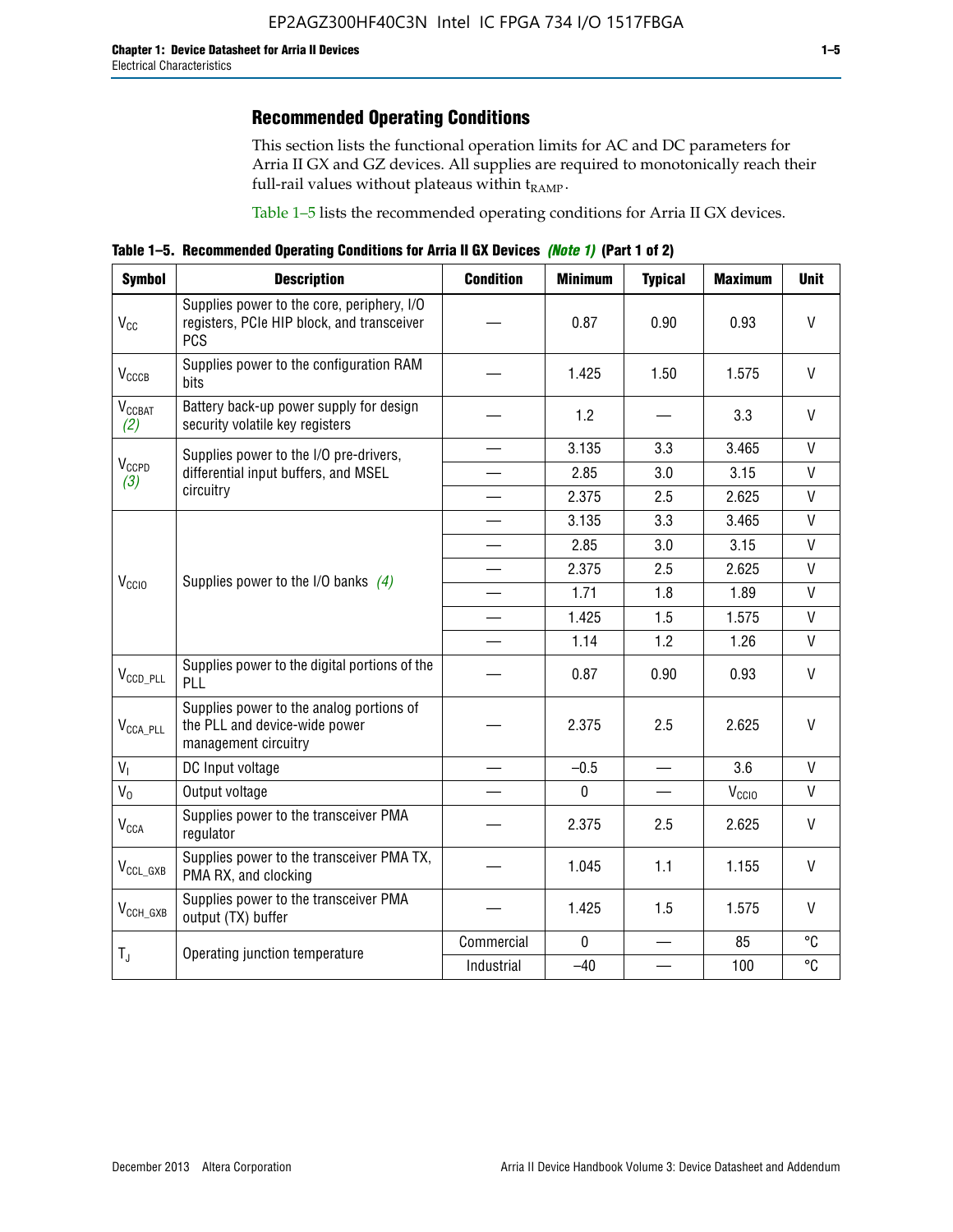| <b>Symbol</b> | <b>Description</b>     | <b>Condition</b> | <b>Minimum</b> | <b>Typical</b> | <b>Maximum</b> | <b>Unit</b> |
|---------------|------------------------|------------------|----------------|----------------|----------------|-------------|
| <b>LRAMP</b>  | Power Supply Ramp time | Normal POR       | 0.05           |                | 100            | ms          |
|               |                        | Fast POR         | 0.05           |                |                | ms          |

**Notes to Table 1–5:** 

(1) For more information about supply pin connections, refer to the *[Arria II Device Family Pin Connection Guidelines](http://www.altera.com/literature/dp/arria-ii-gx/PCG-01007.pdf)*.

(2) Altera recommends a 3.0-V nominal battery voltage when connecting V<sub>CCBAT</sub> to a battery for volatile key backup. If you do not use the volatile security key, you may connect the V<sub>CCBAT</sub> to either GND or a 3.0-V power supply.

(3)  $V_{CCPD}$  must be 2.5-V for I/O banks with 2.5-V and lower  $V_{CCIO}$ , 3.0-V for 3.0-V  $V_{CCIO}$ , and 3.3-V for 3.3-V  $V_{CCIO}$ .

(4)  $V_{\text{CCIO}}$  for 3C and 8C I/O banks where the configuration pins reside only supports 3.3-, 3.0-, 2.5-, or 1.8-V voltage levels.

Table 1–6 lists the recommended operating conditions for Arria II GZ devices.

**Table 1–6. Recommended Operating Conditions for Arria II GZ Devices** *(Note 6)* **(Part 1 of 2)**

| <b>Symbol</b>                  | <b>Description</b>                                                          | <b>Condition</b>         | <b>Minimum</b> | <b>Typical</b> | <b>Maximum</b>    | <b>Unit</b>  |
|--------------------------------|-----------------------------------------------------------------------------|--------------------------|----------------|----------------|-------------------|--------------|
| $V_{CC}$                       | Core voltage and periphery circuitry power<br>supply                        |                          | 0.87           | 0.90           | 0.93              | $\mathsf{V}$ |
| V <sub>CCCB</sub>              | Supplies power for the configuration RAM<br>bits                            |                          | 1.45           | 1.50           | 1.55              | V            |
| $\mathsf{V}_{\texttt{CCAUX}}$  | Auxiliary supply                                                            |                          | 2.375          | 2.5            | 2.625             | V            |
|                                | I/O pre-driver (3.0 V) power supply                                         |                          | 2.85           | 3.0            | 3.15              | V            |
| $V_{CCPD}$ (2)                 | I/O pre-driver (2.5 V) power supply                                         | $\overline{\phantom{0}}$ | 2.375          | 2.5            | 2.625             | V            |
|                                | I/O buffers (3.0 V) power supply                                            |                          | 2.85           | 3.0            | 3.15              | V            |
|                                | I/O buffers (2.5 V) power supply                                            | $\overline{\phantom{0}}$ | 2.375          | 2.5            | 2.625             | $\mathsf{V}$ |
| V <sub>CCIO</sub>              | I/O buffers (1.8 V) power supply                                            |                          | 1.71           | 1.8            | 1.89              | V            |
|                                | I/O buffers (1.5 V) power supply                                            |                          | 1.425          | 1.5            | 1.575             | V            |
|                                | I/O buffers (1.2 V) power supply                                            |                          | 1.14           | 1.2            | 1.26              | $\vee$       |
|                                | Configuration pins (3.0 V) power supply                                     |                          | 2.85           | 3.0            | 3.15              | $\mathsf{V}$ |
| $V_{CCPGM}$                    | Configuration pins (2.5 V) power supply                                     | $\overline{\phantom{0}}$ | 2.375          | 2.5            | 2.625             | $\vee$       |
|                                | Configuration pins (1.8 V) power supply                                     |                          | 1.71           | 1.8            | 1.89              | V            |
| $V_{\text{CCA\_PLL}}$          | PLL analog voltage regulator power supply                                   | $\overline{\phantom{0}}$ | 2.375          | 2.5            | 2.625             | V            |
| $V_{CCD\_PLL}$                 | PLL digital voltage regulator power supply                                  |                          | 0.87           | 0.90           | 0.93              | V            |
| V <sub>CC_CLKIN</sub>          | Differential clock input power supply                                       | $\overline{\phantom{0}}$ | 2.375          | 2.5            | 2.625             | $\mathsf{V}$ |
| $V_{CCBAT}$ (1)                | Battery back-up power supply (For design<br>security volatile key register) |                          | 1.2            |                | 3.3               | $\mathsf{V}$ |
| V <sub>1</sub>                 | DC input voltage                                                            |                          | $-0.5$         | —              | 3.6               | $\mathsf{V}$ |
| $V_0$                          | Output voltage                                                              |                          | $\pmb{0}$      |                | V <sub>CCIO</sub> | V            |
| $V_{\text{CCA\_L}}$            | Transceiver high voltage power (left side)                                  |                          | 2.85/2.375     |                | 3.15/2.625        | V            |
| $\mathsf{V}_{\mathsf{CCA\_R}}$ | Transceiver high voltage power (right side)                                 |                          |                | 3.0/2.5(4)     |                   |              |
| $V_{CCHIP\_L}$                 | Transceiver HIP digital power (left side)                                   | $\overline{\phantom{0}}$ | 0.87           | 0.9            | 0.93              | $\mathsf{V}$ |
| $\rm V_{CCR\_L}$               | Receiver power (left side)                                                  |                          | 1.05           | 1.1            | 1.15              | V            |
| $\mathsf{V}_{\mathsf{CCR\_R}}$ | Receiver power (right side)                                                 |                          | 1.05           | 1.1            | 1.15              | V            |
| $\mathsf{V}_{\texttt{CCT\_L}}$ | Transmitter power (left side)                                               |                          | 1.05           | 1.1            | 1.15              | V            |
| $V_{CCT\_R}$                   | Transmitter power (right side)                                              |                          | 1.05           | 1.1            | 1.15              | V            |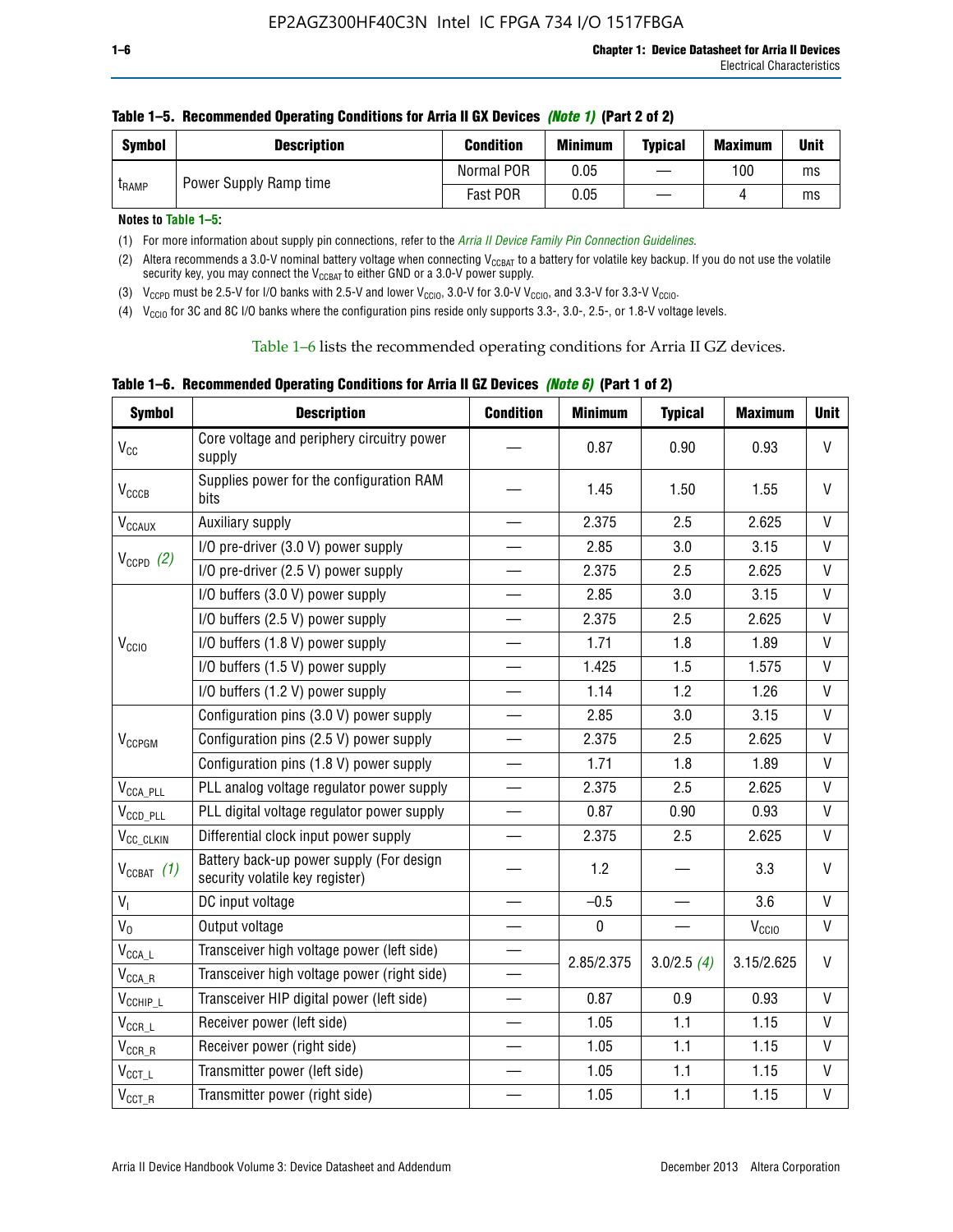| <b>Symbol</b>                 | <b>Description</b>                           | <b>Condition</b>           | <b>Minimum</b> | <b>Typical</b> | <b>Maximum</b> | <b>Unit</b> |
|-------------------------------|----------------------------------------------|----------------------------|----------------|----------------|----------------|-------------|
| $V_{CCL_GXBLn}$<br>(3)        | Transceiver clock power (left side)          |                            | 1.05           | 1.1            | 1.15           | V           |
| $V_{CCL_GXBRn}$<br>(3)        | Transceiver clock power (right side)         |                            | 1.05           | 1.1            | 1.15           |             |
| $V_{\text{CCH_GXBLn}}$<br>(3) | Transmitter output buffer power (left side)  |                            |                | 1.4/1.5(5)     | 1.575          |             |
| V <sub>CCH_GXBRn</sub><br>(3) | Transmitter output buffer power (right side) |                            | 1.33/1.425     |                |                |             |
| T,                            | Operating junction temperature               | Commercial                 | $\mathbf{0}$   |                | 85             | °C          |
|                               |                                              | Industrial                 | $-40$          |                | 100            | °C          |
|                               | Power supply ramp time                       | Normal POR<br>$(PORSEL=0)$ | 0.05           |                | 100            | ms          |
| t <sub>RAMP</sub>             |                                              | Fast POR<br>(PORSEL=1)     | 0.05           |                | 4              | ms          |

#### **Table 1–6. Recommended Operating Conditions for Arria II GZ Devices** *(Note 6)* **(Part 2 of 2)**

#### **Notes to Table 1–6:**

(1) Altera recommends a 3.0-V nominal battery voltage when connecting  $V_{CCBAT}$  to a battery for volatile key backup. If you do not use the volatile security key, you may connect the  $V_{CCBAT}$  to either GND or a 3.0-V power supply.

(2)  $V_{CCPD}$  must be 2.5 V when  $V_{CCIO}$  is 2.5, 1.8, 1.5, or 1.2 V.  $V_{CCPD}$  must be 3.0 V when  $V_{CCIO}$  is 3.0 V.

(3)  $n = 0, 1, or 2$ .

(4)  $V_{CCA~LR}$  must be connected to a 3.0-V supply if the clock multiplier unit (CMU) phase-locked loop (PLL), receiver clock data recovery (CDR), or both, are configured at a base data rate > 4.25 Gbps. For data rates up to 4.25 Gbps, you can connect V<sub>CCA L/R</sub> to either 3.0 V or 2.5 V.

(5)  $V_{\text{CCH\_GXBL/R}}$  must be connected to a 1.4-V supply if the transmitter channel data rate is > 6.5 Gbps. For data rates up to 6.5 Gbps, you can connect V<sub>CCH\_GXBL/R</sub> to either 1.4 V or 1.5 V.

(6) Transceiver power supplies do not have power-on-reset (POR) circuitry. After initial power-up, violating the transceiver power supply operating conditions could lead to unpredictable link behavior.

# **DC Characteristics**

This section lists the supply current, I/O pin leakage current, on-chip termination (OCT) accuracy and variation, input pin capacitance, internal weak pull-up and pull-down resistance, hot socketing, and Schmitt trigger input specifications.

### **Supply Current**

Standby current is the current the device draws after the device is configured with no inputs or outputs toggling and no activity in the device. Because these currents vary largely with the resources used, use the Microsoft Excel-based Early Power Estimator (EPE) to get supply current estimates for your design.

**For more information about power estimation tools, refer to the** *PowerPlay Early Power* **<b>Formation** *[Estimator User Guide](http://www.altera.com/literature/ug/ug_epe.pdf
)* and the *[PowerPlay Power Analysis](http://www.altera.com/literature/hb/qts/qts_qii53013.pdf)* chapter.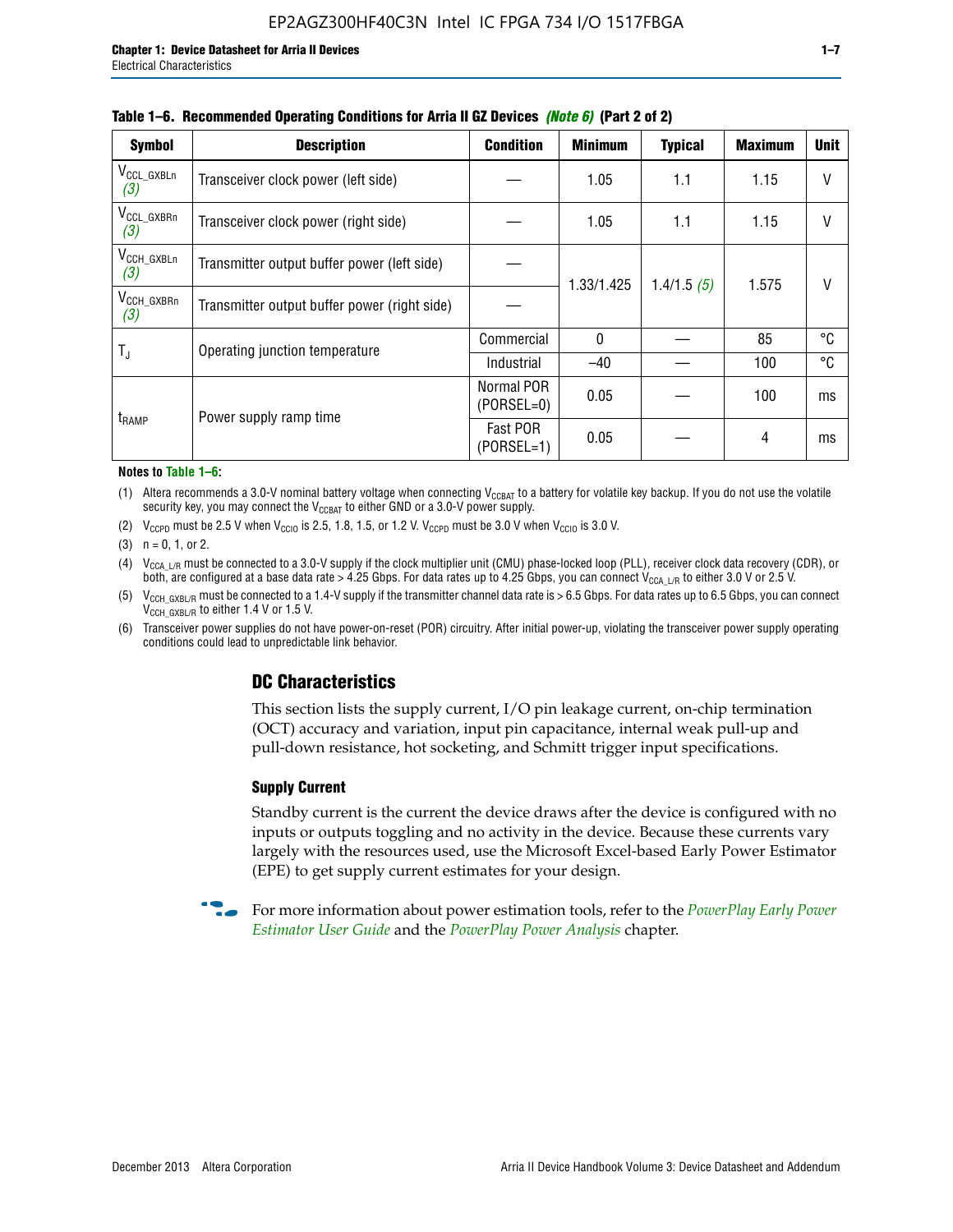# **I/O Pin Leakage Current**

Table 1–7 lists the Arria II GX I/O pin leakage current specifications.

# **Table 1–7. I/O Pin Leakage Current for Arria II GX Devices**

| Symbol   | <b>Description</b> | <b>Conditions</b>                   | <b>Min</b> | <b>Typ</b> | <b>Max</b> | <b>Unit</b> |
|----------|--------------------|-------------------------------------|------------|------------|------------|-------------|
|          | Input pin          | $V_1 = 0$ V to $V_{\text{CCIOMAX}}$ | $-10$      |            |            | uА          |
| $I_{0Z}$ | Tri-stated I/O pin | $V_0 = 0$ V to $V_{\text{CCIOMAX}}$ | $-10$      |            | 10         | uА          |

Table 1–8 lists the Arria II GZ I/O pin leakage current specifications.

**Table 1–8. I/O Pin Leakage Current for Arria II GZ Devices**

| <b>Symbol</b> | <b>Description</b> | <b>Conditions</b>                   | Min   | <b>Typ</b> | Max | <b>Unit</b> |
|---------------|--------------------|-------------------------------------|-------|------------|-----|-------------|
|               | Input pin          | $V_1 = 0$ V to $V_{\text{CCIOMAX}}$ | $-20$ |            | 20  | uА          |
| 10Z           | Tri-stated I/O pin | $V_0 = 0$ V to $V_{\text{CCIOMAX}}$ | $-20$ |            | 20  | uА          |

### **Bus Hold**

Bus hold retains the last valid logic state after the source driving it either enters the high impedance state or is removed. Each I/O pin has an option to enable bus hold in user mode. Bus hold is always disabled in configuration mode.

Table 1–9 lists bus hold specifications for Arria II GX devices.

**Table 1–9. Bus Hold Parameters for Arria II GX Devices** *(Note 1)*

|                                            |                          |                                                  | $V_{CClO}$ (V) |            |       |            |       |            |       |            |       |                |       |            |             |
|--------------------------------------------|--------------------------|--------------------------------------------------|----------------|------------|-------|------------|-------|------------|-------|------------|-------|----------------|-------|------------|-------------|
| <b>Parameter</b>                           | <b>Symbol</b>            | Cond.                                            |                | $1.2$      |       | 1.5        |       | 1.8        |       | 2.5        |       | 3.0            |       | 3.3        | <b>Unit</b> |
|                                            |                          |                                                  | Min            | <b>Max</b> | Min   | <b>Max</b> | Min   | <b>Max</b> | Min   | <b>Max</b> | Min   | <b>Max</b>     | Min   | <b>Max</b> |             |
| Bus-hold<br>low,<br>sustaining<br>current  | <b>I</b> <sub>SUSL</sub> | $V_{IN}$ > $V_{IL}$<br>(max.)                    | 8              |            | 12    |            | 30    |            | 50    |            | 70    |                | 70    |            | μA          |
| Bus-hold<br>high,<br>sustaining<br>current | I <sub>SUSH</sub>        | $V_{IN}$ < $V_{IL}$<br>(min.)                    | $-8$           |            | $-12$ |            | $-30$ |            | $-50$ |            | $-70$ |                | $-70$ |            | μA          |
| Bus-hold<br>low,<br>overdrive<br>current   | $I_{ODL}$                | $0 V < V_{IN} <$<br>V <sub>CCIO</sub>            |                | 125        |       | 175        |       | 200        |       | 300        |       | 500            |       | 500        | μA          |
| Bus-hold<br>high,<br>overdrive<br>current  | $I_{ODH}$                | $0$ V $<$ V $_{\rm IN}$ $<$<br>V <sub>CCIO</sub> |                | $-125$     |       | $-175$     |       | $-200$     |       | $-300$     |       | $-500$         |       | $-500$     | μA          |
| Bus-hold<br>trip point                     | VTRIP                    |                                                  | 0.3            | 0.9        | 0.375 | 1.125      | 0.68  | 1.07       | 0.7   | 1.7        | 0.8   | $\overline{c}$ | 0.8   | 2          | V           |

### **Note to Table 1–9:**

(1) The bus-hold trip points are based on calculated input voltages from the JEDEC standard.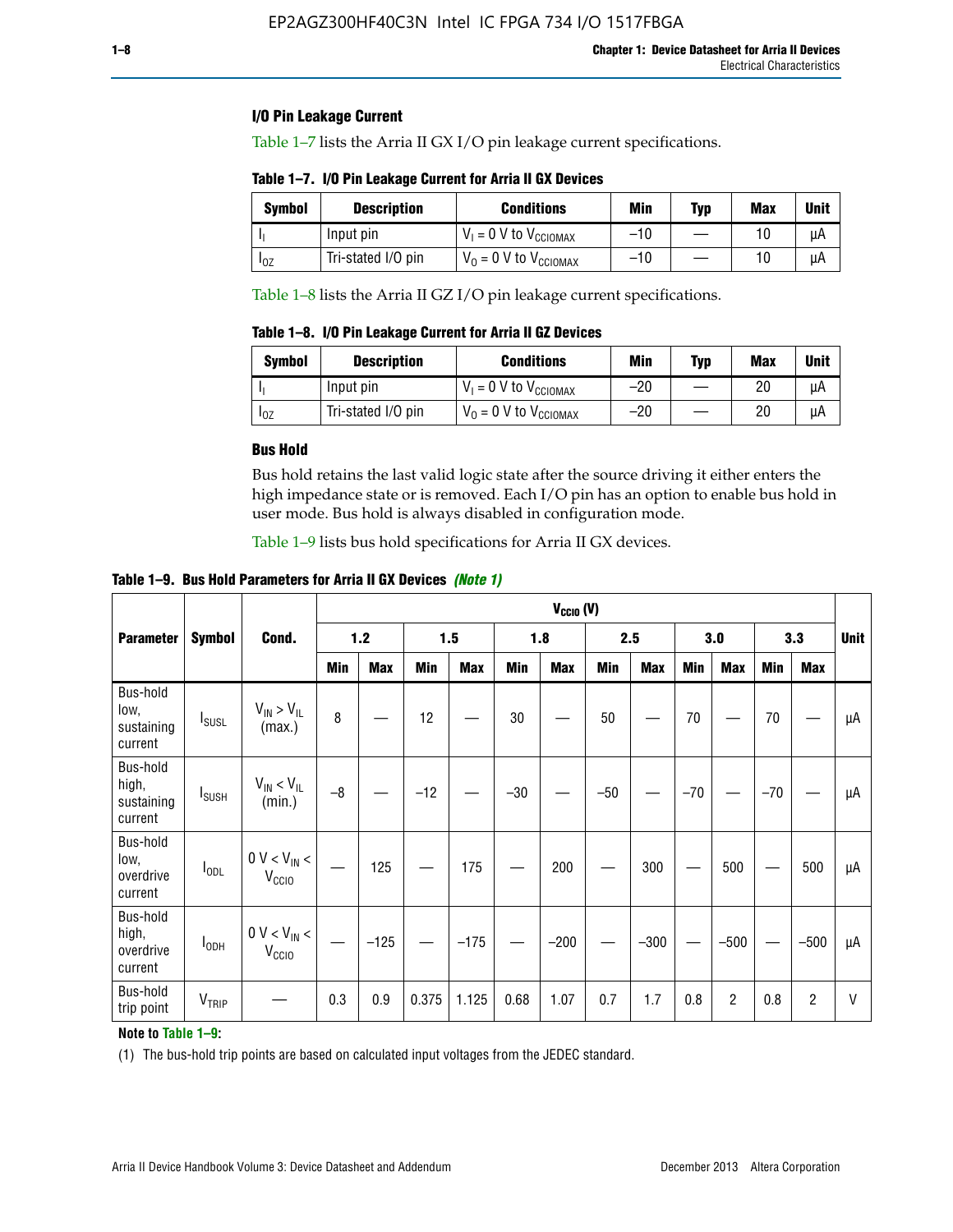# Table 1–10 lists the bus hold specifications for Arria II GZ devices.

**Table 1–10. Bus Hold Parameters for Arria II GZ Devices**

|                                           |                          |                                      | $V_{\text{CCIO}}(V)$ |            |         |            |         |            |         |            |         |            |              |
|-------------------------------------------|--------------------------|--------------------------------------|----------------------|------------|---------|------------|---------|------------|---------|------------|---------|------------|--------------|
| <b>Parameter</b>                          | <b>Symbol</b>            | Cond.                                |                      | $1.2$      |         | 1.5        |         | 1.8        |         | 2.5        |         | 3.0        | <b>Unit</b>  |
|                                           |                          |                                      | Min                  | <b>Max</b> | Min     | <b>Max</b> | Min     | <b>Max</b> | Min     | <b>Max</b> | Min     | <b>Max</b> |              |
| Bus-hold<br>Low<br>sustaining<br>current  | $I_{SUSL}$               | $V_{IN} > V_{IL}$<br>(max.)          | 22.5                 |            | 25.0    |            | 30.0    |            | 50.0    |            | 70.0    |            | μA           |
| Bus-hold<br>High<br>sustaining<br>current | <b>I</b> <sub>SUSH</sub> | $V_{IN}$ < $V_{IH}$<br>(min.)        | $-22.5$              |            | $-25.0$ |            | $-30.0$ |            | $-50.0$ |            | $-70.0$ |            | μA           |
| Bus-hold<br>Low<br>overdrive<br>current   | $I_{ODL}$                | $0V < V_{IN}$<br>V <sub>CCIO</sub>   |                      | 120        |         | 160        |         | 200        |         | 300        |         | 500        | μA           |
| Bus-hold<br>High<br>overdrive<br>current  | I <sub>ODH</sub>         | $0V < V_{IN} <$<br>V <sub>CCIO</sub> |                      | $-120$     |         | $-160$     |         | $-200$     |         | $-300$     |         | $-500$     | μA           |
| Bus-hold<br>trip point                    | V <sub>TRIP</sub>        |                                      | 0.45                 | 0.95       | 0.50    | 1.00       | 0.68    | 1.07       | 0.70    | 1.70       | 0.80    | 2.00       | $\mathsf{V}$ |

# **OCT Specifications**

Table 1–11 lists the Arria II GX device and differential OCT with and without calibration accuracy.

|                                                           |                                                |                                                | <b>Calibration Accuracy</b> |                   |               |
|-----------------------------------------------------------|------------------------------------------------|------------------------------------------------|-----------------------------|-------------------|---------------|
| <b>Symbol</b>                                             | <b>Description</b>                             | <b>Conditions (V)</b>                          | <b>Commercial</b>           | <b>Industrial</b> | <b>Unit</b>   |
| 25- $\Omega$ R <sub>s</sub><br>3.0, 2.5                   | $25-\Omega$ series OCT<br>without calibration  | $V_{\text{CC10}} = 3.0, 2.5$                   | ± 30                        | ± 40              | $\frac{0}{0}$ |
| 50- $\Omega$ R <sub>S</sub><br>3.0, 2.5                   | $50-\Omega$ series OCT<br>without calibration  | $V_{\text{CC10}} = 3.0, 2.5$                   | ± 30                        | ± 40              | $\frac{0}{0}$ |
| 25- $\Omega$ R <sub>S</sub><br>1.8                        | 25- $\Omega$ series OCT<br>without calibration | $V_{\text{CCI0}} = 1.8$                        | ± 40                        | ± 50              | $\frac{0}{0}$ |
| 50- $\Omega$ R <sub>s</sub><br>1.8                        | $50-\Omega$ series OCT<br>without calibration  | $V_{\text{CC10}} = 1.8$                        | ± 40                        | ± 50              | $\frac{0}{0}$ |
| 25- $\Omega$ R <sub>S</sub><br>1.5, 1.2                   | $25-\Omega$ series OCT<br>without calibration  | $V_{\text{CC10}} = 1.5, 1.2$                   | ± 50                        | ± 50              | $\frac{0}{0}$ |
| 50- $\Omega$ R <sub>s</sub><br>1.5, 1.2                   | $50-\Omega$ series OCT<br>without calibration  | $V_{\text{CC10}} = 1.5, 1.2$                   | ± 50                        | ± 50              | $\frac{0}{0}$ |
| 25- $\Omega$ R <sub>s</sub><br>3.0, 2.5, 1.8, 1.5,<br>1.2 | 25- $\Omega$ series OCT<br>with calibration    | $V_{\text{CC10}} = 3.0, 2.5,$<br>1.8, 1.5, 1.2 | ±10                         | ± 10              | $\frac{0}{0}$ |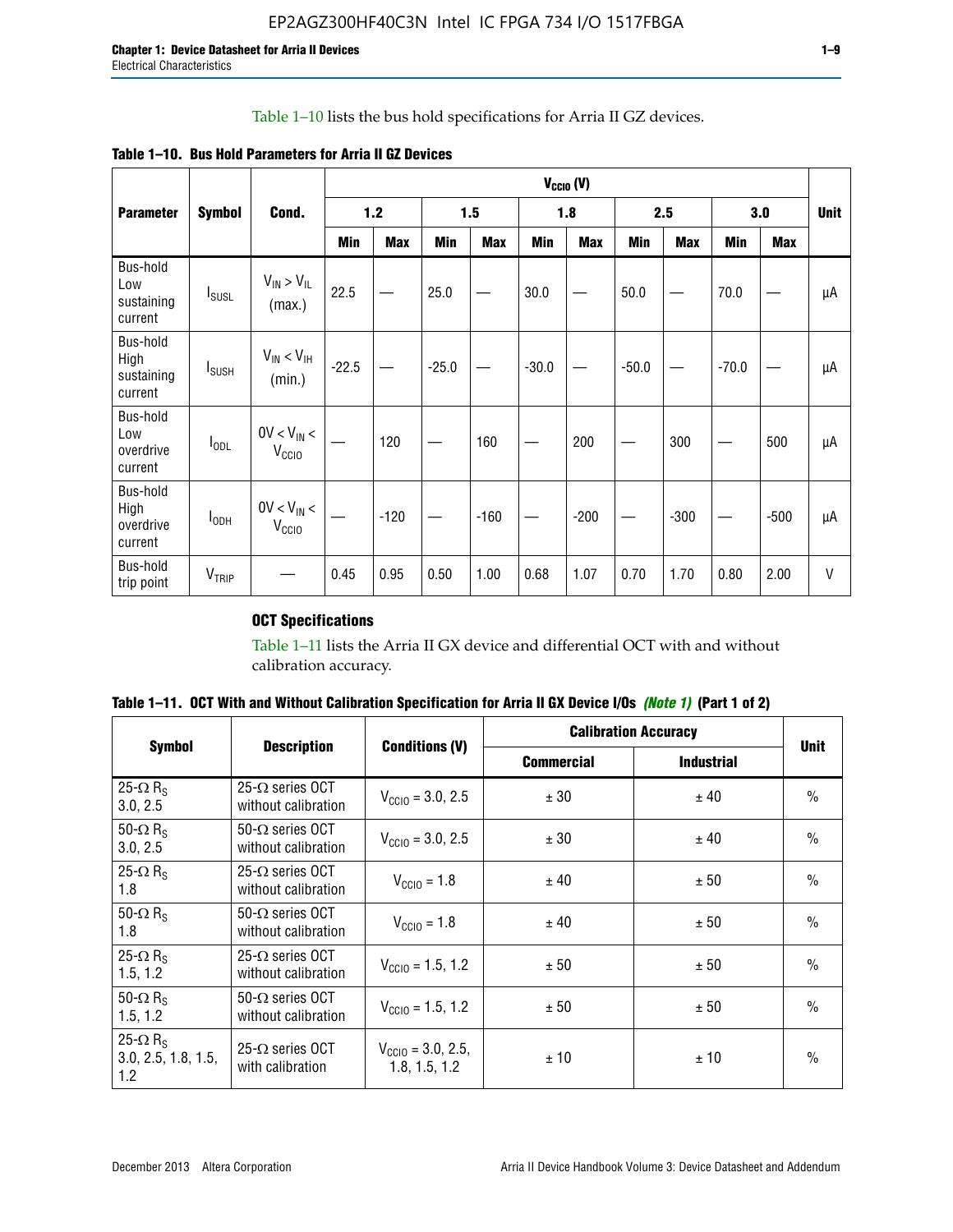|                                                           | <b>Description</b>                                       |                                                | <b>Calibration Accuracy</b> |                   |               |
|-----------------------------------------------------------|----------------------------------------------------------|------------------------------------------------|-----------------------------|-------------------|---------------|
| <b>Symbol</b>                                             |                                                          | <b>Conditions (V)</b>                          | <b>Commercial</b>           | <b>Industrial</b> | <b>Unit</b>   |
| 50- $\Omega$ R <sub>S</sub><br>3.0, 2.5, 1.8, 1.5,<br>1.2 | 50- $\Omega$ series OCT<br>with calibration              | $V_{\text{CCIO}} = 3.0, 2.5,$<br>1.8, 1.5, 1.2 | ±10                         | ±10               | $\frac{0}{0}$ |
| 100- $\Omega$ R <sub>D</sub><br>2.5                       | 100- $\Omega$ differential<br>OCT without<br>calibration | $V_{CCl0} = 2.5$                               | ± 30                        | ± 30              | $\%$          |

# **Table 1–11. OCT With and Without Calibration Specification for Arria II GX Device I/Os** *(Note 1)* **(Part 2 of 2)**

**Note to Table 1–11:**

(1) OCT with calibration accuracy is valid at the time of calibration only.

Table 1–12 lists the OCT termination calibration accuracy specifications for Arria II GZ devices.

| Table 1–12. OCT with Calibration Accuracy Specifications for Arria II GZ Devices (Note 1) |  |  |  |
|-------------------------------------------------------------------------------------------|--|--|--|
|-------------------------------------------------------------------------------------------|--|--|--|

|                                                                                                       |                                                                                                                                 |                                                | <b>Calibration Accuracy</b> |        | <b>Unit</b> |               |
|-------------------------------------------------------------------------------------------------------|---------------------------------------------------------------------------------------------------------------------------------|------------------------------------------------|-----------------------------|--------|-------------|---------------|
| <b>Symbol</b>                                                                                         | <b>Description</b>                                                                                                              | <b>Conditions (V)</b>                          | C <sub>2</sub>              | C3, I3 | C4,14       |               |
| 25- $\Omega$ R <sub>s</sub><br>3.0, 2.5, 1.8, 1.5,<br>1.2 $(2)$                                       | $25-\Omega$ series OCT<br>with calibration                                                                                      | $V_{CGI0} = 3.0, 2.5,$<br>1.8, 1.5, 1.2        | ± 8                         | ± 8    | ± 8         | $\frac{0}{0}$ |
| 50- $\Omega$ R <sub>s</sub><br>3.0, 2.5, 1.8, 1.5,<br>1.2                                             | 50- $\Omega$ internal series<br>OCT with calibration                                                                            | $V_{\text{CC10}} = 3.0, 2.5,$<br>1.8, 1.5, 1.2 | ± 8                         | ± 8    | ± 8         | $\frac{0}{0}$ |
| 50- $\Omega$ R <sub>T</sub><br>2.5, 1.8, 1.5, 1.2                                                     | 50- $\Omega$ internal parallel<br><b>OCT</b> with calibration                                                                   | $V_{\text{CC10}} = 2.5, 1.8,$<br>1.5.1.2       | ± 10                        | ± 10   | ± 10        | $\frac{0}{0}$ |
| 20- $\Omega$ , 40- $\Omega$ , and<br>$60 - \Omega$ R <sub>S</sub><br>3.0, 2.5, 1.8, 1.5,<br>1.2 $(3)$ | 20- $\Omega$ , 40- $\Omega$ and<br>60- $\Omega$ R <sub>s</sub> expanded<br>range for internal<br>series OCT with<br>calibration | $V_{\text{CC10}} = 3.0, 2.5,$<br>1.8, 1.5, 1.2 | ± 10                        | ± 10   | ± 10        | $\frac{0}{0}$ |
| 25- $\Omega$ R <sub>S</sub> left_shift<br>3.0, 2.5, 1.8, 1.5,<br>1.2                                  | $25-\Omega R_{S\_left\_shift}$<br>internal left shift<br>series OCT with<br>calibration                                         | $V_{\text{CC10}} = 3.0, 2.5,$<br>1.8, 1.5, 1.2 | ± 10                        | ±10    | ± 10        | $\frac{0}{0}$ |

**Notes to Table 1–12:**

(1) OCT calibration accuracy is valid at the time of calibration only.

(2) 25- $\Omega$  R<sub>S</sub> is not supported for 1.5 V and 1.2 V in Row I/O.

(3)  $20-\Omega$  R<sub>S</sub> is not supported for 1.5 V and 1.2 V in Row I/O.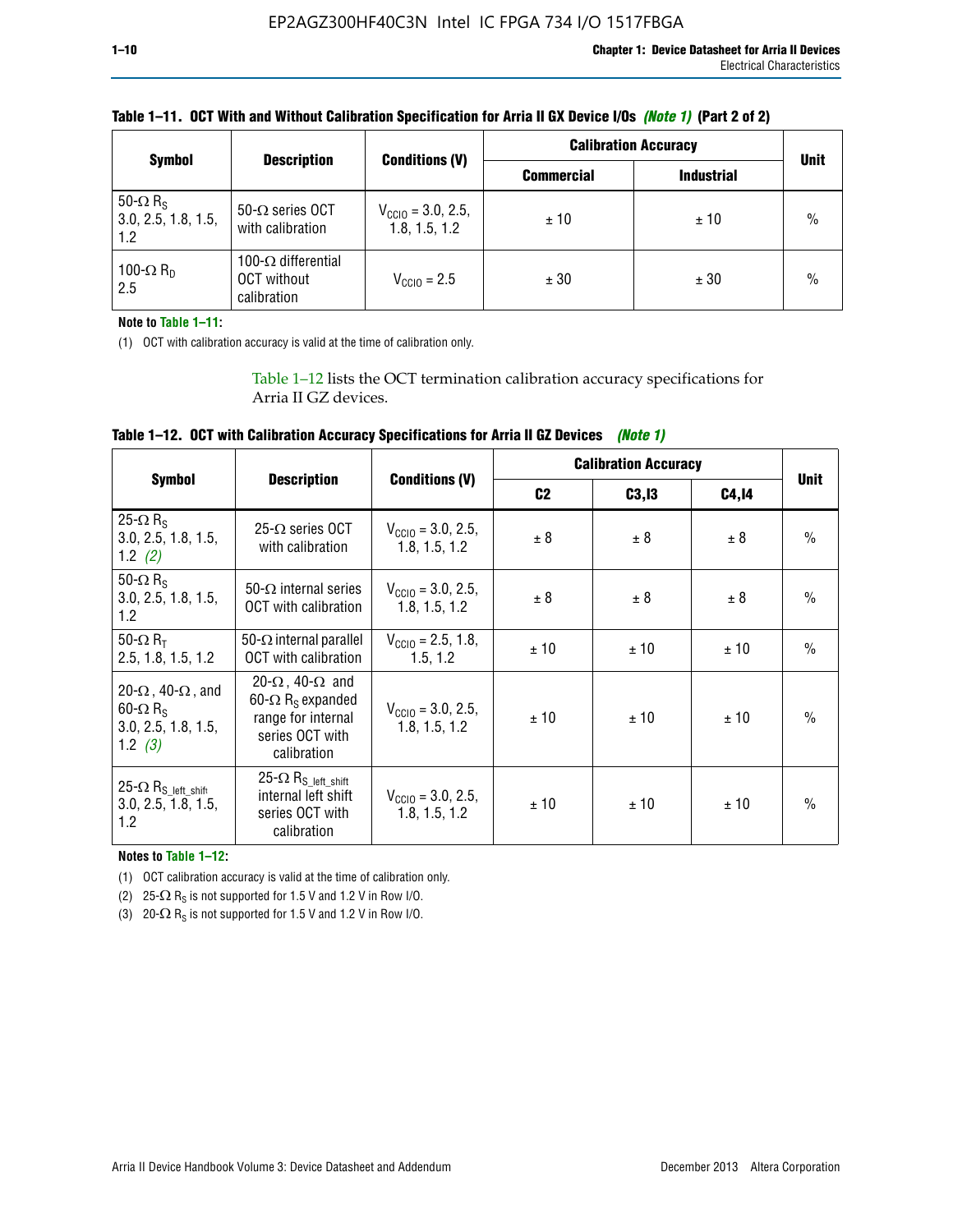The calibration accuracy for calibrated series and parallel OCTs are applicable at the moment of calibration. When process, voltage, and temperature (PVT) conditions change after calibration, the tolerance may change.

Table 1–13 lists the Arria II GZ OCT without calibration resistance tolerance to PVT changes.

|  | Table 1–13. OCT Without Calibration Resistance Tolerance Specifications for Arria II GZ Devices |  |  |  |
|--|-------------------------------------------------------------------------------------------------|--|--|--|
|--|-------------------------------------------------------------------------------------------------|--|--|--|

|                                            | <b>Description</b>                                                |                              | <b>Resistance Tolerance</b> | <b>Unit</b>  |               |
|--------------------------------------------|-------------------------------------------------------------------|------------------------------|-----------------------------|--------------|---------------|
| <b>Symbol</b>                              |                                                                   | <b>Conditions (V)</b>        | C3, I3                      | <b>C4,14</b> |               |
| 25- $\Omega$ R <sub>S</sub><br>3.0 and 2.5 | $25-\Omega$ internal series<br><b>OCT</b> without<br>calibration  | $V_{\text{CC10}} = 3.0, 2.5$ | ± 40                        | ± 40         | $\frac{0}{0}$ |
| 25- $\Omega$ R <sub>S</sub><br>1.8 and 1.5 | 25- $\Omega$ internal series<br><b>OCT</b> without<br>calibration | $V_{CGI0} = 1.8, 1.5$        | ± 40                        | ± 40         | $\frac{0}{0}$ |
| 25- $\Omega$ R <sub>S</sub><br>1.2         | 25- $\Omega$ internal series<br><b>OCT</b> without<br>calibration | $V_{\text{CC10}} = 1.2$      | ± 50                        | ± 50         | $\frac{0}{0}$ |
| 50- $\Omega$ R <sub>S</sub><br>3.0 and 2.5 | $50-\Omega$ internal series<br><b>OCT</b> without<br>calibration  | $V_{\text{CC10}} = 3.0, 2.5$ | ± 40                        | ± 40         | $\frac{0}{0}$ |
| 50- $\Omega$ R <sub>S</sub><br>1.8 and 1.5 | 50- $\Omega$ internal series<br><b>OCT</b> without<br>calibration | $V_{\text{CC10}} = 1.8, 1.5$ | ± 40                        | ± 40         | $\frac{0}{0}$ |
| 50- $\Omega$ R <sub>s</sub><br>1.2         | 50- $\Omega$ internal series<br><b>OCT</b> without<br>calibration | $V_{\text{CC10}} = 1.2$      | ± 50                        | ± 50         | $\frac{0}{0}$ |
| 100- $\Omega$ R <sub>D</sub><br>2.5        | 100- $\Omega$ internal<br>differential OCT                        | $V_{\text{CC10}} = 2.5$      | ± 25                        | ± 25         | $\frac{0}{0}$ |

OCT calibration is automatically performed at power up for OCT-enabled I/Os. When voltage and temperature conditions change after calibration, the resistance may change. Use Equation 1–1 and Table 1–14 to determine the OCT variation when voltage and temperature vary after power-up calibration for Arria II GX and GZ devices.

**Equation 1–1. OCT Variation** *(Note 1)*

$$
R_{OCT} = R_{SCAL} \Big( 1 + \langle \frac{dR}{dT} \times \Delta T \rangle \pm \langle \frac{dR}{dV} \times \Delta V \rangle \Big)
$$

#### **Notes to Equation 1–1:**

(1)  $R_{OCT}$  value calculated from Equation 1–1shows the range of OCT resistance with the variation of temperature and V<sub>CCIO</sub>.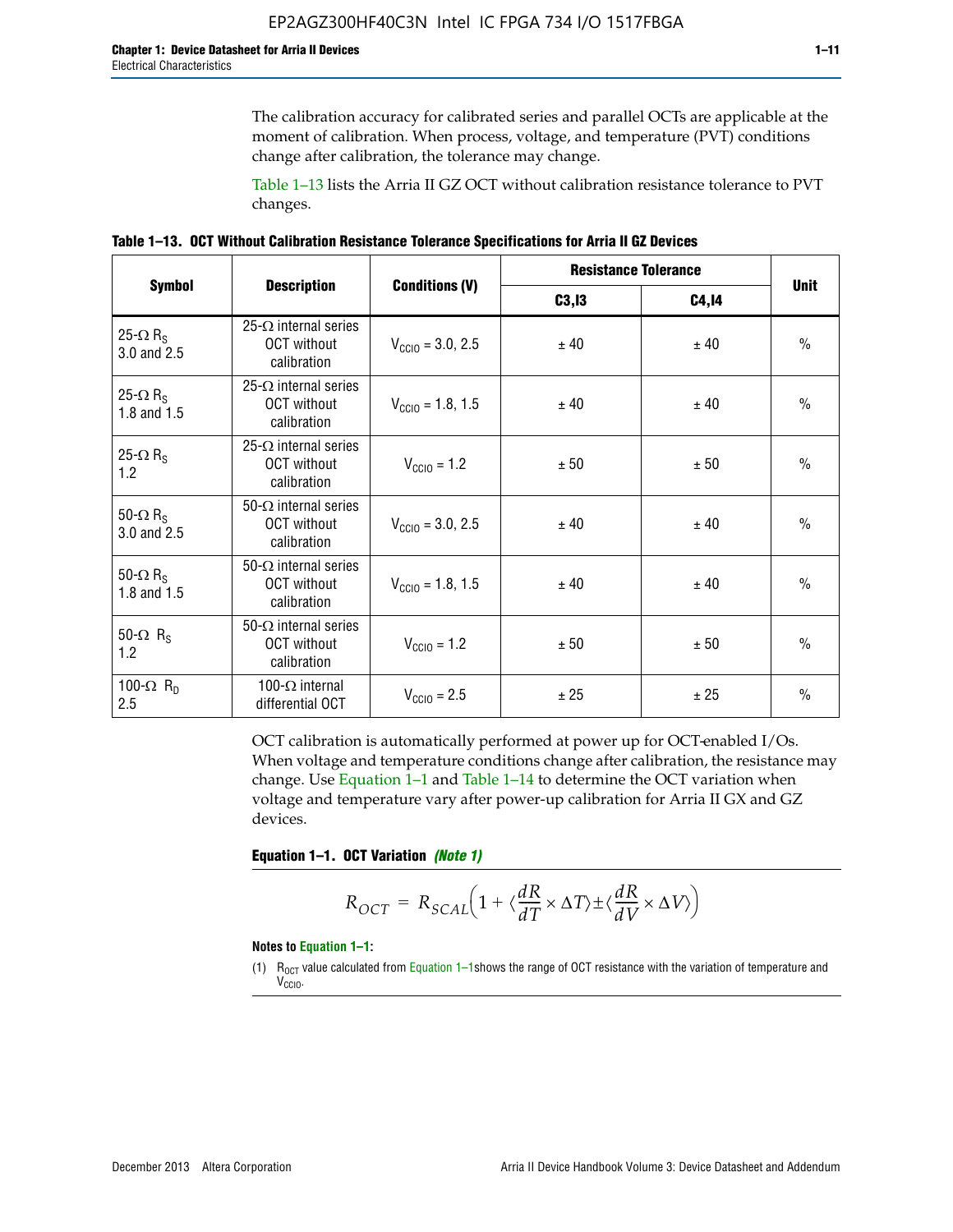Use the following with Equation 1–1:

- $\blacksquare$  R<sub>SCAL</sub> is the OCT resistance value at power up.
- $\blacksquare$   $\Delta T$  is the variation of temperature with respect to the temperature at power up.
- $\blacksquare$   $\Delta V$  is the variation of voltage with respect to the V<sub>CCIO</sub> at power up.
- $\blacksquare$  dR/dT is the percentage change of  $R_{\text{SCAL}}$  with temperature.
- $\blacksquare$  dR/dV is the percentage change of R<sub>SCAL</sub> with voltage.

Table 1–14 lists the OCT variation with temperature and voltage after power-up calibration for Arria II GX devices.

|  |  |  |  | Table 1–14. OCT Variation after Power-up Calibration for Arria II GX Devices |
|--|--|--|--|------------------------------------------------------------------------------|
|--|--|--|--|------------------------------------------------------------------------------|

| <b>Nominal Voltage V<sub>CCIO</sub> (V)</b> | $dR/dT$ (%/°C) | $dR/dV$ (%/mV) |
|---------------------------------------------|----------------|----------------|
| 3.0                                         | 0.262          | 0.035          |
| 2.5                                         | 0.234          | 0.039          |
| 1.8                                         | 0.219          | 0.086          |
| 1.5                                         | 0.199          | 0.136          |
| 1.2                                         | 0.161          | 0.288          |

Table 1–15 lists the OCT variation with temperature and voltage after power-up calibration for Arria II GZ devices.

| <b>Nominal Voltage, V<sub>ccio</sub> (V)</b> | $dR/dT$ (%/°C) | dR/dV (%/mV) |
|----------------------------------------------|----------------|--------------|
| 3.0                                          | 0.189          | 0.0297       |
| 2.5                                          | 0.208          | 0.0344       |
| 1.8                                          | 0.266          | 0.0499       |
| 1.5                                          | 0.273          | 0.0744       |
| 1.2                                          | 0.317          | 0.1241       |

**Table 1–15. OCT Variation after Power-Up Calibration for Arria II GZ Devices** *(Note 1)*

**Note to Table 1–15:**

(1) Valid for V<sub>CCIO</sub> range of  $\pm 5\%$  and temperature range of 0° to 85°C.

#### **Pin Capacitance**

Table 1–16 lists the pin capacitance for Arria II GX devices.

**Table 1–16. Pin Capacitance for Arria II GX Devices**

| <b>Symbol</b> | <b>Description</b>                                                                                                                               | <b>Typical</b> | Unit |
|---------------|--------------------------------------------------------------------------------------------------------------------------------------------------|----------------|------|
| $v_{10}$      | Input capacitance on I/O pins, dual-purpose pins (differential I/O, clock,<br>$R_{\text{up}}$ , $R_{\text{dn}}$ , and dedicated clock input pins |                | D۲   |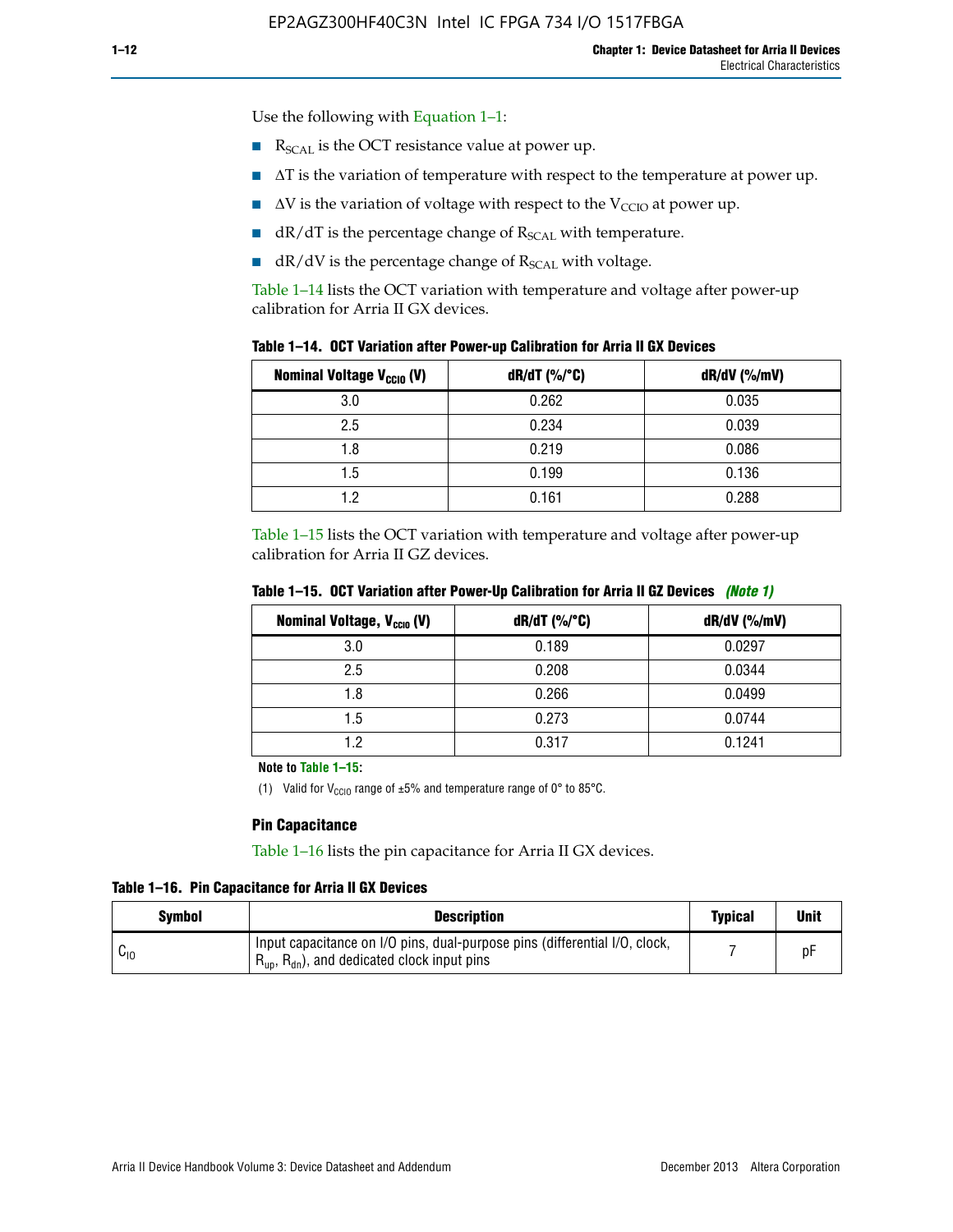### Table 1–17 lists the pin capacitance for Arria II GZ devices.

**Table 1–17. Pin Capacitance for Arria II GZ Devices** 

| <b>Symbol</b>                                    | <b>Description</b>                                                     | <b>Typical</b> | <b>Unit</b> |
|--------------------------------------------------|------------------------------------------------------------------------|----------------|-------------|
| C <sub>IOTB</sub>                                | Input capacitance on the top and bottom I/O pins                       | 4              | pF          |
| C <sub>IOLR</sub>                                | Input capacitance on the left and right I/O pins                       | 4              | pF          |
| $C_{CLKTB}$                                      | Input capacitance on the top and bottom non-dedicated clock input pins |                | рF          |
| $C_{CLKLR}$                                      | Input capacitance on the left and right non-dedicated clock input pins |                | pF          |
| $C_{\text{OUTFB}}$                               | Input capacitance on the dual-purpose clock output and feedback pins   | 5              | pF          |
| $CCLK1$ , $CCLK3$ , $CCLK8$ ,<br>and $C_{CLK10}$ | Input capacitance for dedicated clock input pins                       |                | рF          |

# **Internal Weak Pull-Up and Weak Pull-Down Resistors**

Table 1–18 lists the weak pull-up and pull-down resistor values for Arria II GX devices.

**Table 1–18. Internal Weak Pull-up and Weak Pull-Down Resistors for Arria II GX Devices** *(Note 1)* 

| <b>Symbol</b> | <b>Description</b>                                              | <b>Conditions</b>                             | Min | Typ | Max | <b>Unit</b> |
|---------------|-----------------------------------------------------------------|-----------------------------------------------|-----|-----|-----|-------------|
|               |                                                                 | $V_{\text{CC10}} = 3.3 \text{ V} \pm 5\%$ (2) | 7   | 25  | 41  | $k\Omega$   |
| $R_{PU}$      | Value of I/O pin pull-up resistor                               | $V_{\text{CC10}} = 3.0 V \pm 5\%$ (2)         | 7   | 28  | 47  | $k\Omega$   |
|               | before and during configuration,<br>as well as user mode if the | $V_{\text{CC10}} = 2.5 V \pm 5\%$ (2)         | 8   | 35  | 61  | $k\Omega$   |
|               | programmable pull-up resistor<br>option is enabled.             | $V_{\text{CC10}} = 1.8 \text{ V} \pm 5\%$ (2) | 10  | 57  | 108 | $k\Omega$   |
|               |                                                                 | $V_{\text{CC10}} = 1.5 \text{ V} \pm 5\%$ (2) | 13  | 82  | 163 | $k\Omega$   |
|               |                                                                 | $V_{\text{CC10}} = 1.2 V \pm 5\%$ (2)         | 19  | 143 | 351 | $k\Omega$   |
|               |                                                                 | $V_{\text{CC10}} = 3.3 V \pm 5\%$             | 6   | 19  | 29  | $k\Omega$   |
|               |                                                                 | $V_{\text{CC10}} = 3.0 V \pm 5\%$             | 6   | 22  | 32  | $k\Omega$   |
| $R_{PD}$      | Value of TCK pin pull-down<br>resistor                          | $V_{\text{CC10}} = 2.5 V \pm 5\%$             | 6   | 25  | 42  | $k\Omega$   |
|               |                                                                 | $V_{CCD} = 1.8 V \pm 5\%$                     | 7   | 35  | 70  | $k\Omega$   |
|               |                                                                 | $V_{\text{CC10}} = 1.5 V \pm 5\%$             | 8   | 50  | 112 | $k\Omega$   |

**Notes to Table 1–18:**

(1) All I/O pins have an option to enable weak pull-up except configuration, test, and JTAG pins. The weak pull-down feature is only available for JTAG TCK.

(2) Pin pull-up resistance values may be lower if an external source drives the pin higher than  $V_{\text{CCIO}}$ .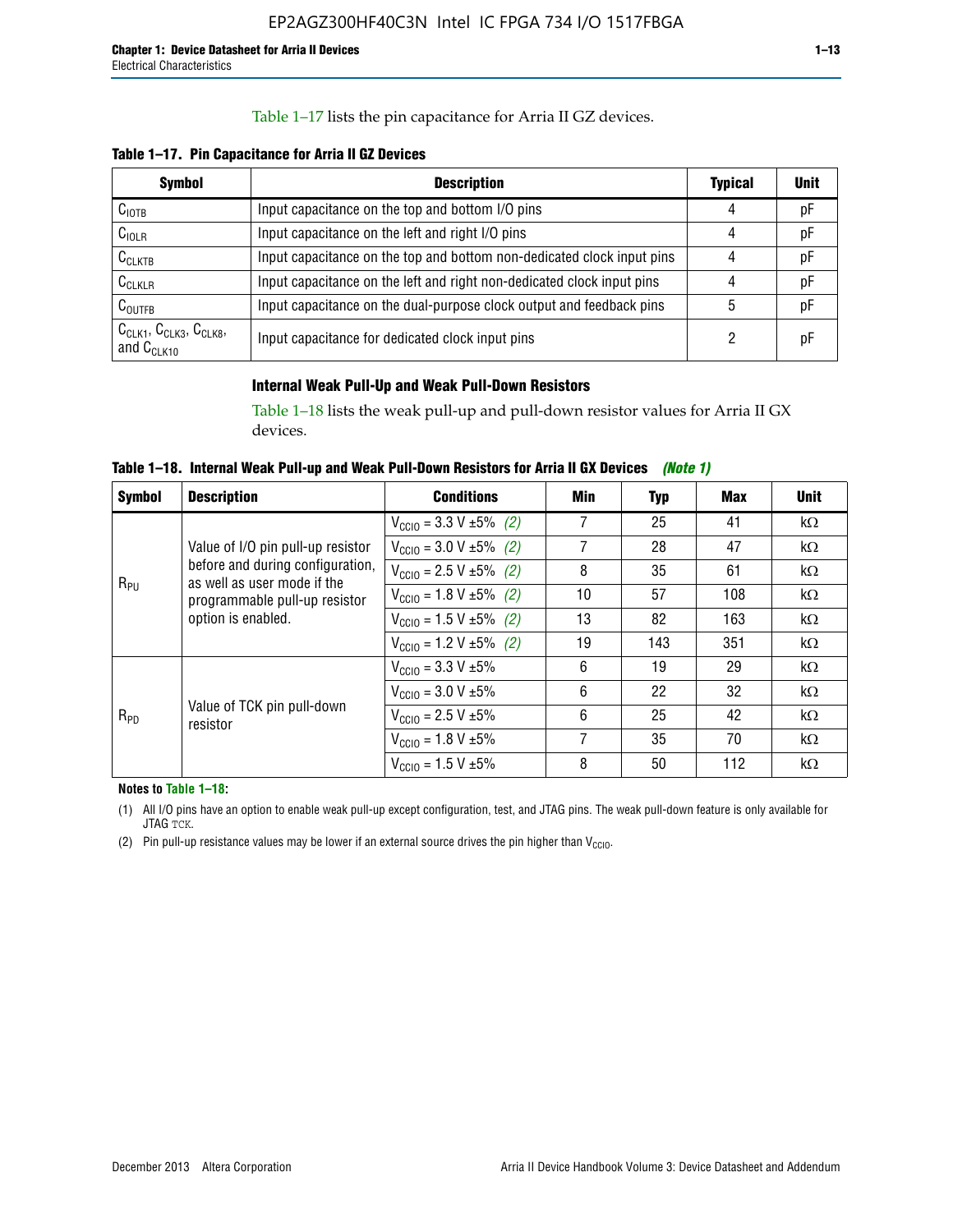Table 1–19 lists the weak pull-up resistor values for Arria II GZ devices.

**Table 1–19. Internal Weak Pull-Up Resistor for Arria II GZ Devices** *(Note 1)***,** *(2)*

| <b>Symbol</b> | <b>Description</b>                                                                                                              | <b>Conditions</b>                                    | Min | Typ | <b>Max</b> | <b>Unit</b> |
|---------------|---------------------------------------------------------------------------------------------------------------------------------|------------------------------------------------------|-----|-----|------------|-------------|
|               | Value of the I/O pin pull-up                                                                                                    | $V_{\text{CC10}} = 3.0 \text{ V} \pm 5\%$ (3)        |     | 25  |            | kΩ          |
| $R_{PU}$      | resistor before and during<br>configuration, as well as user<br>mode if the programmable<br>pull-up resistor option is enabled. | $V_{\text{CC10}} = 2.5 V \pm 5\%$ (3)                |     | 25  |            | kΩ          |
|               |                                                                                                                                 | $V_{\text{CC10}} = 1.8 \text{ V } \pm 5\% \quad (3)$ |     | 25  |            | kΩ          |
|               |                                                                                                                                 | $V_{\text{CC10}} = 1.5 \text{ V} \pm 5\%$ (3)        |     | 25  |            | kΩ          |
|               |                                                                                                                                 | $V_{\text{CC10}} = 1.2 V \pm 5\%$ (3)                |     | 25  |            | kΩ          |

**Notes to Table 1–19:**

(1) All I/O pins have an option to enable weak pull-up except configuration, test, and JTAG pins.

(2) The internal weak pull-down feature is only available for the JTAG TCK pin. The typical value for this internal weak pull-down resistor is approximately 25 k $\Omega$ .

(3) Pin pull-up resistance values may be lower if an external source drives the pin higher than  $V_{\text{CCIO}}$ .

#### **Hot Socketing**

Table 1–20 lists the hot-socketing specification for Arria II GX and GZ devices.

**Table 1–20. Hot Socketing Specifications for Arria II Devices** 

| <b>Symbol</b> | <b>Description</b>                | <b>Maximum</b>     |
|---------------|-----------------------------------|--------------------|
| IIOPIN(DC)    | DC current per I/O pin            | $300 \mu A$        |
| $I$ IOPIN(AC) | AC current per I/O pin            | $8 \text{ mA}$ (1) |
| IXCVRTX(DC)   | DC current per transceiver TX pin | 100 mA             |
| IXCVRRX(DC)   | DC current per transceiver RX pin | 50 mA              |

#### **Note to Table 1–20:**

(1) The I/O ramp rate is 10 ns or more. For ramp rates faster than 10 ns,  $|I_{10\text{PIN}}| = C$  dv/dt, in which "C" is I/O pin capacitance and "dv/dt" is slew rate.

# **Schmitt Trigger Input**

The Arria II GX device supports Schmitt trigger input on the TDI, TMS, TCK, nSTATUS, nCONFIG, nCE, CONF\_DONE, and DCLK pins. A Schmitt trigger feature introduces hysteresis to the input signal for improved noise immunity, especially for signals with slow edge rates.

Table 1–21 lists the hysteresis specifications across the supported  $V<sub>CCIO</sub>$  range for Schmitt trigger inputs in Arria II GX devices.

**Table 1–21. Schmitt Trigger Input Hysteresis Specifications for Arria II GX Devices**

| <b>Symbol</b>        | <b>Description</b>                   | <b>Condition (V)</b>    | <b>Minimum</b> | <b>Unit</b> |
|----------------------|--------------------------------------|-------------------------|----------------|-------------|
|                      |                                      | $V_{\text{CGI0}} = 3.3$ | 220            | mV          |
|                      | Hysteresis for Schmitt trigger input | $V_{\text{CCIO}} = 2.5$ | 180            | mV          |
| V <sub>Schmitt</sub> |                                      | $V_{\text{CCIO}} = 1.8$ | 110            | mV          |
|                      |                                      | $V_{\text{CCIO}} = 1.5$ | 70             | mV          |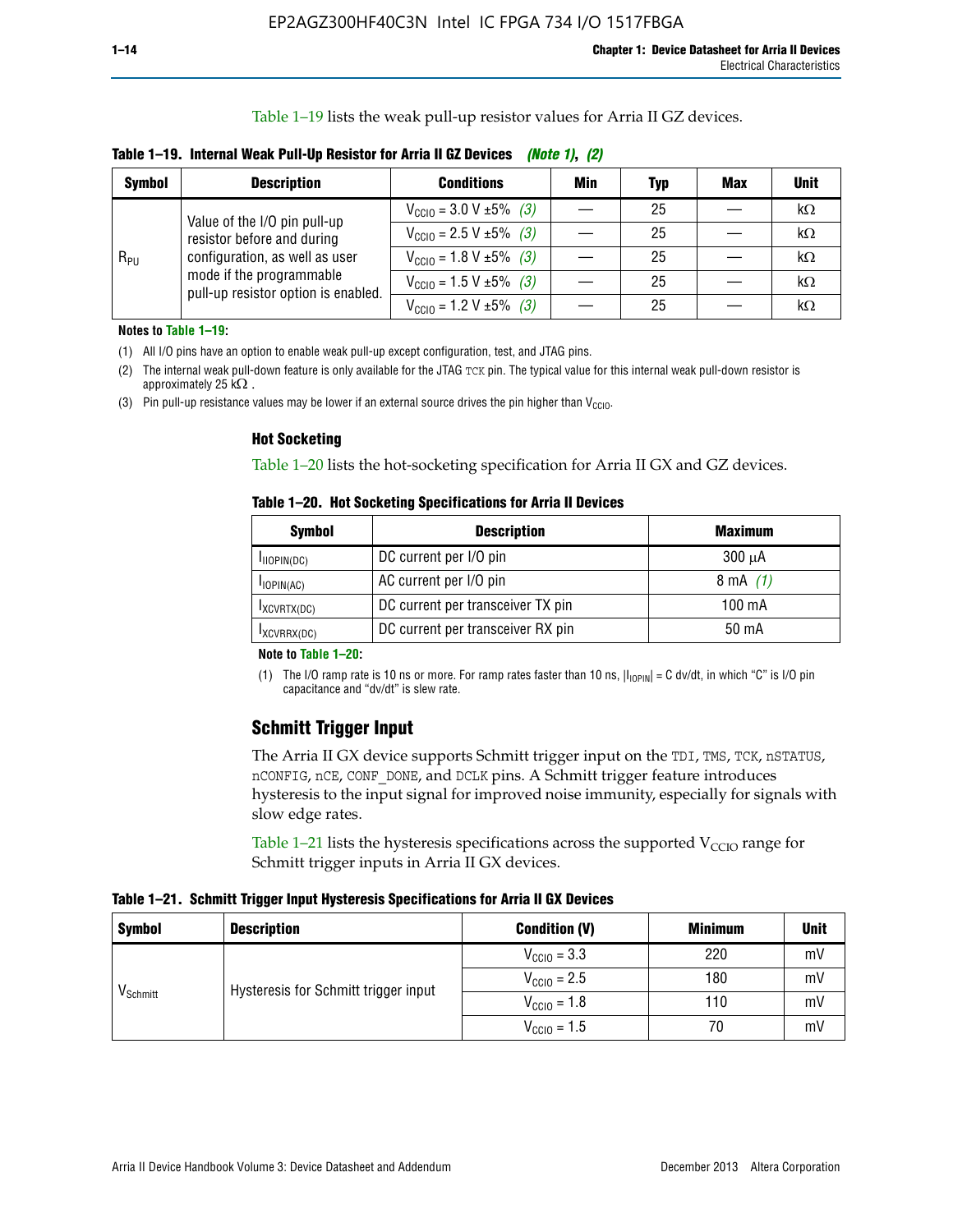# **I/O Standard Specifications**

Table 1–22 through Table 1–35 list input voltage ( $V_{IH}$  and  $V_{IL}$ ), output voltage ( $V_{OH}$ and  $V_{OL}$ ), and current drive characteristics ( $I_{OH}$  and  $I_{OL}$ ) for various I/O standards supported by the Arria II device family. They also show the Arria II device family I/O standard specifications.  $V_{OL}$  and  $V_{OH}$  values are valid at the corresponding  $I_{OH}$  and I<sub>OL</sub>, respectively.

**1.** For an explanation of terms used in Table 1–22 through Table 1–35, refer to "Glossary" on page 1–74.

Table 1–22 lists the single-ended I/O standards for Arria II GX devices.

| I/O Standard |       | $V_{CClO}(V)$ |            |        | $V_{IL}(V)$                        |                                    | $V_{\text{IH}}(V)$         | $V_{OL}(V)$                        | $V_{OH} (V)$                       | $I_{0L}$       |                  |
|--------------|-------|---------------|------------|--------|------------------------------------|------------------------------------|----------------------------|------------------------------------|------------------------------------|----------------|------------------|
|              | Min   | <b>Typ</b>    | <b>Max</b> | Min    | <b>Max</b>                         | Min                                | <b>Max</b>                 | <b>Max</b>                         | Min                                | (mA)           | $I_{0H}$<br>(mA) |
| 3.3 V LVTTL  | 3.135 | 3.3           | 3.465      | $-0.3$ | 0.8                                | 1.7                                | 3.6                        | 0.45                               | 2.4                                | 4              | $-4$             |
| 3.3 V LVCMOS | 3.135 | 3.3           | 3.465      | $-0.3$ | 0.8                                | 1.7                                | 3.6                        | 0.2                                | $V_{\text{CCIO}}$ -0.2             | $\overline{2}$ | $-2$             |
| 3.0 V LVTTL  | 2.85  | 3             | 3.15       | $-0.3$ | 0.8                                | 1.7                                | $V_{CCIO} +$<br>0.3        | 0.45                               | 2.4                                | 4              | $-4$             |
| 3.0 V LVCMOS | 2.85  | 3             | 3.15       | $-0.3$ | 0.8                                | 1.7                                | $V_{CC10} +$<br>0.3        | 0.2                                | $V_{CGI0} - 0.2$                   | 0.1            | $-0.1$           |
| 2.5 V LVCMOS | 2.375 | 2.5           | 2.625      | $-0.3$ | 0.7                                | 1.7                                | $V_{CCIO} +$<br>0.3        | 0.4                                | $\overline{2}$                     | 1              | $-1$             |
| 1.8 V LVCMOS | 1.71  | 1.8           | 1.89       | $-0.3$ | $0.35 \times$<br>$V_{\rm CClO}$    | $0.65 \times$<br>$V_{\rm CClO}$    | $V_{CC10} +$<br>0.3        | 0.45                               | $V_{CGIO}$ -<br>0.45               | $\overline{2}$ | $-2$             |
| 1.5 V LVCMOS | 1.425 | 1.5           | 1.575      | $-0.3$ | $0.35 \times$<br>$V_{\rm CClO}$    | $0.65 \times$<br>V <sub>CClO</sub> | $V_{CC10}$ +<br>0.3        | $0.25 \times$<br>V <sub>CCIO</sub> | $0.75 \times$<br>V <sub>CCIO</sub> | $\overline{2}$ | $-2$             |
| 1.2 V LVCMOS | 1.14  | 1.2           | 1.26       | $-0.3$ | $0.35 \times$<br>V <sub>CCIO</sub> | $0.65 \times$<br>V <sub>CCIO</sub> | $V_{CC10} +$<br>0.3        | $0.25 \times$<br>V <sub>CCIO</sub> | $0.75 \times$<br>V <sub>CCIO</sub> | $\overline{2}$ | $-2$             |
| 3.0-V PCI    | 2.85  | 3             | 3.15       |        | $0.3 \times$<br>$V_{\rm CClO}$     | $0.5 \times$<br>V <sub>CCIO</sub>  | $V_{CC10} +$<br>0.3        | $0.1 \times$<br>V <sub>CCIO</sub>  | $0.9 \times V_{\text{CC10}}$       | 1.5            | $-0.5$           |
| 3.0-V PCI-X  | 2.85  | 3             | 3.15       |        | $0.35 \times$<br>V <sub>CCIO</sub> | $0.5 \times$<br>V <sub>CCIO</sub>  | $V_{\text{CC10}} +$<br>0.3 | $0.1 \times$<br>V <sub>CCIO</sub>  | $0.9 \times V_{\text{CC10}}$       | 1.5            | $-0.5$           |

**Table 1–22. Single-Ended I/O Standards for Arria II GX Devices**

Table 1–23 lists the single-ended I/O standards for Arria II GZ devices.

|  |  |  | Table 1-23. Single-Ended I/O Standards for Arria II GZ Devices (Part 1 of 2) |  |
|--|--|--|------------------------------------------------------------------------------|--|
|--|--|--|------------------------------------------------------------------------------|--|

|               |       | $V_{\text{CCIO}}(V)$ |            |            | $V_{IL}(V)$                        |                                    | $V_{IH} (V)$               | $V_{OL}(V)$                        | $V_{OH} (V)$                       | l <sub>ol</sub> | 1 <sub>0H</sub> |
|---------------|-------|----------------------|------------|------------|------------------------------------|------------------------------------|----------------------------|------------------------------------|------------------------------------|-----------------|-----------------|
| I/O Standard  | Min   | Typ                  | <b>Max</b> | <b>Min</b> | <b>Max</b>                         | Min                                | <b>Max</b>                 | <b>Max</b>                         | <b>Min</b>                         | (mA)            | (mA)            |
| <b>LVTTL</b>  | 2.85  | 3                    | 3.15       | $-0.3$     | 0.8                                | 1.7                                | 3.6                        | 0.4                                | 2.4                                | 2               | $-2$            |
| <b>LVCMOS</b> | 2.85  | 3                    | 3.15       | $-0.3$     | 0.8                                | 1.7                                | 3.6                        | 0.2                                | $V_{\text{CCIO}}$ - 0.2            | 0.1             | $-0.1$          |
| 2.5V          | 2.375 | 2.5                  | 2.625      | $-0.3$     | 0.7                                | 1.7                                | 3.6                        | 0.4                                | 2                                  |                 | $-1$            |
| 1.8V          | 1.71  | 1.8                  | 1.89       | $-0.3$     | $0.35 \times$<br>V <sub>CCIO</sub> | $0.65 \times$<br>V <sub>CCIO</sub> | $V_{\text{CC1O}} +$<br>0.3 | 0.45                               | $V_{CGIO}$ -<br>0.45               | 2               | -2              |
| 1.5V          | 1.425 | 1.5                  | .575       | $-0.3$     | $0.35 \times$<br>V <sub>CCIO</sub> | $0.65 \times$<br>V <sub>CCIO</sub> | $V_{\text{CC10}} +$<br>0.3 | $0.25 \times$<br>V <sub>CCIO</sub> | $0.75 \times$<br>V <sub>CCIO</sub> | 2               | -2              |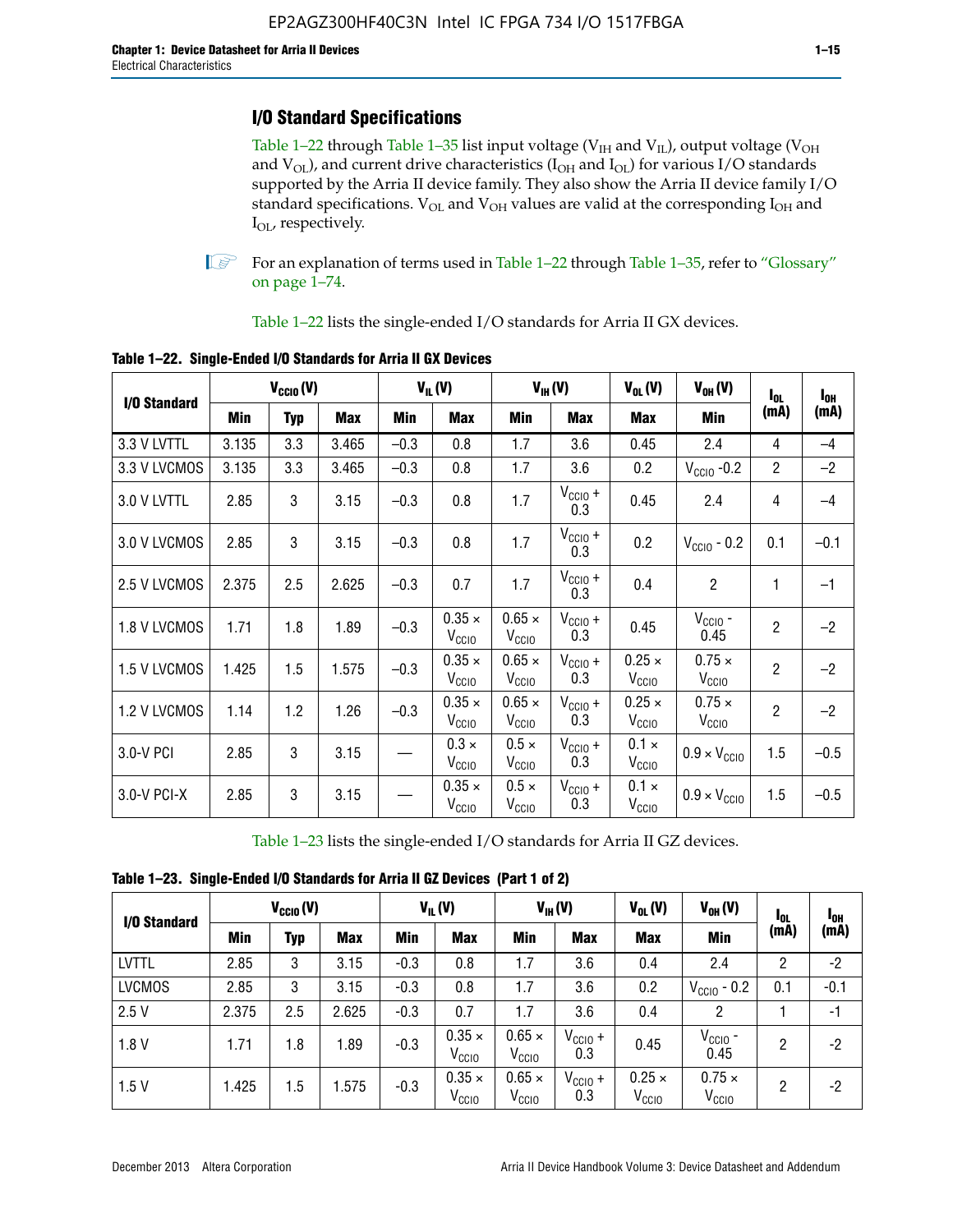| I/O Standard |            | $V_{CCl0} (V)$ |      |        | $V_{IL}(V)$                        |                                    | $V_{IH} (V)$        | $V_{OL}(V)$                        | $V_{OH} (V)$                       | <b>I</b> OL | l <sub>oh</sub> |
|--------------|------------|----------------|------|--------|------------------------------------|------------------------------------|---------------------|------------------------------------|------------------------------------|-------------|-----------------|
|              | <b>Min</b> | Typ            | Max  | Min    | <b>Max</b>                         | Min                                | <b>Max</b>          | <b>Max</b>                         | Min                                | (mA)        | (mA)            |
| 1.2V         | 1.14       | 1.2            | .26  | $-0.3$ | $0.35 \times$<br>V <sub>CCIO</sub> | $0.65 \times$<br>V <sub>CCIO</sub> | $V_{CC10}$ +<br>0.3 | $0.25 \times$<br>V <sub>CCIO</sub> | $0.75 \times$<br>V <sub>CCIO</sub> | 2           | -2              |
| 3.0-V PCI    | 2.85       | 3              | 3.15 |        | $0.3 \times$<br>V <sub>CCIO</sub>  | $0.5 \times$<br>V <sub>CCIO</sub>  | 3.6                 | $0.1 \times$<br>V <sub>CCIO</sub>  | $0.9 \times V_{\text{CC10}}$       | 1.5         | $-0.5$          |
| 3.0-V PCI-X  | 2.85       | 3              | 3.15 |        | $0.35 \times$<br>V <sub>CCIO</sub> | $0.5 \times$<br>V <sub>CCIO</sub>  |                     | $0.1 \times$<br>V <sub>CCIO</sub>  | $0.9 \times V_{\text{CC10}}$       | 1.5         | $-0.5$          |

**Table 1–23. Single-Ended I/O Standards for Arria II GZ Devices (Part 2 of 2)**

Table 1–24 lists the single-ended SSTL and HSTL I/O reference voltage specifications for Arria II GX devices.

**Table 1–24. Single-Ended SSTL and HSTL I/O Reference Voltage Specifications for Arria II GX Devices**

| I/O Standard        |       | $V_{\text{CCIO}}(V)$ |            |                                    | $V_{REF}(V)$                 |                                    | $V_{TT} (V)$                    |                                   |                                    |  |
|---------------------|-------|----------------------|------------|------------------------------------|------------------------------|------------------------------------|---------------------------------|-----------------------------------|------------------------------------|--|
|                     | Min   | <b>Typ</b>           | <b>Max</b> | Min                                | <b>Typ</b>                   | Max                                | Min                             | <b>Typ</b>                        | <b>Max</b>                         |  |
| SSTL-2 Class I, II  | 2.375 | 2.5                  | 2.625      | $0.49 \times$<br>V <sub>CCD</sub>  | $0.5 \times V_{\text{CCIO}}$ | $0.51 \times$<br>V <sub>CCIO</sub> | $V_{REF}$ -<br>0.04             | $V_{REF}$                         | $V_{REF}$ +<br>0.04                |  |
| SSTL-18 Class I, II | 1.71  | 1.8                  | 1.89       | 0.833                              | 0.9                          | 0.969                              | $V_{REF}$ -<br>0.04             | $V_{REF}$                         | $V_{REF}$ +<br>0.04                |  |
| SSTL-15 Class I, II | 1.425 | 1.5                  | 1.575      | $0.47 \times$<br>V <sub>CCD</sub>  | $0.5 \times V_{\text{CC10}}$ | $0.53 \times$<br>V <sub>CCIO</sub> | $0.47 \times$<br>$V_{\rm CClO}$ | $0.5 \times$<br>V <sub>CCIO</sub> | $0.53 \times$<br>V <sub>CCIO</sub> |  |
| HSTL-18 Class I, II | 1.71  | 1.8                  | 1.89       | 0.85                               | 0.9                          | 0.95                               | 0.85                            | 0.9                               | 0.95                               |  |
| HSTL-15 Class I, II | 1.425 | 1.5                  | 1.575      | 0.71                               | 0.75                         | 0.79                               | 0.71                            | 0.75                              | 0.79                               |  |
| HSTL-12 Class I, II | 1.14  | 1.2                  | 1.26       | $0.48 \times$<br>V <sub>CCIO</sub> | $0.5 \times V_{\text{CC10}}$ | $0.52 \times$<br>V <sub>CCIO</sub> |                                 | $V_{\text{CClO}}/2$               |                                    |  |

Table 1–25 lists the single-ended SSTL and HSTL I/O reference voltage specifications for Arria II GZ devices.

**Table 1–25. Single-Ended SSTL and HSTL I/O Reference Voltage Specifications for Arria II GZ Devices** 

| I/O Standard        |       | $V_{\text{CCIO}}(V)$ |            |                                    | $V_{REF}(V)$                 |                                    | $V_{TT}(V)$                       |                     |                                    |  |
|---------------------|-------|----------------------|------------|------------------------------------|------------------------------|------------------------------------|-----------------------------------|---------------------|------------------------------------|--|
|                     | Min   | <b>Typ</b>           | <b>Max</b> | Min                                | Typ                          | <b>Max</b>                         | Min                               | Typ                 | Max                                |  |
| SSTL-2 Class I, II  | 2.375 | 2.5                  | 2.625      | $0.49 \times$<br>V <sub>CCIO</sub> | $0.5 \times V_{\text{CC10}}$ | $0.51 \times$<br>V <sub>CCIO</sub> | $V_{REF}$ -<br>0.04               | V <sub>REF</sub>    | $V_{REF}$ +<br>0.04                |  |
| SSTL-18 Class I, II | 1.71  | 1.8                  | 1.89       | 0.833                              | 0.9                          | 0.969                              | $V_{REF}$ -<br>0.04               | V <sub>REF</sub>    | $V_{REF}$ +<br>0.04                |  |
| SSTL-15 Class I, II | 1.425 | 1.5                  | 1.575      | $0.47 \times$<br>V <sub>CCIO</sub> | $0.5 \times V_{\text{CC10}}$ | $0.53 \times$<br>V <sub>CCIO</sub> | $0.47 \times$<br>V <sub>CCD</sub> | V <sub>REF</sub>    | $0.53 \times$<br>V <sub>CCIO</sub> |  |
| HSTL-18 Class I, II | 1.71  | 1.8                  | 1.89       | 0.85                               | 0.9                          | 0.95                               |                                   | $V_{\text{CC10}}/2$ |                                    |  |
| HSTL-15 Class I, II | 1.425 | 1.5                  | 1.575      | 0.68                               | 0.75                         | 0.9                                |                                   | $V_{\rm CC10}$ /2   |                                    |  |
| HSTL-12 Class I, II | 1.14  | 1.2                  | 1.26       | $0.47 \times$<br>V <sub>CCIO</sub> | $0.5 \times V_{\text{CC10}}$ | $0.53 \times$<br>V <sub>CCIO</sub> |                                   | $V_{\text{CC10}}/2$ |                                    |  |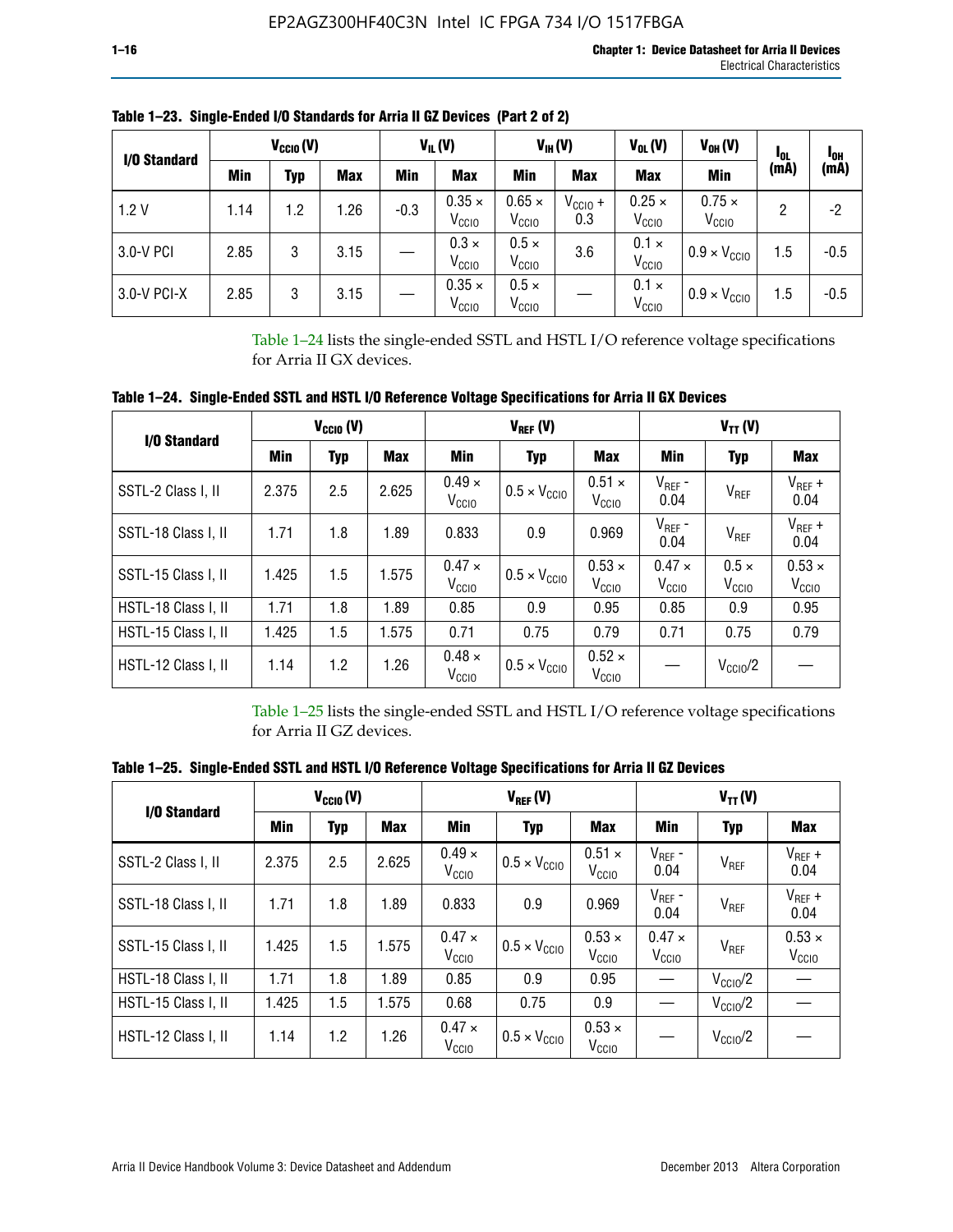Table 1–26 lists the single-ended SSTL and HSTL I/O standard signal specifications for Arria II GX devices.

| <b>I/O Standard</b> | $V_{IL(DC)}(V)$ |                                      |                      | $V_{IH(DC)}(V)$             | $V_{IL(AC)}(V)$   | $V_{IH(AC)}$ (V)     | $V_{OL}$ (V)                       | $V_{OH} (V)$                       | l <sub>ol.</sub> | $I_{0H}$ |
|---------------------|-----------------|--------------------------------------|----------------------|-----------------------------|-------------------|----------------------|------------------------------------|------------------------------------|------------------|----------|
|                     | Min             | <b>Max</b>                           | Min                  | <b>Max</b>                  | <b>Max</b>        | Min                  | <b>Max</b>                         | <b>Min</b>                         | (mA)             | (mA)     |
| SSTL-2 Class I      | $-0.3$          | $V_{REF}$ -<br>0.18                  | $V_{REF} +$<br>0.18  | $V_{\text{CCIO}} +$<br>0.3  | $V_{REF}$ - 0.35  | $V_{REF} +$<br>0.35  | $V_{TT}$ -<br>0.57                 | $V_{TT}$ +<br>0.57                 | 8.1              | $-8.1$   |
| SSTL-2 Class II     | $-0.3$          | $V_{REF}$ -<br>0.18                  | $V_{REF} +$<br>0.18  | $V_{CCIO} +$<br>0.3         | $V_{REF} - 0.35$  | $V_{REF} +$<br>0.35  | $V_{TT}$ -<br>0.76                 | $V_{TT}$ +<br>0.76                 | 16.4             | $-16.4$  |
| SSTL-18 Class I     | $-0.3$          | $V_{REF}$ -<br>0.125                 | $V_{REF}$ +<br>0.125 | $V_{\text{CC1O}} +$<br>0.3  | $V_{REF}$ - 0.25  | $V_{REF}$ +<br>0.25  | $V_{TT}$ -<br>0.475                | $V_{TT}$ +<br>0.475                | 6.7              | $-6.7$   |
| SSTL-18 Class II    | $-0.3$          | $V_{REF}$ -<br>0.125                 | $V_{REF}$ +<br>0.125 | $V_{\text{CCIO}} +$<br>0.3  | $V_{REF}$ - 0.25  | $V_{REF}$ +<br>0.25  | 0.28                               | $V_{CGIO}$ -<br>0.28               | 13.4             | $-13.4$  |
| SSTL-15 Class I     | $-0.3$          | $V_{REF}$ -<br>0.1                   | $V_{REF}$ +<br>0.1   | $V_{\text{CCIO}} +$<br>0.3  | $V_{REF}$ - 0.175 | $V_{REF}$ +<br>0.175 | $0.2 \times$<br>V <sub>CCIO</sub>  | $0.8 \times$<br>V <sub>CCIO</sub>  | 8                | $-8$     |
| SSTL-15 Class II    | $-0.3$          | $V_{REF}$ -<br>0.1                   | $V_{REF}$ +<br>0.1   | $V_{\text{CCIO}} +$<br>0.3  | $V_{REF} - 0.175$ | $V_{REF}$ +<br>0.175 | $0.2 \times$<br>V <sub>CCIO</sub>  | $0.8 \times$<br>V <sub>CCIO</sub>  | 16               | $-16$    |
| HSTL-18 Class I     | $-0.3$          | $V_{REF}$ -<br>0.1                   | $V_{REF}$ +<br>0.1   | $V_{\text{CCIO}} +$<br>0.3  | $V_{REF} - 0.2$   | $V_{REF}$ + 0.2      | 0.4                                | $V_{CGIO}$ -<br>0.4                | 8                | $-8$     |
| HSTL-18 Class II    | $-0.3$          | $V_{REF}$ -<br>0.1                   | $V_{REF}$ +<br>0.1   | $V_{\text{CC1O}} +$<br>0.3  | $V_{REF}$ - 0.2   | $V_{REF}$ + 0.2      | 0.4                                | $V_{\text{CCIO}}$ -<br>0.4         | 16               | $-16$    |
| HSTL-15 Class I     | $-0.3$          | $V_{REF}$ -<br>0.1                   | $V_{REF}$ +<br>0.1   | $V_{\text{CC1O}} +$<br>0.3  | $V_{REF} - 0.2$   | $V_{REF}$ + 0.2      | 0.4                                | $V_{\text{CCIO}}$ -<br>0.4         | 8                | $-8$     |
| HSTL-15 Class II    | $-0.3$          | $\mathsf{V}_{\mathsf{REF}}$ -<br>0.1 | $V_{REF}$ +<br>0.1   | $V_{\text{CCIO}} +$<br>0.3  | $V_{REF}$ - 0.2   | $V_{REF}$ + 0.2      | 0.4                                | $V_{CCIO}$ -<br>0.4                | 16               | $-16$    |
| HSTL-12 Class I     | $-0.15$         | $V_{REF}$ -<br>0.08                  | $V_{REF}$ +<br>0.08  | $V_{CClO} +$<br>0.15        | $V_{REF} - 0.15$  | $V_{REF} +$<br>0.15  | $0.25 \times$<br>V <sub>CCIO</sub> | $0.75 \times$<br>V <sub>CCIO</sub> | 8                | $-8$     |
| HSTL-12 Class II    | $-0.15$         | $V_{REF}$ -<br>0.08                  | $V_{REF}$ +<br>0.08  | $V_{\text{CCIO}} +$<br>0.15 | $V_{REF}$ - 0.15  | $V_{REF} +$<br>0.15  | $0.25 \times$<br>V <sub>CCIO</sub> | $0.75 \times$<br>V <sub>CCIO</sub> | 14               | $-14$    |

**Table 1–26. Single-Ended SSTL and HSTL I/O Standard Signal Specifications for Arria II GX Devices** 

Table 1–27 lists the single-ended SSTL and HSTL I/O standard signal specifications for Arria II GZ devices.

| I/O Standard     |        | $V_{IL(DC)}(V)$      |                      | $V_{IH(DC)}(V)$     | $V_{IL(AC)}(V)$      | $V_{IH(AC)}(V)$      | $V_{OL}$ (V)                      | $V_{OH} (V)$                   | $I_{0L}$ | l <sub>oh</sub> |
|------------------|--------|----------------------|----------------------|---------------------|----------------------|----------------------|-----------------------------------|--------------------------------|----------|-----------------|
|                  | Min    | <b>Max</b>           | <b>Min</b>           | <b>Max</b>          | <b>Max</b>           | Min                  | <b>Max</b>                        | Min                            | (mA)     | (mA)            |
| SSTL-2 Class I   | $-0.3$ | $V_{REF}$ -<br>0.15  | $V_{REF} +$<br>0.15  | $V_{CClO} +$<br>0.3 | $V_{REF}$ -<br>0.31  | $V_{REF} +$<br>0.31  | $V_{TT}$ -<br>0.57                | $V_{TT}$ +<br>0.57             | 8.1      | $-8.1$          |
| SSTL-2 Class II  | $-0.3$ | $V_{REF}$ -<br>0.15  | $V_{REF} +$<br>0.15  | $V_{CClO} +$<br>0.3 | $V_{REF}$ -<br>0.31  | $V_{REF} +$<br>0.31  | $V_{TT}$ -<br>0.76                | $V_{TT}$ +<br>0.76             | 16.2     | $-16.2$         |
| SSTL-18 Class I  | $-0.3$ | $V_{REF}$ -<br>0.125 | $V_{REF}$ +<br>0.125 | $V_{CClO} +$<br>0.3 | $V_{REF}$ -<br>0.25  | $V_{REF}$ +<br>0.25  | $V_{TT}$ -<br>0.475               | $V_{TT}$ +<br>0.475            | 6.7      | $-6.7$          |
| SSTL-18 Class II | $-0.3$ | $V_{REF}$ -<br>0.125 | $V_{REF}$ +<br>0.125 | $V_{CC10} +$<br>0.3 | $V_{REF}$ -<br>0.25  | $V_{REF}$ +<br>0.25  | 0.28                              | $V_{\rm CCIO}$ -<br>0.28       | 13.4     | $-13.4$         |
| SSTL-15 Class I  |        | $V_{REF}$ -<br>0.1   | $V_{REF}$ +<br>0.1   |                     | $V_{REF}$ -<br>0.175 | $V_{REF}$ +<br>0.175 | $0.2 \times$<br>V <sub>CCIO</sub> | $0.8 \times$<br>$V_{\rm CClO}$ | 8        | -8              |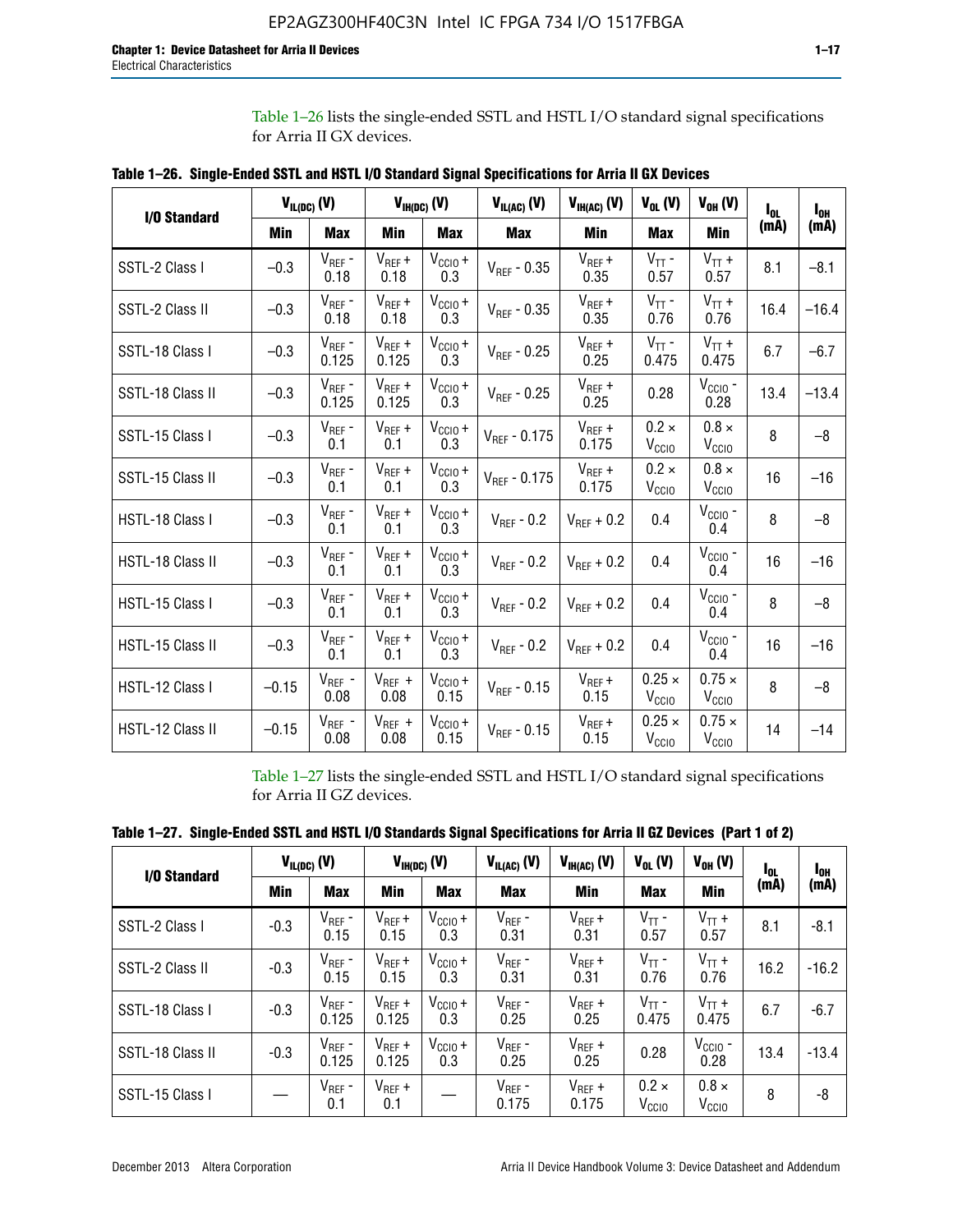| I/O Standard            |            | $V_{IL(DC)}$ (V)    |                     | $V_{IH(DC)}$ (V)     |                        | $V_{IH(AC)}(V)$        | $V_{OL}$ (V)                      | $V_{OH} (V)$                       | $I_{0L}$ | $I_{0H}$ |
|-------------------------|------------|---------------------|---------------------|----------------------|------------------------|------------------------|-----------------------------------|------------------------------------|----------|----------|
|                         | <b>Min</b> | <b>Max</b>          | Min                 | <b>Max</b>           | <b>Max</b>             | Min                    | <b>Max</b>                        | Min                                | (mA)     | (mA)     |
| SSTL-15 Class II        |            | $V_{REF}$ -<br>0.1  | $V_{REF}$ +<br>0.1  |                      | $V_{REF}$ -<br>0.175   | $V_{REF}$ +<br>0.175   | $0.2 \times$<br>V <sub>CCIO</sub> | $0.8 \times$<br>V <sub>CCIO</sub>  | 16       | -16      |
| HSTL-18 Class I         |            | $V_{REF}$ -<br>0.1  | $V_{REF}$ +<br>0.1  |                      | $V_{\text{RFF}}$ - 0.2 | $V_{RFF}$ + 0.2        | 0.4                               | $V_{\rm CCIO}$ -<br>0.4            | 8        | -8       |
| <b>HSTL-18 Class II</b> |            | $V_{REF}$ -<br>0.1  | $V_{REF}$ +<br>0.1  |                      | $V_{\text{RFF}}$ - 0.2 | $V_{RFF}$ + 0.2        | 0.4                               | $V_{\text{CCIO}}$ -<br>0.4         | 16       | $-16$    |
| HSTL-15 Class I         |            | $V_{REF}$ -<br>0.1  | $V_{REF}$ +<br>0.1  |                      | $V_{\text{RFF}}$ - 0.2 | $V_{\text{RFF}} + 0.2$ | 0.4                               | $V_{CCIO}$ -<br>0.4                | 8        | -8       |
| HSTL-15 Class II        |            | $V_{REF}$ -<br>0.1  | $V_{REF}$ +<br>0.1  |                      | $V_{\text{RFF}}$ - 0.2 | $V_{RFF}$ + 0.2        | 0.4                               | $VCCIO$ -<br>0.4                   | 16       | $-16$    |
| HSTL-12 Class I         | $-0.15$    | $V_{REF}$ -<br>0.08 | $V_{REF}$ +<br>0.08 | $V_{CCIO} +$<br>0.15 | $V_{REF}$ -<br>0.15    | $V_{REF} +$<br>0.15    | $0.25\times$<br>V <sub>CCIO</sub> | $0.75\times$<br>V <sub>CCIO</sub>  | 8        | -8       |
| HSTL-12 Class II        | $-0.15$    | $V_{REF}$ -<br>0.08 | $V_{REF}$ +<br>0.08 | $V_{CCI0} +$<br>0.15 | $V_{REF}$ -<br>0.15    | $V_{REF} +$<br>0.15    | $0.25\times$<br>V <sub>CCIO</sub> | $0.75 \times$<br>V <sub>CCIO</sub> | 16       | $-16$    |

**Table 1–27. Single-Ended SSTL and HSTL I/O Standards Signal Specifications for Arria II GZ Devices (Part 2 of 2)**

Table 1–28 lists the differential SSTL I/O standards for Arria II GX devices.

**Table 1–28. Differential SSTL I/O Standards for Arria II GX Devices**

|                     | $V_{\text{CCIO}}(V)$<br>I/O Standard |     |            |            | $V_{SWING(DC)}$ (V) | $V_{X(AC)}(V)$                  |                 |                                 | $V_{SWING(AC)}$ (V) |                   | $V_{OX(AC)}$ (V)             |                 |                                |
|---------------------|--------------------------------------|-----|------------|------------|---------------------|---------------------------------|-----------------|---------------------------------|---------------------|-------------------|------------------------------|-----------------|--------------------------------|
|                     | Min                                  | Typ | <b>Max</b> | <b>Min</b> | <b>Max</b>          | Min                             | Typ             | <b>Max</b>                      | <b>Min</b>          | <b>Max</b>        | Min                          | Typ             | <b>Max</b>                     |
| SSTL-2 Class I, II  | 2.375                                | 2.5 | 2.625      | 0.36       | V <sub>CCIO</sub>   | $V_{\text{CC10}}/2$<br>$-0.2$   |                 | $V_{\rm CC10}$ /2<br>$+0.2$     | 0.7                 | V <sub>CCIO</sub> | $V_{\rm CC10}$ /2<br>$-0.15$ |                 | $V_{\text{CCIO}}/2$<br>$+0.15$ |
| SSTL-18 Class I, II | 1.71                                 | 1.8 | l.89       | 0.25       | V <sub>CCIO</sub>   | $V_{\text{CCIO}}/2$<br>$-0.175$ |                 | $V_{\text{CC10}}/2$<br>$+0.175$ | 0.5                 | V <sub>CCIO</sub> | $V_{\text{CC10}}/2$<br>0.125 |                 | $V_{\text{CCIO}}/2$<br>0.125   |
| SSTL-15 Class I, II | 1.425                                | 1.5 | .575       | 0.2        |                     |                                 | $V_{CCIO}$<br>2 |                                 | 0.35                |                   |                              | $V_{CCIO}$<br>റ |                                |

Table 1–29 lists the differential SSTL I/O standards for Arria II GZ devices

**Table 1–29. Differential SSTL I/O Standards for Arria II GZ Devices**

| I/O Standard        | $V_{\text{CCIO}}(V)$ |     |            | $V_{SWING(DC)}(V)$ | $V_{X(AC)}(V)$              |                            |                              |                                           | V <sub>swing(ac)</sub> (V) | $V_{OX(AC)}(V)$             |                                |                 |                                 |
|---------------------|----------------------|-----|------------|--------------------|-----------------------------|----------------------------|------------------------------|-------------------------------------------|----------------------------|-----------------------------|--------------------------------|-----------------|---------------------------------|
|                     | Min                  | Typ | <b>Max</b> | Min                | <b>Max</b>                  | Min                        | <b>Typ</b>                   | <b>Max</b>                                | Min                        | <b>Max</b>                  | Min                            | Typ             | <b>Max</b>                      |
| SSTL-2 Class I, II  | 2.375                | 2.5 | 2.625      | 0.3                | V <sub>CCIO</sub><br>$+0.6$ | $V_{\rm CClO}/2$<br>$-0.2$ |                              | $V_{\text{CC10}}/2$<br>$+0.2$             | 0.62                       | V <sub>CCIO</sub><br>$+0.6$ | $V_{\text{CC10}}/2$<br>$-0.15$ |                 | $V_{\text{CC10}}/2$<br>$+0.15$  |
| SSTL-18 Class I, II | 1.71                 | 1.8 | 1.89       | 0.25               | V <sub>CCIO</sub><br>$+0.6$ | $V_{\rm CClO}/2$<br>0.175  |                              | $V_{\text{CCIO}}/2$<br>$\ddot{}$<br>0.175 | 0.5                        | V <sub>CCIO</sub><br>$+0.6$ | $V_{\text{CC10}}/2$<br>- 0.125 |                 | $V_{\text{CC10}}/2$<br>$+0.125$ |
| SSTL-15 Class I, II | 1.425                | 1.5 | .575       | 0.2                |                             |                            | $V_{CCIO}$<br>$\overline{2}$ |                                           | 0.35                       |                             |                                | $V_{CClO}$<br>2 |                                 |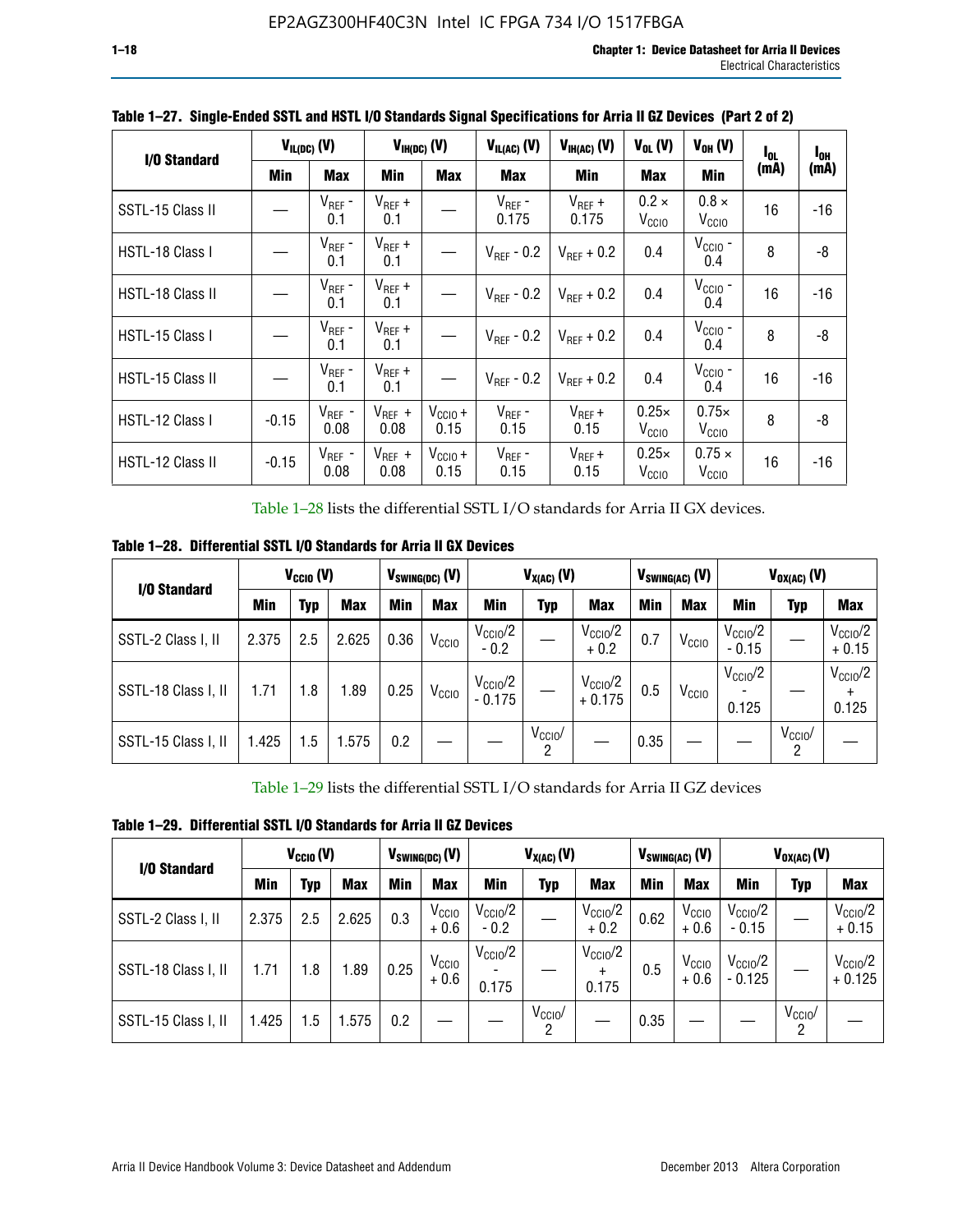Table 1–30 lists the HSTL I/O standards for Arria II GX devices.

| I/O Standard        | $V_{CGI0} (V)$ |            |            | $V_{\text{DIF(DC)}}$ (V) |            | $V_{X(AC)}(V)$ |                                   |            |                                       | $V_{CM(DC)}(V)$                   | $V_{DIF(AC)}(V)$                   |     |            |
|---------------------|----------------|------------|------------|--------------------------|------------|----------------|-----------------------------------|------------|---------------------------------------|-----------------------------------|------------------------------------|-----|------------|
|                     | <b>Min</b>     | Typ        | <b>Max</b> | Min                      | <b>Max</b> | <b>Min</b>     | Typ                               | <b>Max</b> | Min                                   | Typ                               | <b>Max</b>                         | Min | <b>Max</b> |
| HSTL-18 Class I     | 1.71           | . 8        | .89        | 0.2                      | —          | 0.85           |                                   | 0.95       | 0.88                                  |                                   | 0.95                               | 0.4 |            |
| HSTL-15 Class I, II | l.425          | .5         | .575       | 0.2                      |            | 0.71           |                                   | 0.79       | 0.71                                  |                                   | 0.79                               | 0.4 |            |
| HSTL-12 Class I, II | 1.14           | $\cdot$ .2 | .26        | 0.16                     |            |                | $0.5 \times$<br>V <sub>CCIO</sub> |            | 0.48<br>$\times$<br>V <sub>CCIO</sub> | $0.5 \times$<br>V <sub>CCIO</sub> | $0.52 \times$<br>V <sub>CCIO</sub> | 0.3 |            |

**Table 1–30. Differential HSTL I/O Standards for Arria II GX Devices**

Table 1–31 lists the HSTL I/O standards for Arria II GZ devices.

**Table 1–31. Differential HSTL I/O Standards for Arria II GZ Devices**

| I/O Standard        | $V_{\text{CCIO}}(V)$ |         |            | $V_{\text{DIF(DC)}}(V)$ |                             | $V_{X(AC)}(V)$ |                                   |            | $V_{CM(DC)}$ (V)                  | $V_{DIF(AC)}$ (V)                 |                                   |     |                           |
|---------------------|----------------------|---------|------------|-------------------------|-----------------------------|----------------|-----------------------------------|------------|-----------------------------------|-----------------------------------|-----------------------------------|-----|---------------------------|
|                     | Min                  | Typ     | <b>Max</b> | Min                     | <b>Max</b>                  | Min            | Typ                               | <b>Max</b> | <b>Min</b>                        | Typ                               | <b>Max</b>                        | Min | <b>Max</b>                |
| HSTL-18 Class I     | 71، ا                | 1.8     | .89        | 0.2                     | —                           | 0.78           |                                   | 1.12       | 0.78                              |                                   | 1.12                              | 0.4 |                           |
| HSTL-15 Class I, II | .425                 | $1.5\,$ | .575       | 0.2                     | —                           | 0.68           |                                   | 0.9        | 0.68                              |                                   | 0.9                               | 0.4 |                           |
| HSTL-12 Class I, II | l.14                 | 1.2     | .26        | 0.16                    | V <sub>CCIO</sub><br>$+0.3$ |                | $0.5 \times$<br>V <sub>CCIO</sub> |            | $0.4 \times$<br>V <sub>CCIO</sub> | $0.5 \times$<br>V <sub>CCIO</sub> | $0.6 \times$<br>V <sub>CCIO</sub> | 0.3 | V <sub>CCIO</sub><br>0.48 |

Table 1–32 lists the differential I/O standard specifications for Arria II GX devices.

**Table 1–32. Differential I/O Standard Specifications for Arria II GX Devices** *(Note 1)*

| 1/0                  |       | $V_{CGI0} (V)$ |            |     | $V_{ID}$ (mV)       |            |      | $V_{IGM} (V)$ (2)<br>$V_{OD} (V)$ (3) |       |            | $V_{OCM}$ (V) |       |      |            |
|----------------------|-------|----------------|------------|-----|---------------------|------------|------|---------------------------------------|-------|------------|---------------|-------|------|------------|
| <b>Standard</b>      | Min   | Typ            | <b>Max</b> | Min | Cond.               | <b>Max</b> | Min  | <b>Max</b>                            | Min   | <b>Typ</b> | <b>Max</b>    | Min   | Typ  | <b>Max</b> |
| 2.5V<br><b>LVDS</b>  | 2.375 | 2.5            | 2.625      | 100 | $V_{CM} =$<br>1.25V |            | 0.05 | 1.80                                  | 0.247 |            | 0.6           | 1.125 | 1.25 | 1.375      |
| <b>RSDS</b><br>(4)   | 2.375 | 2.5            | 2.625      |     |                     |            |      |                                       | 0.1   | 0.2        | 0.6           | 0.5   | 1.2  | 1.4        |
| Mini-LVDS<br>(4)     | 2.375 | 2.5            | 2.625      |     |                     |            |      |                                       | 0.25  |            | 0.6           |       | 1.2  | 1.4        |
| <b>LVPECL</b><br>(5) | 2.375 | 2.5            | 2.625      | 300 |                     |            | 0.6  | 1.8                                   |       |            |               |       |      |            |
| BLVDS $(6)$          | 2.375 | 2.5            | 2.625      | 100 |                     |            |      |                                       |       |            |               |       |      |            |

### **Notes to Table 1–32***:*

(1) The 1.5 V PCML transceiver I/O standard specifications are described in "Transceiver Performance Specifications" on page 1–21.

(2)  $V_{IN}$  range:  $0 \le V_{IN} \le 1.85$  V.

(3) R<sub>L</sub> range:  $90 \leq R$ L  $\leq 110 \Omega$ .

- (4) The RSDS and mini-LVDS I/O standards are only supported for differential outputs.
- (5) The LVPECL input standard is supported at the dedicated clock input pins (GCLK) only.
- (6) There are no fixed  $V_{ICM}$ ,  $V_{OD}$ , and  $V_{OCM}$  specifications for BLVDS. These specifications depend on the system topology.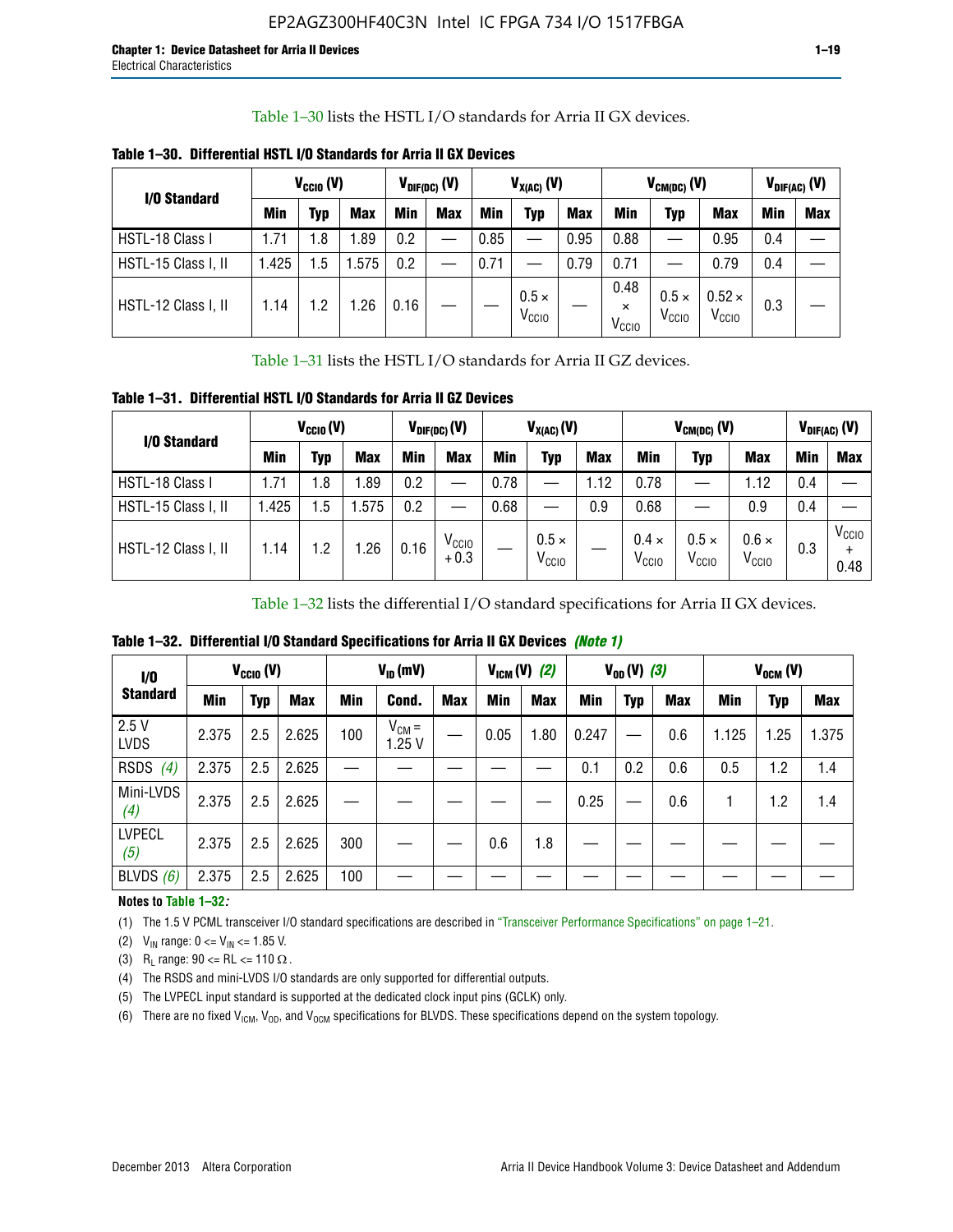| Table 1–33 lists the differential I/O standard specifications for Arria II GZ devices. |  |
|----------------------------------------------------------------------------------------|--|
|----------------------------------------------------------------------------------------|--|

| I/O                          |       | $V_{CClO}$ (V) |            | $V_{ID}$ (mV) |                     |            | $V_{ICM(DC)}$ (V) |            | $V_{OD} (V) (3)$ |            |            | $V_{OCM} (V) (3)$ |            |            |
|------------------------------|-------|----------------|------------|---------------|---------------------|------------|-------------------|------------|------------------|------------|------------|-------------------|------------|------------|
| <b>Standard</b><br>(2)       | Min   | <b>Typ</b>     | <b>Max</b> | Min           | Cond.               | <b>Max</b> | <b>Min</b>        | <b>Max</b> | Min              | <b>Typ</b> | <b>Max</b> | Min               | <b>Typ</b> | <b>Max</b> |
| 2.5V<br><b>LVDS</b><br>(HIO) | 2.375 | 2.5            | 2.625      | 100           | $V_{CM} =$<br>1.25V |            | 0.05              | 1.8        | 0.247            |            | 0.6        | 1.125             | 1.25       | 1.375      |
| 2.5V<br><b>LVDS</b><br>(VIO) | 2.375 | 2.5            | 2.625      | 100           | $V_{CM} =$<br>1.25V |            | 0.05              | 1.8        | 0.247            |            | 0.6        | 1                 | 1.25       | 1.5        |
| <b>RSDS</b><br>(HIO)         | 2.375 | 2.5            | 2.625      | 100           | $V_{CM} =$<br>1.25V |            | 0.3               | 1.4        | 0.1              | 0.2        | 0.6        | 0.5               | 1.2        | 1.4        |
| <b>RSDS</b><br>(VIO)         | 2.375 | 2.5            | 2.625      | 100           | $V_{CM} =$<br>1.25V |            | 0.3               | 1.4        | 0.1              | 0.2        | 0.6        | 0.5               | 1.2        | 1.5        |
| Mini-LVDS<br>(HIO)           | 2.375 | 2.5            | 2.625      | 200           | —                   | 600        | 0.4               | 1.32<br>5  | 0.25             |            | 0.6        | 1                 | 1.2        | 1.4        |
| Mini-LVDS<br>(VIO)           | 2.375 | 2.5            | 2.625      | 200           |                     | 600        | 0.4               | 1.32<br>5  | 0.25             |            | 0.6        | 1                 | 1.2        | 1.5        |
| <b>LVPECL</b>                | 2.375 | 2.5            | 2.625      | 300           |                     |            | 0.6               | 1.8        |                  |            |            |                   |            |            |
| BLVDS $(4)$                  | 2.375 | 2.5            | 2.625      | 100           |                     |            |                   |            |                  |            |            |                   |            |            |

**Table 1–33. Differential I/O Standard Specifications for Arria II GZ Devices** *(Note 1)*

#### **Notes to Table 1–33***:*

(1) 1.4-V/1.5-V PCML transceiver I/O standard specifications are described in "Transceiver Performance Specifications" on page 1–21.

(2) Vertical I/O (VIO) is top and bottom I/Os; horizontal I/O (HIO) is left and right I/Os.

(3) R<sub>l</sub> range:  $90 \leq R L \leq 110 \Omega$ .

(4) There are no fixed  $V_{ICM}$ ,  $V_{OD}$ , and  $V_{OCM}$  specifications for BLVDS. These specifications depend on the system topology.

# **Power Consumption for the Arria II Device Family**

Altera offers two ways to estimate power for a design:

- Using the Microsoft Excel-based Early Power Estimator
- Using the Quartus<sup>®</sup> II PowerPlay Power Analyzer feature

The interactive Microsoft Excel-based Early Power Estimator is typically used prior to designing the FPGA in order to get a magnitude estimate of the device power. The Quartus II PowerPlay Power Analyzer provides better quality estimates based on the specifics of the design after place-and-route is complete. The PowerPlay Power Analyzer can apply a combination of user-entered, simulation-derived, and estimated signal activities which, when combined with detailed circuit models, can yield very accurate power estimates.

f For more information about power estimation tools, refer to the *[PowerPlay Early Power](http://www.altera.com/literature/ug/ug_epe.pdf?GSA_pos=5&WT.oss_r=1&WT.oss=powerplay early power estimator)  [Estimator User Guide](http://www.altera.com/literature/ug/ug_epe.pdf?GSA_pos=5&WT.oss_r=1&WT.oss=powerplay early power estimator)* and the *[PowerPlay Power Analysis](http://www.altera.com/literature/hb/qts/qts_qii53013.pdf)* chapter in volume 3 of the *Quartus II Handbook*.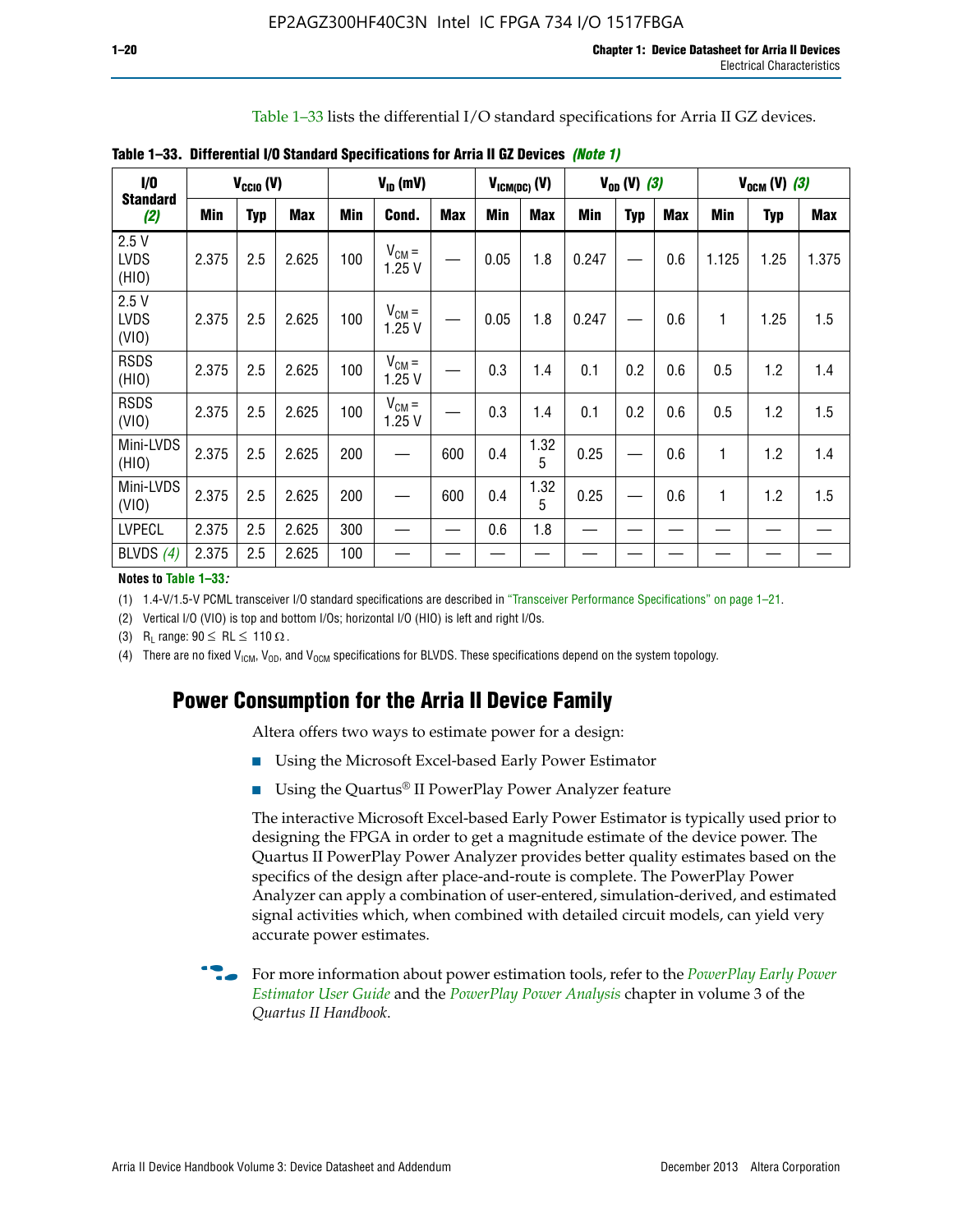# **Switching Characteristics**

This section provides performance characteristics of the Arria II GX and GZ core and periphery blocks for commercial grade devices. The following tables are considered final and are based on actual silicon characterization and testing. These numbers reflect the actual performance of the device under worst-case silicon process, voltage, and junction temperature conditions.

# **Transceiver Performance Specifications**

Table 1–34 lists the Arria II GX transceiver specifications.

### **Table 1–34. Transceiver Specifications for Arria II GX Devices** *(Note 1)* **(Part 1 of 7)**

| Symbol/                                          |                  |            | $\mathbf{13}$ |            |            | C <sub>4</sub>           |                                                                         |            | <b>C5 and 15</b> |            |            | C <sub>6</sub>           |            |               |
|--------------------------------------------------|------------------|------------|---------------|------------|------------|--------------------------|-------------------------------------------------------------------------|------------|------------------|------------|------------|--------------------------|------------|---------------|
| <b>Description</b>                               | <b>Condition</b> | <b>Min</b> | <b>Typ</b>    | <b>Max</b> | <b>Min</b> | <b>Typ</b>               | <b>Max</b>                                                              | <b>Min</b> | <b>Typ</b>       | <b>Max</b> | <b>Min</b> | <b>Typ</b>               | <b>Max</b> | <b>Unit</b>   |
| <b>Reference Clock</b>                           |                  |            |               |            |            |                          |                                                                         |            |                  |            |            |                          |            |               |
| Supported I/O<br><b>Standards</b>                |                  |            |               |            |            |                          | 1.2-V PCML, 1.5-V PCML, 2.5-V PCML, Differential LVPECL, LVDS, and HCSL |            |                  |            |            |                          |            |               |
| Input frequency<br>from REFCLK<br>input pins     |                  | 50         |               | 622.08     | 50         |                          | 622.08                                                                  | 50         | —                | 622.08     | 50         |                          | 622.08     | <b>MHz</b>    |
| Input frequency<br>from PLD input                |                  | 50         |               | 200        | 50         |                          | 200                                                                     | 50         |                  | 200        | 50         |                          | 200        | MHz           |
| Absolute V <sub>MAX</sub><br>for a REFCLK pin    |                  |            |               | 2.2        |            |                          | 2.2                                                                     | —          |                  | 2.2        |            |                          | 2.2        | $\mathsf{V}$  |
| Absolute V <sub>MIN</sub> for<br>a REFCLK pin    |                  | $-0.3$     |               |            | $-0.3$     |                          |                                                                         | $-0.3$     | -                |            | $-0.3$     |                          | —          | $\mathsf{V}$  |
| Rise/fall time (2)                               |                  |            | —             | 0.2        | —          | —                        | 0.2                                                                     |            | —                | 0.2        | —          | $\overline{\phantom{0}}$ | 0.2        | UI            |
| Duty cycle                                       |                  | 45         |               | 55         | 45         | $\overline{\phantom{0}}$ | 55                                                                      | 45         | —                | 55         | 45         |                          | 55         | $\frac{0}{0}$ |
| Peak-to-peak<br>differential input<br>voltage    |                  | 200        |               | 2000       | 200        |                          | 2000                                                                    | 200        | —                | 2000       | 200        |                          | 2000       | mV            |
| Spread-spectrum<br>modulating clock<br>frequency | PCIe             | 30         |               | 33         | 30         |                          | 33                                                                      | 30         |                  | 33         | 30         |                          | 33         | kHz           |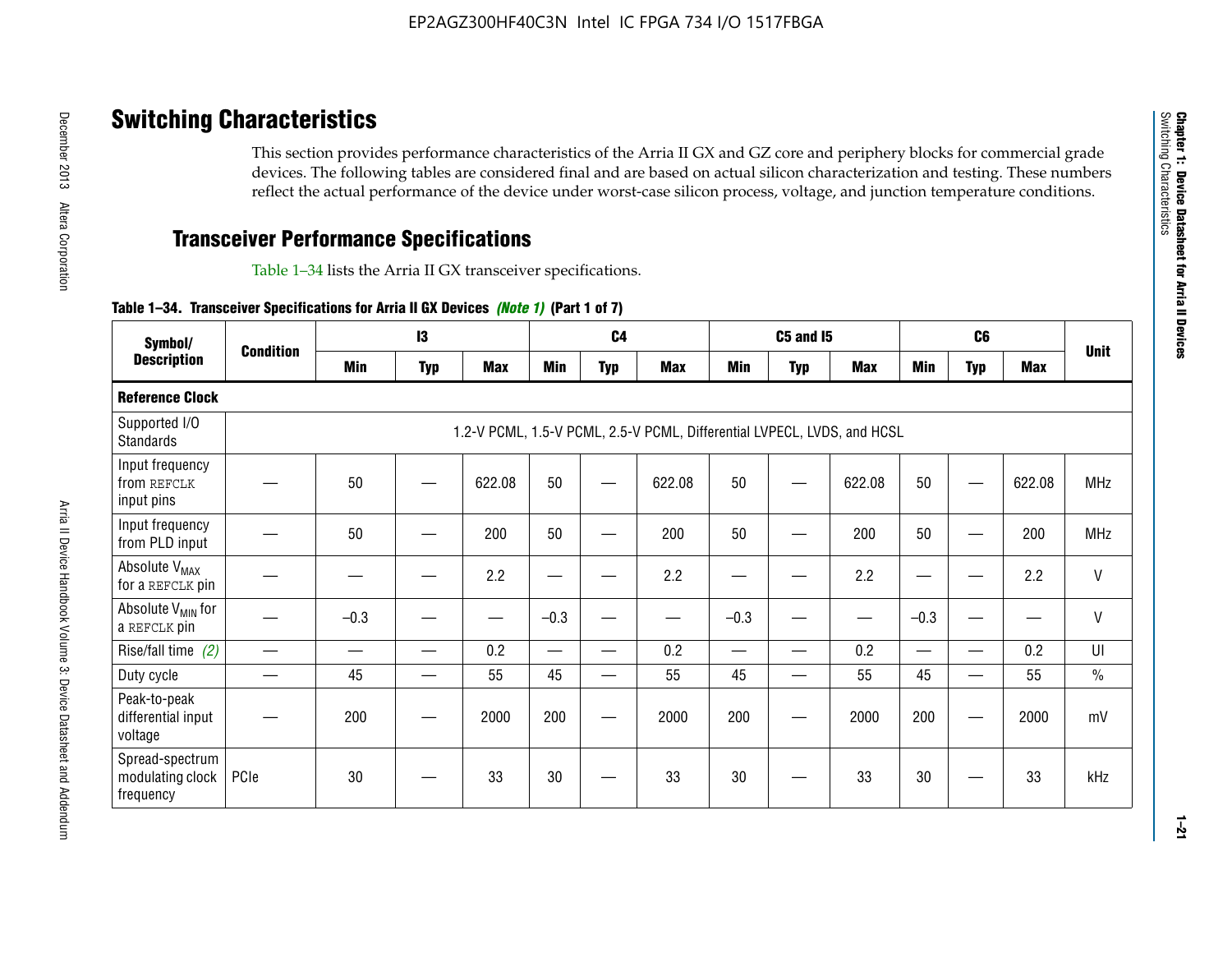# **Table 1–34. Transceiver Specifications for Arria II GX Devices** *(Note 1)* **(Part 2 of 7)**

| Symbol/                                                                                |                                                        |                          | $\mathbf{13}$              |                          |                          | C <sub>4</sub>             |            |                          | <b>C5 and 15</b>           |            |                          | C <sub>6</sub>             |                          |             |
|----------------------------------------------------------------------------------------|--------------------------------------------------------|--------------------------|----------------------------|--------------------------|--------------------------|----------------------------|------------|--------------------------|----------------------------|------------|--------------------------|----------------------------|--------------------------|-------------|
| <b>Description</b>                                                                     | <b>Condition</b>                                       | <b>Min</b>               | <b>Typ</b>                 | <b>Max</b>               | <b>Min</b>               | <b>Typ</b>                 | <b>Max</b> | <b>Min</b>               | <b>Typ</b>                 | <b>Max</b> | <b>Min</b>               | <b>Typ</b>                 | <b>Max</b>               | <b>Unit</b> |
| Spread-spectrum<br>downspread                                                          | PCIe                                                   |                          | 0 <sub>to</sub><br>$-0.5%$ | $\overline{\phantom{0}}$ | $\hspace{0.05cm}$        | 0 <sub>to</sub><br>$-0.5%$ | —          |                          | 0 <sub>to</sub><br>$-0.5%$ |            |                          | 0 <sub>to</sub><br>$-0.5%$ | $\overline{\phantom{0}}$ |             |
| On-chip<br>termination<br>resistors                                                    |                                                        |                          | 100                        | —                        | $\frac{1}{2}$            | 100                        |            |                          | 100                        |            | <u>—</u>                 | 100                        |                          | $\Omega$    |
| V <sub>ICM</sub><br>(AC coupled)                                                       |                                                        |                          | $1100 \pm 5\%$             |                          |                          | $1100 \pm 5\%$             |            |                          | $1100 \pm 5\%$             |            |                          | $1100 \pm 5\%$             |                          | mV          |
| V <sub>ICM</sub><br>(DC coupled)                                                       | HCSL I/O<br>standard for<br>PCIe<br>reference<br>clock | 250                      |                            | 550                      | 250                      | $\hspace{0.05cm}$          | 550        | 250                      | $\hspace{0.05cm}$          | 550        | 250                      |                            | 550                      | mV          |
|                                                                                        | $10$ Hz                                                | $\overline{\phantom{0}}$ | $\overline{\phantom{0}}$   | $-50$                    |                          |                            | $-50$      | $\overline{\phantom{0}}$ |                            | $-50$      | $\overline{\phantom{0}}$ | $\equiv$                   | $-50$                    | dBc/Hz      |
|                                                                                        | 100 Hz                                                 | $\overline{\phantom{0}}$ | $\overline{\phantom{0}}$   | $-80$                    | $\overline{\phantom{0}}$ |                            | $-80$      | $\overline{\phantom{0}}$ | $\overline{\phantom{0}}$   | $-80$      |                          | $\overline{\phantom{0}}$   | $-80$                    | dBc/Hz      |
| Transmitter<br><b>REFCLK Phase</b>                                                     | 1 KHz                                                  |                          | $\overline{\phantom{0}}$   | $-110$                   |                          | $\qquad \qquad -$          | $-110$     | $\overline{\phantom{0}}$ |                            | $-110$     |                          |                            | $-110$                   | dBc/Hz      |
| Noise                                                                                  | 10 KHz                                                 | $\overline{\phantom{m}}$ | $\overline{\phantom{0}}$   | $-120$                   |                          | $\overline{\phantom{0}}$   | $-120$     | $\overline{\phantom{0}}$ |                            | $-120$     |                          | $\overline{\phantom{0}}$   | $-120$                   | dBc/Hz      |
|                                                                                        | <b>100 KHz</b>                                         | $\overline{\phantom{0}}$ | $\overline{\phantom{0}}$   | $-120$                   |                          | $\overline{\phantom{0}}$   | $-120$     | $\overline{\phantom{0}}$ | $\qquad \qquad$            | $-120$     | $\overline{\phantom{0}}$ | $\overline{\phantom{0}}$   | $-120$                   | dBc/Hz      |
|                                                                                        | $\geq 1$ MHz                                           | $\overline{\phantom{0}}$ | $\overline{\phantom{0}}$   | $-130$                   |                          | $\overline{\phantom{m}}$   | $-130$     | $\qquad \qquad$          | $\qquad \qquad -$          | $-130$     | $\overline{\phantom{0}}$ | $\overline{\phantom{0}}$   | $-130$                   | dBc/Hz      |
| Transmitter<br><b>REFCLK Phase</b><br>Jitter (rms) for<br><b>100 MHz</b><br>REFCLK (3) | 10 KHz to<br>20 MHz                                    |                          |                            | $\sqrt{3}$               |                          |                            | 3          |                          |                            | 3          |                          |                            | 3                        | ps          |
| $R_{ref}$                                                                              |                                                        |                          | 2000<br>± 1%               |                          | $\hspace{0.05cm}$        | 2000<br>± 1%               |            |                          | 2000<br>± 1%               |            |                          | 2000 $\pm$<br>$1\%$        | —                        | $\Omega$    |
| <b>Transceiver Clocks</b>                                                              |                                                        |                          |                            |                          |                          |                            |            |                          |                            |            |                          |                            |                          |             |
| <b>Calibration block</b><br>clock frequency<br>(cal blk clk)                           |                                                        | 10                       |                            | 125                      | 10                       |                            | 125        | 10                       |                            | 125        | 10                       |                            | 125                      | MHz         |

December 2013 Altera Corporation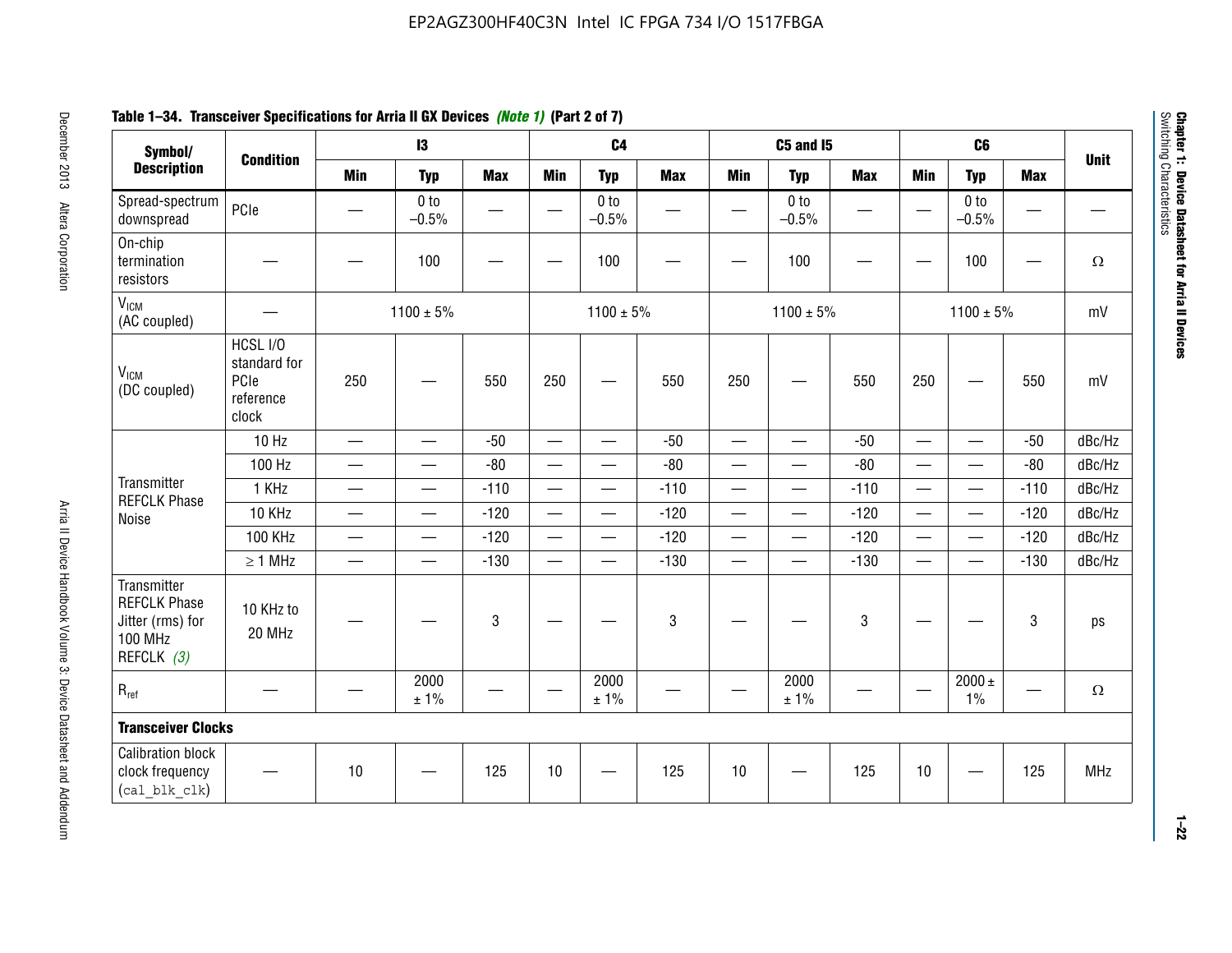| Symbol/                                                       |                                            |                     | 13                       |                |                     | C <sub>4</sub>           |                                                                  |                     | <b>C5 and 15</b>         |                |                     | C <sub>6</sub>           |                |              |
|---------------------------------------------------------------|--------------------------------------------|---------------------|--------------------------|----------------|---------------------|--------------------------|------------------------------------------------------------------|---------------------|--------------------------|----------------|---------------------|--------------------------|----------------|--------------|
| <b>Description</b>                                            | <b>Condition</b>                           | <b>Min</b>          | <b>Typ</b>               | <b>Max</b>     | <b>Min</b>          | <b>Typ</b>               | <b>Max</b>                                                       | <b>Min</b>          | <b>Typ</b>               | <b>Max</b>     | <b>Min</b>          | <b>Typ</b>               | <b>Max</b>     | <b>Unit</b>  |
| fixedclk Clock<br>frequency                                   | PCIe<br>Receiver<br>Detect                 |                     | 125                      |                |                     | 125                      |                                                                  |                     | 125                      |                |                     | 125                      |                | <b>MHz</b>   |
| reconfig<br>clk clock<br>frequency                            | Dynamic<br>reconfig.<br>clock<br>frequency | 2.5/<br>37.5<br>(4) |                          | 50             | 2.5/<br>37.5<br>(4) | $\overline{\phantom{0}}$ | 50                                                               | 2.5/<br>37.5<br>(4) | $\overline{\phantom{0}}$ | 50             | 2.5/<br>37.5<br>(4) |                          | 50             | <b>MHz</b>   |
| Delta time<br>between<br>reconfig<br>clks $(5)$               |                                            |                     |                          | $\overline{c}$ |                     |                          | $\overline{2}$                                                   |                     |                          | $\overline{2}$ |                     |                          | $\overline{2}$ | ms           |
| Transceiver block<br>minimum<br>power-down<br>pulse width     |                                            |                     | $\mathbf{1}$             |                |                     | 1                        |                                                                  |                     | $\overline{1}$           |                |                     | 1                        |                | $\mu s$      |
| <b>Receiver</b>                                               |                                            |                     |                          |                |                     |                          |                                                                  |                     |                          |                |                     |                          |                |              |
| Supported I/O<br><b>Standards</b>                             |                                            |                     |                          |                |                     |                          | 1.4-V PCML, 1.5-V PCML, 2.5-V PCML, 2.5-V PCML, LVPECL, and LVDS |                     |                          |                |                     |                          |                |              |
| Data rate (13)                                                | $\equiv$                                   | 600                 | $\overline{\phantom{0}}$ | 6375           | 600                 |                          | 3750                                                             | 600                 | $\overline{\phantom{0}}$ | 3750           | 600                 | $\overline{\phantom{0}}$ | 3125           | <b>Mbps</b>  |
| Absolute V <sub>MAX</sub><br>for a receiver pin<br>(6)        |                                            |                     |                          | 1.5            |                     |                          | 1.5                                                              |                     |                          | 1.5            |                     |                          | 1.5            | V            |
| Absolute V <sub>MIN</sub> for<br>a receiver pin               |                                            | $-0.4$              |                          |                | $-0.4$              |                          |                                                                  | $-0.4$              |                          |                | $-0.4$              |                          |                | V            |
| Maximum<br>peak-to-peak                                       | $V_{ICM} = 0.82 V$<br>setting              |                     |                          | 2.7            |                     |                          | 2.7                                                              |                     |                          | 2.7            |                     |                          | 2.7            | V            |
| differential input<br>voltage V <sub>ID</sub> (diff<br>$p-p)$ | $V_{IGM}$ =1.1 V<br>setting $(7)$          |                     |                          | 1.6            |                     |                          | 1.6                                                              |                     |                          | 1.6            |                     |                          | 1.6            | $\mathsf{V}$ |

**Chapter 1: Device Datasheet for Arria II Devices**

Chapter 1: Device Datasheet for Arria II Devices<br>Switching Characteristics

Switching Characteristics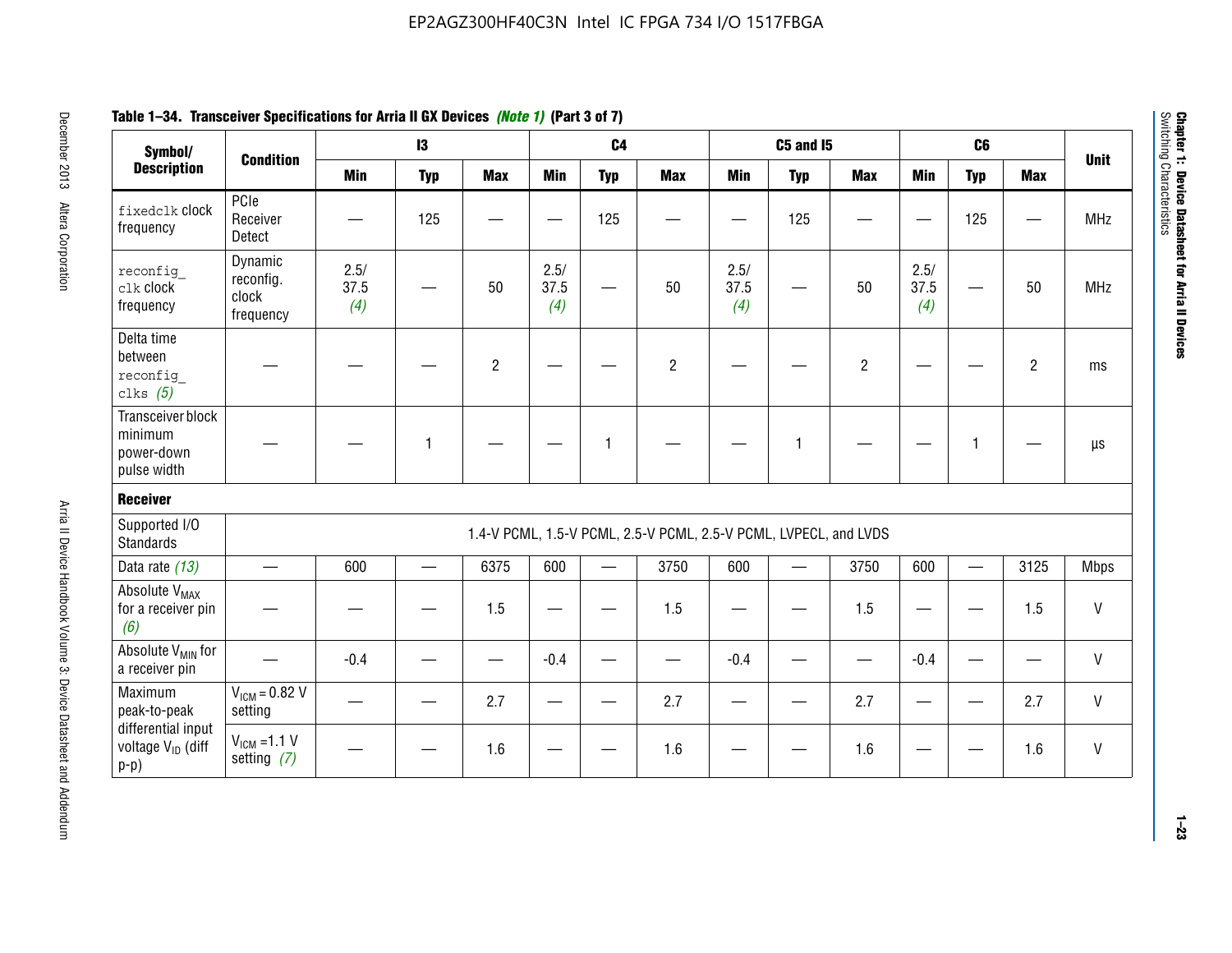#### **Arris 2: Device Handbook Volume 3: Device Datasheet Addents Device Datasheet Addents December 2013 Altera Corporation Minimum peaks-to-peak differential input voltage Video Minimum peaks-to-peak diff particular and the V<sub>ICM</sub>**  $V_{ICM} = 0.82 V$ setting | 一 | 820 | 一 | ― | 820 | 一 | ― | 820 | ― | ― | 820 | ― | mV  $V_{ICM}$  =1.1 V setting *(7)* | - | 1100 | - | - | 1100 | - | - | 1100 | - | - | 1100 | - | mV **Differential** on-chip termination resistors100– $\Omega$ setting | — | 100 | — | — | 100 | — | — | 100 | — | — | 100 | —  $\Omega$ Return loss differential mode PCIee | | | | 50 MHz to 1.25 GHz: –10dB XAUI 100 MHz to 2.5 GHz: –10dB Return loss common modePCIe 50 MHz to 1.25 GHz: –6dBXAUI 100 MHz to 2.5 GHz: –6dB Programmable PPM detector *(8)* ± 62.5, 100, 125, 200, 250, 300, 500, 1000 ppm Run length | ― | ― | 80 | ― | 80 | ― | 80 | ― | UI Programmable -rogrammasic | — | — | — | 7 |— | – | 7 |— | – | 7 |— | – | 7 | dB<br>equalization | — | — | — | 7 |— | 7 | — | 7 | — | 7 | — | 7 | dB Signal detect/loss thresholdPCIe Mode | 65 | — | 175 | 65 | — | 175 | 65 | — | 175 | 65 | — | 175 | mV CDR LTR time *(9)* – | – | – | <sup>75</sup> | – | <sup>75</sup> | – | <sup>75</sup> | – | <sup>75</sup> | – | <sup>75</sup> | – | <sup>75</sup> | <sup>18</sup> CDR minimum T1b *(10)* — <sup>15</sup> — — <sup>15</sup> — <sup>15</sup> — — <sup>15</sup> — — µs **Symbol/ Description Condition I3 C4 C5 and I5 C6UnitMin Typ Max Min Typ Max Min Typ Max Min Typ Max**

# **Table 1–34. Transceiver Specifications for Arria II GX Devices** *(Note 1)* **(Part 4 of 7)**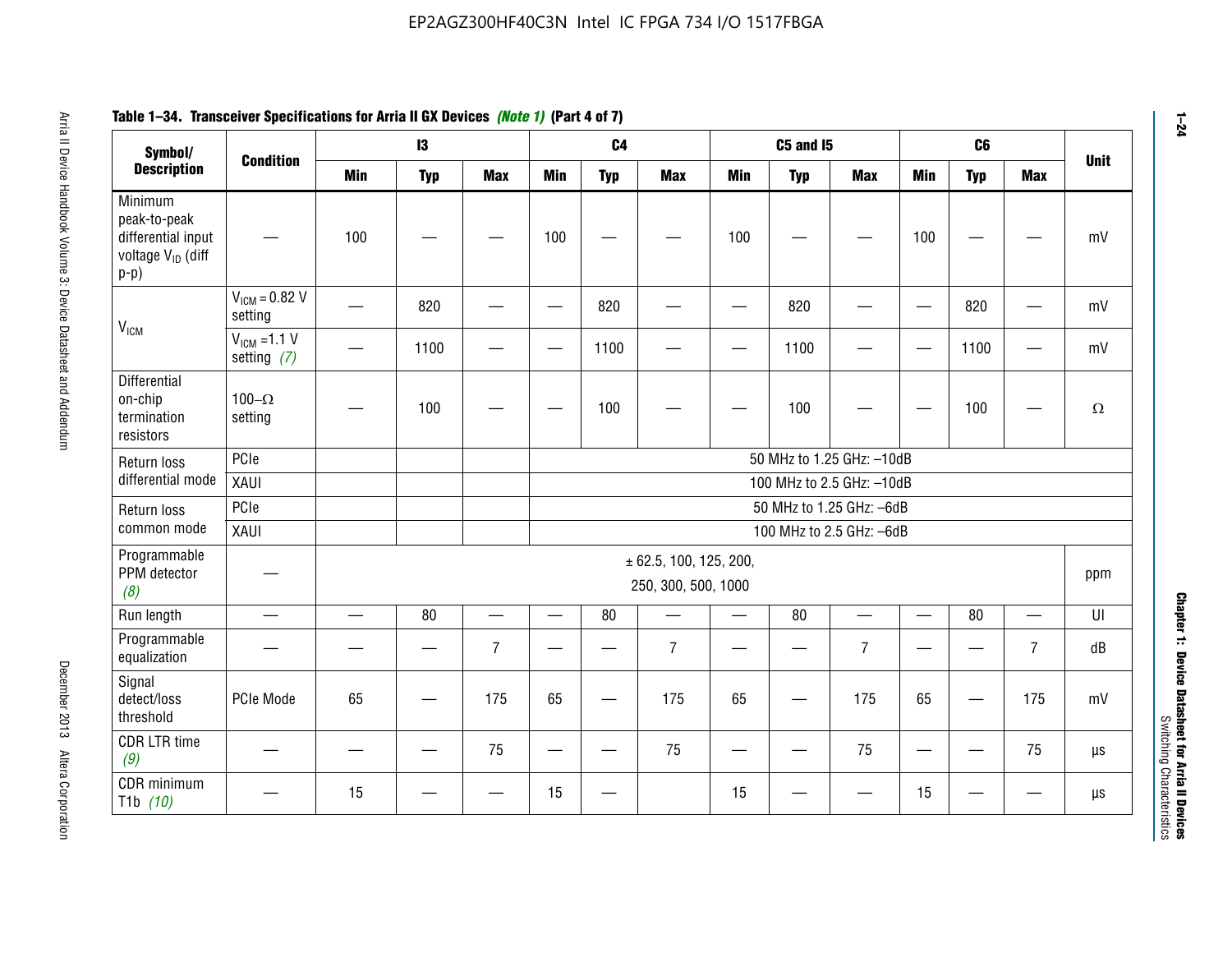| Symbol/                                             |                          |             | $\mathbf{I}3$            |            |             | C <sub>4</sub> |                                                                       |            | <b>C5 and 15</b>         |                          |                 | C <sub>6</sub>           |                 |             |
|-----------------------------------------------------|--------------------------|-------------|--------------------------|------------|-------------|----------------|-----------------------------------------------------------------------|------------|--------------------------|--------------------------|-----------------|--------------------------|-----------------|-------------|
| <b>Description</b>                                  | <b>Condition</b>         | <b>Min</b>  | <b>Typ</b>               | <b>Max</b> | <b>Min</b>  | <b>Typ</b>     | <b>Max</b>                                                            | <b>Min</b> | <b>Typ</b>               | <b>Max</b>               | <b>Min</b>      | <b>Typ</b>               | <b>Max</b>      | <b>Unit</b> |
| LTD lock time<br>(11)                               |                          | $\mathbf 0$ | 100                      | 4000       | $\mathbf 0$ | 100            | 4000                                                                  | 0          | 100                      | 4000                     | $\mathbf{0}$    | 100                      | 4000            | ns          |
| Data lock time<br>from rx<br>freqlocked<br>(12)     |                          |             |                          | 4000       |             |                | 4000                                                                  |            |                          | 4000                     |                 |                          | 4000            | ns          |
|                                                     | DC Gain<br>Setting $= 0$ |             | $\mathbf 0$              |            |             | $\mathbf 0$    |                                                                       |            | $\mathbf{0}$             | $\overline{\phantom{0}}$ |                 | 0                        |                 | dB          |
| Programmable<br>DC gain                             | DC Gain<br>Setting $= 1$ |             | 3                        |            |             | 3              |                                                                       |            | 3                        |                          |                 | 3                        |                 | dB          |
|                                                     | DC Gain<br>Setting $= 2$ |             | 6                        |            |             | $\,6\,$        |                                                                       |            | $6\phantom{1}6$          |                          |                 | $\,6\,$                  |                 | dB          |
| <b>Transmitter</b>                                  |                          |             |                          |            |             |                |                                                                       |            |                          |                          |                 |                          |                 |             |
| Supported I/O<br><b>Standards</b>                   |                          |             |                          |            |             |                | 1.5-V PCML                                                            |            |                          |                          |                 |                          |                 |             |
| Data rate                                           |                          | 600         | $\qquad \qquad$          | 6375       | 600         |                | 3750                                                                  | 600        | $\overline{\phantom{0}}$ | 3750                     | 600             | $\qquad \qquad$          | 3125            | <b>Mbps</b> |
| $V_{OCM}$                                           | 0.65V<br>setting         |             | 650                      |            |             | 650            |                                                                       | —          | 650                      |                          | $\qquad \qquad$ | 650                      | $\qquad \qquad$ | mV          |
| Differential<br>on-chip<br>termination<br>resistors | 100 $-\Omega$<br>setting |             | 100                      |            |             | 100            |                                                                       |            | 100                      |                          |                 | 100                      |                 | $\Omega$    |
| Return loss                                         | PCIe                     |             |                          |            |             |                | 50 MHz to 1.25 GHz: -10dB                                             |            |                          |                          |                 |                          |                 |             |
| differential mode                                   | XAUI                     |             |                          |            |             |                | 312 MHz to 625 MHz: -10dB<br>625 MHz to 3.125 GHz: -10dB/decade slope |            |                          |                          |                 |                          |                 |             |
| Return loss<br>common mode                          | PCIe                     |             |                          |            |             |                | 50 MHz to 1.25 GHz: -6dB                                              |            |                          |                          |                 |                          |                 |             |
| Rise time $(2)$                                     |                          | 50          | $\overline{\phantom{0}}$ | 200        | 50          |                | 200                                                                   | 50         | $\overline{\phantom{0}}$ | 200                      | 50              | $\overline{\phantom{m}}$ | 200             | ps          |
| Fall time                                           |                          | 50          |                          | 200        | 50          |                | 200                                                                   | 50         |                          | 200                      | 50              |                          | 200             | ps          |

# **Table 1–34. Transceiver Specifications for Arria II GX Devices** *(Note 1)* **(Part 5 of 7)**

**1–25**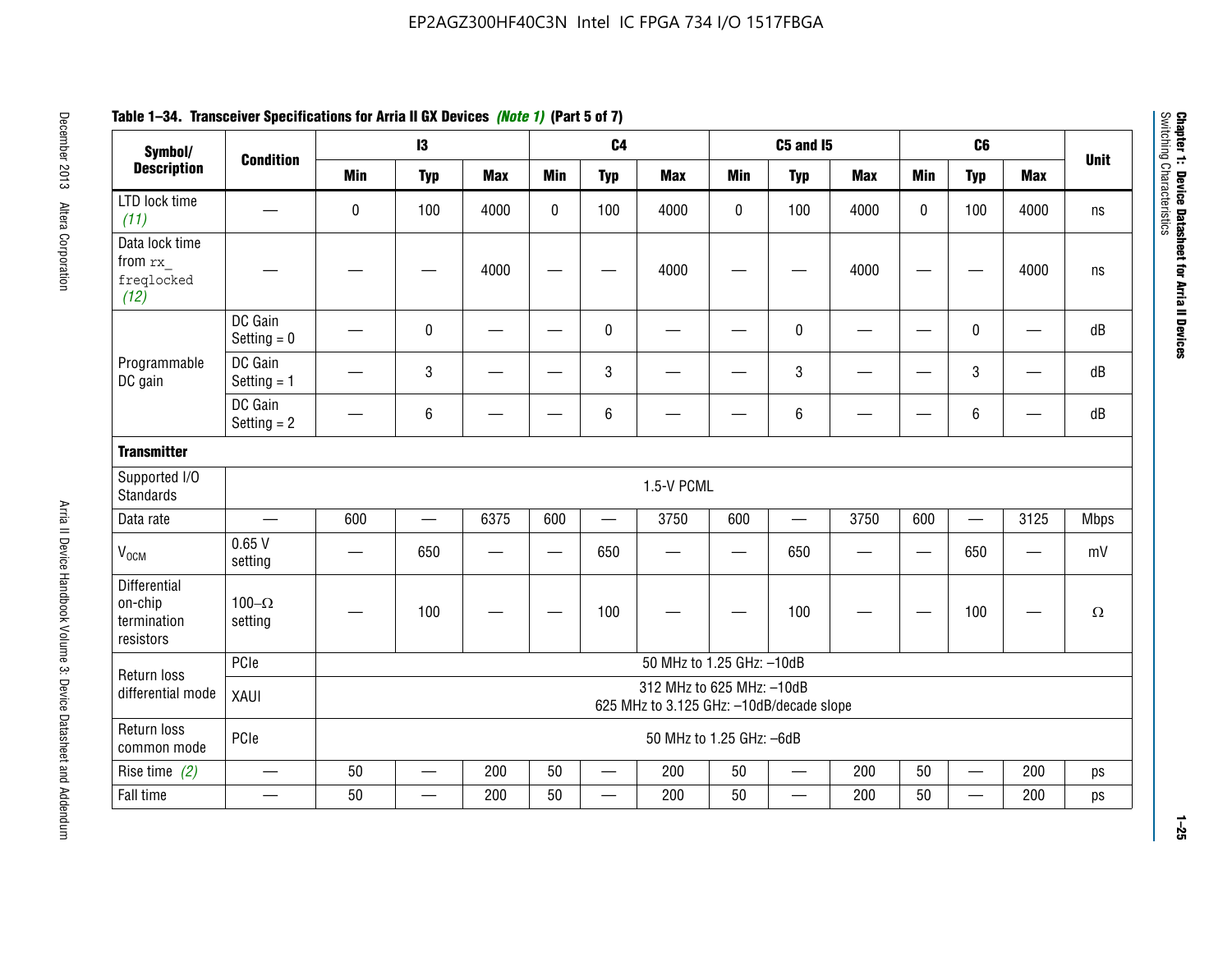| Symbol/                                                            |                          |            | $\mathbf{I}3$                    |            |                          | C <sub>4</sub>                    |            |                 | <b>C5 and 15</b>         |            |            | C6                                |            | <b>Unit</b> |
|--------------------------------------------------------------------|--------------------------|------------|----------------------------------|------------|--------------------------|-----------------------------------|------------|-----------------|--------------------------|------------|------------|-----------------------------------|------------|-------------|
| <b>Description</b>                                                 | <b>Condition</b>         | <b>Min</b> | <b>Typ</b>                       | <b>Max</b> | <b>Min</b>               | <b>Typ</b>                        | <b>Max</b> | <b>Min</b>      | <b>Typ</b>               | <b>Max</b> | <b>Min</b> | <b>Typ</b>                        | <b>Max</b> |             |
| Intra-<br>differential pair<br>skew                                |                          |            | $\overline{\phantom{m}}$         | 15         | $\overline{\phantom{0}}$ | $\overline{\phantom{0}}$          | 15         | —               | $\qquad \qquad$          | 15         |            | $\qquad \qquad -$                 | 15         |             |
| Intra-transceiver<br>block skew                                    | PCIe ×4                  |            | $\overbrace{\phantom{12322111}}$ | 120        | $\hspace{0.05cm}$        | $\qquad \qquad$                   | 120        | $\qquad \qquad$ | $\overline{\phantom{m}}$ | 120        |            | $\overbrace{\phantom{aaaaa}}$     | 120        |             |
| Inter-transceiver<br>block skew                                    | $PCle \times 8$          |            |                                  | 300        | —                        | $\hspace{0.05cm}$                 | 300        | —               | $\overline{\phantom{0}}$ | 300        |            | $\hspace{0.05cm}$                 | 300        |             |
| <b>CMU PLLO and CMU PLL1</b>                                       |                          |            |                                  |            |                          |                                   |            |                 |                          |            |            |                                   |            |             |
| <b>CMU PLL lock</b><br>time from<br>CMUPLL<br>reset<br>deassertion |                          |            |                                  | 100        | $\overline{\phantom{m}}$ | —                                 | 100        |                 |                          | 100        |            | $\hspace{0.05cm}$                 | 100        |             |
| <b>PLD-Transceiver Interface</b>                                   |                          |            |                                  |            |                          |                                   |            |                 |                          |            |            |                                   |            |             |
| Interface speed                                                    | $\overline{\phantom{m}}$ | 25         |                                  | 320        | 25                       | $\overbrace{\phantom{123221111}}$ | 240        | $25\,$          | —                        | 240        | 25         | $\overbrace{\phantom{123221111}}$ | 200        | <b>MHz</b>  |
|                                                                    |                          |            |                                  |            |                          |                                   |            |                 |                          |            |            |                                   |            |             |
|                                                                    |                          |            |                                  |            |                          |                                   |            |                 |                          |            |            |                                   |            |             |
|                                                                    |                          |            |                                  |            |                          |                                   |            |                 |                          |            |            |                                   |            |             |

# **Table 1–34. Transceiver Specifications for Arria II GX Devices** *(Note 1)* **(Part 6 of 7)**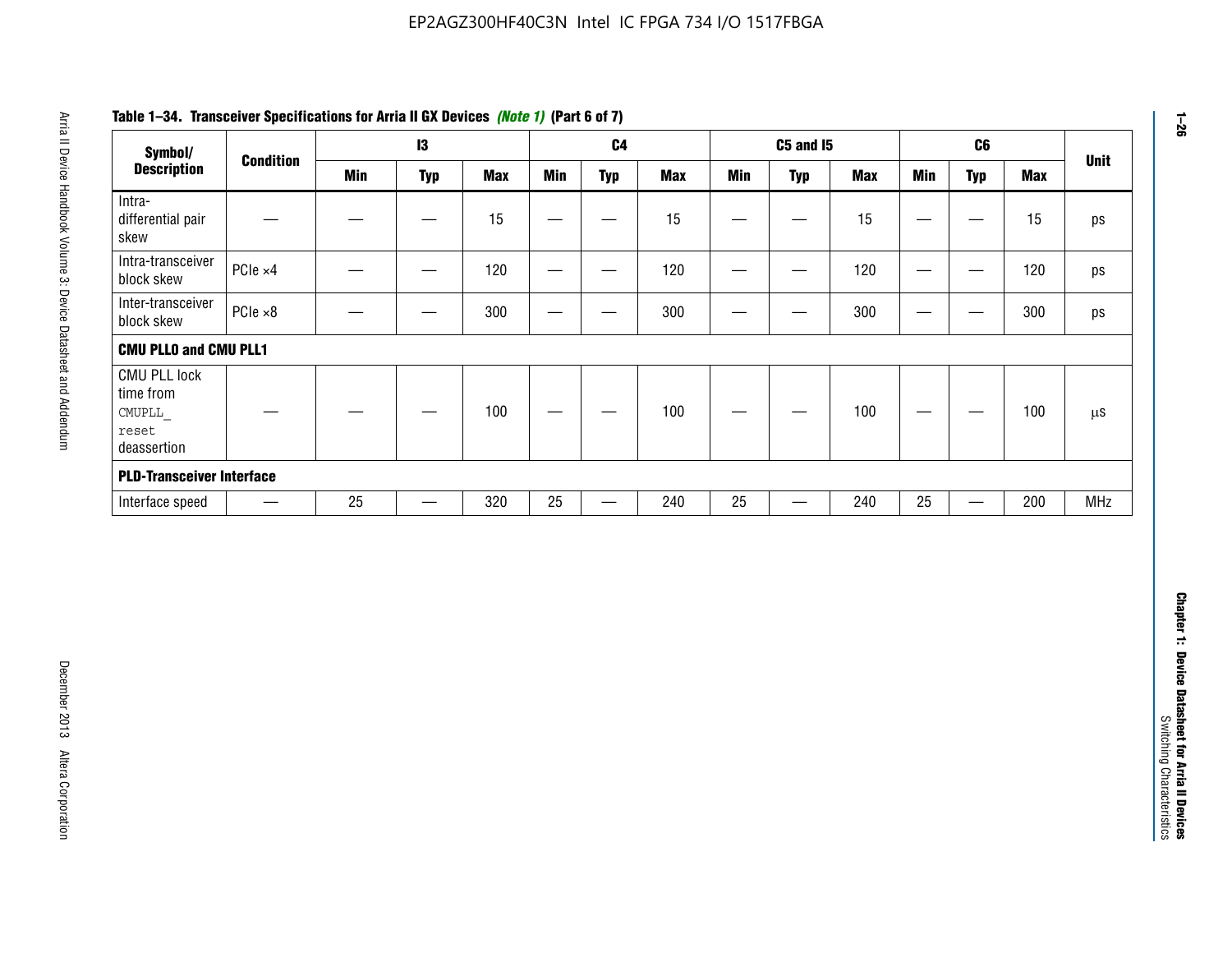# **Table 1–34. Transceiver Specifications for Arria II GX Devices** *(Note 1)* **(Part 7 of 7)**

| Symbol/<br><b>Condition</b>  |                               |     | 13         |            |            | C <sub>4</sub> |                                    |            | C5 and I5  |            |            | C <sub>6</sub> |            | <b>Unit</b> |
|------------------------------|-------------------------------|-----|------------|------------|------------|----------------|------------------------------------|------------|------------|------------|------------|----------------|------------|-------------|
| <b>Description</b>           |                               | Min | <b>Typ</b> | <b>Max</b> | <b>Min</b> | <b>Typ</b>     | <b>Max</b>                         | <b>Min</b> | <b>Typ</b> | <b>Max</b> | <b>Min</b> | <b>Typ</b>     | <b>Max</b> |             |
| Digital reset<br>pulse width | $\overbrace{\phantom{aaaaa}}$ |     |            |            |            |                | Minimum is 2 parallel clock cycles |            |            |            |            |                |            |             |

### **Notes to Table 1–34:**

- (1) For AC-coupled links, the on-chip biasing circuit is switched off before and during configuration. Ensure that input specifications are not violated during this period.
- (2) The rise/fall time is specified from 20% to 80%.
- (3) To calculate the REFCLK rms phase jitter requirement at reference clock frequencies other than 100 MHz, use the following formula: REFCLK rms phase jitter at f (MHz) = REFCLK rms phase jitter at 100 MHz \* 100/f.
- (4) The minimum reconfig clk frequency is 2.5 MHz if the transceiver channel is configured in **Transmitter only** mode. The minimum reconfig clk frequency is 37.5 MHz if the transceiver channel is configured in **Receiver only** or **Receiver and Transmitter** mode. For more information, refer to *AN [558: Implementing Dynamic Reconfiguration in Arria II Devices](www.altera.com/literature/hb/arria-ii-gx/an558.pdf)*.
- (5) If your design uses more than one dynamic reconfiguration controller instances (altgx reconfig) to control the transceiver channels (altgx) physically located on the same side of the device, and if you use different reconfig clk sources for these altgx reconfig instances, the delta time between any two of these reconfig clk sources becoming stable must not exceed the maximum specification listed.
- (6) The device cannot tolerate prolonged operation at this absolute maximum.
- (7) You must use the 1.1-V RX  $V_{ICM}$  setting if the input serial data standard is LVDS and the link is DC-coupled.
- (8) The rate matcher supports only up to  $\pm 300$  parts per million (ppm).
- (9) Time taken to rx\_pll\_locked goes high from rx\_analogreset de-assertion. Refer to Figure 1–1.
- (10) The time in which the CDR must be kept in lock-to-reference mode after rx pll locked goes high and before rx locktodata is asserted in manual mode. Refer to Figure 1-1.
- (11) The time taken to recover valid data after the  $rx$  locktodata signal is asserted in manual mode. Refer to Figure 1–1.
- (12) The time taken to recover valid data after the  $rx$  freqlocked signal goes high in automatic mode. Refer to Figure 1–2.
- (13) To support data rates lower than the minimum specification through oversampling, use the CDR in LTR mode only.

**Chapter 1: Device Datasheet for Arria II Devices**

**Device Datasheet for Arria II Devices** 

Switching Characteristics

Chapter 1: Device Datas<br>Switching Characteristics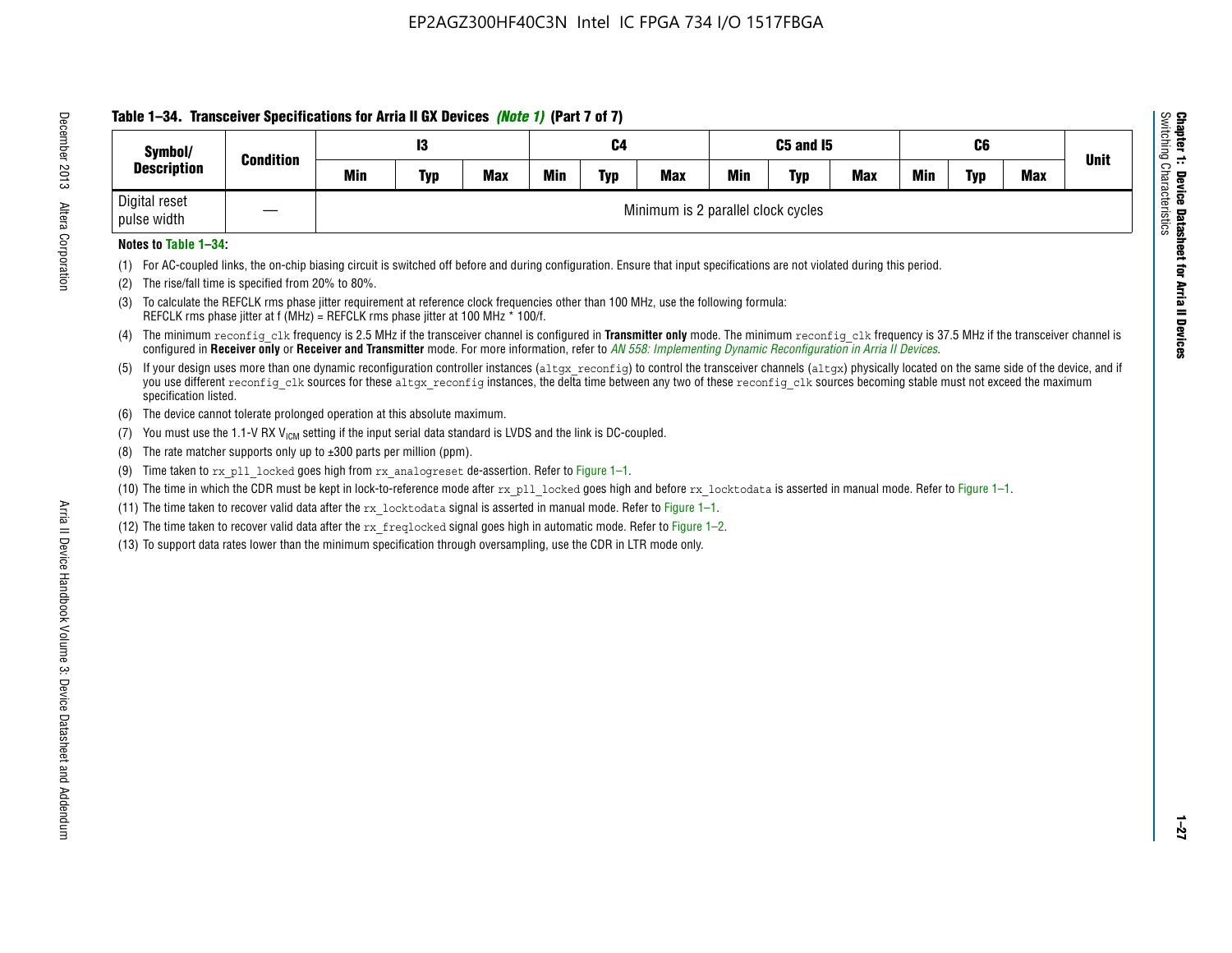Table 1–35 lists the transceiver specifications for Arria II GZ devices.

|  | Table 1-35. Transceiver Specifications for Arria II GZ Devices (Part 1 of 5) |  |
|--|------------------------------------------------------------------------------|--|
|  |                                                                              |  |

| Symbol/                                                                   |                                                                         |                          | $-C3$ and $-13$ (1)        |            |                          | $-C4$ and $-I4$            |            |             |
|---------------------------------------------------------------------------|-------------------------------------------------------------------------|--------------------------|----------------------------|------------|--------------------------|----------------------------|------------|-------------|
| <b>Description</b>                                                        | <b>Conditions</b>                                                       | Min                      | <b>Typ</b>                 | <b>Max</b> | <b>Min</b>               | <b>Typ</b>                 | <b>Max</b> | <b>Unit</b> |
| <b>Reference Clock</b>                                                    |                                                                         |                          |                            |            |                          |                            |            |             |
| Supported I/O Standards                                                   | 1.2-V PCML, 1.5-V PCML, 2.5-V PCML, Differential LVPECL, LVDS, and HCSL |                          |                            |            |                          |                            |            |             |
| Input frequency from<br>REFCLK input pins                                 |                                                                         | 50                       |                            | 697        | 50                       |                            | 637.5      | <b>MHz</b>  |
| Phase frequency detector<br>(CMU PLL and receiver<br>CDR)                 |                                                                         | 50                       |                            | 325        | 50                       |                            | 325        | <b>MHz</b>  |
| Absolute V <sub>MAX</sub> for a REFCLK<br>pin                             |                                                                         |                          |                            | 1.6        |                          |                            | 1.6        | $\vee$      |
| Operational V <sub>MAX</sub> for a<br>REFCLK pin                          |                                                                         |                          |                            | 1.5        |                          |                            | 1.5        | V           |
| Absolute V <sub>MIN</sub> for a REFCLK<br>pin                             |                                                                         | $-0.4$                   |                            |            | $-0.4$                   |                            |            | V           |
| Rise/fall time (2)                                                        |                                                                         | $\overline{\phantom{0}}$ |                            | 0.2        | $\overline{\phantom{0}}$ | $\overline{\phantom{0}}$   | 0.2        | UI          |
| Duty cycle                                                                |                                                                         | 45                       |                            | 55         | 45                       |                            | 55         | $\%$        |
| Peak-to-peak differential<br>input voltage                                |                                                                         | 200                      |                            | 1600       | 200                      |                            | 1600       | mV          |
| Spread-spectrum<br>modulating clock frequency                             | PCIe                                                                    | 30                       |                            | 33         | 30                       |                            | 33         | kHz         |
| Spread-spectrum<br>downspread                                             | PCIe                                                                    |                          | 0 <sub>to</sub><br>$-0.5%$ |            |                          | 0 <sub>to</sub><br>$-0.5%$ |            |             |
| On-chip termination<br>resistors                                          |                                                                         |                          | 100                        |            |                          | 100                        |            | Ω           |
| $V_{IGM}$ (AC coupled)                                                    |                                                                         |                          | $1100 \pm 10\%$            |            |                          | $1100 \pm 10\%$            |            | mV          |
| V <sub>ICM</sub> (DC coupled)                                             | HCSL I/O standard<br>for PCIe reference<br>clock                        | 250                      |                            | 550        | 250                      |                            | 550        | mV          |
|                                                                           | 10 Hz                                                                   | $\overline{\phantom{0}}$ |                            | $-50$      | $\sim$                   |                            | $-50$      | dBc/Hz      |
|                                                                           | 100 Hz                                                                  |                          |                            | $-80$      |                          |                            | $-80$      | dBc/Hz      |
| Transmitter REFCLK Phase                                                  | 1 KHz                                                                   |                          | $\overline{\phantom{0}}$   | $-110$     | $\overline{\phantom{0}}$ | —                          | $-110$     | dBc/Hz      |
| Noise                                                                     | 10 KHz                                                                  |                          |                            | $-120$     |                          |                            | $-120$     | dBc/Hz      |
|                                                                           | <b>100 KHz</b>                                                          |                          |                            | $-120$     | $\overline{\phantom{0}}$ | $\qquad \qquad -$          | $-120$     | dBc/Hz      |
|                                                                           | $\geq 1$ MHz                                                            |                          |                            | $-130$     | $\overline{\phantom{0}}$ | $\overline{\phantom{0}}$   | $-130$     | dBc/Hz      |
| <b>Transmitter REFCLK Phase</b><br>Jitter (rms) for 100 MHz<br>REFCLK (3) | 10 KHz to 20 MHz                                                        |                          |                            | 3          |                          |                            | 3          | ps          |
| $R_{REF}$                                                                 |                                                                         |                          | $2000 \pm$<br>$1\%$        |            |                          | 2000 $\pm$<br>$1\%$        |            | $\Omega$    |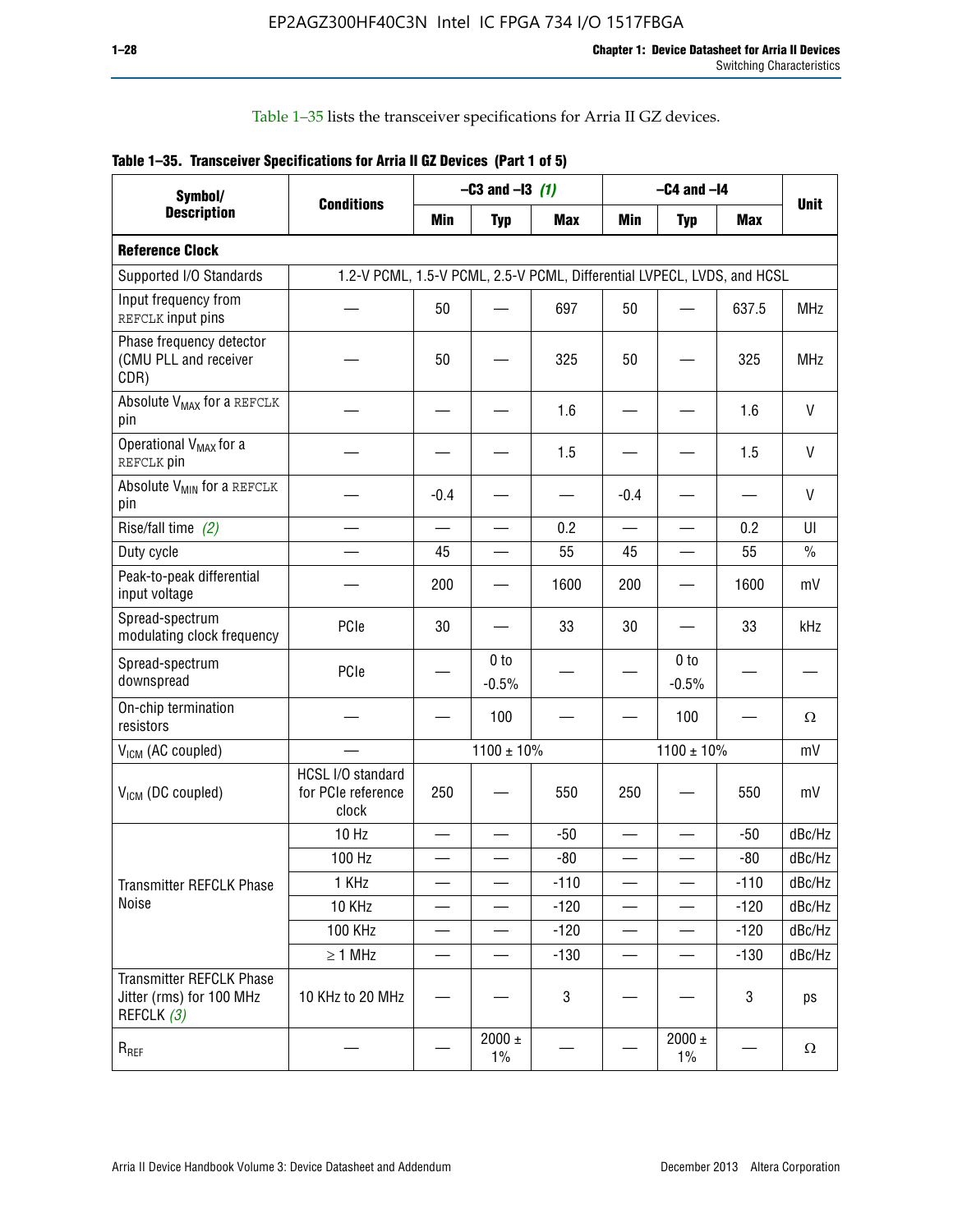| Symbol/                                                                                                         |                                                                                |                     | $-C3$ and $-I3$ (1) |                                                      |                     | $-C4$ and $-I4$          |                |              |
|-----------------------------------------------------------------------------------------------------------------|--------------------------------------------------------------------------------|---------------------|---------------------|------------------------------------------------------|---------------------|--------------------------|----------------|--------------|
| <b>Description</b>                                                                                              | <b>Conditions</b>                                                              | Min                 | <b>Typ</b>          | <b>Max</b>                                           | Min                 | <b>Typ</b>               | <b>Max</b>     | <b>Unit</b>  |
| <b>Transceiver Clocks</b>                                                                                       |                                                                                |                     |                     |                                                      |                     |                          |                |              |
| <b>Calibration block clock</b><br>frequency (cal blk clk)                                                       |                                                                                | 10                  |                     | 125                                                  | 10                  |                          | 125            | <b>MHz</b>   |
| fixedclk clock frequency                                                                                        | <b>PCIe Receiver</b><br>Detect                                                 |                     | 125                 |                                                      |                     | 125                      |                | <b>MHz</b>   |
| reconfig clk Clock<br>frequency                                                                                 | Dynamic<br>reconfiguration<br>clock frequency                                  | 2.5/<br>37.5<br>(4) |                     | 50                                                   | 2.5/<br>37.5<br>(4) |                          | 50             | <b>MHz</b>   |
| Delta time between<br>reconfig clks $(5)$                                                                       |                                                                                |                     |                     | $\overline{2}$                                       |                     |                          | $\overline{2}$ | ms           |
| Transceiver block minimum<br>power-down<br>(gxb powerdown) pulse<br>width                                       |                                                                                | 1                   |                     |                                                      | 1                   |                          |                | μs           |
| <b>Receiver</b>                                                                                                 |                                                                                |                     |                     |                                                      |                     |                          |                |              |
| Supported I/O Standards                                                                                         |                                                                                |                     |                     | 1.4-V PCML, 1.5-V PCML, 2.5-V PCML, LVPECL, and LVDS |                     |                          |                |              |
| Data rate (16)                                                                                                  |                                                                                | 600                 |                     | 6375                                                 | 600                 | $\overline{\phantom{0}}$ | 3750           | <b>Mbps</b>  |
| Absolute V <sub>MAX</sub> for a receiver<br>pin $(6)$                                                           |                                                                                |                     |                     | 1.6                                                  |                     |                          | 1.6            | V            |
| Operational V <sub>MAX</sub> for a<br>receiver pin                                                              |                                                                                |                     |                     | 1.5                                                  |                     |                          | 1.5            | $\mathsf{V}$ |
| Absolute $V_{MIN}$ for a receiver<br>pin                                                                        |                                                                                | $-0.4$              |                     |                                                      | $-0.4$              |                          |                | V            |
| Maximum peak-to-peak<br>differential input voltage $V_{\text{ID}}$<br>(diff p-p) before device<br>configuration |                                                                                |                     |                     | 1.6                                                  |                     |                          | 1.6            | V            |
| Maximum peak-to-peak<br>differential input voltage V <sub>ID</sub>                                              | $V_{IGM} = 0.82 V$<br>setting                                                  |                     |                     | 2.7                                                  |                     |                          | 2.7            | V            |
| (diff p-p) after device<br>configuration                                                                        | $V_{ICM}$ = 1.1 V setting<br>(7)                                               |                     |                     | 1.6                                                  |                     |                          | 1.6            | V            |
| Minimum differential eye<br>opening at receiver serial                                                          | Data Rate =<br>600 Mbps to<br>5 Gbps<br>Equalization = $0$<br>DC gain = $0$ dB | 100                 |                     |                                                      | 165                 |                          |                | mV           |
| input pins $(8)$                                                                                                | Data Rate > 5 Gbps<br>Equalization = $0$<br>$DC$ gain = 0 dB                   | 165                 |                     |                                                      | 165                 |                          |                | mV           |
| V <sub>ICM</sub>                                                                                                | $V_{ICM} = 0.82 V$<br>setting                                                  |                     | $820 \pm 10\%$      |                                                      |                     | $820 \pm 10\%$           |                | mV           |
|                                                                                                                 | $VICM = 1.1 V setting$<br>(7)                                                  |                     | $1100 \pm 10\%$     |                                                      |                     | $1100 \pm 10\%$          |                | mV           |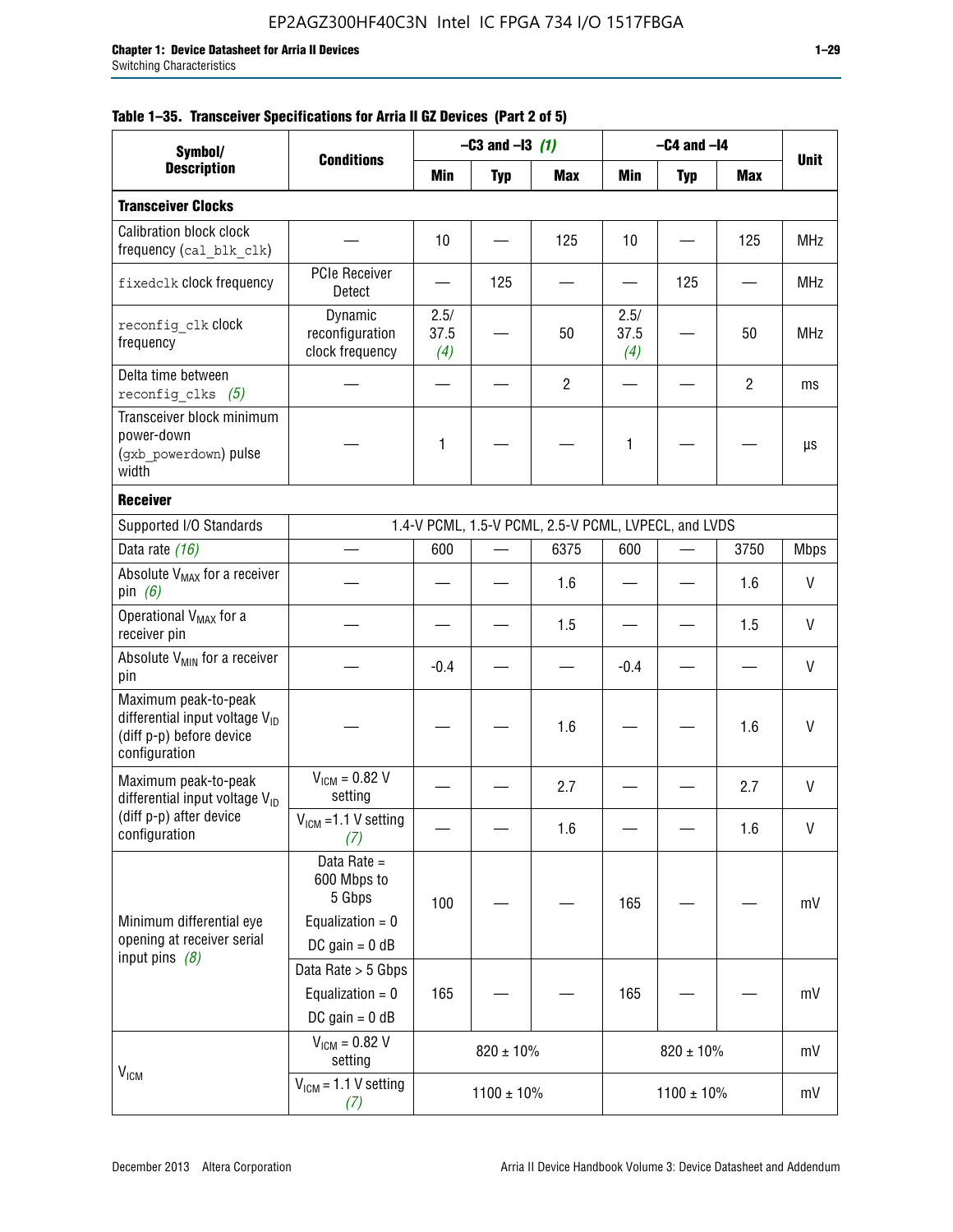| Table 1-35. Transceiver Specifications for Arria II GZ Devices (Part 3 of 5) |  |  |
|------------------------------------------------------------------------------|--|--|
|                                                                              |  |  |

| Symbol/<br><b>Description</b>                                        |                                                                                                                     | $-C3$ and $-13$ (1)                                                                                                                                                  |                |            | $-C4$ and $-I4$          |                          |                               | <b>Unit</b>                   |
|----------------------------------------------------------------------|---------------------------------------------------------------------------------------------------------------------|----------------------------------------------------------------------------------------------------------------------------------------------------------------------|----------------|------------|--------------------------|--------------------------|-------------------------------|-------------------------------|
|                                                                      | <b>Conditions</b>                                                                                                   | Min                                                                                                                                                                  | <b>Typ</b>     | <b>Max</b> | Min                      | <b>Typ</b>               | <b>Max</b>                    |                               |
| Receiver DC Coupling<br>Support                                      |                                                                                                                     | For more information about receiver DC coupling support, refer to the<br>"DC-Coupled Links" section in the Transceiver Architecture for Arria II<br>Devices chapter. |                |            |                          |                          |                               |                               |
|                                                                      | $85-\Omega$ setting                                                                                                 |                                                                                                                                                                      | $85 \pm 20\%$  |            |                          | $\Omega$                 |                               |                               |
| Differential on-chip                                                 | $100-\Omega$ setting                                                                                                |                                                                                                                                                                      | $100 \pm 20\%$ |            |                          | $\Omega$                 |                               |                               |
| termination resistors                                                | $120-\Omega$ setting                                                                                                |                                                                                                                                                                      | $120 \pm 20\%$ |            |                          | $\Omega$                 |                               |                               |
|                                                                      | 150- $\Omega$ setting                                                                                               |                                                                                                                                                                      | $150 \pm 20\%$ |            | $150 \pm 20\%$           |                          |                               | $\Omega$                      |
| Differential and common<br>mode return loss                          | PCIe (Gen 1 and<br>Gen 2),<br>XAUI,<br>HiGig+,<br>CEI SR/LR,<br>SRIO SR/LR,<br>CPRI LV/HV,<br>OBSAI,<br><b>SATA</b> | Compliant                                                                                                                                                            |                |            |                          |                          |                               |                               |
| Programmable PPM<br>detector $(9)$                                   |                                                                                                                     | $\pm$ 62.5, 100, 125, 200, 250, 300, 500, 1,000                                                                                                                      |                |            |                          |                          | ppm                           |                               |
| Run length                                                           |                                                                                                                     |                                                                                                                                                                      |                | 200        |                          |                          | 200                           | UI                            |
| Programmable equalization                                            |                                                                                                                     |                                                                                                                                                                      |                | 16         |                          |                          | 16                            | dB                            |
| $t_{LTR}$ (10)                                                       |                                                                                                                     |                                                                                                                                                                      |                | 75         | ш,                       |                          | 75                            | μs                            |
| $t_{\text{LTR\_LTD\_Manual}}$ (11)                                   |                                                                                                                     | 15                                                                                                                                                                   |                |            | 15                       | $\overline{\phantom{0}}$ |                               | μs                            |
| $t_{\text{LTD\_Manual}}$ (12)                                        |                                                                                                                     |                                                                                                                                                                      |                | 4000       |                          |                          | 4000                          | ns                            |
| $t_{LTD\_Auto}$ (13)                                                 |                                                                                                                     |                                                                                                                                                                      |                | 4000       | $\overline{\phantom{0}}$ |                          | 4000                          | ns                            |
|                                                                      | PCIe Gen1                                                                                                           | $2.0 - 3.5$                                                                                                                                                          |                |            |                          |                          |                               |                               |
|                                                                      | PCIe Gen2                                                                                                           | $40 - 65$                                                                                                                                                            |                |            |                          |                          |                               |                               |
|                                                                      | (OIF) CEI PHY at<br>6.375 Gbps                                                                                      | $20 - 35$                                                                                                                                                            |                |            |                          |                          |                               | <b>MHz</b>                    |
| <b>Receiver CDR</b>                                                  | XAUI                                                                                                                | $10 - 18$                                                                                                                                                            |                |            |                          |                          |                               |                               |
| 3 dB Bandwidth in                                                    | SRIO 1.25 Gbps                                                                                                      | $10 - 18$                                                                                                                                                            |                |            |                          |                          |                               |                               |
| lock-to-data (LTD) mode                                              | SRIO 2.5 Gbps                                                                                                       | $10 - 18$                                                                                                                                                            |                |            |                          |                          |                               |                               |
|                                                                      | <b>SRIO 3.125 Gbps</b>                                                                                              | $6 - 10$                                                                                                                                                             |                |            |                          |                          |                               |                               |
|                                                                      | GIGE                                                                                                                | $6 - 10$                                                                                                                                                             |                |            |                          |                          |                               | <b>MHz</b>                    |
|                                                                      | SONET OC12                                                                                                          | $3 - 6$                                                                                                                                                              |                |            |                          |                          |                               | <b>MHz</b>                    |
|                                                                      | SONET OC48                                                                                                          |                                                                                                                                                                      |                | $14 - 19$  |                          |                          |                               | <b>MHz</b>                    |
| Receiver buffer and CDR<br>offset cancellation time (per<br>channel) |                                                                                                                     |                                                                                                                                                                      |                | 17000      |                          |                          | 17000                         | recon<br>fig<br>clk<br>cycles |
|                                                                      | DC Gain Setting $= 0$                                                                                               | $\overline{\phantom{0}}$                                                                                                                                             | 0              |            |                          | $\mathbf 0$              | $\overbrace{\phantom{aaaaa}}$ | dB                            |
| Programmable DC gain                                                 | DC Gain Setting $= 1$                                                                                               |                                                                                                                                                                      | 3              |            |                          | 3                        |                               | dB                            |
|                                                                      | DC Gain Setting $= 2$                                                                                               | $\overline{\phantom{0}}$                                                                                                                                             | 6              |            |                          | 6                        | $\overline{\phantom{0}}$      | dB                            |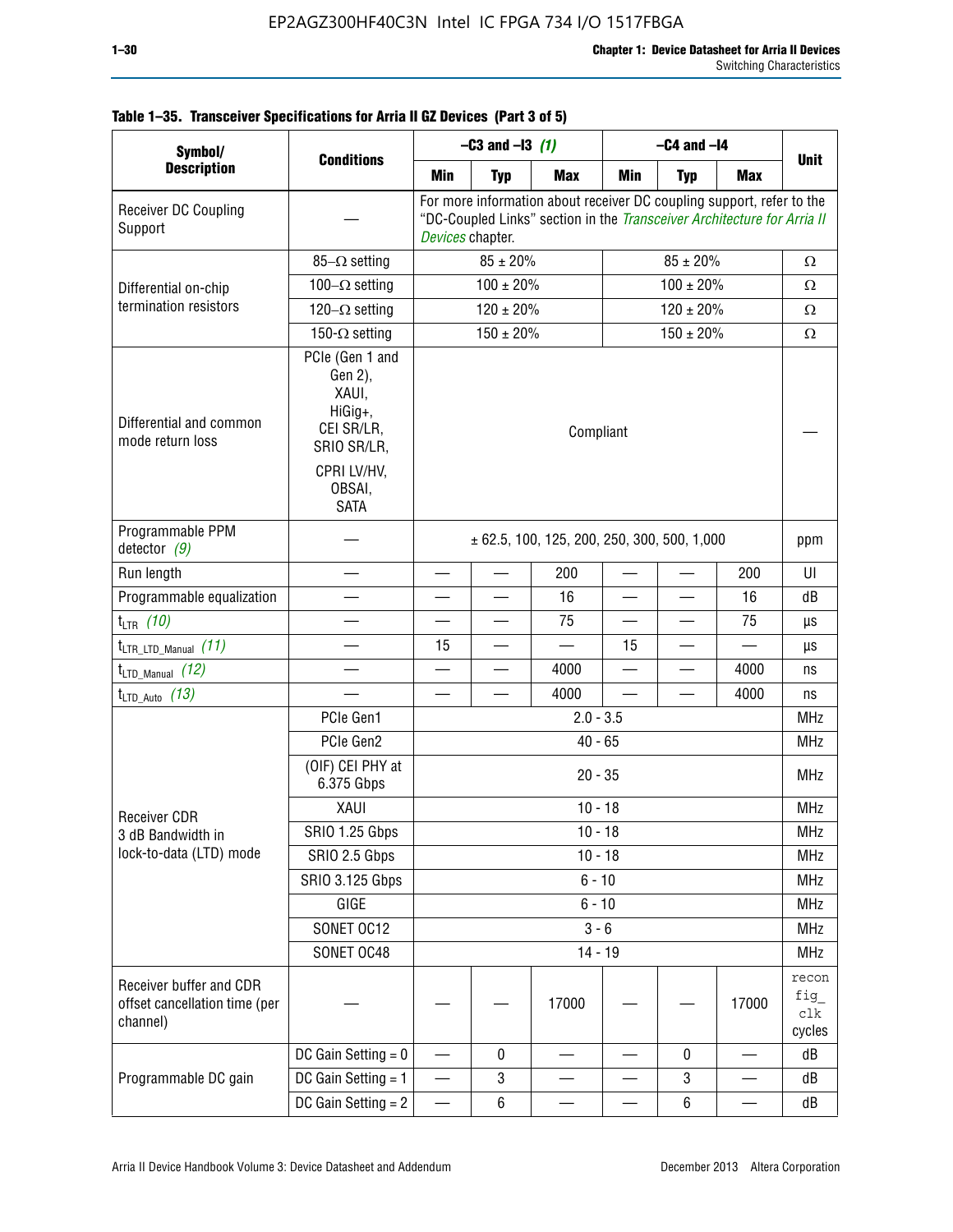| Symbol/                                                           |                                                                                                                                                                                                                                                                                         | $-C3$ and $-13$ (1) |                |            | $-C4$ and $-I4$          |                |                          |             |
|-------------------------------------------------------------------|-----------------------------------------------------------------------------------------------------------------------------------------------------------------------------------------------------------------------------------------------------------------------------------------|---------------------|----------------|------------|--------------------------|----------------|--------------------------|-------------|
| <b>Description</b>                                                | <b>Conditions</b>                                                                                                                                                                                                                                                                       | Min                 | <b>Typ</b>     | <b>Max</b> | <b>Min</b>               | <b>Typ</b>     | <b>Max</b>               | <b>Unit</b> |
| <b>Transmitter</b>                                                |                                                                                                                                                                                                                                                                                         |                     |                |            |                          |                |                          |             |
| Supported I/O Standards                                           |                                                                                                                                                                                                                                                                                         | 1.5-V PCML          |                |            |                          |                |                          |             |
| Data rate (14)                                                    |                                                                                                                                                                                                                                                                                         | 600                 |                | 6375       | 600                      |                | 3750                     | <b>Mbps</b> |
| $V_{OCM}$                                                         | 0.65 V setting                                                                                                                                                                                                                                                                          |                     | 650            |            |                          | 650            | $\overline{\phantom{0}}$ | mV          |
|                                                                   | $85-\Omega$ setting                                                                                                                                                                                                                                                                     |                     | $85 \pm 15\%$  |            |                          | Ω              |                          |             |
| Differential on-chip                                              | 100 $-\Omega$ setting                                                                                                                                                                                                                                                                   |                     | $100 \pm 15\%$ |            | $100 \pm 15%$            |                |                          | Ω           |
| termination resistors                                             | 120 $-\Omega$ setting                                                                                                                                                                                                                                                                   |                     | $120 \pm 15%$  |            |                          | Ω              |                          |             |
|                                                                   | 150- $\Omega$ setting                                                                                                                                                                                                                                                                   |                     | $150 \pm 15\%$ |            |                          | $150 \pm 15\%$ |                          | $\Omega$    |
| Differential and common<br>mode return loss                       | PCIe Gen1 and<br>Gen2 (TX $V_{OD} = 4$ ),<br>XAUI (TX $V_{OD} = 6$ ),<br>HiGig+<br>$(TX V_{OD} = 6)$ ,<br>CEI SR/LR<br>$(TX V_{OD} = 8),$<br>SRIO SR $(VOD=6)$ ,<br>SRIO LR $(V_{OD}=8)$ ,<br>CPRI LV $(V_{OD}=6)$ ,<br>CPRI HV $(V_{OD}=2)$ ,<br>OBSAI $(VOD=6)$ ,<br>SATA $(VOD=4)$ , |                     |                | Compliant  |                          |                |                          |             |
| Rise time (15)                                                    |                                                                                                                                                                                                                                                                                         | 50                  | 200            |            | 50                       |                | 200                      | ps          |
| Fall time (15)                                                    |                                                                                                                                                                                                                                                                                         | 50                  | —              | 200        | 50                       |                | 200                      | ps          |
| Intra-differential pair skew                                      |                                                                                                                                                                                                                                                                                         |                     |                | 15         | $\overline{\phantom{0}}$ |                | 15                       | ps          |
| Intra-transceiver block<br>transmitter<br>channel-to-channel skew | x4 PMA and PCS<br>bonded mode<br>Example: XAUI,<br>PCIe ×4, Basic ×4                                                                                                                                                                                                                    |                     |                | 120        |                          |                | 120                      | ps          |
| Inter-transceiver block<br>transmitter<br>channel-to-channel skew | ×8 PMA and PCS<br>bonded mode<br>Example: PCIe ×8,<br>Basic ×8                                                                                                                                                                                                                          |                     |                | 500        |                          |                | 500                      | ps          |
| <b>CMUO PLL and CMU1 PLL</b>                                      |                                                                                                                                                                                                                                                                                         |                     |                |            |                          |                |                          |             |
| Supported Data Range                                              |                                                                                                                                                                                                                                                                                         | 600                 |                | 6375       | 600                      |                | 3750                     | <b>Mbps</b> |
| pll powerdown minimum<br>pulse width<br>(tpll_powerdown)          |                                                                                                                                                                                                                                                                                         | 1                   |                |            | 1                        |                |                          | μS          |
| CMU PLL lock time from<br>pll powerdown<br>de-assertion           |                                                                                                                                                                                                                                                                                         |                     |                | 100        |                          |                | 100                      | μS          |

# **Table 1–35. Transceiver Specifications for Arria II GZ Devices (Part 4 of 5)**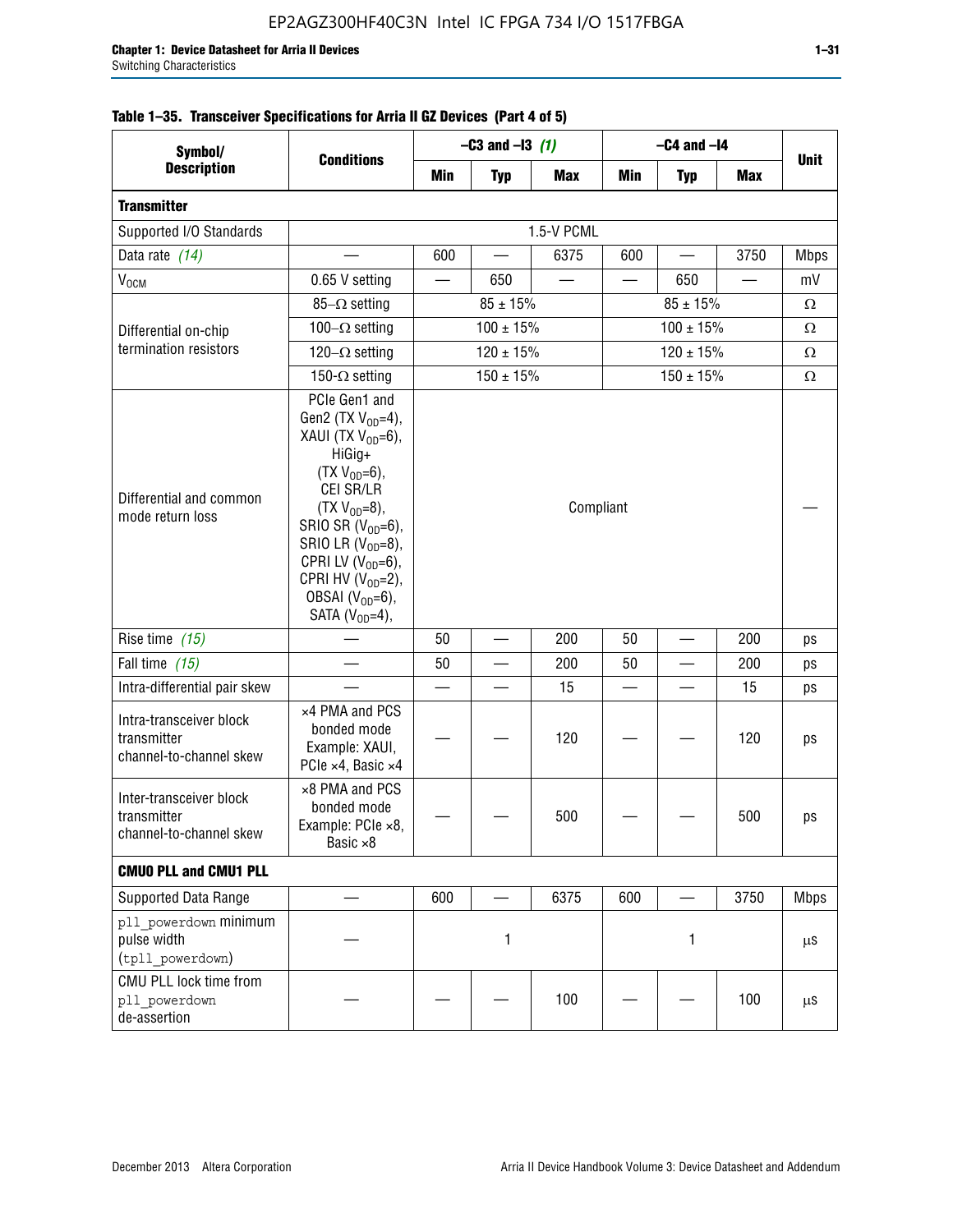| Symbol/                                  | <b>Conditions</b>              | $-C3$ and $-13$ (1)                  |          |            | $-C4$ and $-I4$ |            |     |             |  |  |
|------------------------------------------|--------------------------------|--------------------------------------|----------|------------|-----------------|------------|-----|-------------|--|--|
| <b>Description</b>                       |                                | Min                                  | Typ      | <b>Max</b> | Min             | <b>Typ</b> | Max | <b>Unit</b> |  |  |
|                                          | PCIe Gen1                      | $2.5 - 3.5$                          |          |            |                 |            |     |             |  |  |
| -3 dB Bandwidth                          | PCIe Gen2                      | $6 - 8$                              |          |            |                 |            |     |             |  |  |
|                                          | (OIF) CEI PHY at<br>4.976 Gbps | $7 - 11$                             |          |            |                 |            |     |             |  |  |
|                                          | (OIF) CEI PHY at<br>6.375 Gbps |                                      | $5 - 10$ |            |                 |            |     |             |  |  |
|                                          | XAUI                           | $2 - 4$                              |          |            |                 |            |     |             |  |  |
|                                          | SRIO 1.25 Gbps                 | $3 - 5.5$                            |          |            |                 |            |     |             |  |  |
|                                          | SRIO 2.5 Gbps                  | $3 - 5.5$                            |          |            |                 |            |     |             |  |  |
|                                          | <b>SRIO 3.125 Gbps</b>         | $2 - 4$                              |          |            |                 |            |     |             |  |  |
|                                          | GIGE                           | $2.5 - 4.5$                          |          |            |                 |            |     | <b>MHz</b>  |  |  |
|                                          | SONET OC12                     | $1.5 - 2.5$                          |          |            |                 |            |     | <b>MHz</b>  |  |  |
|                                          | SONET OC48                     | $3.5 - 6$                            |          |            |                 |            |     |             |  |  |
| <b>Transceiver-FPGA Fabric Interface</b> |                                |                                      |          |            |                 |            |     |             |  |  |
| Interface speed                          |                                | 25                                   |          | 325        | 25              |            | 250 | <b>MHz</b>  |  |  |
| Digital reset pulse width                |                                | Minimum is two parallel clock cycles |          |            |                 |            |     |             |  |  |

#### **Table 1–35. Transceiver Specifications for Arria II GZ Devices (Part 5 of 5)**

#### **Notes to Table 1–35:**

(1) The 3x speed grade is the fastest speed grade offered in the following Arria II GZ devices: EP2AGZ225, EP2AGZ300, and EP2AGZ350.

- (2) The rise and fall time transition is specified from 20% to 80%.
- (3) To calculate the REFCLK rms phase jitter requirement at reference clock frequencies other than 100 MHz, use the following formula: REFCLK rms phase jitter at f (MHz) = REFCLK rms phase jitter at 100 MHz  $*$  100/f.
- (4) The minimum reconfig clk frequency is 2.5 MHz if the transceiver channel is configured in **Transmitter only** mode. The minimum reconfig\_clk frequency is 37.5 MHz if the transceiver channel is configured in **Receiver only** or **Receiver and Transmitter** mode.
- (5) If your design uses more than one dynamic reconfiguration controller (altgx reconfig) instances to control the transceiver (altgx) channels physically located on the same side of the device AND if you use different reconfig clk sources for these altgx reconfig instances, the delta time between any two of these reconfig clk sources becoming stable must not exceed the maximum specification listed.
- (6) The device cannot tolerate prolonged operation at this absolute maximum.
- (7) You must use the 1.1-V RX  $V_{ICM}$  setting if the input serial data standard is LVDS.
- (8) The differential eye opening specification at the receiver input pins assumes that Receiver Equalization is disabled. If you enable Receiver Equalization, the receiver circuitry can tolerate a lower minimum eye opening, depending on the equalization level. Use H-Spice simulation to derive the minimum eye opening requirement with Receiver Equalization enabled.
- (9) The rate matcher supports only up to  $\pm$  300 ppm.
- (10) Time taken to rx\_pll\_locked goes high from rx\_analogreset de-assertion. Refer to Figure 1–1 on page 1–33.
- (11) Time for which the CDR must be kept in lock-to-reference mode after rx pll\_locked goes high and before rx\_locktodata is asserted in manual mode. Refer to Figure 1–1 on page 1–33.
- (12) Time taken to recover valid data after the rx locktodata signal is asserted in manual mode. Refer to Figure 1–1 on page 1–33.
- (13) Time taken to recover valid data after the rx\_freqlocked signal goes high in automatic mode. Refer to Figure 1–2 on page 1–33.
- (14) A GPLL may be required to meet the PMA-FPGA fabric interface timing above certain data rates. For more information, refer to the *[Transceiver](http://www.altera.com/literature/hb/arria-ii-gx/aiigx_52002.pdf)  [Clocking for Arria II Devices](http://www.altera.com/literature/hb/arria-ii-gx/aiigx_52002.pdf)* chapter.
- (15) The Quartus II software automatically selects the appropriate slew rate depending on the configured data rate or functional mode.
- (16) To support data rates lower than the minimum specification through oversampling, use the CDR in LTR mode only.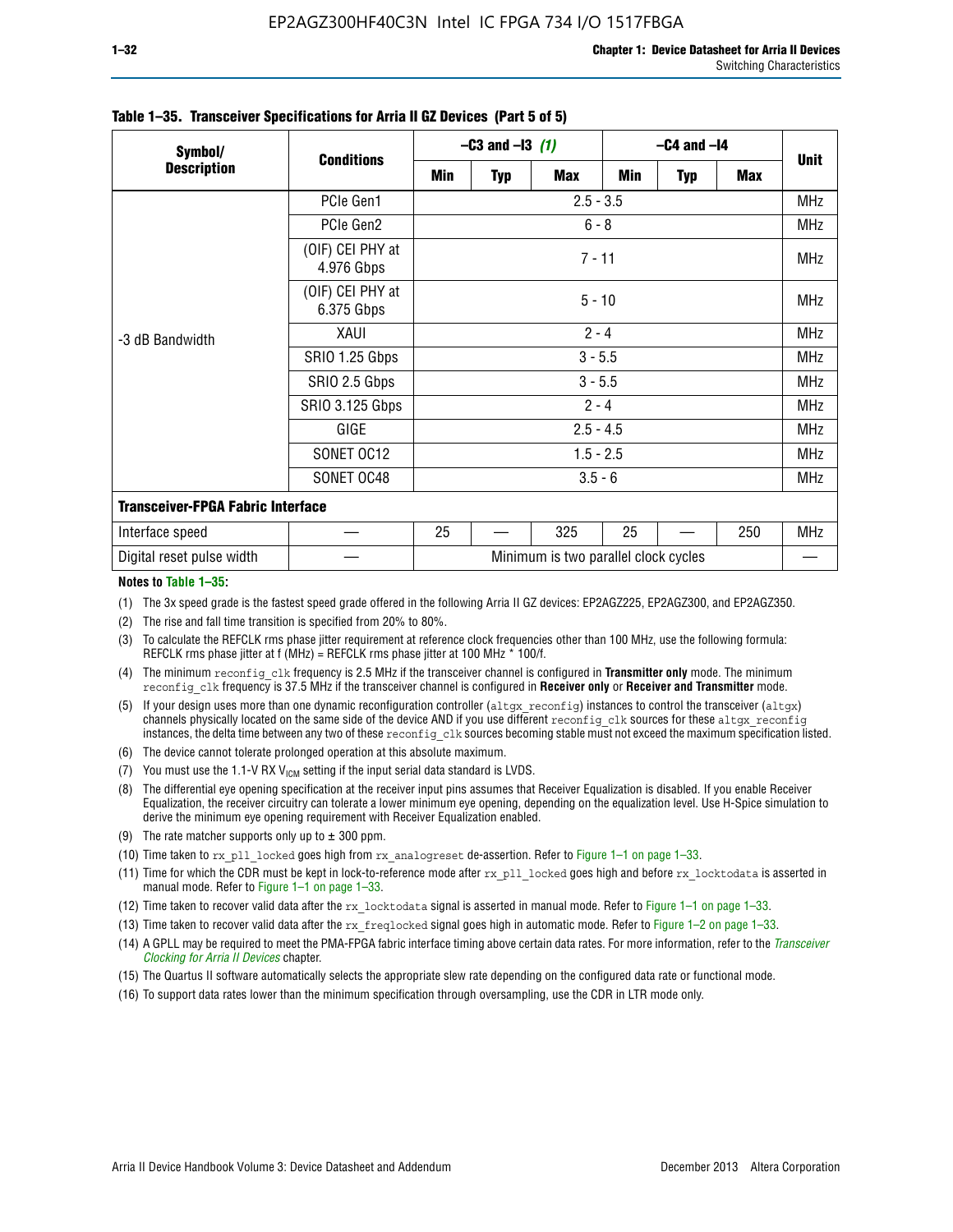Figure 1–1 shows the lock time parameters in manual mode.

 $\Box$  LTD = lock-to-data. LTR = lock-to-reference.





Figure 1–2 shows the lock time parameters in automatic mode.

**Figure 1–2. Lock Time Parameters for Automatic Mode**

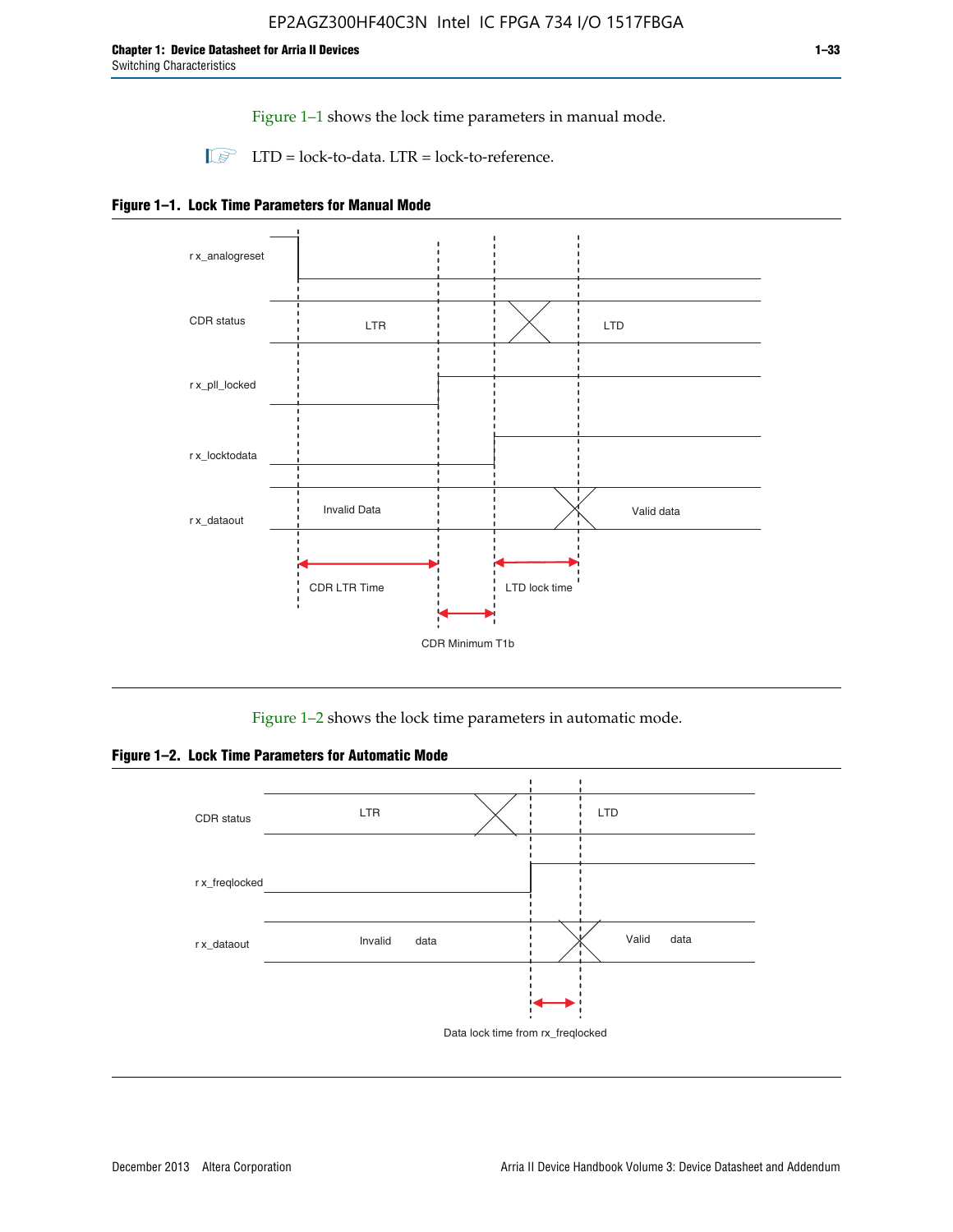#### Figure 1–3 shows the differential receiver input waveform.





Figure 1–4 shows the transmitter output waveform.





Table 1–36 lists the typical V<sub>OD</sub> for TX term that equals 85  $\Omega$  for Arria II GZ devices.

| <b>Symbol</b>                                      | $V_{0D}$ Setting (mV) |                  |                  |                  |                  |                  |                  |                   |
|----------------------------------------------------|-----------------------|------------------|------------------|------------------|------------------|------------------|------------------|-------------------|
|                                                    |                       |                  |                  | 2<br>J           |                  | 5                |                  |                   |
| $V_{OD}$ differential<br>peak-to-peak Typical (mV) | $170 \pm$<br>20%      | $340 \pm$<br>20% | 510 $\pm$<br>20% | 595 $\pm$<br>20% | 680 $\pm$<br>20% | $765 \pm$<br>20% | $850 \pm$<br>20% | $1020 \pm$<br>20% |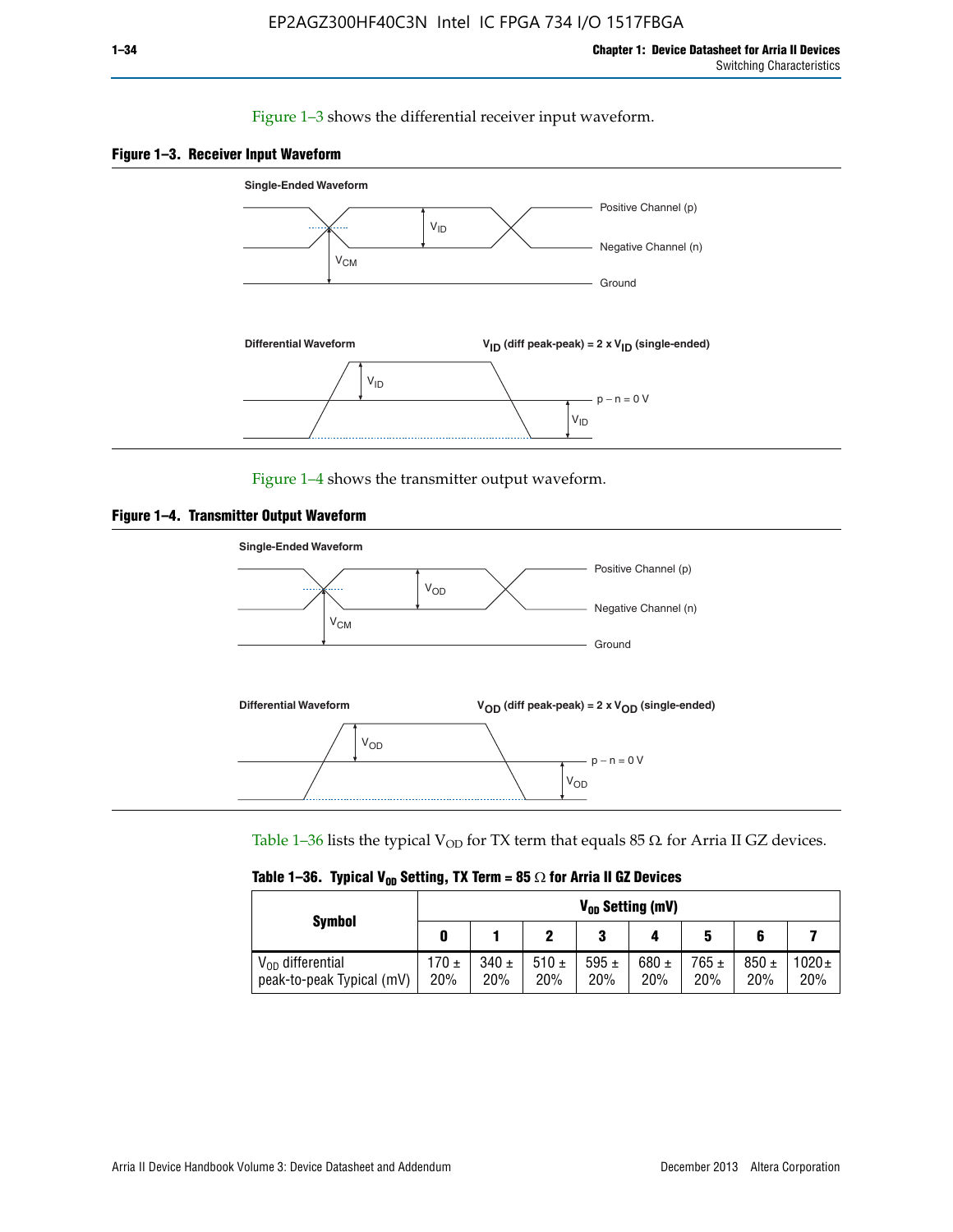Table 1-37 lists the typical  $V_{OD}$  for TX term that equals 100  $\Omega$  for Arria II GX and GZ devices.

| <b>Quartus II Setting</b> | V <sub>OD</sub> Setting (mV) |
|---------------------------|------------------------------|
|                           | 400                          |
| ŋ                         | 600                          |
| 3 (Arria II GZ)           | 700                          |
|                           | 800                          |
| 5                         | 900                          |
| հ                         | 1000                         |
|                           | 1200                         |

**Table 1–37. Typical V<sub>OD</sub> Setting, TX Termination = 100**  $\Omega$  for Arria II Devices

Table 1–38 lists the typical transmitter pre-emphasis levels in dB for the first post tap under the following conditions: low-frequency data pattern (five 1s and five 0s) at 6.375 Gbps. The levels listed in Table 1–38 are a representation of possible pre-emphasis levels under these specified conditions only, the pre-emphasis levels may change with data pattern and data rate.

To predict the pre-emphasis level for your specific data rate and pattern, run simulations using the Arria II GX HSSI HSPICE models.

| <b>Arria II GX</b>                                                  | Arria II GX (Quartus II Software) VOD Setting |     |     |     |     |     |             |  |
|---------------------------------------------------------------------|-----------------------------------------------|-----|-----|-----|-----|-----|-------------|--|
| (Quartus II<br>Software)<br><b>First Post Tap</b><br><b>Setting</b> |                                               | 2   | 4   | 5   | 6   |     | <b>Unit</b> |  |
| $0$ (off)                                                           | 0                                             |     | U   |     |     |     |             |  |
|                                                                     | 0.7                                           |     | U   |     |     |     | dB          |  |
| ŋ                                                                   | 2.7                                           | 1.2 | 0.3 |     |     |     | dB          |  |
| 3                                                                   | 4.9                                           | 2.4 | 1.2 | 0.8 | 0.5 | 0.2 | dB          |  |
| 4                                                                   | 7.5                                           | 3.8 | 2.1 | 1.6 | 1.2 | 0.6 | dB          |  |
| 5                                                                   |                                               | 5.3 | 3.1 | 2.4 | 1.8 | 1.1 | dB          |  |
| 6                                                                   |                                               |     | 4.3 | 3.3 | 2.7 | 1.7 | dB          |  |

**Table 1–38. Transmitter Pre-Emphasis Levels for Arria II GX Devices**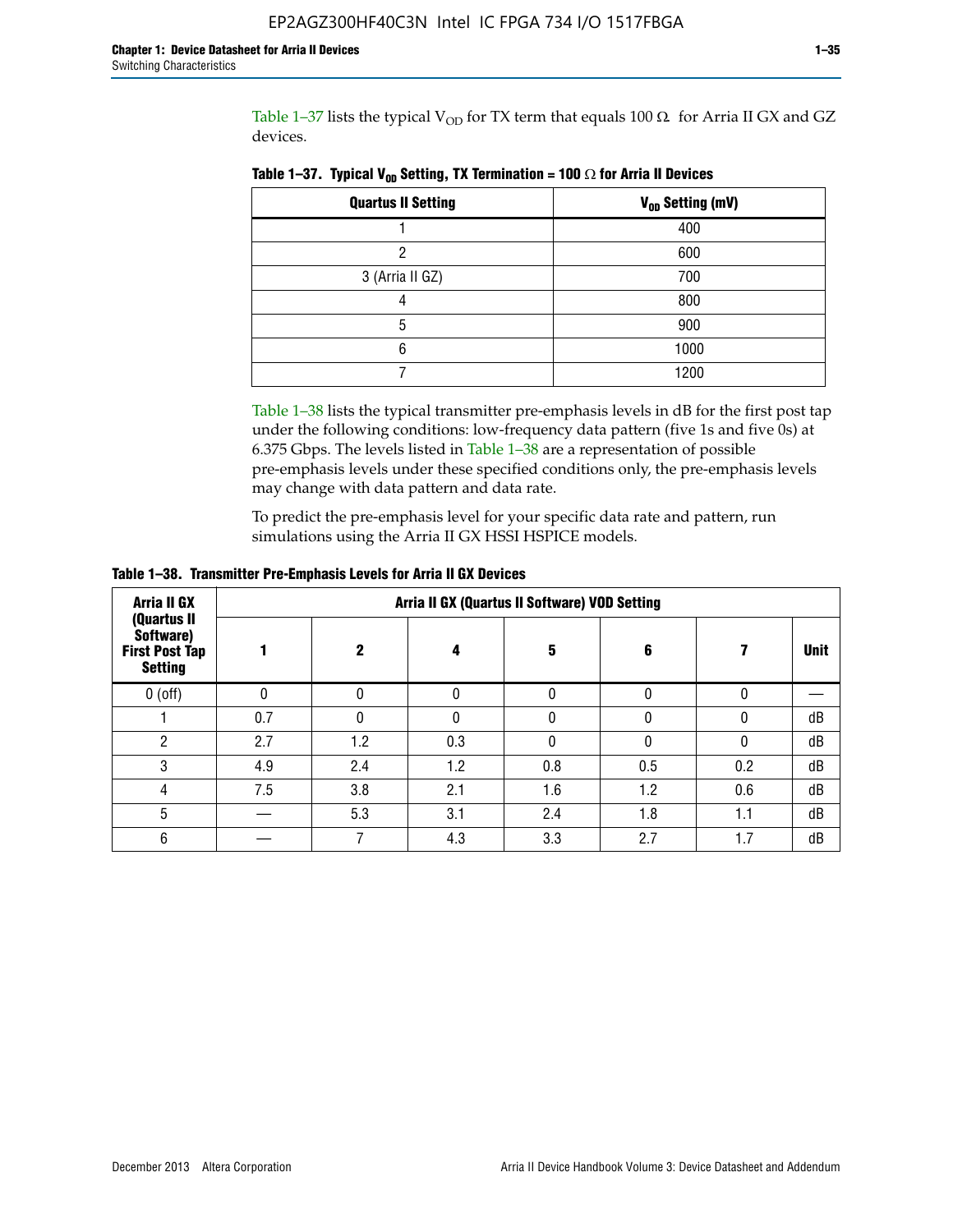Table 1–39 lists typical transmitter pre-emphasis levels for Arria II GZ devices (in dB) for the first post tap under the following conditions (low-frequency data pattern [five 1s and five 0s] at 6.25 Gbps). The levels listed in Table 1–39 are a representation of possible pre-emphasis levels under the specified conditions only and that the preemphasis levels may change with data pattern and data rate.

**follow** To predict the pre-emphasis level for your specific data rate and pattern, run simulations using the [Arria II HSSI HSPICE](http://www.altera.com/support/software/download/hspice/hsp-index.html) models.

| Pre-                                                 |           |                |                  |                | V <sub>OD</sub> Setting |              |                |                         |
|------------------------------------------------------|-----------|----------------|------------------|----------------|-------------------------|--------------|----------------|-------------------------|
| <b>Emphasis</b><br>1st<br>Post-Tap<br><b>Setting</b> | $\pmb{0}$ | 1              | $\mathbf 2$      | 3              | 4                       | 5            | 6              | $\overline{\mathbf{z}}$ |
| $\pmb{0}$                                            | $\pmb{0}$ | $\pmb{0}$      | $\pmb{0}$        | $\pmb{0}$      | $\pmb{0}$               | $\pmb{0}$    | $\pmb{0}$      | $\pmb{0}$               |
| $\mathbf{1}$                                         | N/A       | 0.7            | $\pmb{0}$        | $\pmb{0}$      | $\pmb{0}$               | $\pmb{0}$    | 0              | $\pmb{0}$               |
| $\overline{2}$                                       | N/A       | $\mathbf{1}$   | 0.3              | $\pmb{0}$      | $\pmb{0}$               | $\pmb{0}$    | $\pmb{0}$      | $\pmb{0}$               |
| $\sqrt{3}$                                           | N/A       | 1.5            | 0.6              | $\pmb{0}$      | $\pmb{0}$               | $\pmb{0}$    | $\pmb{0}$      | $\pmb{0}$               |
| $\overline{4}$                                       | N/A       | $\overline{2}$ | 0.7              | 0.3            | $\pmb{0}$               | $\pmb{0}$    | $\pmb{0}$      | $\pmb{0}$               |
| 5                                                    | N/A       | 2.7            | 1.2              | 0.5            | 0.3                     | $\mathbf 0$  | 0              | $\mathbf 0$             |
| $6\phantom{1}$                                       | N/A       | 3.1            | 1.3              | 0.8            | 0.5                     | 0.2          | $\mathbf 0$    | $\pmb{0}$               |
| $\overline{7}$                                       | N/A       | 3.7            | 1.8              | 1.1            | 0.7                     | 0.4          | 0.2            | $\pmb{0}$               |
| $\bf 8$                                              | N/A       | 4.2            | 2.1              | 1.3            | 0.9                     | 0.6          | 0.3            | $\pmb{0}$               |
| $\boldsymbol{9}$                                     | N/A       | 4.9            | 2.4              | 1.6            | 1.2                     | 0.8          | 0.5            | 0.2                     |
| 10                                                   | N/A       | 5.4            | 2.8              | 1.9            | 1.4                     | $\mathbf{1}$ | 0.7            | 0.3                     |
| 11                                                   | N/A       | $\,6\,$        | 3.2              | 2.2            | 1.7                     | 1.2          | 0.9            | 0.4                     |
| 12                                                   | N/A       | 6.8            | 3.5              | 2.6            | 1.9                     | 1.4          | 1.1            | 0.6                     |
| 13                                                   | N/A       | 7.5            | 3.8              | 2.8            | 2.1                     | 1.6          | 1.2            | 0.6                     |
| 14                                                   | N/A       | 8.1            | 4.2              | 3.1            | 2.3                     | 1.7          | 1.3            | 0.7                     |
| 15                                                   | N/A       | 8.8            | 4.5              | 3.4            | 2.6                     | 1.9          | 1.5            | 0.8                     |
| 16                                                   | N/A       | N/A            | 4.9              | 3.7            | 2.9                     | 2.2          | 1.7            | 0.9                     |
| 17                                                   | N/A       | N/A            | 5.3              | $\overline{4}$ | 3.1                     | 2.4          | 1.8            | 1.1                     |
| 18                                                   | N/A       | N/A            | 5.7              | 4.4            | 3.4                     | 2.6          | $\overline{2}$ | 1.2                     |
| 19                                                   | N/A       | N/A            | 6.1              | 4.7            | 3.6                     | 2.8          | 2.2            | 1.4                     |
| 20                                                   | N/A       | N/A            | 6.6              | 5.1            | $\overline{4}$          | 3.1          | 2.4            | 1.5                     |
| 21                                                   | N/A       | N/A            | $\overline{7}$   | 5.4            | 4.3                     | 3.3          | 2.7            | 1.7                     |
| 22                                                   | N/A       | N/A            | 8                | 6.1            | 4.8                     | 3.8          | 3              | $\overline{2}$          |
| 23                                                   | N/A       | N/A            | $\boldsymbol{9}$ | 6.8            | 5.4                     | 4.3          | 3.4            | 2.3                     |
| 24                                                   | N/A       | N/A            | 10               | 7.6            | $6\phantom{.}$          | 4.8          | 3.9            | 2.6                     |
| 25                                                   | N/A       | N/A            | 11.4             | 8.4            | 6.8                     | 5.4          | 4.4            | $\overline{3}$          |
| 26                                                   | N/A       | N/A            | 12.6             | 9.4            | 7.4                     | 5.9          | 4.9            | 3.3                     |
| 27                                                   | N/A       | N/A            | N/A              | 10.3           | 8.1                     | 6.4          | 5.3            | 3.6                     |
| 28                                                   | N/A       | N/A            | N/A              | 11.3           | 8.8                     | 7.1          | 5.8            | $\overline{\mathbf{4}}$ |

**Table 1–39. Transmitter Pre-Emphasis Levels for Arria II GZ Devices (Part 1 of 2)**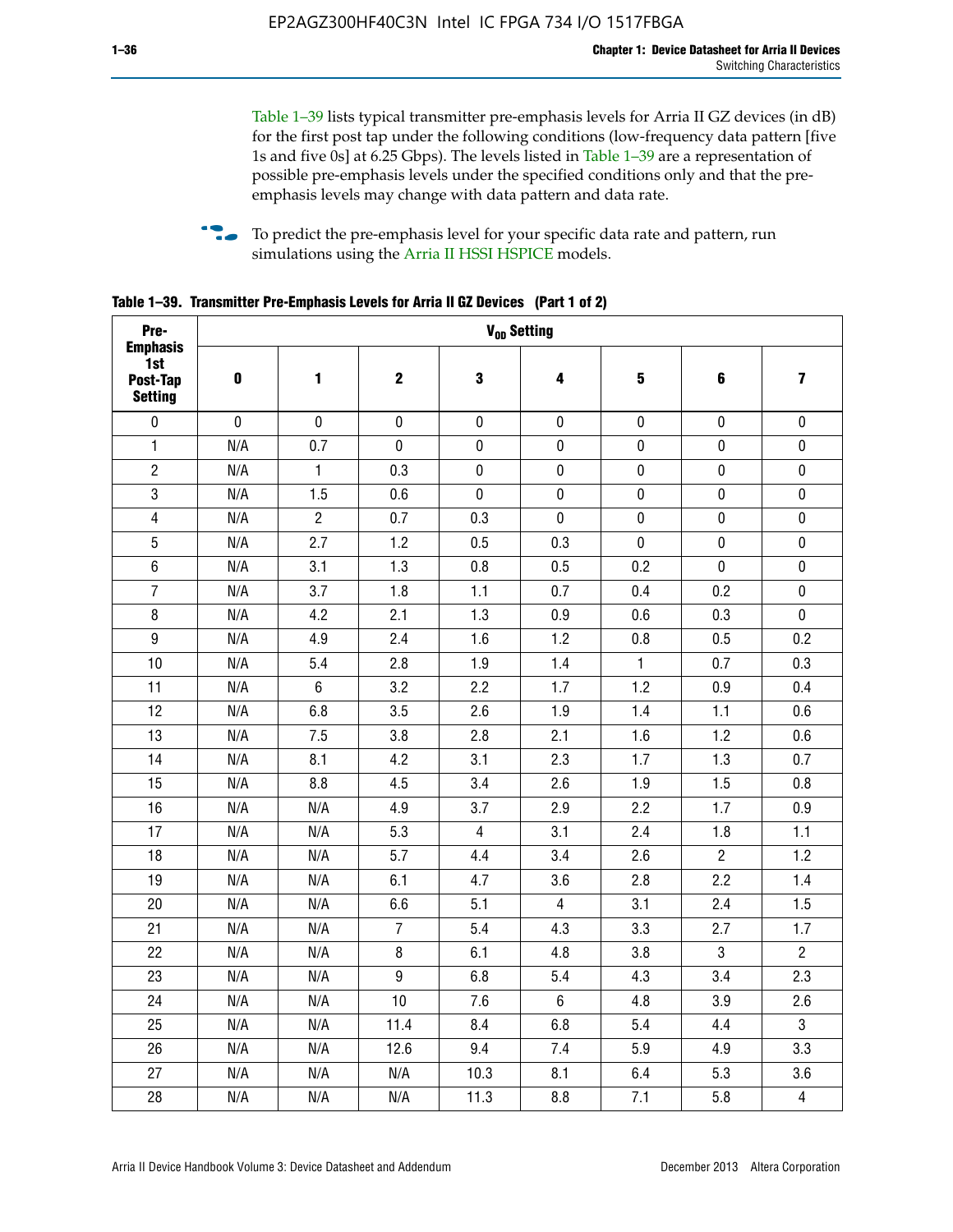| Pre-                                                 |     |     |          |      | V <sub>op</sub> Setting |     |     |     |
|------------------------------------------------------|-----|-----|----------|------|-------------------------|-----|-----|-----|
| <b>Emphasis</b><br>1st<br>Post-Tap<br><b>Setting</b> | 0   |     | 2<br>N/A | 3    | 4                       | 5   | 6   |     |
| 29                                                   | N/A | N/A |          | 12.5 | 9.6                     | 7.7 | 6.3 | 4.3 |
| 30                                                   | N/A | N/A | N/A      | N/A  | 11.4                    | 9   | 7.4 | N/A |
| 31                                                   | N/A | N/A | N/A      | N/A  | 12.9                    | 10  | 8.2 | N/A |

## **Table 1–39. Transmitter Pre-Emphasis Levels for Arria II GZ Devices (Part 2 of 2)**

Table 1–40 lists the transceiver jitter specifications for all supported protocols for Arria II GX devices.

# **Table 1–40. Transceiver Block Jitter Specifications for Arria II GX Devices** *(Note 1)* **(Part 1 of 10)**

| Symbol/                                   |                                                           |     | $\mathsf{I}3$ |            |     | C <sub>4</sub> |            |     | C5, I5     |            |     | C <sub>6</sub> |            |              |
|-------------------------------------------|-----------------------------------------------------------|-----|---------------|------------|-----|----------------|------------|-----|------------|------------|-----|----------------|------------|--------------|
| <b>Description</b>                        | <b>Conditions</b>                                         | Min | Typ           | <b>Max</b> | Min | <b>Typ</b>     | <b>Max</b> | Min | <b>Typ</b> | <b>Max</b> | Min | <b>Typ</b>     | <b>Max</b> | <b>Unit</b>  |
|                                           | <b>SONET/SDH Transmit Jitter Generation (2)</b>           |     |               |            |     |                |            |     |            |            |     |                |            |              |
| Peak-to-peak<br>jitter at<br>622.08 Mbps  | Pattern $=$<br>PRBS15                                     |     |               | 0.1        |     |                | 0.1        |     |            | 0.1        |     |                | 0.1        | UI           |
| RMS jitter at<br>622.08 Mbps              | Pattern $=$<br>PRBS15                                     |     |               | 0.01       |     |                | 0.01       |     |            | 0.01       |     |                | 0.01       | $\mathbf{U}$ |
| Peak-to-peak<br>jitter at<br>2488.32 Mbps | Pattern $=$<br>PRBS15                                     |     |               | 0.1        |     |                | 0.1        |     |            | 0.1        |     |                | 0.1        | UI           |
| RMS jitter at<br>2488.32 Mbps             | Pattern $=$<br>PRBS15                                     |     |               | 0.01       |     |                | 0.01       |     |            | 0.01       |     |                | 0.01       | UI           |
|                                           | <b>SONET/SDH Receiver Jitter Tolerance (2)</b>            |     |               |            |     |                |            |     |            |            |     |                |            |              |
|                                           | Jitter frequency =<br>$0.03$ KHz<br>Pattern = PRBS15      |     | >15           |            | >15 |                |            | >15 |            |            | >15 |                | UI         |              |
| Jitter tolerance at<br>622.08 Mbps        | Jitter frequency $=$<br><b>25 KHZ</b><br>Pattern = PRBS15 |     | > 1.5         |            |     | > 1.5          |            |     | > 1.5      |            |     | > 1.5          |            | Ш            |
|                                           | Jitter frequency $=$<br>250 KHz<br>Pattern = PRBS15       |     | > 0.15        |            |     | > 0.15         |            |     | > 0.15     |            |     | > 0.15         |            | $\mathbf{U}$ |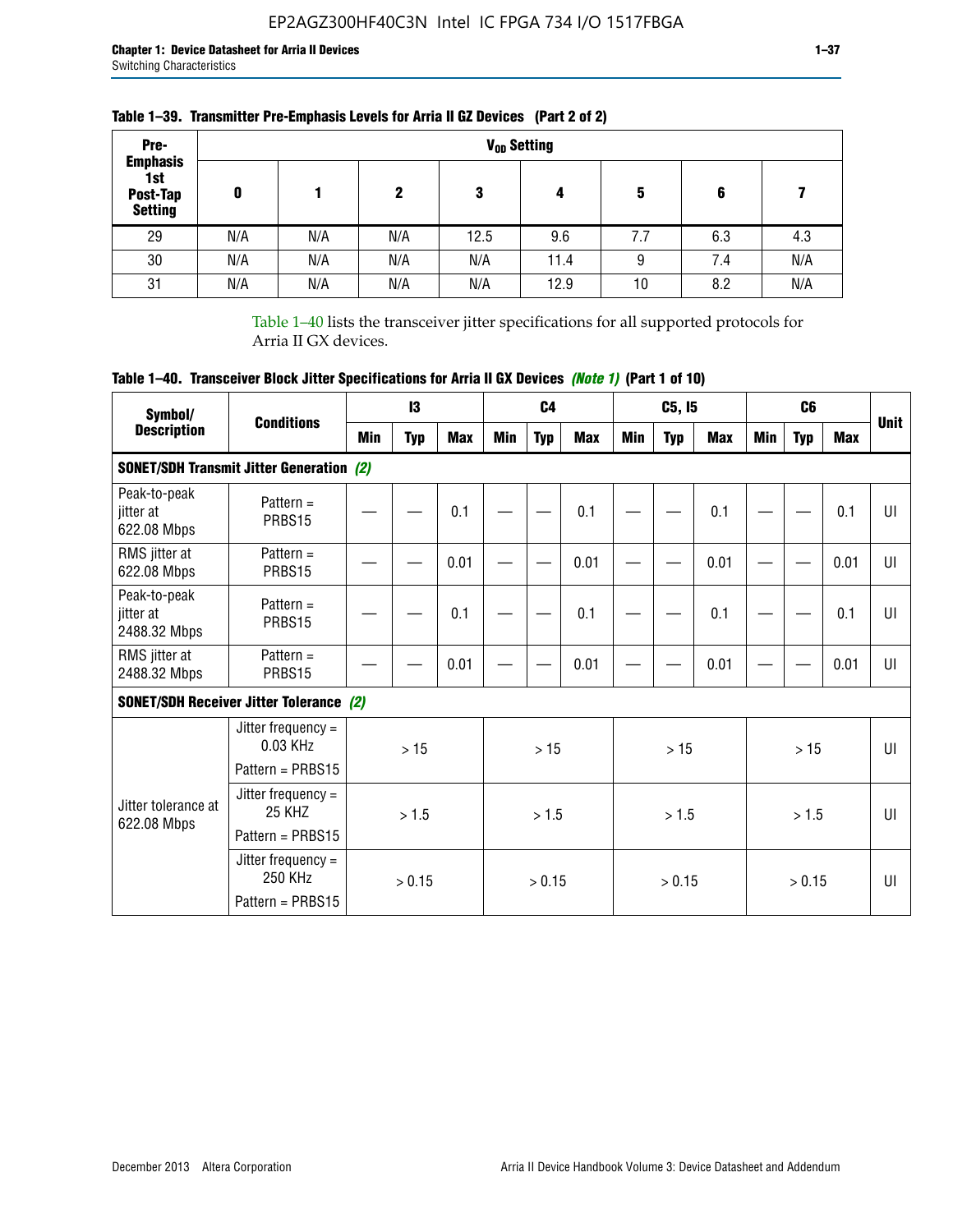| Symbol/                                    |                                        |            | 13         |            |            | C <sub>4</sub> |            |            | C5, I5     |            |            | C <sub>6</sub> |            |             |
|--------------------------------------------|----------------------------------------|------------|------------|------------|------------|----------------|------------|------------|------------|------------|------------|----------------|------------|-------------|
| <b>Description</b>                         | <b>Conditions</b>                      | <b>Min</b> | <b>Typ</b> | <b>Max</b> | <b>Min</b> | <b>Typ</b>     | <b>Max</b> | <b>Min</b> | <b>Typ</b> | <b>Max</b> | <b>Min</b> | <b>Typ</b>     | <b>Max</b> | <b>Unit</b> |
|                                            | Jitter frequency $=$<br>0.06 KHz       |            | $>15$      |            |            | $>15$          |            |            | >15        |            |            | $>15$          |            | UI          |
|                                            | Pattern = PRBS15                       |            |            |            |            |                |            |            |            |            |            |                |            |             |
|                                            | Jitter frequency $=$<br><b>100 KHZ</b> |            | > 1.5      |            |            | > 1.5          |            |            | > 1.5      |            |            | > 1.5          |            | UI          |
| Jitter tolerance at                        | Pattern = PRBS15                       |            |            |            |            |                |            |            |            |            |            |                |            |             |
| 2488.32 Mbps                               | Jitter frequency $=$<br>1 MHz          |            | > 0.15     |            |            | > 0.15         |            |            | > 0.15     |            |            | > 0.15         |            | $U\Gamma$   |
|                                            | Pattern = PRBS15                       |            |            |            |            |                |            |            |            |            |            |                |            |             |
|                                            | Jitter frequency $=$<br>10 MHz         |            | > 0.15     |            |            | > 0.15         |            |            | > 0.15     |            |            | > 0.15         |            | Ш           |
|                                            | Pattern = PRBS15                       |            |            |            |            |                |            |            |            |            |            |                |            |             |
| XAUI Transmit Jitter Generation (3)        |                                        |            |            |            |            |                |            |            |            |            |            |                |            |             |
| Total jitter at<br>3.125 Gbps              | Pattern = CJPAT                        | 0.3        |            |            |            | 0.3            |            |            | 0.3        |            |            | 0.3            | $U\Gamma$  |             |
| Deterministic<br>jitter at<br>3.125 Gbps   | Pattern = CJPAT                        |            | 0.17       |            |            |                | 0.17       |            |            | 0.17       |            |                | 0.17       | UI          |
| XAUI Receiver Jitter Tolerance (3)         |                                        |            |            |            |            |                |            |            |            |            |            |                |            |             |
| <b>Total jitter</b>                        |                                        |            | > 0.65     |            |            | > 0.65         |            |            | > 0.65     |            |            | > 0.65         |            | UI          |
| Deterministic<br>jitter                    |                                        |            | > 0.37     |            |            | > 0.37         |            |            | > 0.37     |            |            | > 0.37         |            | $U\Gamma$   |
| Peak-to-peak<br>jitter                     | Jitter frequency $=$<br>22.1 KHz       |            | > 8.5      |            |            | > 8.5          |            |            | > 8.5      |            |            | > 8.5          |            | Ш           |
| Peak-to-peak<br>jitter                     | Jitter frequency $=$<br>1.875 MHz      |            | > 0.1      |            |            | > 0.1          |            |            | > 0.1      |            |            | > 0.1          |            | UI          |
| Peak-to-peak<br>jitter                     | Jitter frequency =<br>20 MHz           |            | > 0.1      |            |            | > 0.1          |            |            | > 0.1      |            |            | > 0.1          |            | UI          |
| <b>PCIe Transmit Jitter Generation (4)</b> |                                        |            |            |            |            |                |            |            |            |            |            |                |            |             |
| Total jitter at<br>2.5 Gbps (Gen1)         | Compliance<br>pattern                  |            |            | 0.25       |            |                | 0.25       |            |            | 0.25       |            |                | 0.25       | $U\Gamma$   |

### **Table 1–40. Transceiver Block Jitter Specifications for Arria II GX Devices** *(Note 1)* **(Part 2 of 10)**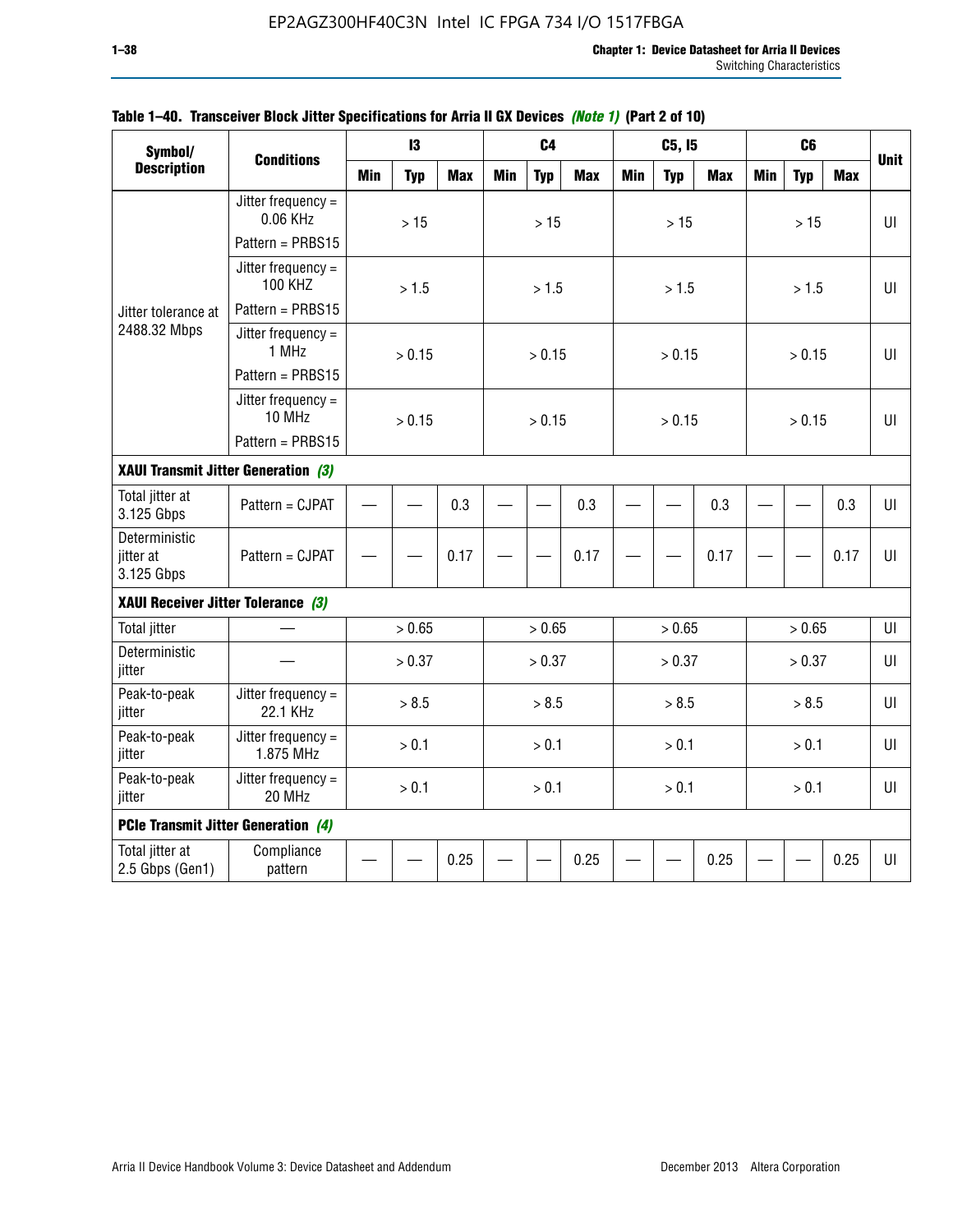# EP2AGZ300HF40C3N Intel IC FPGA 734 I/O 1517FBGA

### **Table 1–40. Transceiver Block Jitter Specifications for Arria II GX Devices** *(Note 1)* **(Part 3 of 10)**

| Symbol/                                             |                                                                           |            | 13         |            |            | C <sub>4</sub> |            |            | C5, I5     |            |            | C <sub>6</sub> |            |             |
|-----------------------------------------------------|---------------------------------------------------------------------------|------------|------------|------------|------------|----------------|------------|------------|------------|------------|------------|----------------|------------|-------------|
| <b>Description</b>                                  | <b>Conditions</b>                                                         | <b>Min</b> | <b>Typ</b> | <b>Max</b> | <b>Min</b> | <b>Typ</b>     | <b>Max</b> | <b>Min</b> | <b>Typ</b> | <b>Max</b> | <b>Min</b> | <b>Typ</b>     | <b>Max</b> | <b>Unit</b> |
| PCIe Receiver Jitter Tolerance (4)                  |                                                                           |            |            |            |            |                |            |            |            |            |            |                |            |             |
| Total jitter at<br>2.5 Gbps (Gen1)                  | Compliance<br>pattern                                                     |            | > 0.6      |            |            | > 0.6          |            |            | > 0.6      |            |            | > 0.6          |            | UI          |
|                                                     | PCIe (Gen 1) Electrical Idle Detect Threshold (9)                         |            |            |            |            |                |            |            |            |            |            |                |            |             |
| VRX-IDLE-<br>DETDIFF (p-p)                          | Compliance<br>pattern                                                     | 65         |            | 175        | 65         |                | 175        | 65         |            | 175        | 65         |                | 175        | mV          |
|                                                     | Serial RapidIO <sup>®</sup> (SRIO) Transmit Jitter Generation (5)         |            |            |            |            |                |            |            |            |            |            |                |            |             |
| Deterministic<br>jitter                             | Data Rate = $1.25$ ,<br>2.5, 3.125 Gbps                                   |            |            | 0.17       |            |                | 0.17       |            |            | 0.17       |            |                | 0.17       | UI          |
| (peak-to-peak)                                      | Pattern = CJPAT                                                           |            |            |            |            |                |            |            |            |            |            |                |            |             |
| <b>Total jitter</b><br>(peak-to-peak)               | Data Rate = $1.25$ ,<br>2.5, 3.125 Gbps                                   |            |            | 0.35       |            |                | 0.35       |            |            | 0.35       |            |                | 0.35       | UI          |
|                                                     | Pattern = CJPAT                                                           |            |            |            |            |                |            |            |            |            |            |                |            |             |
| <b>SRIO Receiver Jitter Tolerance (5)</b>           |                                                                           |            |            |            |            |                |            |            |            |            |            |                |            |             |
| Deterministic<br>jitter tolerance<br>(peak-to-peak) | Data Rate = $1.25$ ,<br>2.5, 3.125 Gbps<br>Pattern = CJPAT                |            | > 0.37     |            |            | > 0.37         |            |            | > 0.37     |            |            | > 0.37         |            | UI          |
| Combined<br>deterministic and<br>random jitter      | Data Rate = $1.25$ ,<br>2.5, 3.125 Gbps                                   |            | > 0.55     |            |            | > 0.55         |            |            | > 0.55     |            |            | > 0.55         |            | UI          |
| tolerance<br>(peak-to-peak)                         | Pattern = CJPAT                                                           |            |            |            |            |                |            |            |            |            |            |                |            |             |
|                                                     | Jitter frequency =<br>22.1 KHz<br>Data rate = $1.25$ ,<br>2.5, 3.125 Gbps |            | > 8.5      |            |            | > 8.5          |            |            | > 8.5      |            |            | > 8.5          |            | UI          |
|                                                     | Pattern = CJPAT                                                           |            |            |            |            |                |            |            |            |            |            |                |            |             |
| Sinusoidal jitter                                   | Jitter frequency $=$<br>1.875 MHz                                         |            |            |            |            |                |            |            |            |            |            |                |            |             |
| tolerance<br>(peak-to-peak)                         | Data rate = $1.25$ ,<br>2.5, 3.125 Gbps                                   |            | > 0.1      |            |            | > 0.1          |            |            | > 0.1      |            |            | > 0.1          |            | UI          |
|                                                     | Pattern = CJPAT                                                           |            |            |            |            |                |            |            |            |            |            |                |            |             |
|                                                     | Jitter frequency =<br>20 MHz                                              |            |            |            |            |                |            |            |            |            |            |                |            |             |
|                                                     | Data rate = $1.25$ ,<br>2.5, 3.125 Gbps                                   |            | > 0.1      |            |            | $> 0.1$        |            |            | > 0.1      |            |            | > 0.1          |            | UI          |
|                                                     | Pattern = CJPAT                                                           |            |            |            |            |                |            |            |            |            |            |                |            |             |
| <b>GIGE Transmit Jitter Generation (6)</b>          |                                                                           |            |            |            |            |                |            |            |            |            |            |                |            |             |
| Deterministic<br>jitter<br>(peak-to-peak)           | Pattern = CRPAT                                                           |            | 0.14       |            |            |                | 0.14       |            |            | 0.14       |            |                | 0.14       | UI          |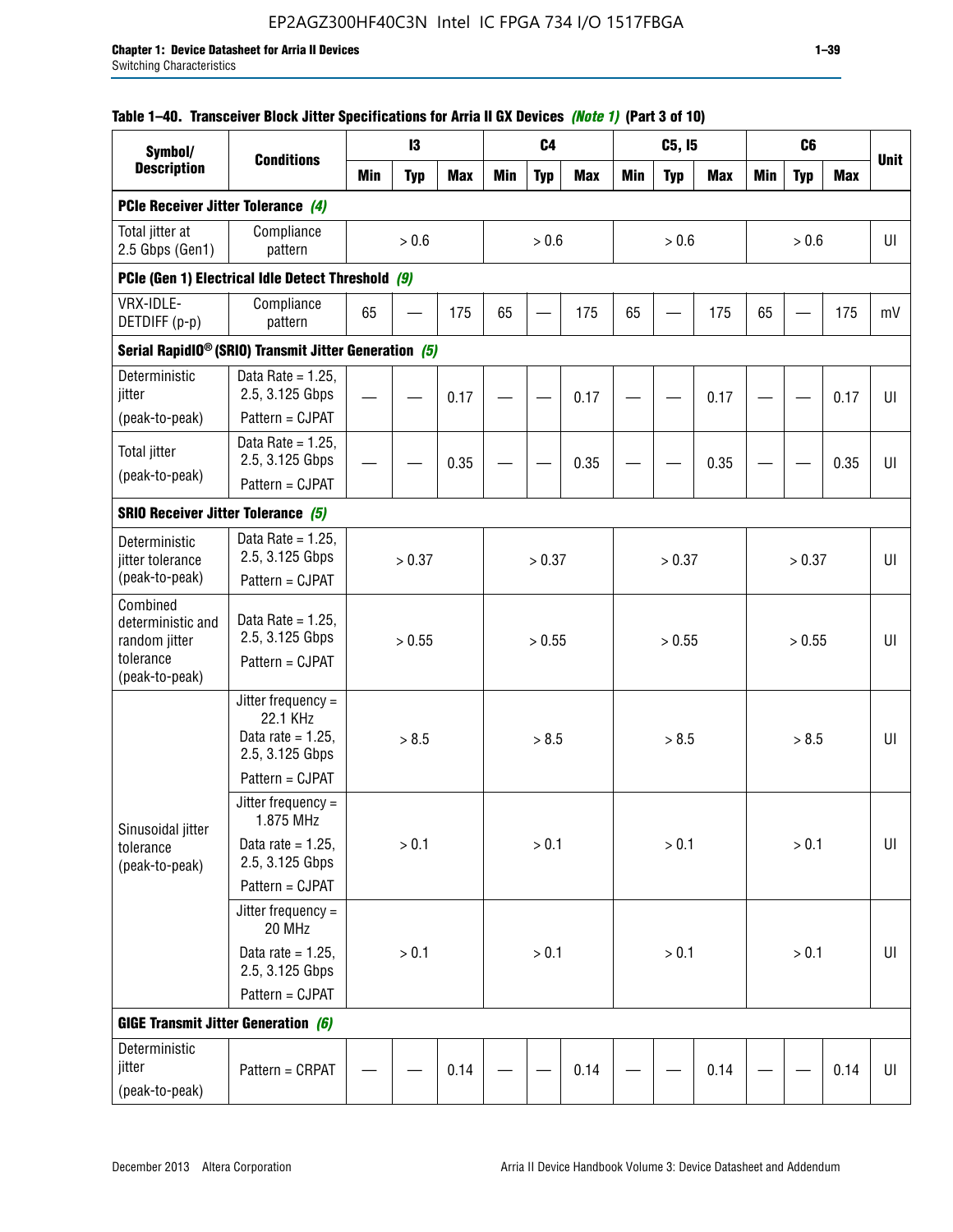| Symbol/                                                                       |                                                               |            | 13         |            |            | C <sub>4</sub> |            |     | C5, I5     |            |            | C <sub>6</sub> |            |             |
|-------------------------------------------------------------------------------|---------------------------------------------------------------|------------|------------|------------|------------|----------------|------------|-----|------------|------------|------------|----------------|------------|-------------|
| <b>Description</b>                                                            | <b>Conditions</b>                                             | <b>Min</b> | <b>Typ</b> | <b>Max</b> | <b>Min</b> | <b>Typ</b>     | <b>Max</b> | Min | <b>Typ</b> | <b>Max</b> | <b>Min</b> | <b>Typ</b>     | <b>Max</b> | <b>Unit</b> |
| Total jitter                                                                  | Pattern = CRPAT                                               |            |            | 0.27       |            |                | 0.279      |     |            | 0.279      |            |                | 0.279      | UI          |
| (peak-to-peak)                                                                |                                                               |            |            | 9          |            |                |            |     |            |            |            |                |            |             |
| GIGE Receiver Jitter Tolerance (6)                                            |                                                               |            |            |            |            |                |            |     |            |            |            |                |            |             |
| Deterministic<br>jitter tolerance<br>(peak-to-peak)                           | Pattern = CJPAT                                               |            | > 0.4      |            |            | > 0.4          |            |     | > 0.4      |            |            | > 0.4          |            | UI          |
| Combined<br>deterministic and<br>random jitter<br>tolerance<br>(peak-to-peak) | Pattern = CJPAT                                               |            | > 0.66     |            |            | > 0.66         |            |     | > 0.66     |            |            | > 0.66         |            | UI          |
|                                                                               | <b>HiGig Transmit Jitter Generation (7)</b>                   |            |            |            |            |                |            |     |            |            |            |                |            |             |
| Deterministic<br>jitter                                                       | Data rate $=$<br>3.75 Gbps                                    |            |            | 0.17       |            |                | 0.17       |     |            |            |            |                |            | UI          |
| (peak-to-peak)                                                                | Pattern = CJPAT                                               |            |            |            |            |                |            |     |            |            |            |                |            |             |
| <b>Total jitter</b><br>(peak-to-peak)                                         | Data rate $=$<br>3.75 Gbps                                    |            |            | 0.35       |            |                | 0.35       |     |            |            |            |                |            | UI          |
|                                                                               | Pattern = CJPAT<br><b>HiGig Receiver Jitter Tolerance (7)</b> |            |            |            |            |                |            |     |            |            |            |                |            |             |
|                                                                               |                                                               |            |            |            |            |                |            |     |            |            |            |                |            |             |
| Deterministic<br>jitter tolerance                                             | Data rate $=$<br>3.75 Gbps                                    |            | > 0.37     |            |            | > 0.37         |            |     |            |            |            |                |            | UI          |
| (peak-to-peak)<br>Combined                                                    | Pattern = CJPAT                                               |            |            |            |            |                |            |     |            |            |            |                |            |             |
| deterministic and<br>random jitter                                            | Data rate $=$<br>3.75 Gbps                                    |            | > 0.65     |            |            | > 0.65         |            |     |            |            |            |                |            | UI          |
| tolerance<br>(peak-to-peak)                                                   | Pattern = CJPAT                                               |            |            |            |            |                |            |     |            |            |            |                |            |             |
|                                                                               | Jitter frequency =<br>22.1 KHz                                |            |            |            |            |                |            |     |            |            |            |                |            |             |
|                                                                               | Data rate $=$<br>3.75 Gbps                                    |            | > 8.5      |            |            | > 8.5          |            |     |            |            |            |                |            | UI          |
|                                                                               | Pattern = CJPAT                                               |            |            |            |            |                |            |     |            |            |            |                |            |             |
| Sinusoidal jitter                                                             | Jitter frequency =<br>1.875MHz                                |            |            |            |            |                |            |     |            |            |            |                |            |             |
| tolerance<br>(peak-to-peak)                                                   | Data rate $=$<br>3.75 Gbps                                    |            | > 0.1      |            |            | > 0.1          |            |     |            |            |            |                |            | UI          |
|                                                                               | Pattern = CJPAT                                               |            |            |            |            |                |            |     |            |            |            |                |            |             |
|                                                                               | Jitter frequency $=$<br>20 MHz                                |            |            |            |            |                |            |     |            |            |            |                |            |             |
|                                                                               | Data rate $=$<br>3.75 Gbps                                    |            | > 0.1      |            |            | > 0.1          |            |     |            |            |            |                |            | UI          |
|                                                                               | Pattern = CJPAT                                               |            |            |            |            |                |            |     |            |            |            |                |            |             |

## **Table 1–40. Transceiver Block Jitter Specifications for Arria II GX Devices** *(Note 1)* **(Part 4 of 10)**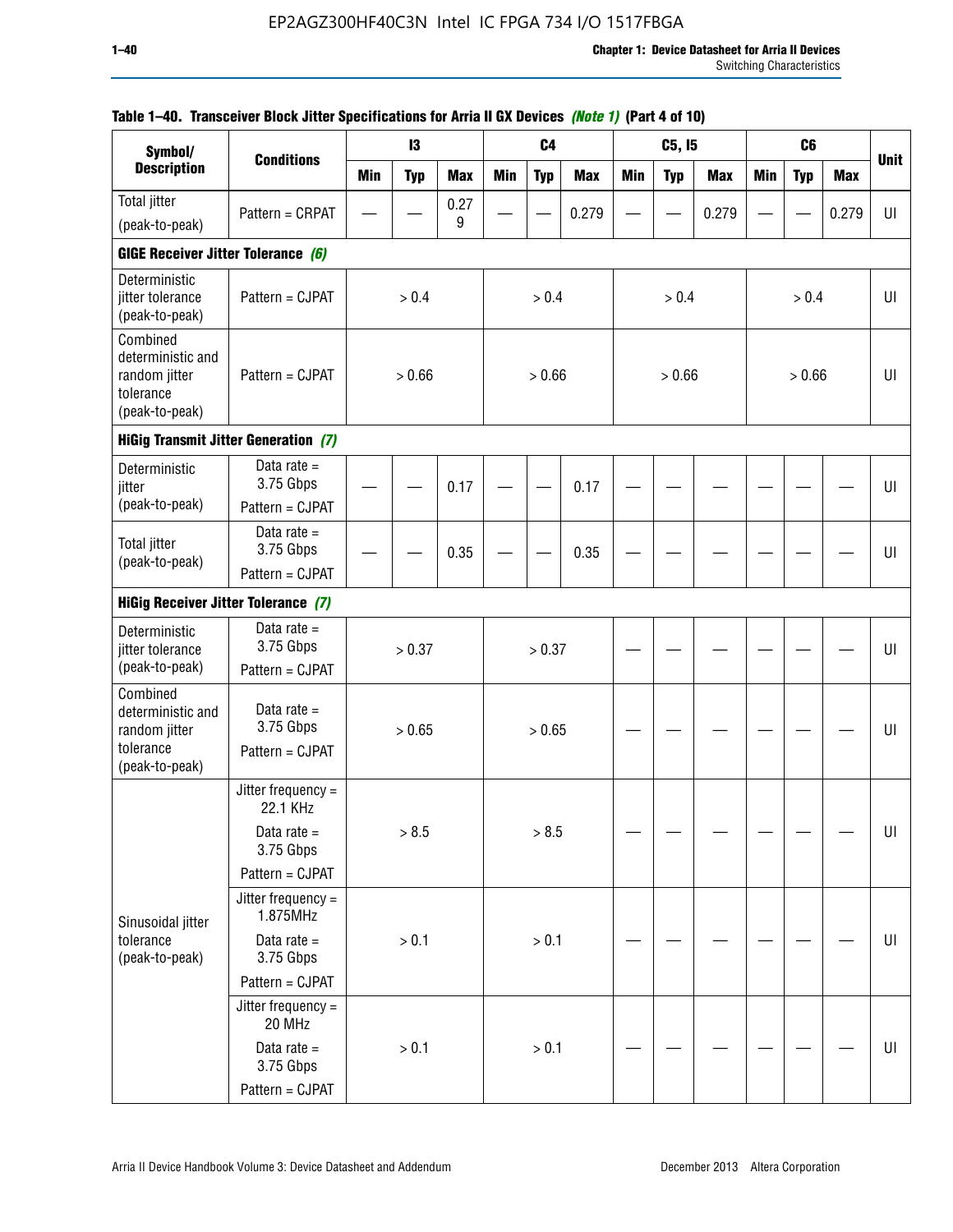# EP2AGZ300HF40C3N Intel IC FPGA 734 I/O 1517FBGA

## **Table 1–40. Transceiver Block Jitter Specifications for Arria II GX Devices** *(Note 1)* **(Part 5 of 10)**

| Symbol/                                          |                                                                                                      |     | 13         |            |            | C <sub>4</sub> |            |            | C5, I5     |            |     | C6         |            |             |
|--------------------------------------------------|------------------------------------------------------------------------------------------------------|-----|------------|------------|------------|----------------|------------|------------|------------|------------|-----|------------|------------|-------------|
| <b>Description</b>                               | <b>Conditions</b>                                                                                    | Min | <b>Typ</b> | <b>Max</b> | <b>Min</b> | <b>Typ</b>     | <b>Max</b> | <b>Min</b> | <b>Typ</b> | <b>Max</b> | Min | <b>Typ</b> | <b>Max</b> | <b>Unit</b> |
|                                                  | <b>SDI Transmitter Jitter Generation (8)</b>                                                         |     |            |            |            |                |            |            |            |            |     |            |            |             |
| Alignment jitter                                 | Data rate $=$<br>1.485 Gbps (HD)<br>pattern = Color<br>Bar Low-<br>frequency Roll-off<br>$= 100$ KHz | 0.2 |            |            | 0.2        |                |            | 0.2        |            |            | 0.2 |            |            | UI          |
| (peak-to-peak)                                   | Data rate $=$<br>2.97 Gbps (3G)<br>pattern = Color<br>bar Low-<br>frequency Roll-off<br>$= 100$ KHz  | 0.3 |            |            | 0.3        |                |            | 0.3        |            |            | 0.3 |            |            | UI          |
| SDI Receiver Jitter Tolerance (8)                |                                                                                                      |     |            |            |            |                |            |            |            |            |     |            |            |             |
|                                                  | Jitter frequency $=$<br>15 KHz                                                                       |     |            |            |            |                |            |            |            |            |     |            |            |             |
|                                                  | Data rate $=$<br>2.97 Gbps (3G)<br>$Pattern = single$<br>line scramble<br>color bar                  |     | > 2        |            |            | $>2$           |            |            | > 2        |            |     | $>2$       |            | U           |
|                                                  | Jitter frequency =<br><b>100 KHz</b>                                                                 |     |            |            |            |                |            |            |            |            |     |            |            |             |
| Sinusoidal jitter<br>tolerance<br>(peak-to-peak) | Data rate $=$<br>2.97 Gbps (3G)<br>$Pattern = single$<br>line scramble<br>color bar                  |     | > 0.3      |            |            | > 0.3          |            |            | > 0.3      |            |     | > 0.3      |            | UI          |
|                                                  | Jitter frequency $=$<br>148.5 MHz                                                                    |     |            |            |            |                |            |            |            |            |     |            |            |             |
|                                                  | Data rate $=$<br>2.97 Gbps (3G)<br>$Pattern = single$<br>line scramble<br>color bar                  |     | > 0.3      |            |            | > 0.3          |            |            | > 0.3      |            |     | > 0.3      |            | UI          |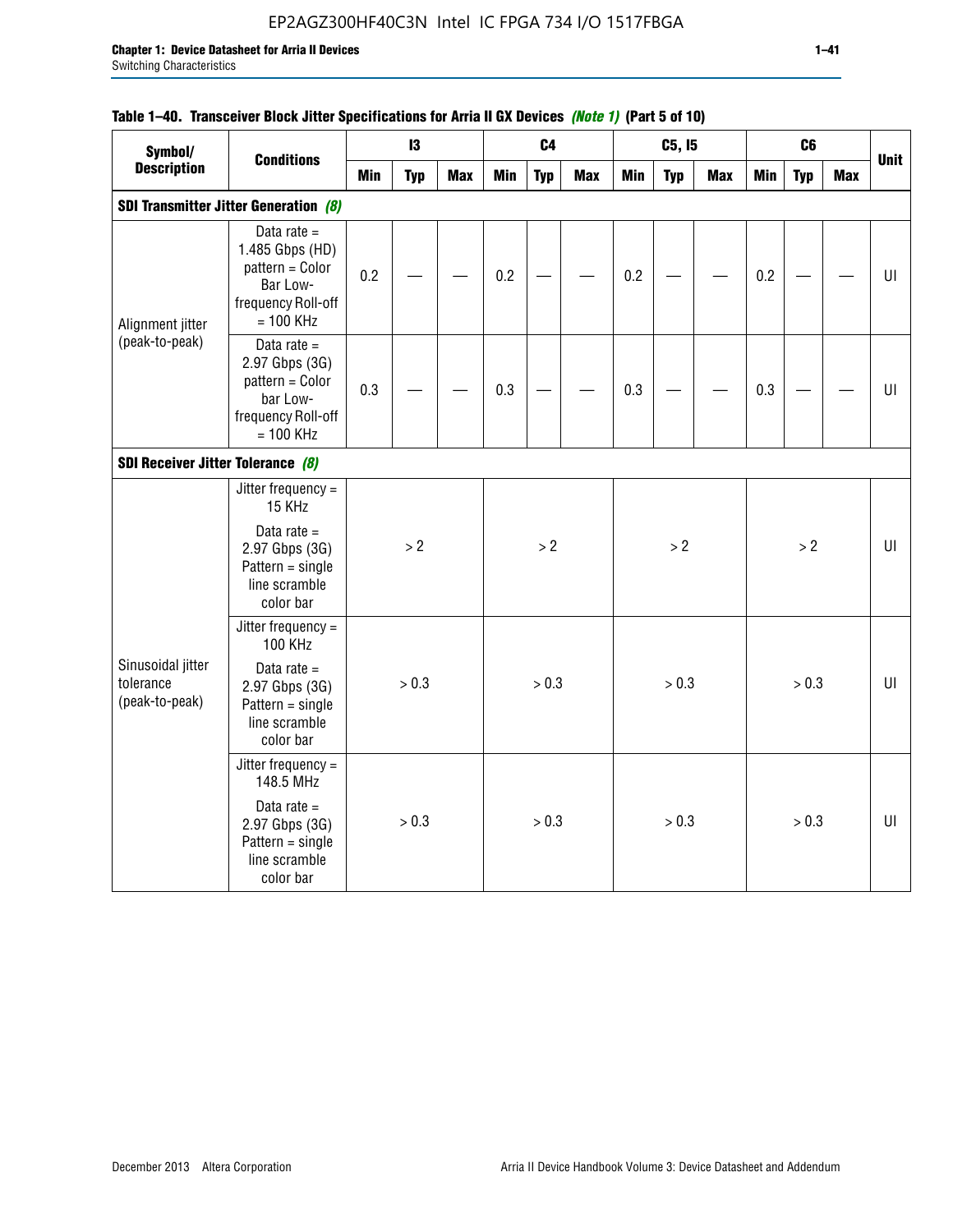| Symbol/                                                   |                                                                                                            |            | 13         |            |            | C <sub>4</sub> |            |            | C5, I5     |            |            | C <sub>6</sub> |            |             |
|-----------------------------------------------------------|------------------------------------------------------------------------------------------------------------|------------|------------|------------|------------|----------------|------------|------------|------------|------------|------------|----------------|------------|-------------|
| <b>Description</b>                                        | <b>Conditions</b>                                                                                          | <b>Min</b> | <b>Typ</b> | <b>Max</b> | <b>Min</b> | <b>Typ</b>     | <b>Max</b> | <b>Min</b> | <b>Typ</b> | <b>Max</b> | <b>Min</b> | <b>Typ</b>     | <b>Max</b> | <b>Unit</b> |
|                                                           | Jitter frequency =<br>20 KHz                                                                               |            |            |            |            |                |            |            |            |            |            |                |            |             |
|                                                           | Data rate $=$<br>1.485 Gbps (HD)<br>Pattern = $75%$<br>color bar                                           |            | >1         |            |            | >1             |            |            | >1         |            |            | >1             |            | UI          |
| Sinusoidal jitter<br>tolerance<br>(peak-to-peak)          | Jitter frequency $=$<br><b>100 KHz</b><br>Data rate = $1.485$<br>Gbps (HD)<br>Pattern = $75%$<br>color bar |            | > 0.2      |            |            | > 0.2          |            |            | > 0.2      |            |            | > 0.2          |            | UI          |
|                                                           | Jitter frequency $=$<br>148.5 MHz                                                                          |            |            |            |            |                |            |            |            |            |            |                |            |             |
|                                                           | Data rate $=$<br>1.485 Gbps (HD)<br>Pattern =75%<br>color bar                                              |            | > 0.2      |            |            | > 0.2          |            |            | > 0.2      |            |            | > 0.2          |            | U           |
|                                                           | <b>SATA Transmit Jitter Generation (10)</b>                                                                |            |            |            |            |                |            |            |            |            |            |                |            |             |
| Total jitter at<br>$1.5$ Gbps $(G1)$                      | Compliance<br>pattern                                                                                      |            | 0.55       |            |            |                | 0.55       |            |            | 0.55       |            |                | 0.55       | UI          |
| Deterministic<br>jitter at 1.5 Gbps<br>(G1)               | Compliance<br>pattern                                                                                      | 0.35       |            |            |            |                | 0.35       |            |            | 0.35       |            |                | 0.35       | UI          |
| Total jitter at<br>3.0 Gbps (G2)                          | Compliance<br>pattern                                                                                      |            |            | 0.55       |            |                | 0.55       |            |            | 0.55       |            |                | 0.55       | UI          |
| Deterministic<br>jitter at 3.0 Gbps<br>(G2)               | Compliance<br>pattern                                                                                      |            |            | 0.35       |            |                | 0.35       |            |            | 0.35       |            |                | 0.35       | UI          |
| Total jitter at<br>6.0 Gbps (G3)                          | Compliance<br>pattern                                                                                      |            |            | 0.52       |            |                |            |            |            |            |            |                |            | UI          |
| Random jitter at<br>6.0 Gbps (G3)                         | Compliance<br>pattern                                                                                      |            |            | 0.18       |            |                |            |            |            |            |            |                |            | UI          |
|                                                           | <b>SATA Receiver Jitter Tolerance</b> (10)                                                                 |            |            |            |            |                |            |            |            |            |            |                |            |             |
| <b>Total jitter</b><br>tolerance at<br>$1.5$ Gbps $(G1)$  | Compliance<br>pattern                                                                                      | > 0.65     |            |            |            | > 0.65         |            |            | > 0.65     |            |            | > 0.65         |            | $U\vert$    |
| Deterministic<br>jitter tolerance at<br>$1.5$ Gbps $(G1)$ | Compliance<br>pattern                                                                                      | > 0.35     |            |            |            | > 0.35         |            |            | > 0.35     |            |            | > 0.35         |            | $U\vert$    |
| SSC modulation<br>frequency at<br>$1.5$ Gbps $(G1)$       | Compliance<br>pattern                                                                                      |            | 33         |            |            | 33             |            |            | 33         |            |            | 33             |            | kHz         |

## **Table 1–40. Transceiver Block Jitter Specifications for Arria II GX Devices** *(Note 1)* **(Part 6 of 10)**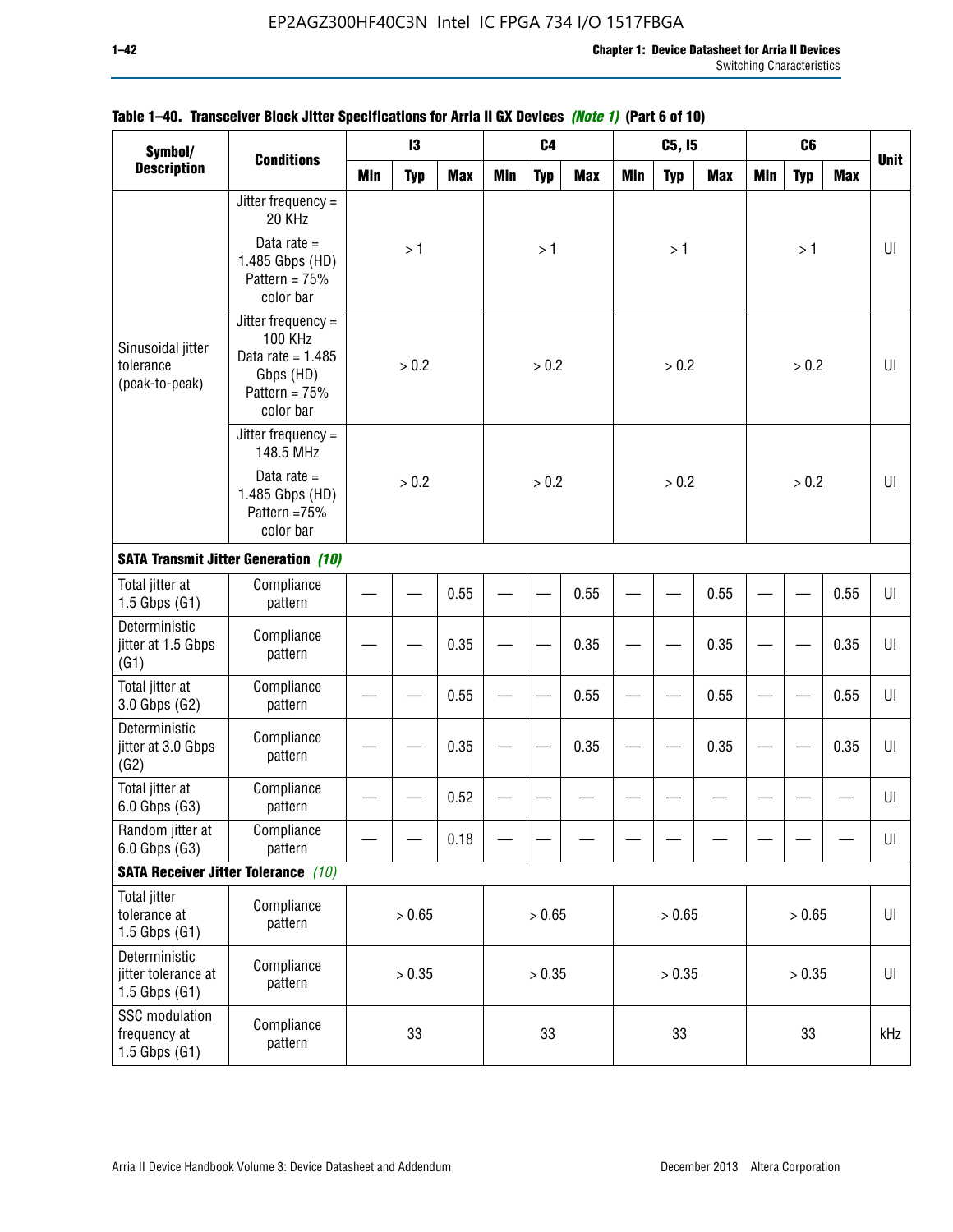| Symbol/                                                    |                       |      | 13         |            |            | C <sub>4</sub> |            |            | C5, 15     |            |            | C <sub>6</sub> |            |             |
|------------------------------------------------------------|-----------------------|------|------------|------------|------------|----------------|------------|------------|------------|------------|------------|----------------|------------|-------------|
| <b>Description</b>                                         | <b>Conditions</b>     | Min  | <b>Typ</b> | <b>Max</b> | <b>Min</b> | <b>Typ</b>     | <b>Max</b> | <b>Min</b> | <b>Typ</b> | <b>Max</b> | <b>Min</b> | <b>Typ</b>     | <b>Max</b> | <b>Unit</b> |
| <b>SSC</b> modulation<br>deviation at<br>$1.5$ Gbps $(G1)$ | Compliance<br>pattern |      | 5700       |            |            | 5700           |            |            | 5700       |            |            | 5700           |            | ppm         |
| RX differential<br>skew at 1.5 Gbps<br>(G1)                | Compliance<br>pattern |      | 80         |            |            | 80             |            |            | 80         |            |            | 80             |            | ps          |
| RX AC common<br>mode voltage at<br>1.5 Gbps $(G1)$         | Compliance<br>pattern |      | 150        |            |            | 150            |            |            | 150        |            |            | 150            |            | mV          |
| <b>Total jitter</b><br>tolerance at<br>3.0 Gbps (G2)       | Compliance<br>pattern |      | > 0.65     |            |            | > 0.65         |            |            | > 0.65     |            |            | > 0.65         |            | UI          |
| Deterministic<br>jitter tolerance at<br>3.0 Gbps (G2)      | Compliance<br>pattern |      | > 0.35     |            |            | > 0.35         |            |            | > 0.35     |            |            | > 0.35         |            | UI          |
| <b>SSC</b> modulation<br>frequency at<br>3.0 Gbps (G2)     | Compliance<br>pattern |      | 33         |            |            | 33             |            |            | 33         |            |            | 33             |            | kHz         |
| <b>SSC</b> modulation<br>deviation at<br>3.0 Gbps (G2)     | Compliance<br>pattern |      | 5700       |            |            | 5700           |            |            | 5700       |            |            | 5700           |            | ppm         |
| RX differential<br>skew at 3.0 Gbps<br>(G2)                | Compliance<br>pattern |      | 75         |            |            | 75             |            |            | 75         |            |            | 75             |            | ps          |
| RX AC common<br>mode voltage at<br>3.0 Gbps (G2)           | Compliance<br>pattern |      | 150        |            |            | 150            |            |            | 150        |            |            | 150            |            | mV          |
| Total jitter<br>tolerance at<br>6.0 Gbps (G3)              | Compliance<br>pattern |      | > 0.60     |            |            | > 0.60         |            |            | > 0.60     |            |            | > 0.60         |            | UI          |
| Random jitter<br>tolerance at<br>6.0 Gbps (G3)             | Compliance<br>pattern |      | > 0.18     |            |            | > 0.18         |            |            | > 0.18     |            |            | > 0.18         |            | UI          |
| <b>SSC</b> modulation<br>frequency at<br>6.0 Gbps (G3)     | Compliance<br>pattern |      | 33         |            |            | 33             |            |            | 33         |            |            | 33             |            | kHz         |
| SSC modulation<br>deviation at<br>6.0 Gbps (G3)            | Compliance<br>pattern | 5700 |            |            |            | 5700           |            |            | 5700       |            |            | 5700           |            | ppm         |
| RX differential<br>skew at 6.0 Gbps<br>(G3)                | Compliance<br>pattern |      | 30         |            |            | 30             |            |            | $30\,$     |            |            | 30             |            | ps          |
| RX AC common<br>mode voltage at<br>6.0 Gbps (G3)           | Compliance<br>pattern |      | 100        |            |            | 100            |            |            | 100        |            |            | 100            |            | mV          |

| Table 1–40. Transceiver Block Jitter Specifications for Arria II GX Devices <i>(Note 1)</i> (Part 7 of 10) |
|------------------------------------------------------------------------------------------------------------|
|------------------------------------------------------------------------------------------------------------|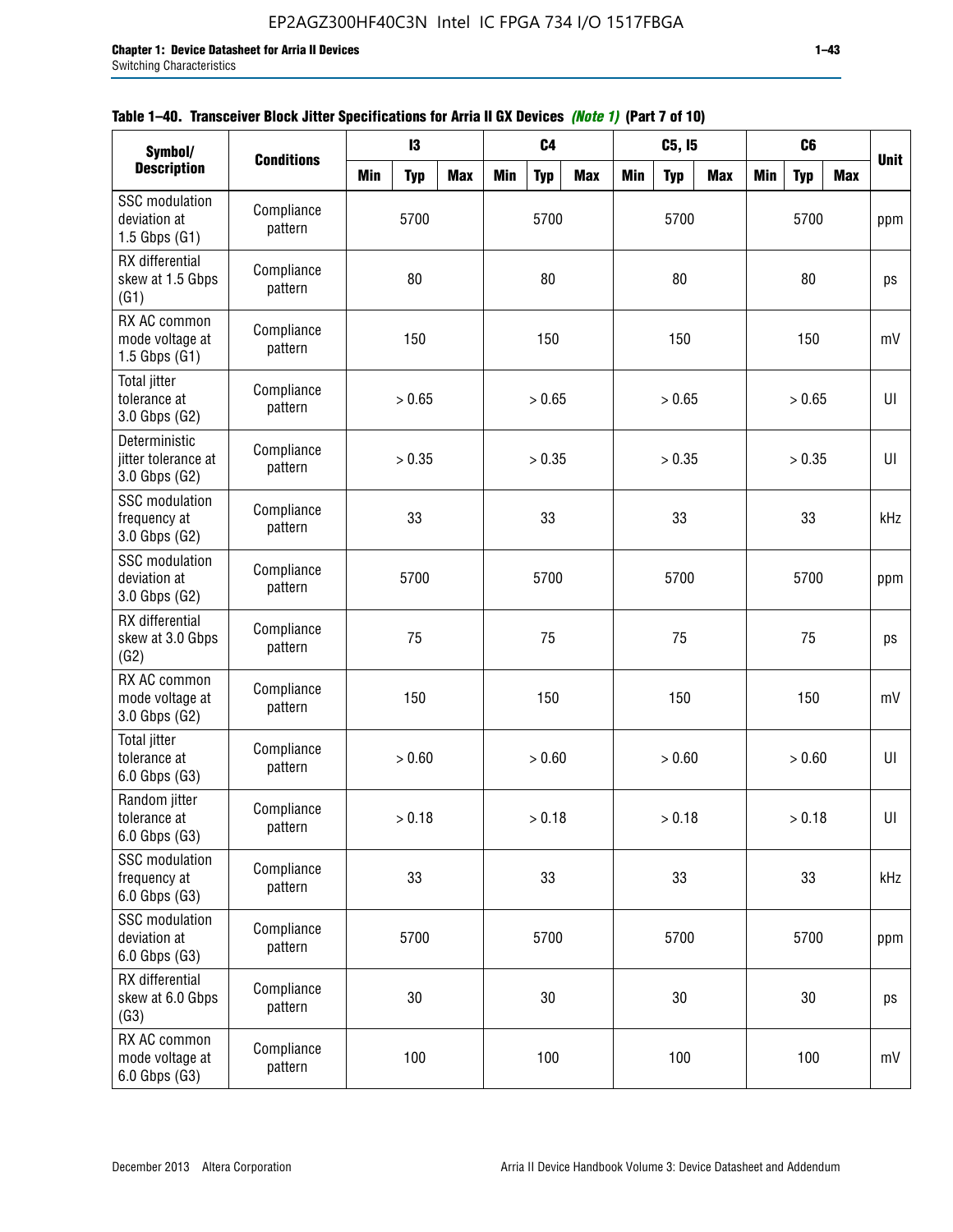| Symbol/<br><b>Description</b>              |                                              |            | 13         |            |            | C <sub>4</sub> |            |            | C5, I5     |            |            | C <sub>6</sub> |            |             |
|--------------------------------------------|----------------------------------------------|------------|------------|------------|------------|----------------|------------|------------|------------|------------|------------|----------------|------------|-------------|
|                                            | <b>Conditions</b>                            | <b>Min</b> | <b>Typ</b> | <b>Max</b> | <b>Min</b> | <b>Typ</b>     | <b>Max</b> | <b>Min</b> | <b>Typ</b> | <b>Max</b> | <b>Min</b> | <b>Typ</b>     | <b>Max</b> | <b>Unit</b> |
|                                            | <b>CPRI Transmit Jitter Generation (11)</b>  |            |            |            |            |                |            |            |            |            |            |                |            |             |
|                                            | E.6.HV, E.12.HV                              |            |            | 0.27       |            |                | 0.279      |            |            | 0.279      |            |                | 0.279      | UI          |
|                                            | Pattern = CJPAT                              |            |            | 9          |            |                |            |            |            |            |            |                |            |             |
| <b>Total jitter</b>                        | E.6.LV, E.12.LV,<br>E.24.LV, E.30.LV         |            |            | 0.35       |            |                | 0.35       |            |            | 0.35       |            |                | 0.35       | UI          |
|                                            | Pattern = CJTPAT                             |            |            |            |            |                |            |            |            |            |            |                |            |             |
|                                            | E.6.HV, E.12.HV                              |            |            | 0.14       |            |                | 0.14       |            |            | 0.14       |            |                | 0.14       | $U\Gamma$   |
| Deterministic                              | Pattern = CJPAT                              |            |            |            |            |                |            |            |            |            |            |                |            |             |
| jitter                                     | E.6.LV, E.12.LV,<br>E.24.LV, E.30.LV         |            |            | 0.17       |            |                | 0.17       |            |            | 0.17       |            |                | 0.17       | UI          |
|                                            | Pattern = CJTPAT                             |            |            |            |            |                |            |            |            |            |            |                |            |             |
| <b>CPRI Receiver Jitter Tolerance (11)</b> |                                              |            |            |            |            |                |            |            |            |            |            |                |            |             |
| <b>Total jitter</b>                        | E.6.HV, E.12.HV                              |            | > 0.66     |            |            | > 0.66         |            |            | > 0.66     |            |            | > 0.66         |            | UI          |
| tolerance                                  | Pattern = CJPAT                              |            |            |            |            |                |            |            |            |            |            |                |            |             |
| Deterministic                              | E.6.HV, E.12.HV                              |            | > 0.4      |            |            | > 0.4          |            |            | > 0.4      |            |            | > 0.4          |            | $U\Gamma$   |
| jitter tolerance                           | Pattern = CJPAT                              |            |            |            |            |                |            |            |            |            |            |                |            |             |
|                                            | E.6.LV, E.12.LV,<br>E.24.LV, E.30.LV         |            |            |            |            |                |            |            |            |            |            |                |            |             |
| <b>Total jitter</b>                        | Pattern = CJTPAT                             |            | > 0.65     |            |            | > 0.65         |            |            | > 0.65     |            |            | > 0.65         |            | UI          |
| tolerance                                  | E.60.LV                                      |            |            |            |            |                |            |            |            |            |            |                |            |             |
|                                            | Pattern = PRBS31                             |            | > 0.6      |            |            |                |            |            |            |            |            |                |            | UI          |
|                                            | E.6.LV, E.12.LV,                             |            |            |            |            |                |            |            |            |            |            |                |            |             |
|                                            | E.24.LV, E.30.LV                             |            | > 0.37     |            |            | > 0.37         |            |            | > 0.37     |            |            | > 0.37         |            | UI          |
| Deterministic<br>jitter tolerance          | Pattern = CJTPAT                             |            |            |            |            |                |            |            |            |            |            |                |            |             |
|                                            | E.60.LV                                      |            | > 0.45     |            |            |                |            |            |            |            |            |                |            | UI          |
|                                            | Pattern = PRBS31                             |            |            |            |            |                |            |            |            |            |            |                |            |             |
| Combined<br>deterministic and              | E.6.LV, E.12.LV,<br>E.24.LV, E.30.LV         |            | > 0.55     |            |            | > 0.55         |            |            | > 0.55     |            |            | > 0.55         |            | UI          |
| random jitter<br>tolerance                 | Pattern = CJTPAT                             |            |            |            |            |                |            |            |            |            |            |                |            |             |
|                                            | <b>OBSAI Transmit Jitter Generation</b> (12) |            |            |            |            |                |            |            |            |            |            |                |            |             |
| Total jitter at                            | $REFCLK =$                                   |            |            |            |            |                |            |            |            |            |            |                |            |             |
| 768 Mbps,                                  | 153.6 MHz                                    |            |            | 0.35       |            |                | 0.35       |            |            | 0.35       |            |                | 0.35       | UI          |
| 1536 Mbps, and<br>3072 Mbps                | Pattern = CJPAT                              |            |            |            |            |                |            |            |            |            |            |                |            |             |
| Deterministic                              |                                              |            |            |            |            |                |            |            |            |            |            |                |            |             |
| jitter at                                  | $REFCLK =$                                   |            |            |            |            |                |            |            |            |            |            |                |            |             |
| 768 Mbps,<br>1536 Mbps, and                | 153.6 MHz<br>Pattern = CJPAT                 |            |            | 0.17       |            |                | 0.17       |            |            | 0.17       |            |                | 0.17       | UI          |
| 3072 Mbps                                  |                                              |            |            |            |            |                |            |            |            |            |            |                |            |             |

## **Table 1–40. Transceiver Block Jitter Specifications for Arria II GX Devices** *(Note 1)* **(Part 8 of 10)**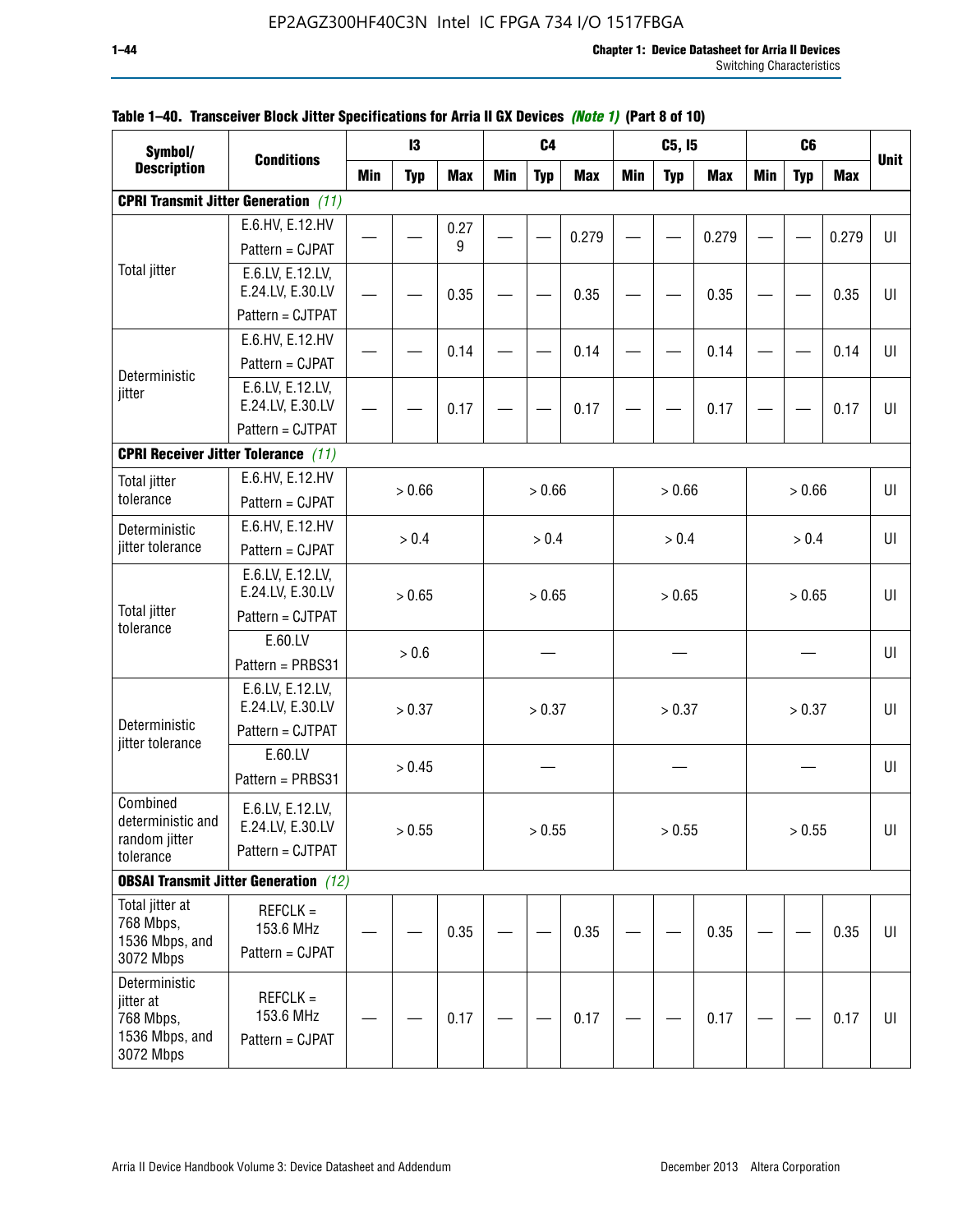## **Table 1–40. Transceiver Block Jitter Specifications for Arria II GX Devices** *(Note 1)* **(Part 9 of 10)**

| Symbol/                                                                                                    | <b>Conditions</b>                                     |     | 13         |            |     | C <sub>4</sub> |            |     | C5, I5     |            |     | C <sub>6</sub> |     | <b>Unit</b> |
|------------------------------------------------------------------------------------------------------------|-------------------------------------------------------|-----|------------|------------|-----|----------------|------------|-----|------------|------------|-----|----------------|-----|-------------|
| <b>Description</b>                                                                                         |                                                       | Min | <b>Typ</b> | <b>Max</b> | Min | <b>Typ</b>     | <b>Max</b> | Min | <b>Typ</b> | <b>Max</b> | Min | <b>Typ</b>     | Max |             |
|                                                                                                            | <b>OBSAI Receiver Jitter Tolerance</b> (12)           |     |            |            |     |                |            |     |            |            |     |                |     |             |
| Deterministic<br>jitter tolerance at<br>768 Mbps,<br>1536 Mbps, and<br>3072 Mbps                           | Pattern = CJPAT                                       |     | > 0.37     |            |     | > 0.37         |            |     | > 0.37     |            |     | > 0.37         |     | U           |
| Combined<br>deterministic and<br>random jitter<br>tolerance at<br>768 Mbps,<br>1536 Mbps, and<br>3072 Mbps | $Pattern = C.IPATH$                                   |     | > 0.55     |            |     | > 0.55         |            |     | > 0.55     |            |     | > 0.55         |     | UI          |
|                                                                                                            | Jitter frequency =<br>5.4 KHz                         |     | > 8.5      |            |     | > 8.5          |            |     | > 8.5      |            |     | > 8.5          |     | UI          |
| Sinusoidal jitter                                                                                          | Pattern = CJPAT                                       |     |            |            |     |                |            |     |            |            |     |                |     |             |
| tolerance at<br>768 Mbps                                                                                   | Jitter frequency $=$<br>460.8 KHz to 20<br><b>MHz</b> |     | > 0.1      |            |     | > 0.1          |            |     | > 0.1      |            |     | > 0.1          |     | UI          |
|                                                                                                            | Pattern = CJPAT                                       |     |            |            |     |                |            |     |            |            |     |                |     |             |
|                                                                                                            | Jitter frequency =<br>10.9 KHz                        |     | > 8.5      |            |     | > 8.5          |            |     | > 8.5      |            |     | > 8.5          |     | UI          |
| Sinusoidal jitter                                                                                          | Pattern = CJPAT                                       |     |            |            |     |                |            |     |            |            |     |                |     |             |
| tolerance at<br>1536 Mbps                                                                                  | Jitter frequency =<br>921.6 KHz to 20<br><b>MHz</b>   |     | > 0.1      |            |     | > 0.1          |            |     | > 0.1      |            |     | > 0.1          |     | UI          |
|                                                                                                            | Pattern = CJPAT                                       |     |            |            |     |                |            |     |            |            |     |                |     |             |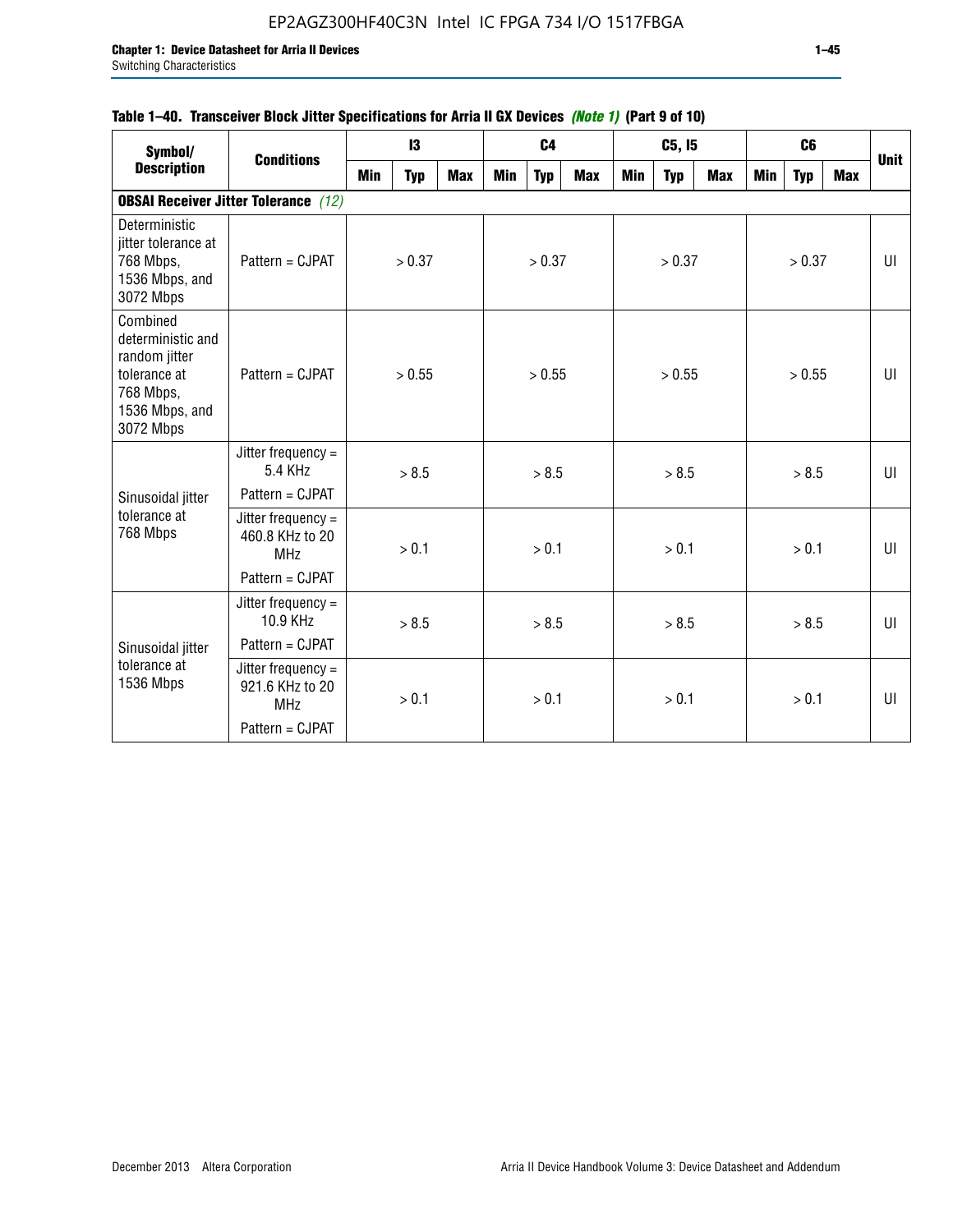| Symbol/<br><b>Conditions</b> |                                                        | 13  |       | C4         |     | C5, I5     |            |     | C6         |     |     | <b>Unit</b> |     |    |
|------------------------------|--------------------------------------------------------|-----|-------|------------|-----|------------|------------|-----|------------|-----|-----|-------------|-----|----|
| <b>Description</b>           |                                                        | Min | Typ   | <b>Max</b> | Min | <b>Typ</b> | <b>Max</b> | Min | <b>Typ</b> | Max | Min | Typ         | Max |    |
|                              | Jitter frequency $=$<br>21.8 KHz                       |     | > 8.5 |            |     | > 8.5      |            |     | > 8.5      |     |     | > 8.5       |     | UI |
| Sinusoidal jitter            | Pattern = CJPAT                                        |     |       |            |     |            |            |     |            |     |     |             |     |    |
| tolerance at<br>3072 Mbps    | Jitter frequency $=$<br>1843.2 KHz to 20<br><b>MHz</b> |     | > 0.1 |            |     | > 0.1      |            |     | > 0.1      |     |     | > 0.1       |     | UI |
|                              | Pattern = CJPAT                                        |     |       |            |     |            |            |     |            |     |     |             |     |    |

### **Table 1–40. Transceiver Block Jitter Specifications for Arria II GX Devices** *(Note 1)* **(Part 10 of 10)**

**Notes to Table 1–40:**

(1) Dedicated refclk pins are used to drive the input reference clocks. The jitter numbers are valid for the stated conditions only.

(2) The jitter numbers for SONET/SDH are compliant to the GR-253-CORE Issue 3 Specification.

(3) The jitter numbers for XAUI are compliant to the IEEE802.3ae-2002 Specification.

(4) The jitter numbers for PCIe are compliant to the PCIe Base Specification 2.0.

(5) The jitter numbers for SRIO are compliant to the RapidIO Specification 1.3.

(6) The jitter numbers for GIGE are compliant to the IEEE802.3-2002 Specification.

(7) The jitter numbers for HiGig are compliant to the IEEE802.3ae-2002 Specification.

(8) The HD-SDI and 3G-SDI jitter numbers are compliant to the SMPTE292M and SMPTE424M Specifications.

(9) Arria II PCIe receivers are compliant to this specification provided the VTX\_CM-DC-ACTIVEIDLE-DELTA of the upstream transmitter is less than 50 mV.

(10) The jitter numbers for Serial Advanced Technology Attachment (SATA) are compliant to the Serial ATA Revision 3.0 Specification.

(11) The jitter numbers for Common Public Radio Interface (CPRI) are compliant to the CPRI Specification V3.0.

(12) The jitter numbers for Open Base Station Architecture Initiative (OBSAI) are compliant to the OBSAI RP3 Specification V4.1.

Table 1–41 lists the transceiver jitter specifications for all supported protocols for Arria II GZ devices.

### **Table 1–41. Transceiver Block Jitter Specifications for Arria II GZ Devices** *(Note 1)***,** *(2)* **(Part 1 of 7)**

| Symbol/                                         |                                |      | $-C3$ and $-I3$ |            |       | $-C4$ and $-I4$ |      |             |  |
|-------------------------------------------------|--------------------------------|------|-----------------|------------|-------|-----------------|------|-------------|--|
| <b>Description</b>                              | <b>Conditions</b>              | Min  | <b>Typ</b>      | <b>Max</b> | Min   | <b>Typ</b>      | Max  | <b>Unit</b> |  |
| <b>SONET/SDH Transmit Jitter Generation (3)</b> |                                |      |                 |            |       |                 |      |             |  |
| Peak-to-peak jitter at<br>622.08 Mbps           | Pattern = $PRBS15$             |      |                 | 0.1        |       |                 | 0.1  | UI          |  |
| RMS jitter at 622.08 Mbps                       | Pattern = PRBS15               |      |                 | 0.01       |       |                 | 0.01 | UI          |  |
| Peak-to-peak jitter at 2488.32<br><b>Mbps</b>   | Pattern = $PRBS15$             |      |                 | 0.1        |       |                 | 0.1  | UI          |  |
| RMS jitter at 2488.32 Mbps                      | Pattern = PRBS15               |      |                 | 0.01       |       |                 | 0.01 | UI          |  |
| <b>SONET/SDH Receiver Jitter Tolerance (3)</b>  |                                |      |                 |            |       |                 |      |             |  |
|                                                 | Jitter frequency = $0.03$ KHz  |      | >15             |            |       | >15             |      | UI          |  |
|                                                 | Pattern = $PRBS15$             |      |                 |            |       |                 |      |             |  |
| Jitter tolerance at 622.08 Mbps                 | Jitter frequency $=$<br>25 KHZ | >1.5 |                 |            | > 1.5 |                 | UI   |             |  |
|                                                 | Pattern = $PRBS15$             |      |                 |            |       |                 |      |             |  |
|                                                 | Jitter frequency = 250 KHz     |      | > 0.15          |            |       | > 0.15          |      | UI          |  |
|                                                 | Pattern = PRBS15               |      |                 |            |       |                 |      |             |  |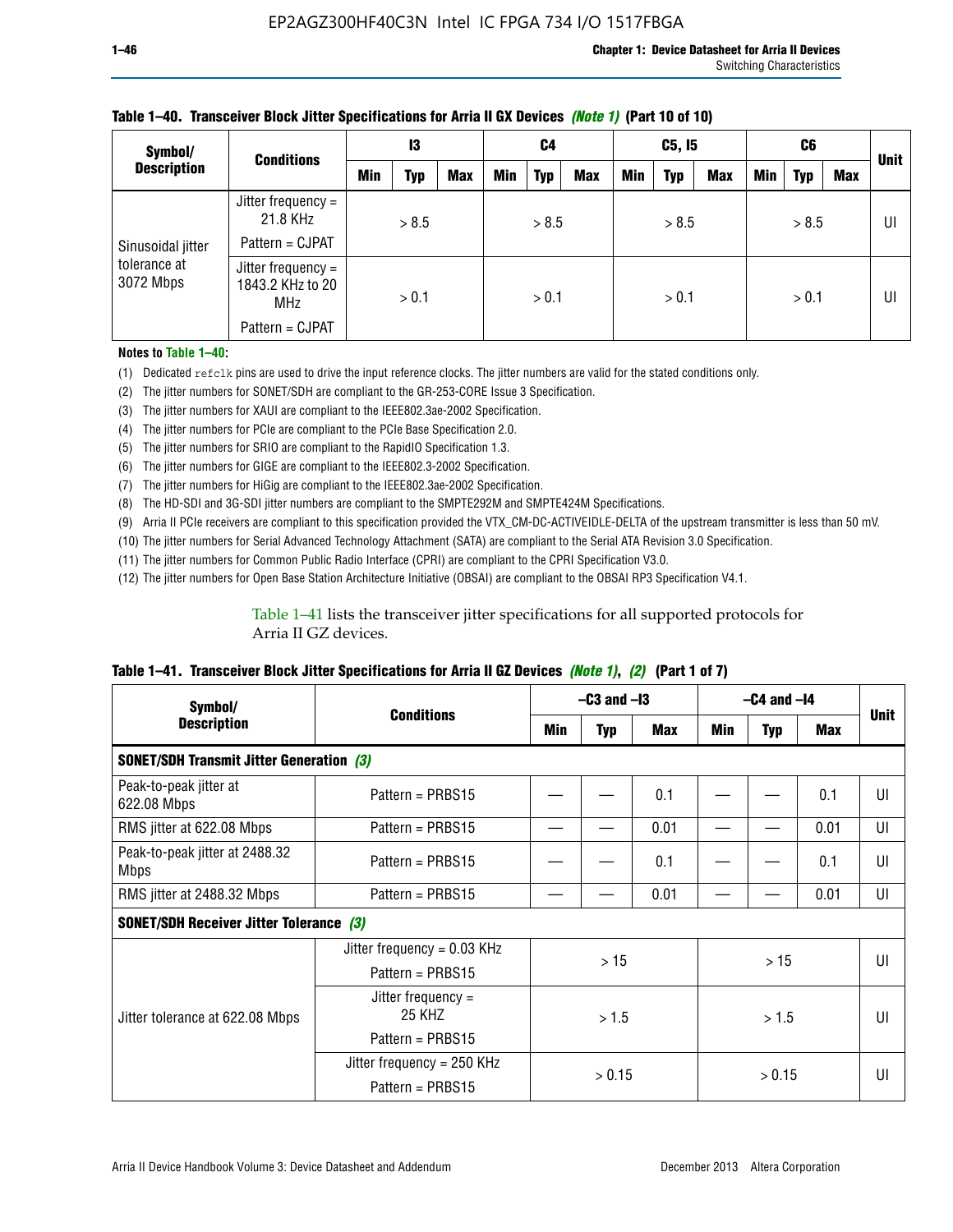| Table 1–41. Transceiver Block Jitter Specifications for Arria II GZ Devices <i>(Note 1), (2)</i> (Part 2 of 7) |  |  |  |  |  |  |  |
|----------------------------------------------------------------------------------------------------------------|--|--|--|--|--|--|--|
|----------------------------------------------------------------------------------------------------------------|--|--|--|--|--|--|--|

| Symbol/                                           |                               | $-C3$ and $-I3$                                                    |                          | $-C4$ and $-I4$ |                          |                          |            |             |
|---------------------------------------------------|-------------------------------|--------------------------------------------------------------------|--------------------------|-----------------|--------------------------|--------------------------|------------|-------------|
| <b>Description</b>                                | <b>Conditions</b>             | <b>Min</b>                                                         | <b>Typ</b>               | <b>Max</b>      | <b>Min</b>               | <b>Typ</b>               | <b>Max</b> | <b>Unit</b> |
|                                                   | Jitter frequency = $0.06$ KHz |                                                                    | $>15$                    |                 |                          | >15                      |            | UI          |
|                                                   | Pattern = PRBS15              |                                                                    |                          |                 |                          |                          |            |             |
|                                                   | Jitter frequency = 100 KHZ    |                                                                    | > 1.5                    |                 |                          | > 1.5                    |            | UI          |
|                                                   | Pattern = PRBS15              |                                                                    |                          |                 |                          |                          |            |             |
| Jitter tolerance at 2488.32 Mbps                  | Jitter frequency =<br>1 MHz   |                                                                    | > 0.15                   |                 |                          | > 0.15                   |            | UI          |
|                                                   | Pattern = PRBS15              |                                                                    |                          |                 |                          |                          |            |             |
|                                                   | Jitter frequency = $10$ MHz   |                                                                    |                          |                 |                          |                          |            |             |
|                                                   | Pattern = PRBS15              |                                                                    | > 0.15                   |                 |                          | > 0.15                   |            | UI          |
| Fibre Channel Transmit Jitter Generation (4), (5) |                               |                                                                    |                          |                 |                          |                          |            |             |
| Total jitter FC-1                                 | Pattern = CRPAT               |                                                                    | $\overline{\phantom{0}}$ | 0.23            | $\overline{\phantom{0}}$ |                          | 0.23       | UI          |
| Deterministic jitter FC-1                         | Pattern = CRPAT               |                                                                    |                          | 0.11            |                          |                          | 0.11       | UI          |
| Total jitter FC-2                                 | Pattern = CRPAT               | $\overline{\phantom{0}}$                                           | $\qquad \qquad$          | 0.33            | $\overline{\phantom{0}}$ | $\overline{\phantom{0}}$ | 0.33       | UI          |
| Deterministic jitter FC-2                         | Pattern = CRPAT               | $\equiv$                                                           | $\overline{\phantom{0}}$ | 0.2             | $\overline{\phantom{0}}$ | $\overline{\phantom{0}}$ | 0.2        | UI          |
| Total jitter FC-4                                 | Pattern = CRPAT               | $\equiv$                                                           | $\overline{\phantom{0}}$ | 0.52            | $\overline{\phantom{0}}$ |                          | 0.52       | UI          |
| Deterministic jitter FC-4                         | Pattern = CRPAT               | —                                                                  | —                        | 0.33            | $\overline{\phantom{0}}$ | —                        | 0.33       | UI          |
| Fibre Channel Receiver Jitter Tolerance (4), (6)  |                               |                                                                    |                          |                 |                          |                          |            |             |
| Deterministic jitter FC-1                         | Pattern = CJTPAT              |                                                                    | > 0.37                   | > 0.37          |                          |                          | UI         |             |
| Random jitter<br>$FC-1$                           | Pattern = CJTPAT              |                                                                    | > 0.31                   |                 | > 0.31                   |                          |            | UI          |
|                                                   | Fc/25000                      |                                                                    | > 1.5                    |                 | > 1.5                    |                          |            | UI          |
| Sinusoidal jitter FC-1                            | Fc/1667                       |                                                                    | $> 0.1$                  |                 |                          | > 0.1                    |            | UI          |
| Deterministic jitter FC-2                         | Pattern = CJTPAT              |                                                                    | > 0.33                   |                 |                          | > 0.33                   |            | UI          |
| Random jitter<br>$FC-2$                           | Pattern = CJTPAT              |                                                                    | > 0.29                   |                 |                          | > 0.29                   |            | UI          |
|                                                   | Fc/25000                      |                                                                    | > 1.5                    |                 |                          | > 1.5                    |            | UI          |
| Sinusoidal jitter FC-2                            | Fc/1667                       |                                                                    | > 0.1                    |                 |                          | > 0.1                    |            | UI          |
| Deterministic jitter FC-4                         | Pattern = CJTPAT              |                                                                    | > 0.33                   |                 |                          | > 0.33                   |            | UI          |
| Random jitter FC-4                                | Pattern = CJTPAT              |                                                                    | > 0.29                   |                 |                          | > 0.29                   |            | UI          |
| Sinusoidal jitter FC-4                            | Fc/25000                      |                                                                    | $>1.5$                   |                 |                          | > 1.5                    |            | UI          |
|                                                   | Fc/1667                       |                                                                    | > 0.1                    |                 |                          | $> 0.1$                  |            | UI          |
| XAUI Transmit Jitter Generation (7)               |                               |                                                                    |                          |                 |                          |                          |            |             |
| Total jitter at 3.125 Gbps                        | Pattern = CJPAT               | 0.3<br>0.3<br>$\overline{\phantom{a}}$<br>$\overline{\phantom{0}}$ |                          |                 | UI                       |                          |            |             |
| Deterministic jitter at<br>3.125 Gbps             | Pattern = CJPAT               |                                                                    |                          | 0.17            |                          |                          | 0.17       | UI          |
| XAUI Receiver Jitter Tolerance (7)                |                               |                                                                    |                          |                 |                          |                          |            |             |
| <b>Total jitter</b>                               |                               |                                                                    | > 0.65                   |                 |                          | > 0.65                   |            | UI          |
| Deterministic jitter                              |                               |                                                                    | > 0.37                   |                 |                          | > 0.37                   |            | UI          |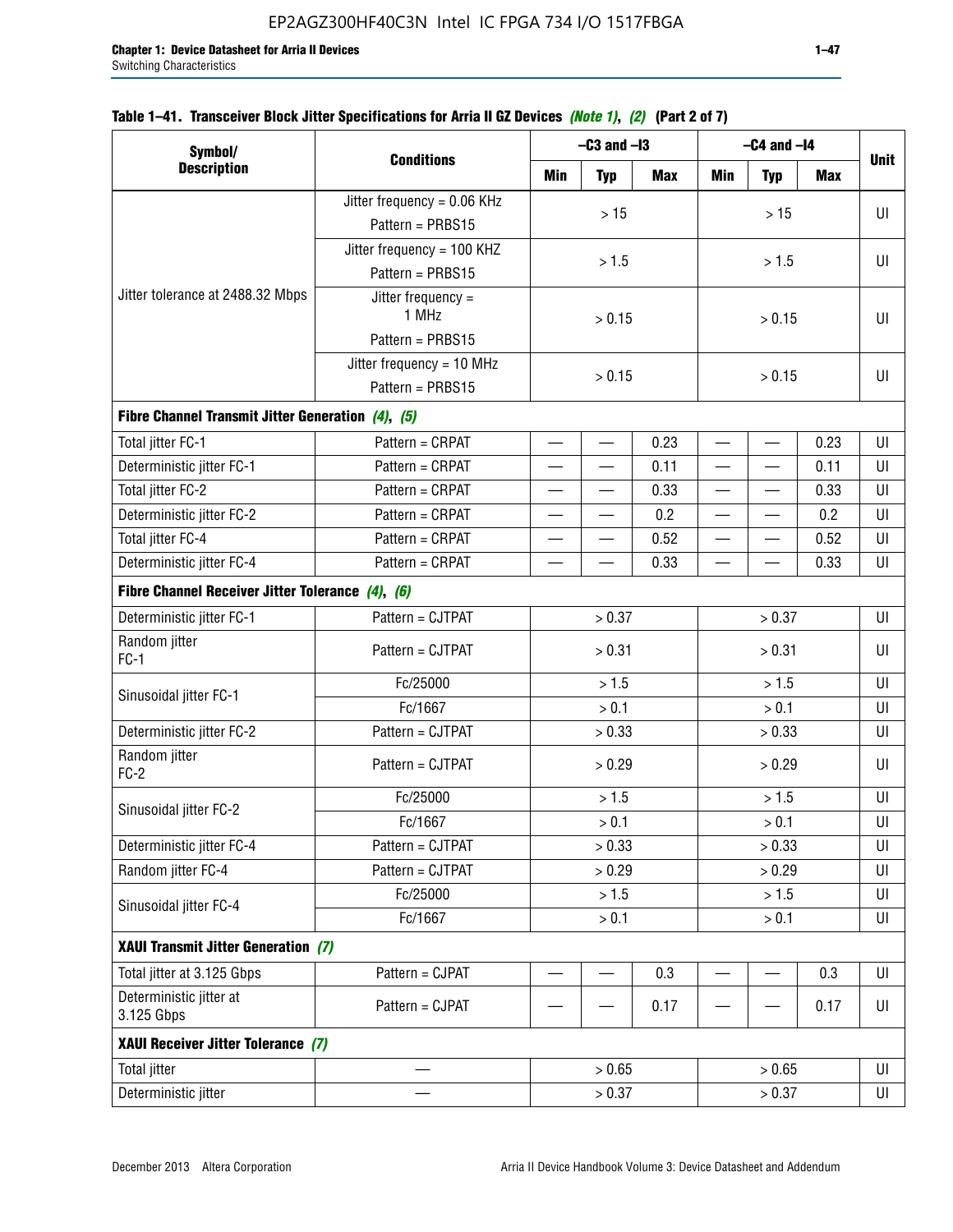| Symbol/                                                                  |                                                                                        | $-C3$ and $-I3$ |               |            | $-C4$ and $-I4$          |               |            |             |
|--------------------------------------------------------------------------|----------------------------------------------------------------------------------------|-----------------|---------------|------------|--------------------------|---------------|------------|-------------|
| <b>Description</b>                                                       | <b>Conditions</b>                                                                      | Min             | <b>Typ</b>    | <b>Max</b> | Min                      | <b>Typ</b>    | <b>Max</b> | <b>Unit</b> |
| Peak-to-peak jitter                                                      | Jitter frequency = $22.1$ KHz                                                          |                 | > 8.5         |            |                          | > 8.5         |            | UI          |
| Peak-to-peak jitter                                                      | Jitter frequency =<br>1.875 MHz                                                        |                 | > 0.1         |            |                          | > 0.1         |            | UI          |
| Peak-to-peak jitter                                                      | Jitter frequency = $20$ MHz                                                            |                 | > 0.1         |            |                          | > 0.1         |            | UI          |
| <b>PCIe Transmit Jitter Generation (8)</b>                               |                                                                                        |                 |               |            |                          |               |            |             |
| Total jitter at 2.5 Gbps (Gen1)-<br>$x1$ , $x4$ , and $x8$               | Compliance pattern                                                                     |                 |               | 0.25       |                          |               | 0.25       | UI          |
| Total jitter at 5 Gbps (Gen2)-<br>x1, x4, and x8                         | Compliance pattern                                                                     |                 |               | 0.25       |                          |               |            | UI          |
| PCIe Receiver Jitter Tolerance (8)                                       |                                                                                        |                 |               |            |                          |               |            |             |
| Total jitter at 2.5 Gbps (Gen1)                                          | Compliance pattern                                                                     |                 | > 0.6         |            |                          | > 0.6         |            | UI          |
| Total jitter at 5 Gbps (Gen2)                                            | Compliance pattern                                                                     |                 | Not supported |            |                          | Not supported |            | UI          |
| PCIe (Gen 1) Electrical Idle Detect Threshold                            |                                                                                        |                 |               |            |                          |               |            |             |
| $V_{\text{RX-IDLE-DETDIFFp-p}}$ (9)                                      | Compliance pattern                                                                     | 65              |               | 175        | 65                       |               | 175        | UI          |
| <b>SRIO Transmit Jitter Generation (10)</b>                              |                                                                                        |                 |               |            |                          |               |            |             |
| Deterministic jitter                                                     | Data rate = $1.25$ , 2.5, 3.125 Gbps                                                   |                 |               | 0.17       |                          |               | 0.17       | UI          |
| (peak-to-peak)                                                           | Pattern = CJPAT                                                                        |                 |               |            |                          |               |            |             |
| Total jitter (peak-to-peak)                                              | Data rate = 1.25, 2.5, 3.125 Gbps<br>Pattern = CJPAT                                   | 0.35            |               |            |                          | 0.35          | UI         |             |
| <b>SRIO Receiver Jitter Tolerance (10)</b>                               |                                                                                        |                 |               |            |                          |               |            |             |
| Deterministic jitter tolerance<br>(peak-to-peak)                         | Data rate = $1.25$ , 2.5, 3.125 Gbps<br>Pattern = CJPAT                                |                 | > 0.37        |            |                          | > 0.37        |            | UI          |
| Combined deterministic and<br>random jitter tolerance (peak-to-<br>peak) | Data rate = $1.25$ , 2.5, 3.125 Gbps<br>Pattern = CJPAT                                |                 | > 0.55        |            |                          | > 0.55        |            | UI          |
|                                                                          | Jitter frequency = $22.1$ KHz<br>Data rate = 1.25, 2.5, 3.125 Gbps<br>Pattern = CJPAT  |                 | > 8.5         |            |                          | > 8.5         |            | UI          |
| Sinusoidal jitter tolerance (peak-<br>to-peak)                           | Jitter frequency = $1.875$ MHz<br>Data rate = 1.25, 2.5, 3.125 Gbps<br>Pattern = CJPAT | > 0.1           |               |            |                          | > 0.1         |            | UI          |
|                                                                          | Jitter frequency = 20 MHz<br>Data rate = $1.25$ , 2.5, 3.125 Gbps<br>Pattern = CJPAT   | > 0.1<br>> 0.1  |               |            |                          | UI            |            |             |
| <b>GIGE Transmit Jitter Generation (11)</b>                              |                                                                                        |                 |               |            |                          |               |            |             |
| Deterministic jitter<br>(peak-to-peak)                                   | Pattern = CRPAT                                                                        |                 |               | 0.14       |                          |               | 0.14       | UI          |
| Total jitter (peak-to-peak)                                              | Pattern = CRPAT                                                                        |                 |               | 0.279      | $\overline{\phantom{0}}$ |               | 0.279      | UI          |

## **Table 1–41. Transceiver Block Jitter Specifications for Arria II GZ Devices** *(Note 1)***,** *(2)* **(Part 3 of 7)**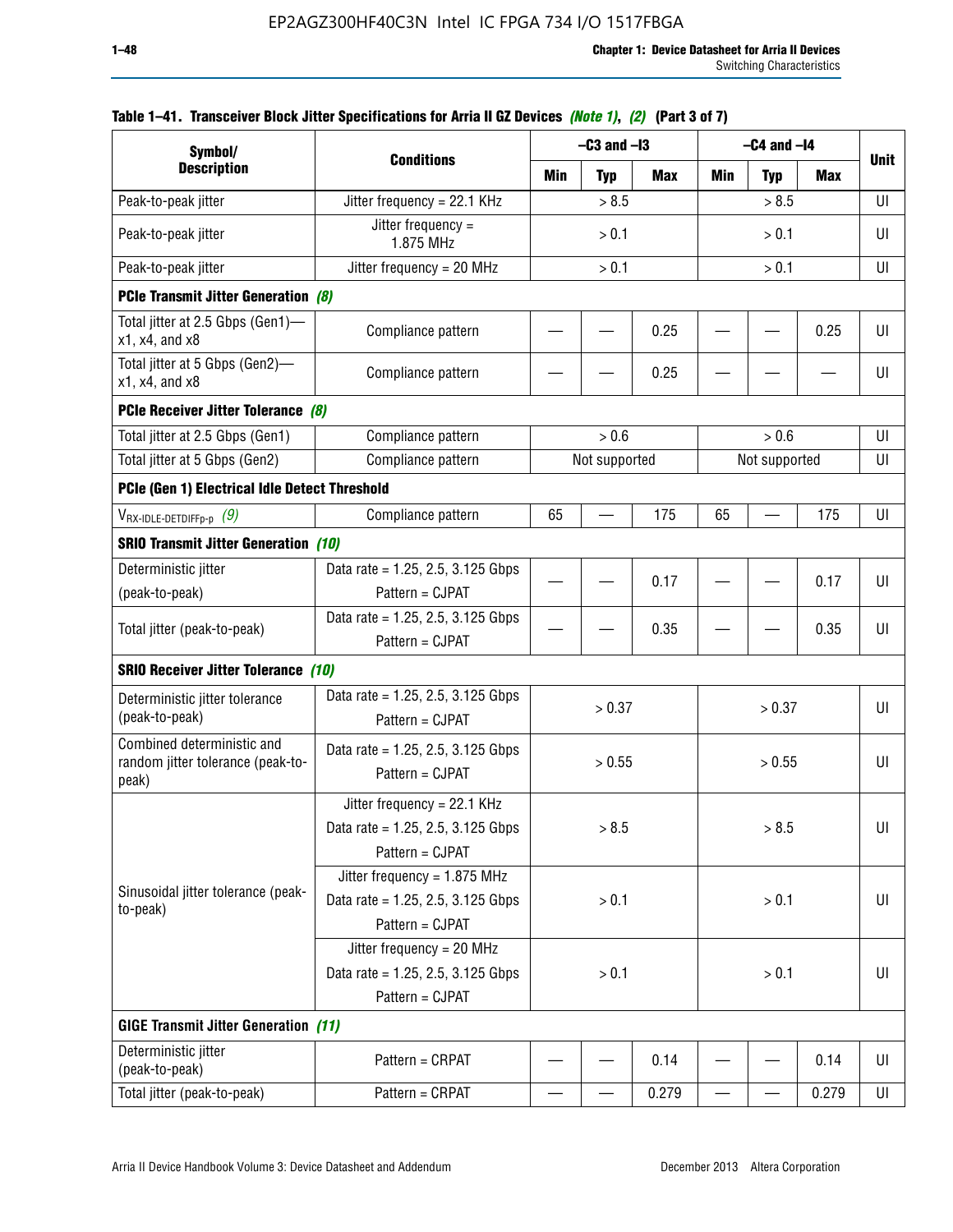## **Table 1–41. Transceiver Block Jitter Specifications for Arria II GZ Devices** *(Note 1)***,** *(2)* **(Part 4 of 7)**

| Symbol/                                                                  |                                                                             |        | $-C3$ and $-I3$ |            |        | $-C4$ and $-I4$ |            |             |
|--------------------------------------------------------------------------|-----------------------------------------------------------------------------|--------|-----------------|------------|--------|-----------------|------------|-------------|
| <b>Description</b>                                                       | <b>Conditions</b>                                                           | Min    | <b>Typ</b>      | <b>Max</b> | Min    | <b>Typ</b>      | <b>Max</b> | <b>Unit</b> |
| <b>GIGE Receiver Jitter Tolerance (11)</b>                               |                                                                             |        |                 |            |        |                 |            |             |
| Deterministic jitter tolerance<br>(peak-to-peak)                         | Pattern = CJPAT                                                             |        | > 0.4<br>> 0.4  |            |        |                 | UI         |             |
| Combined deterministic and<br>random jitter tolerance (peak-to-<br>peak) | Pattern = CJPAT                                                             |        | > 0.66          |            | > 0.66 |                 |            | UI          |
| <b>HiGig Transmit Jitter Generation</b>                                  |                                                                             |        |                 |            |        |                 |            |             |
| Deterministic jitter<br>(peak-to-peak)                                   | Data rate = $3.75$ Gbps<br>Pattern = CJPAT                                  |        |                 | 0.17       |        |                 |            | UI          |
| Total jitter (peak-to-peak)                                              | Data rate = $3.75$ Gbps<br>Pattern = CJPAT                                  |        |                 | 0.35       |        |                 |            | UI          |
| <b>HiGig Receiver Jitter Tolerance</b>                                   |                                                                             |        |                 |            |        |                 |            |             |
| Deterministic jitter tolerance<br>(peak-to-peak)                         | Data rate = $3.75$ Gbps<br>Pattern = CJPAT                                  | > 0.37 |                 |            |        |                 | UI         |             |
| Combined deterministic and<br>random jitter tolerance (peak-to-<br>peak) | Data rate = $3.75$ Gbps<br>Pattern = CJPAT                                  | > 0.65 |                 |            |        |                 | UI         |             |
|                                                                          | Jitter frequency = 22.1 KHz<br>Data rate = $3.75$ Gbps<br>Pattern = CJPAT   | > 8.5  |                 |            |        |                 | UI         |             |
| Sinusoidal jitter tolerance (peak-<br>to-peak)                           | Jitter frequency = $22.1$ KHz<br>Data rate = $3.75$ Gbps<br>Pattern = CJPAT |        | > 0.1           |            |        |                 |            | UI          |
|                                                                          | Jitter frequency = 22.1 KHz<br>Data rate = $3.75$ Gbps<br>Pattern = CJPAT   | > 0.1  |                 |            |        |                 | UI         |             |
| (OIF) CEI Transmitter Jitter Generation                                  |                                                                             |        |                 |            |        |                 |            |             |
| Total jitter (peak-to-peak)                                              | Data rate = $6.375$ Gbps<br>Pattern = PRBS15 BER = $10^{-12}$               |        |                 | 0.3        |        |                 | 0.3        | UI          |
| (OIF) CEI Receiver Jitter Tolerance                                      |                                                                             |        |                 |            |        |                 |            |             |
| Deterministic jitter tolerance<br>(peak-to-peak)                         | Data rate = $6.375$ Gbps<br>Pattern = PRBS31 BER = $10^{-12}$               |        | > 0.675         |            |        |                 |            | UI          |
| Combined deterministic and<br>random jitter tolerance (peak-to-<br>peak) | Data rate = $6.375$ Gbps<br>Pattern = PRBS31 BER = $10^{-12}$               |        | > 0.988         |            |        |                 |            | UI          |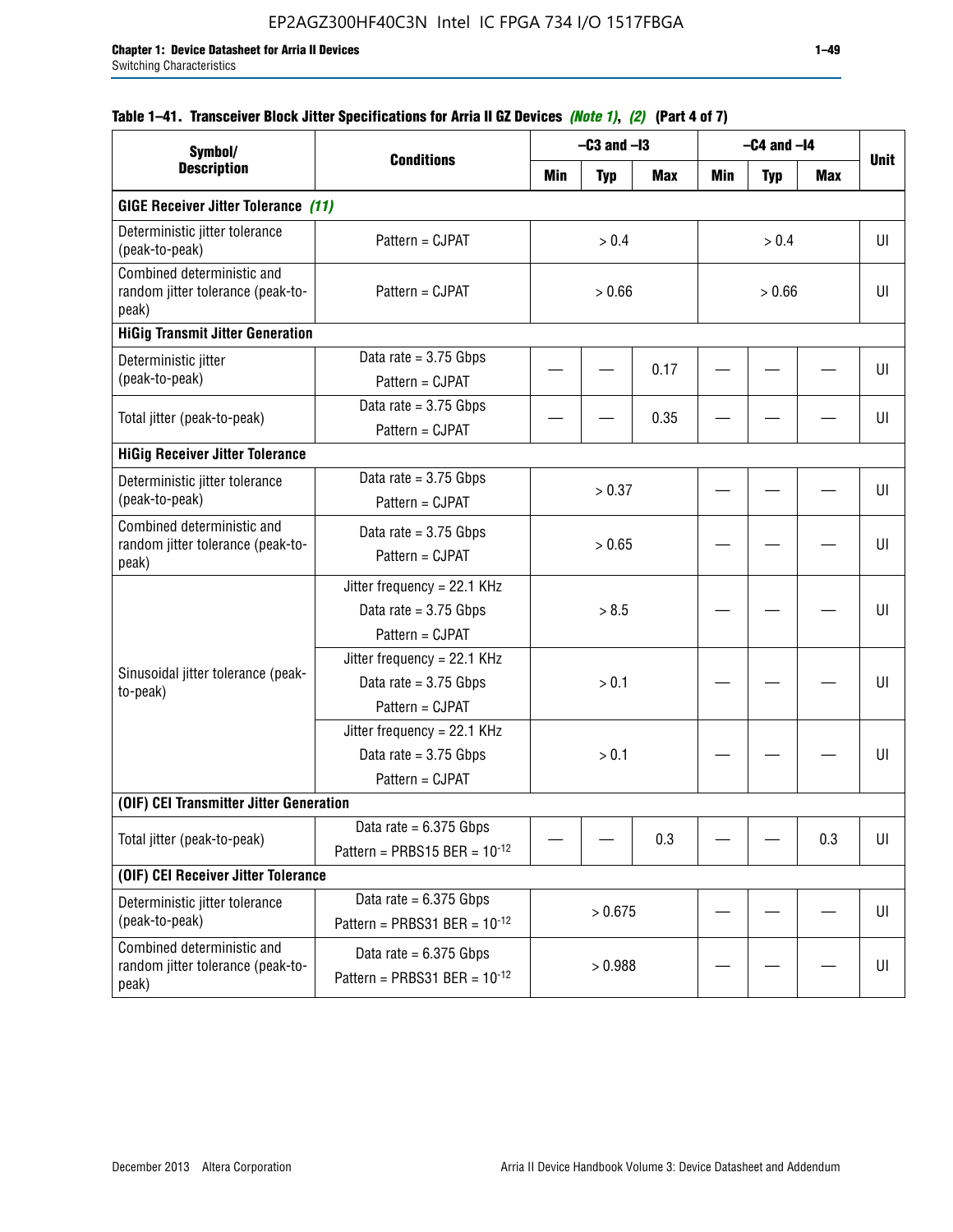| Symbol/                                        |                                                                        |                | $-C3$ and $-I3$ |            |            | $-C4$ and $-I4$ |            |             |
|------------------------------------------------|------------------------------------------------------------------------|----------------|-----------------|------------|------------|-----------------|------------|-------------|
| <b>Description</b>                             | <b>Conditions</b>                                                      | Min            | <b>Typ</b>      | <b>Max</b> | <b>Min</b> | <b>Typ</b>      | <b>Max</b> | <b>Unit</b> |
|                                                | Jitter Frequency = 38.2 KHz                                            |                |                 |            |            |                 |            |             |
|                                                | Data rate = $6.375$ Gbps                                               |                | > 0.5           |            |            |                 |            | UI          |
|                                                | Pattern = PRBS31 BER = $10^{-12}$                                      |                |                 |            |            |                 |            |             |
|                                                | Jitter Frequency = $3.82$ MHz                                          |                |                 |            |            |                 |            |             |
| Sinusoidal jitter tolerance (peak-<br>to-peak) | Data rate = $6.375$ Gbps                                               |                | > 0.05          |            |            |                 |            | UI          |
|                                                | Pattern = PRBS31 BER = $10^{-12}$                                      |                |                 |            |            |                 |            |             |
|                                                | Jitter Frequency = 20 MHz                                              |                |                 |            |            |                 |            |             |
|                                                | Data rate = $6.375$ Gbps                                               |                | > 0.05          |            |            |                 |            | UI          |
|                                                | Pattern = PRBS31 BER = $10^{-12}$                                      |                |                 |            |            |                 |            |             |
| <b>SDI Transmitter Jitter Generation (12)</b>  |                                                                        |                |                 |            |            |                 |            |             |
|                                                | Data rate = $1.485$ Gbps (HD)                                          |                |                 |            |            |                 |            |             |
| Alignment jitter                               | Pattern = color bar Low-frequency<br>roll-off $= 100$ KHz              | 0.2            |                 |            | 0.2        |                 |            | UI          |
| (peak-to-peak)                                 | Data rate = 2.97 Gbps (3G) Pattern                                     |                |                 |            |            |                 |            |             |
|                                                | = color bar Low-frequency roll-off<br>$= 100$ KHz                      | 0.3            |                 |            | 0.3        |                 |            | UI          |
| <b>SDI Receiver Jitter Tolerance (12)</b>      |                                                                        |                |                 |            |            |                 |            |             |
|                                                | Jitter frequency = 15 KHz                                              |                |                 |            |            |                 |            |             |
|                                                | Data rate = 2.97 Gbps (3G) Pattern<br>= single line scramble color bar |                | >2              |            | >2         |                 | UI         |             |
|                                                | Jitter frequency = $100$ KHz                                           |                |                 |            |            |                 |            |             |
| Sinusoidal jitter tolerance (peak-<br>to-peak) | Data rate = 2.97 Gbps (3G) Pattern<br>= single line scramble color bar |                | > 0.3           |            |            | > 0.3           |            | UI          |
|                                                | Jitter frequency = $148.5$ MHz                                         |                |                 |            |            |                 |            |             |
|                                                | Data rate = 2.97 Gbps (3G) Pattern<br>= single line scramble color bar |                | > 0.3           |            |            | > 0.3           |            | UI          |
|                                                | Jitter frequency = $20$ KHz                                            |                |                 |            |            |                 |            |             |
|                                                | Data rate = $1.485$ Gbps (HD)<br>pattern = $75%$ color bar             |                | >1              |            |            | >1              |            | UI          |
|                                                | Jitter frequency = $100$ KHz                                           |                |                 |            |            |                 |            |             |
| Sinusoidal jitter tolerance (peak-<br>to-peak) | Data rate = $1.485$ Gbps (HD)<br>Pattern = 75% color bar               |                | > 0.2           |            |            | > 0.2           |            | UI          |
|                                                | Jitter frequency = $148.5$ MHz                                         |                |                 |            |            |                 |            |             |
|                                                | Data rate = $1.485$ Gbps (HD)<br>Pattern = 75% color bar               | > 0.2<br>> 0.2 |                 |            | UI         |                 |            |             |
| <b>SAS Transmit Jitter Generation</b> (13)     |                                                                        |                |                 |            |            |                 |            |             |
| Total jitter at 1.5 Gbps (G1)                  | Pattern = CJPAT                                                        |                |                 | 0.55       |            |                 | 0.55       | UI          |
| Deterministic jitter at 1.5 Gbps<br>(G1)       | Pattern = CJPAT                                                        |                |                 | 0.35       |            |                 | 0.35       | UI          |
| Total jitter at 3.0 Gbps (G2)                  | Pattern = CJPAT                                                        |                |                 | 0.55       |            |                 | 0.55       | UI          |

## **Table 1–41. Transceiver Block Jitter Specifications for Arria II GZ Devices** *(Note 1)***,** *(2)* **(Part 5 of 7)**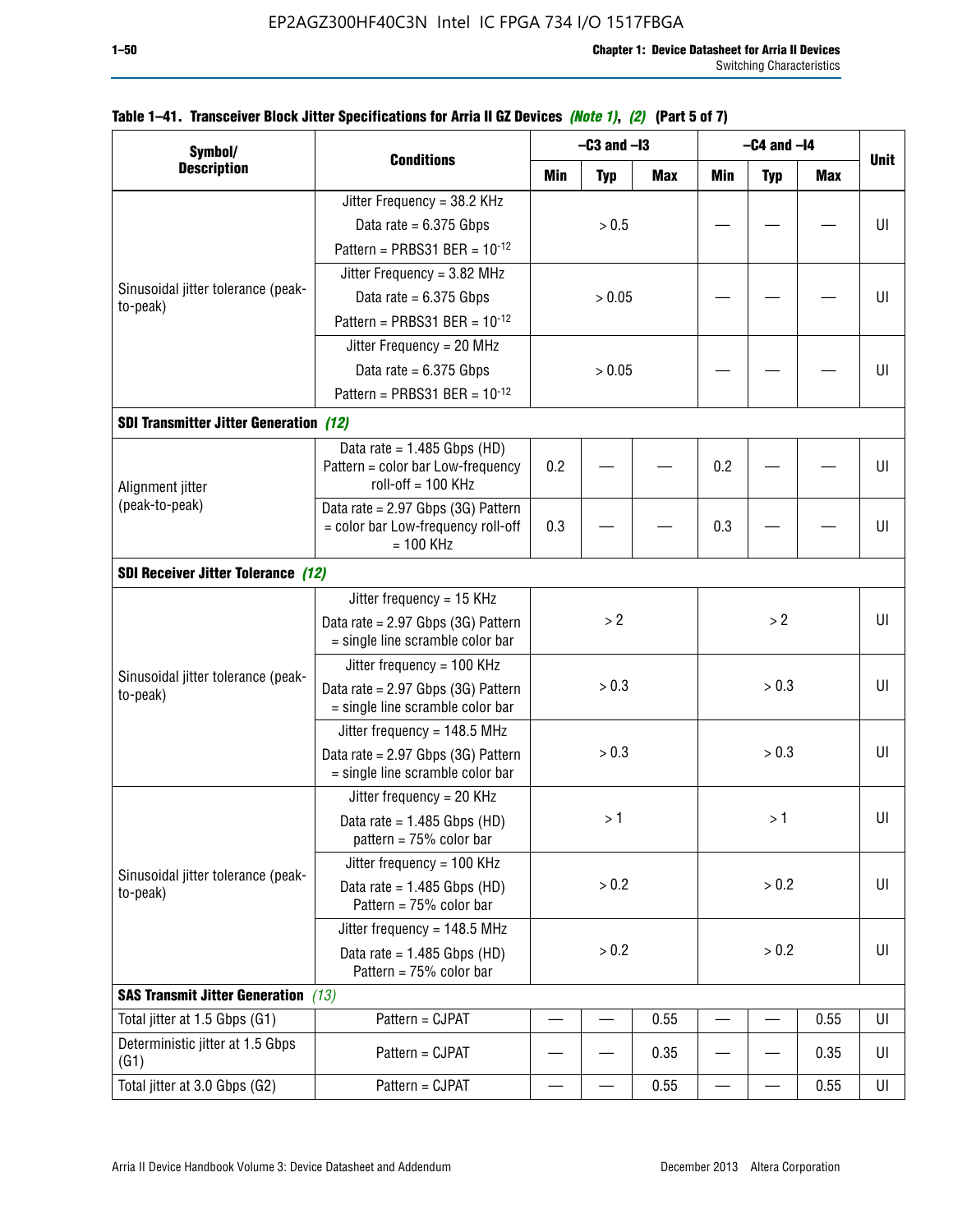| Symbol/                                                       |                                                                               |                  | $-C3$ and $-I3$ |            |            | $-C4$ and $-I4$ |            | <b>Unit</b> |
|---------------------------------------------------------------|-------------------------------------------------------------------------------|------------------|-----------------|------------|------------|-----------------|------------|-------------|
| <b>Description</b>                                            | <b>Conditions</b>                                                             | <b>Min</b>       | <b>Typ</b>      | <b>Max</b> | <b>Min</b> | <b>Typ</b>      | <b>Max</b> |             |
| Deterministic jitter at 3.0 Gbps<br>(G2)                      | Pattern = CJPAT                                                               |                  |                 | 0.35       |            |                 | 0.35       | U           |
| Total jitter at 6.0 Gbps (G3)                                 | Pattern = CJPAT                                                               |                  |                 | 0.25       |            |                 | 0.25       | UI          |
| Random jitter at 6.0 Gbps (G3)                                | Pattern = CJPAT                                                               |                  |                 | 0.15       |            |                 | 0.15       | UI          |
| <b>SAS Receiver Jitter Tolerance (13)</b>                     |                                                                               |                  |                 |            |            |                 |            |             |
| Total jitter tolerance at 1.5 Gbps<br>(G1)                    | Pattern = CJPAT                                                               |                  |                 | 0.65       |            |                 | 0.65       | UI          |
| Deterministic jitter tolerance at<br>$1.5$ Gbps $(G1)$        | Pattern = CJPAT                                                               |                  |                 | 0.35       |            |                 | 0.35       | U           |
| Sinusoidal jitter tolerance at 1.5<br>Gbps (G1)               | Jitter frequency = 900 KHz to 5<br><b>MHz</b><br>Pattern = CJTPAT BER = 1E-12 |                  | > 0.1           |            |            | > 0.1           |            | UI          |
| <b>CPRI Transmit Jitter Generation</b> (14)                   |                                                                               |                  |                 |            |            |                 |            |             |
|                                                               | E.6.HV, E.12.HV<br>Pattern = CJPAT                                            |                  |                 | 0.279      |            |                 | 0.279      | UI          |
| <b>Total jitter</b>                                           | E.6.LV, E.12.LV, E.24.LV, E.30.LV<br>Pattern = CJPAT                          |                  |                 | 0.35       |            |                 | 0.35       | UI          |
|                                                               | E.6.HV, E.12.HV<br>Pattern = CJPAT                                            |                  |                 | 0.14       |            |                 | 0.14       | UI          |
| Deterministic jitter                                          | E.6.LV, E.12.LV, E.24.LV, E.30.LV<br>Pattern = CJPAT                          |                  |                 | 0.17       |            |                 | 0.17       | U           |
| <b>CPRI Receiver Jitter Tolerance</b>                         | (14)                                                                          |                  |                 |            |            |                 |            |             |
| Total jitter tolerance                                        | E.6.HV, E.12.HV<br>Pattern = CJPAT                                            |                  | > 0.66          |            |            | > 0.66          |            | UI          |
| Deterministic jitter tolerance                                | E.6.HV, E.12.HV<br>Pattern = CJPAT                                            |                  | > 0.4           |            |            | > 0.4           |            | UI          |
| Total jitter tolerance                                        | E.6.LV, E.12.LV, E.24.LV, E.30.LV<br>Pattern = CJPAT                          |                  | > 0.65          |            |            | > 0.65          |            | UI          |
| Deterministic jitter tolerance                                | E.6.LV, E.12.LV, E.24.LV, E.30.LV<br>Pattern = CJPAT                          |                  | > 0.37          |            |            | > 0.37          |            | UI          |
| Combined deterministic and<br>random jitter tolerance         | E.6.LV, E.12.LV, E.24.LV, E.30.LV<br>Pattern = CJPAT                          | > 0.55<br>> 0.55 |                 |            | U          |                 |            |             |
| <b>OBSAI Transmit Jitter Generation</b> (15)                  |                                                                               |                  |                 |            |            |                 |            |             |
| Total jitter at 768 Mbps, 1536<br>Mbps, and 3072 Mbps         | $REFCLK = 153.6 MHz$<br>Pattern CJPAT                                         |                  |                 | 0.35       |            |                 | 0.35       | UI          |
| Deterministic jitter at 768 MBps,<br>1536 Mbps, and 3072 Mbps | $REFCLK = 153.6 MHz$<br>Pattern CJPAT                                         |                  |                 | 0.17       |            |                 | 0.17       | UI          |

## **Table 1–41. Transceiver Block Jitter Specifications for Arria II GZ Devices** *(Note 1)***,** *(2)* **(Part 6 of 7)**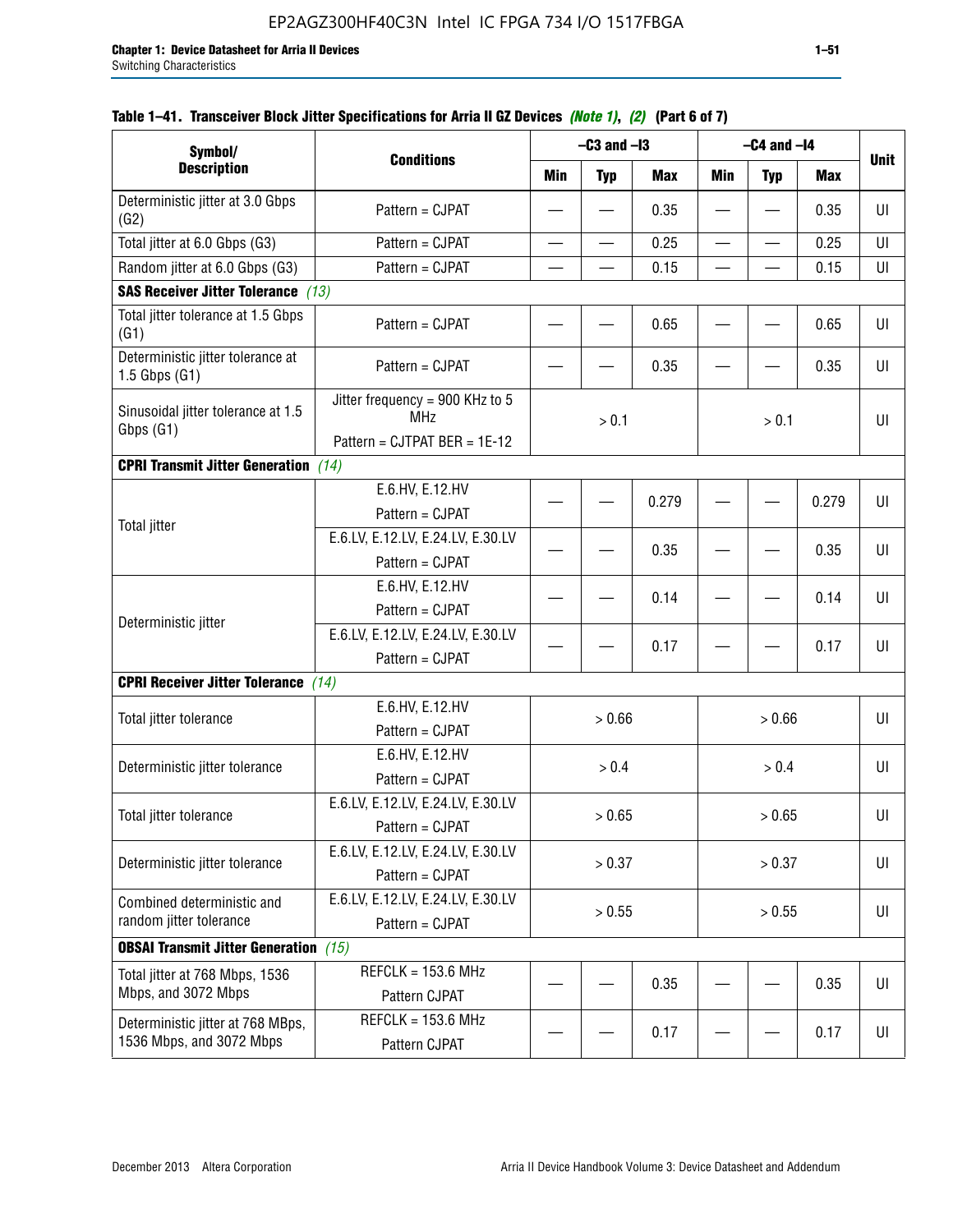| Symbol/                                                                                                  | <b>Conditions</b>                                                        |        | $-C3$ and $-I3$ |            | $-C4$ and $-I4$ | <b>Unit</b> |              |  |              |
|----------------------------------------------------------------------------------------------------------|--------------------------------------------------------------------------|--------|-----------------|------------|-----------------|-------------|--------------|--|--------------|
| <b>Description</b>                                                                                       |                                                                          | Min    | <b>Typ</b>      | <b>Max</b> | Min             | <b>Typ</b>  | <b>Max</b>   |  |              |
| <b>OBSAI Receiver Jitter Tolerance</b> (15)                                                              |                                                                          |        |                 |            |                 |             |              |  |              |
| Deterministic jitter tolerance at<br>768 Mbps, 1536 Mbps, and<br>3072 Mbps                               | Pattern = CJPAT                                                          | > 0.37 |                 |            |                 | > 0.37      |              |  | $\mathbf{U}$ |
| Combined deterministic and<br>random jitter tolerance at 768<br>Mbps, 1536 Mbps, and 3072<br><b>Mbps</b> | Pattern = CJPAT                                                          | > 0.55 |                 |            | > 0.55          |             | $\mathbf{U}$ |  |              |
| Sinusoidal jitter tolerance at 768                                                                       | Jitter frequency = $5.4$ KHz<br>> 8.5<br>Pattern = CJPAT                 |        | > 8.5           |            |                 | UI          |              |  |              |
| <b>Mbps</b>                                                                                              | Jitter frequency = $460$ MHz to 20<br>MH <sub>7</sub>                    | > 0.1  |                 |            | > 0.1           |             | $\mathbf{U}$ |  |              |
|                                                                                                          | Pattern = CJPAT                                                          |        |                 |            |                 |             |              |  |              |
| Sinusoidal jitter tolerance at                                                                           | Jitter frequency = $10.9$ KHz<br>Pattern = CJPAT                         | > 8.5  |                 | > 8.5      |                 |             | UI           |  |              |
| 1536 Mbps                                                                                                | Jitter frequency = 921.6 MHz to 20<br>MH <sub>7</sub><br>Pattern = CJPAT | > 0.1  |                 |            | > 0.1           |             | $\mathbf{U}$ |  |              |
|                                                                                                          | Jitter frequency = $21.8$ KHz<br>Pattern = CJPAT                         | > 8.5  |                 | > 8.5      |                 |             | $\mathbf{U}$ |  |              |
| Sinusoidal jitter tolerance at<br>3072 Mbps                                                              | Jitter frequency = $1843.2$ MHz to<br>20 MHz<br>Pattern = CJPAT          |        | > 0.1           |            | > 0.1           |             | UI           |  |              |

### **Table 1–41. Transceiver Block Jitter Specifications for Arria II GZ Devices** *(Note 1)***,** *(2)* **(Part 7 of 7)**

#### **Notes to Table 1–41:**

(1) Dedicated refclk pins were used to drive the input reference clocks.

- (2) The jitter numbers are valid for the stated conditions only.
- (3) The jitter numbers for SONET/SDH are compliant to the GR-253-CORE Issue 3 Specification.
- (4) The jitter numbers for Fibre Channel are compliant to the FC-PI-4 Specification revision 6.10.
- (5) The Fibre Channel transmitter jitter generation numbers are compliant to the specification at the  $\delta_T$  inter operability point.
- (6) The Fibre Channel receiver jitter tolerance numbers are compliant to the specification at the  $\delta_R$  interpretability point.
- (7) The jitter numbers for XAUI are compliant to the IEEE802.3ae-2002 Specification.
- (8) The jitter numbers for PCIe are compliant to the PCIe Base Specification 2.0.
- (9) Arria II GZ PCIe receivers are compliant to this specification provided the V<sub>TX-CM-DC-ACTIVEIDLE-DELTA</sub> of the upstream transmitter is less than 50 mV.
- (10) The jitter numbers for SRIO are compliant to the RapidIO Specification 1.3.
- (11) The jitter numbers for GIGE are compliant to the IEEE802.3-2002 Specification.
- (12) The HD-SDI and 3G-SDI jitter numbers are compliant to the SMPTE292M and SMPTE424M Specifications.
- (13) The jitter numbers for Serial Attached SCSI (SAS) are compliant to the SAS-2.1 Specification.
- (14) The jitter numbers for CPRI are compliant to the CPRI Specification V3.0.
- (15) The jitter numbers for OBSAI are compliant to the OBSAI RP3 Specification V4.1.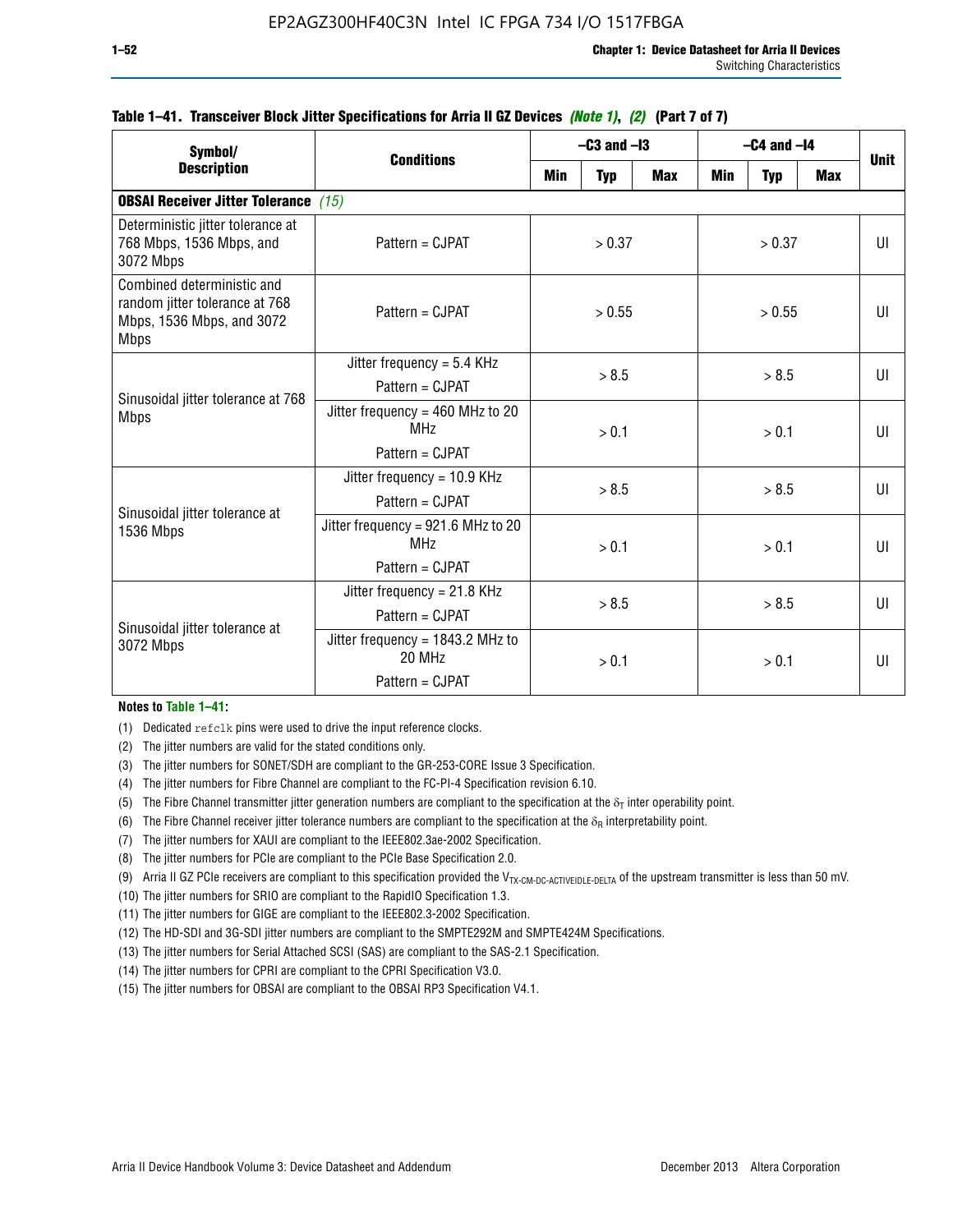# **Core Performance Specifications for the Arria II Device Family**

This section describes the clock tree, phase-locked loop (PLL), digital signal processing (DSP), embedded memory, configuration, and JTAG specifications for Arria II GX and GZ devices.

## **Clock Tree Specifications**

Table 1–42 lists the clock tree specifications for Arria II GX devices.

|  |  |  |  | Table 1–42. Clock Tree Performance for Arria II GX Devices |
|--|--|--|--|------------------------------------------------------------|
|--|--|--|--|------------------------------------------------------------|

|                      | <b>Performance</b> |        |     |             |  |  |  |
|----------------------|--------------------|--------|-----|-------------|--|--|--|
| <b>Clock Network</b> | <b>13, C4</b>      | C5, I5 | C6  | <b>Unit</b> |  |  |  |
| <b>GCLK and RCLK</b> | 500                | 500    | 400 | <b>MHz</b>  |  |  |  |
| <b>PCLK</b>          | 420                | 350    | 280 | <b>MHz</b>  |  |  |  |

Table 1–43 lists the clock tree specifications for Arria II GZ devices.

### **Table 1–43. Clock Tree Performance for Arria II GZ Devices**

| <b>Clock Network</b> | <b>Performance</b> |                 |             |  |  |  |  |
|----------------------|--------------------|-----------------|-------------|--|--|--|--|
|                      | $-C3$ and $-I3$    | $-C4$ and $-I4$ | <b>Unit</b> |  |  |  |  |
| <b>GCLK and RCLK</b> | 700                | 500             | <b>MHz</b>  |  |  |  |  |
| <b>PCLK</b>          | 500                | 450             | <b>MHz</b>  |  |  |  |  |

## **PLL Specifications**

Table 1–44 lists the PLL specifications for Arria II GX devices.

**Table 1–44. PLL Specifications for Arria II GX Devices (Part 1 of 3)**

| <b>Symbol</b>           | <b>Description</b>                                                                                   | Min | <b>Typ</b> | Max       | <b>Unit</b>   |
|-------------------------|------------------------------------------------------------------------------------------------------|-----|------------|-----------|---------------|
|                         | Input clock frequency (from clock input pins residing in<br>right/top/bottom banks) (-4 Speed Grade) |     |            | 670(1)    | <b>MHz</b>    |
| $f_{\text{IN}}$         | Input clock frequency (from clock input pins residing in<br>right/top/bottom banks) (-5 Speed Grade) |     |            | 622 $(1)$ | <b>MHz</b>    |
|                         | Input clock frequency (from clock input pins residing in<br>right/top/bottom banks) (-6 Speed Grade) | 5   |            | 500(1)    | <b>MHz</b>    |
| f <sub>INPFD</sub>      | Input frequency to the PFD                                                                           | 5   |            | 325       | <b>MHz</b>    |
| $f_{\rm VCO}$           | PLL VCO operating Range (2)                                                                          | 600 |            | 1,400     | <b>MHz</b>    |
| <sup>t</sup> INDUTY     | Input clock duty cycle                                                                               | 40  |            | 60        | $\frac{0}{0}$ |
| f <sub>EINDUTY</sub>    | External feedback clock input duty cycle                                                             |     |            | 60        | $\frac{0}{0}$ |
| $t_{\text{INCCJ}}$ (3), | Input clock cycle-to-cycle jitter (Frequency $\geq$ 100 MHz)                                         |     |            | 0.15      | $UI(p-p)$     |
| (4)                     | Input clock cycle-to-cycle jitter (Frequency $\leq 100$ MHz)                                         |     |            | ±750      | $ps(p-p)$     |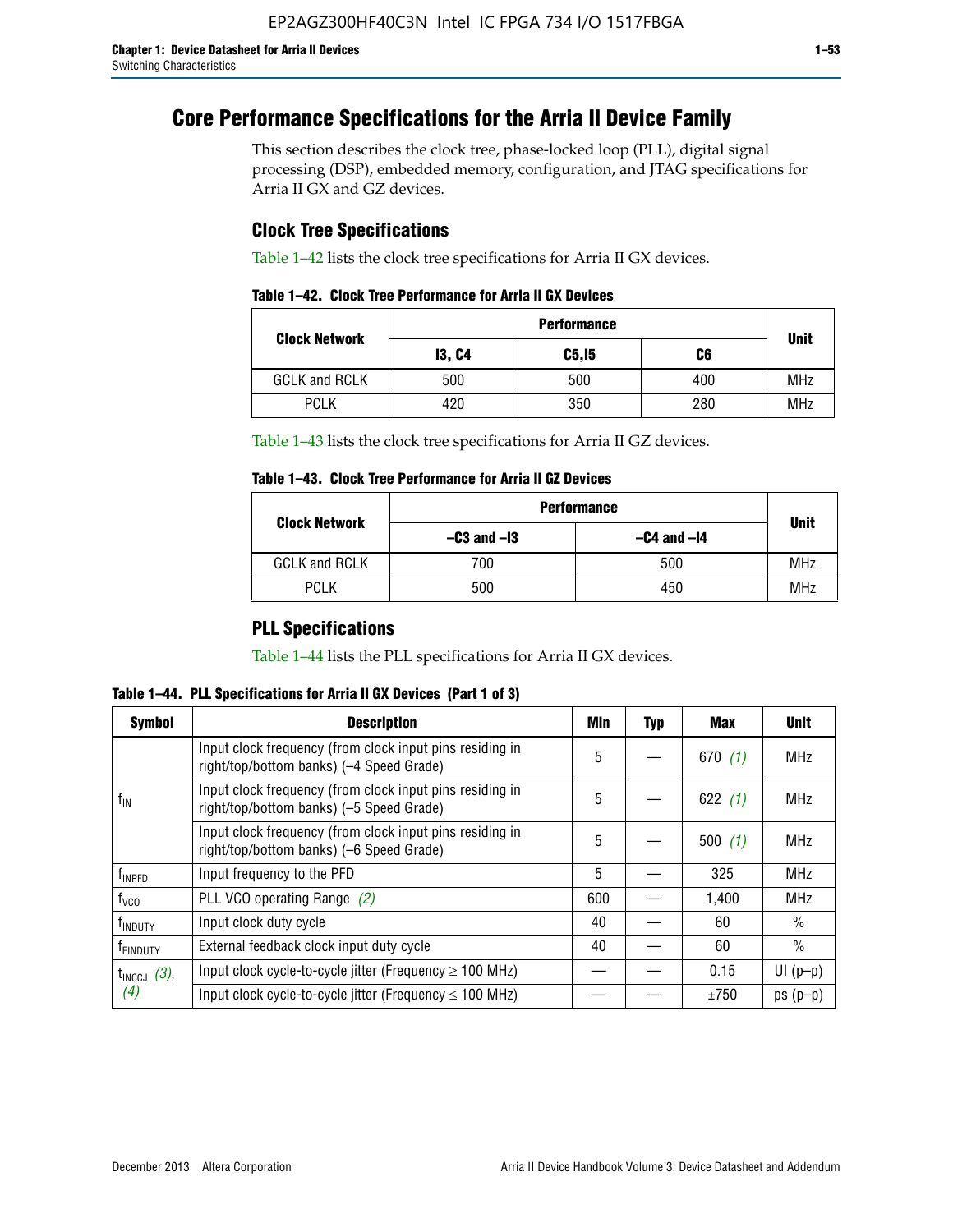| <b>Symbol</b>                     | <b>Description</b>                                                                                          | <b>Min</b>               | <b>Typ</b>               | <b>Max</b>               | <b>Unit</b>              |
|-----------------------------------|-------------------------------------------------------------------------------------------------------------|--------------------------|--------------------------|--------------------------|--------------------------|
|                                   | Output frequency for internal global or regional clock<br>(-4 Speed Grade)                                  |                          |                          | 500                      | <b>MHz</b>               |
| $f_{\text{OUT}}$                  | Output frequency for internal global or regional clock<br>(-5 Speed Grade)                                  |                          |                          | 500                      | <b>MHz</b>               |
|                                   | Output frequency for internal global or regional clock<br>(-6 Speed Grade)                                  |                          |                          | 400                      | <b>MHz</b>               |
|                                   | Output frequency for external clock output (-4 Speed Grade)                                                 | —                        |                          | 670 $(5)$                | <b>MHz</b>               |
| f <sub>out_ext</sub>              | Output frequency for external clock output (-5 Speed Grade)                                                 |                          |                          | 622 $(5)$                | <b>MHz</b>               |
|                                   | Output frequency for external clock output (-6 Speed Grade)                                                 |                          |                          | 500 $(5)$                | <b>MHz</b>               |
| t <sub>outputy</sub>              | Duty cycle for external clock output (when set to 50%)                                                      | 45                       | 50                       | 55                       | $\frac{0}{0}$            |
|                                   | Dedicated clock output period jitter ( $f_{OIII} \ge 100$ MHz)                                              |                          |                          | 300                      | $ps(p-p)$                |
| t <sub>outpj_dc</sub>             | Dedicated clock output period jitter ( $f_{OUT}$ < 100 MHz)                                                 |                          |                          | 30                       | $mUI(p-p)$               |
|                                   | Dedicated clock output cycle-to-cycle jitter ( $f_{OUT} \ge 100$ MHz)                                       |                          |                          | 300                      | $ps(p-p)$                |
|                                   | t <sub>outccj_dc</sub><br>Dedicated clock output cycle-to-cycle jitter ( $f_{OUT}$ < 100 MHz)               |                          | $\equiv$                 | 30                       | $mUI(p-p)$               |
|                                   | Regular I/O clock output period jitter ( $f_{OUT} \ge 100$ MHz)                                             |                          |                          | 650                      | $ps(p-p)$                |
| f <sub>outpj_io</sub>             | Regular I/O clock output period jitter ( $f_{OUT}$ < 100 MHz)                                               |                          |                          | 65                       | $mUI(p-p)$               |
|                                   | Regular I/O clock output cycle-to-cycle jitter ( $f_{OIII} \ge 100$ MHz)                                    | $\overline{\phantom{0}}$ | $\overline{\phantom{0}}$ | 650                      | $ps(p-p)$                |
| f <sub>outccj_io</sub>            | Regular I/O clock output cycle-to-cycle jitter ( $f_{OUT}$ < 100 MHz)                                       |                          |                          | 65                       | $mUI(p-p)$               |
| t <sub>configpll</sub>            | Time required to reconfigure PLL scan chains                                                                |                          | 3.5                      |                          | <b>SCANCLK</b><br>cycles |
| t <sub>configphase</sub>          | Time required to reconfigure phase shift                                                                    |                          | $\mathbf{1}$             |                          | <b>SCANCLK</b><br>cycles |
| <b>f</b> <sub>SCANCLK</sub>       | <b>SCANCLK</b> frequency                                                                                    |                          |                          | 100                      | <b>MHz</b>               |
| $t_{\textrm{LOCK}}$               | Time required to lock from end of device configuration                                                      |                          |                          | 1                        | ms                       |
| $t_{\scriptsize{\textrm{DLOCK}}}$ | Time required to lock dynamically (after switchover or<br>reconfiguring any non-post-scale counters/delays) |                          |                          | 1                        | ms                       |
|                                   | PLL closed-loop low bandwidth                                                                               |                          | 0.3                      | $\overline{\phantom{a}}$ | <b>MHz</b>               |
| $f_{CL\,B\,W}$                    | PLL closed-loop medium bandwidth                                                                            |                          | 1.5                      |                          | <b>MHz</b>               |
|                                   | PLL closed-loop high bandwidth                                                                              |                          | $\overline{4}$           |                          | <b>MHz</b>               |
| t <sub>PLL_PSERR</sub>            | Accuracy of PLL phase shift                                                                                 |                          |                          | ±50                      | ps                       |
| t <sub>ARESET</sub>               | Minimum pulse width on areset signal                                                                        | 10                       |                          |                          | ns                       |

**Table 1–44. PLL Specifications for Arria II GX Devices (Part 2 of 3)**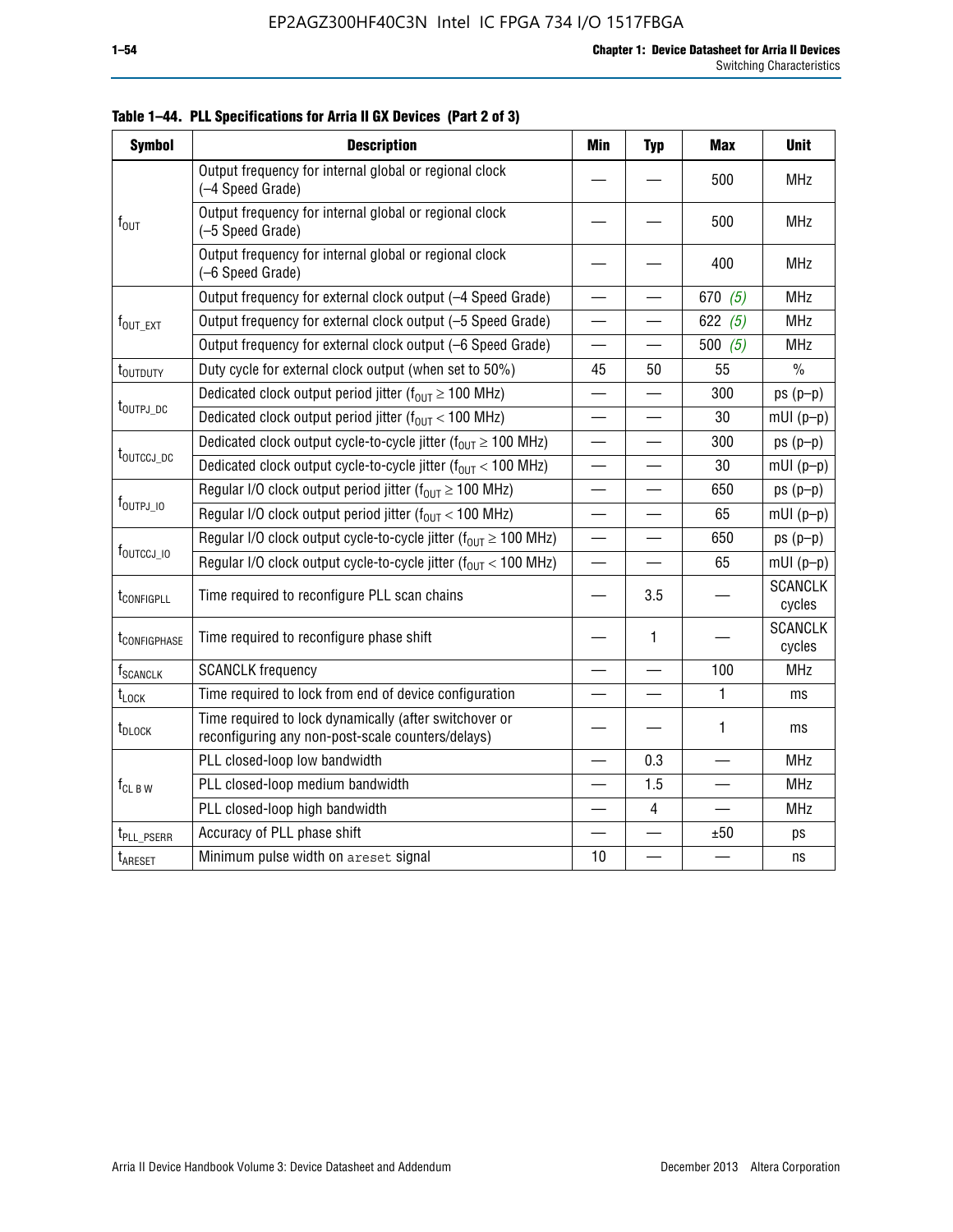### **Table 1–44. PLL Specifications for Arria II GX Devices (Part 3 of 3)**

| <b>Symbol</b>                            | <b>Description</b>                                                                 | Min | Typ | <b>Max</b> | <b>Unit</b> |
|------------------------------------------|------------------------------------------------------------------------------------|-----|-----|------------|-------------|
| t <sub>CASC</sub><br>OUTJITTER           | Period Jitter for dedicated clock output in cascaded PLLs<br>(FOUT $\geq$ 100 MHz) |     |     | 425        | $ps(p-p)$   |
| PERIOD<br><b>DEDCLK</b><br>$(6)$ , $(7)$ | Period Jitter for dedicated clock output in cascaded PLLs<br>(FOUT $\leq$ 100 MHz) |     |     | 42.5       | $mUI(p-p)$  |

### **Notes to Table 1–44:**

- (1)  $f_{IN}$  is limited by the I/O  $f_{MAX}$ .
- (2) The VCO frequency reported by the Quartus II software in the PLL summary section of the compilation report takes into consideration the VCO post-scale counter K value. Therefore, if the counter K has a value of 2, the frequency reported can be lower than the f<sub>VCO</sub> specification.
- (3) A high-input jitter directly affects the PLL output jitter. To have low PLL output clock jitter, you must provide a clean-clock source, which is less than 200 ps.
- (4) F<sub>REF</sub> is fIN/N when N = 1.
- (5) This specification is limited by the lower of the two: I/O  $f_{MAX}$  or  $f_{OUT}$  of the PLL.
- (6) Peak-to-peak jitter with a probability level of 10–12 (14 sigma, 99.99999999974404% confidence level). The output jitter specification applies to the intrinsic jitter of the PLL, when an input jitter of 30 ps is applied. The external memory interface clock output jitter specifications use a different measurement method and are available in Table 1–62 on page 1–70.
- (7) The cascaded PLL specification is only applicable with the following condition: a. Upstream PLL:  $0.59$  Mhz  $\leq$  Upstream PLL BW  $<$  1 MHz
	- b. Downstream PLL: Downstream PLL BW > 2 MHz

Table 1–45 lists the PLL specifications for Arria II GZ devices when operating in both the commercial junction temperature range (0° to 85°C) and the industrial junction temperature range (-40 $\degree$  to 100 $\degree$ C).

| <b>Symbol</b>              | <b>Parameter</b>                                                                    | Min                      | <b>Typ</b> | <b>Max</b> | <b>Unit</b>       |
|----------------------------|-------------------------------------------------------------------------------------|--------------------------|------------|------------|-------------------|
|                            | Input clock frequency (-3 speed grade)                                              | 5                        |            | 717 $(1)$  | <b>MHz</b>        |
| $f_{IN}$                   | Input clock frequency (-4 speed grade)                                              | 5                        |            | 717(1)     | <b>MHz</b>        |
| $f_{\mathsf{INPPD}}$       | Input frequency to the PFD                                                          | 5                        |            | 325        | <b>MHz</b>        |
|                            | PLL VCO operating range (-3 speed grade)                                            | 600                      |            | 1,300      | <b>MHz</b>        |
| $f_{\rm VCO}$              | PLL VCO operating range (-4 speed grade)                                            | 600                      |            | 1,300      | <b>MHz</b>        |
| <b>TEINDUTY</b>            | Input clock or external feedback clock input duty cycle                             | 40                       |            | 60         | $\frac{0}{0}$     |
|                            | Output frequency for internal global or regional clock<br>(-3 speed grade)          |                          |            | 700(2)     | <b>MHz</b>        |
| $f_{\text{OUT}}$           | Output frequency for internal global or regional clock<br>(-4 speed grade)          |                          |            | 500(2)     | <b>MHz</b>        |
|                            | Output frequency for external clock output (-3 speed grade)                         | $\overline{\phantom{0}}$ |            | 717(2)     | <b>MHz</b>        |
| $f_{\text{OUT\_EXT}}$      | Output frequency for external clock output (-4 speed grade)                         | $\overline{\phantom{0}}$ |            | 717(2)     | <b>MHz</b>        |
| t <sub>outduty</sub>       | Duty cycle for external clock output (when set to 50%)                              | 45                       | 50         | 55         | $\frac{0}{0}$     |
| t <sub>FCOMP</sub>         | External feedback clock compensation time                                           |                          |            | 10         | ns                |
| t <sub>configpll</sub>     | Time required to reconfigure scan chain                                             |                          | 3.5        |            | scanclk<br>cycles |
| <b><i>LCONFIGPHASE</i></b> | Time required to reconfigure phase shift                                            |                          | 1          |            | scanclk<br>cycles |
| f <sub>SCANCLK</sub>       | scanclk frequency                                                                   |                          |            | 100        | <b>MHz</b>        |
| t <sub>LOCK</sub>          | Time required to lock from end-of-device configuration or<br>de-assertion of areset |                          |            |            | ms                |

### **Table 1–45. PLL Specifications for Arria II GZ Devices (Part 1 of 2)**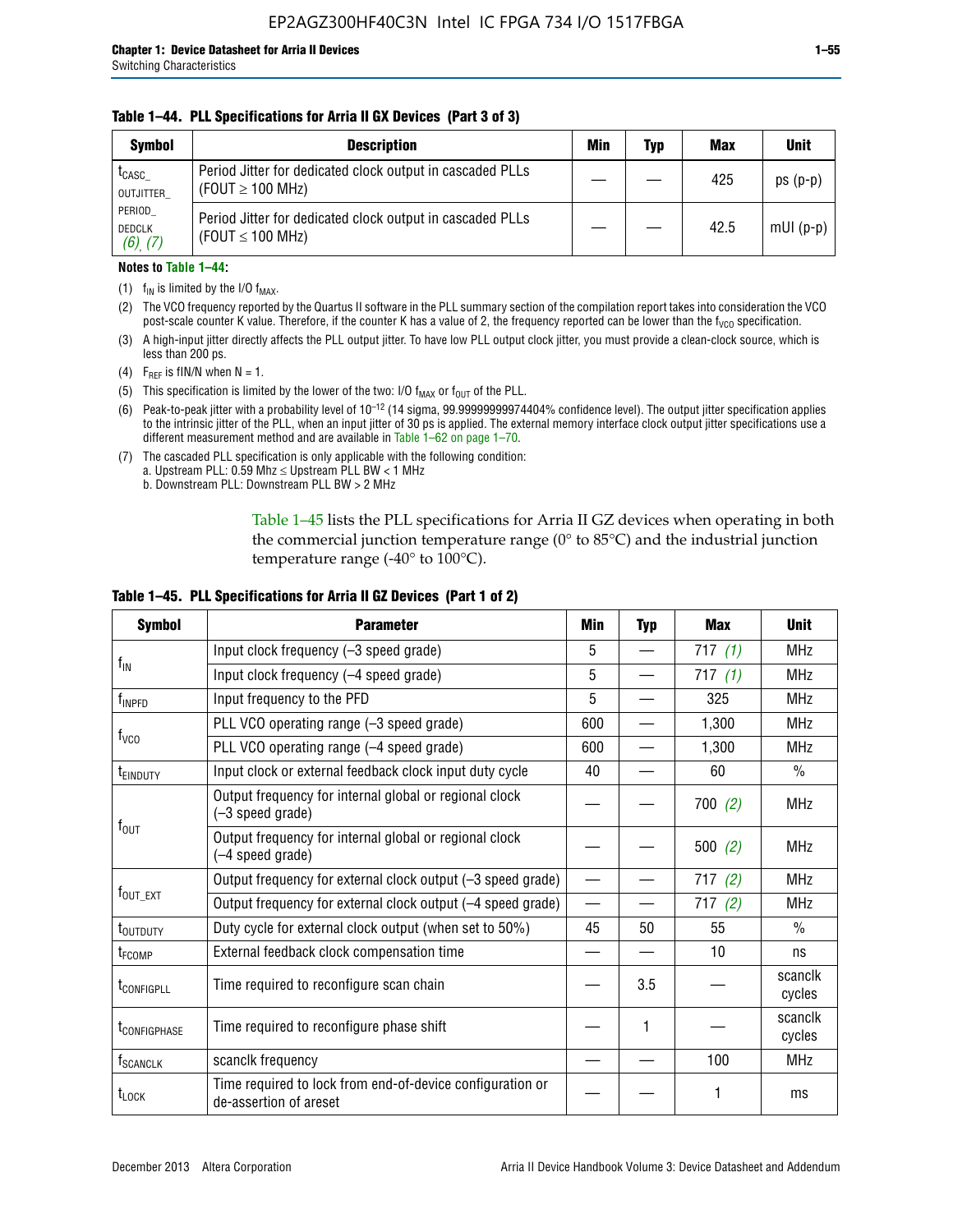| <b>Symbol</b>                | <b>Parameter</b>                                                                                            | Min                      | <b>Typ</b>     | <b>Max</b>               | <b>Unit</b>   |
|------------------------------|-------------------------------------------------------------------------------------------------------------|--------------------------|----------------|--------------------------|---------------|
| t <sub>DLOCK</sub>           | Time required to lock dynamically (after switchover or<br>reconfiguring any non-post-scale counters/delays) |                          |                | 1                        | ms            |
|                              | PLL closed-loop low bandwidth                                                                               |                          | 0.3            | $\overline{\phantom{a}}$ | <b>MHz</b>    |
| f <sub>CLBW</sub>            | PLL closed-loop medium bandwidth                                                                            |                          | 1.5            |                          | <b>MHz</b>    |
|                              | PLL closed-loop high bandwidth $(7)$                                                                        |                          | $\overline{4}$ |                          | <b>MHz</b>    |
| t <sub>PLL_PSERR</sub>       | Accuracy of PLL phase shift                                                                                 | $\overline{\phantom{0}}$ |                | ±50                      | ps            |
| t <sub>ARESET</sub>          | Minimum pulse width on the areset signal                                                                    | 10                       |                |                          | ns            |
|                              | Input clock cycle to cycle jitter ( $F_{REF} \ge 100$ MHz)                                                  |                          |                | 0.15                     | $UI(p-p)$     |
| $t_{INCCJ}$ (3), (4)         | Input clock cycle to cycle jitter (F <sub>REF</sub> < 100 MHz)                                              |                          |                | ±750                     | $ps(p-p)$     |
|                              | Period Jitter for dedicated clock output ( $F_{OUT} \ge 100$ MHz)                                           | $\overline{\phantom{0}}$ |                | 175                      | $ps(p-p)$     |
|                              | $t_{\text{OUTPJ\_DC}}$ (5)<br>Period Jitter for dedicated clock output ( $F_{OIII}$ < 100 MHz)              |                          |                | 17.5                     | $mUI(p-p)$    |
|                              | Cycle to Cycle Jitter for dedicated clock output<br>$(F_{OUT} \ge 100$ MHz)                                 |                          |                | 175                      | $ps(p-p)$     |
| $t_{\text{OUTCCJ\_DC}}$ (5)  | Cycle to Cycle Jitter for dedicated clock output<br>$(F_{OUT} < 100$ MHz)                                   |                          |                | 17.5                     | $mUI(p-p)$    |
| $t_{\text{OUTPJ\_IO}}$ (5),  | Period Jitter for clock output on regular I/O<br>$(F_{OUT} \ge 100$ MHz)                                    |                          |                | 600                      | $ps(p-p)$     |
| (8)                          | Period Jitter for clock output on regular I/O<br>$(F_{OUT}$ < 100 MHz)                                      |                          |                | 60                       | $mUI(p-p)$    |
| $t_{\text{OUTCCJ\_IO}}$ (5), | Cycle to Cycle Jitter for clock output on regular I/O<br>$(F_{OUT} \ge 100$ MHz)                            |                          |                | 600                      | $ps(p-p)$     |
| (8)                          | Cycle to Cycle Jitter for clock output on regular I/O<br>$(F_{OUT}$ < 100 MHz)                              |                          |                | 60                       | $mUI(p-p)$    |
| t <sub>CASC_OUTPJ_DC</sub>   | Period Jitter for dedicated clock output in cascaded PLLs<br>$(F_{\text{OUT}} \ge 100 \text{MHz})$          |                          |                | 250                      | $ps(p-p)$     |
| (5), (6)                     | Period Jitter for dedicated clock output in cascaded PLLs<br>(F <sub>OUT</sub> < 100MHz)                    |                          |                | 25                       | $mUI(p-p)$    |
| $f_{DRIFT}$                  | Frequency drift after PFDENA is disabled for duration of<br>100 us                                          |                          |                | ±10                      | $\frac{0}{0}$ |

**Table 1–45. PLL Specifications for Arria II GZ Devices (Part 2 of 2)**

#### **Notes to Table 1–45:**

- (1) This specification is limited in the Quartus II software by the I/O maximum frequency. The maximum I/O frequency is different for each I/O standard.
- (2) This specification is limited by the lower of the two: I/O  $F_{MAX}$  or  $F_{OUT}$  of the PLL.
- (3) A high input jitter directly affects the PLL output jitter. To have low PLL output clock jitter, you must provide a clean clock source that is less than 120 ps.
- (4) F<sub>REF</sub> is fIN/N when  $N = 1$ .
- (5) Peak-to-peak jitter with a probability level of 10–12 (14 sigma, 99.99999999974404% confidence level). The output jitter specification applies to the intrinsic jitter of the PLL, when an input jitter of 30 ps is applied. The external memory interface clock output jitter specifications use a different measurement method and are available in Table 1–64 on page 1–71.
- (6) The cascaded PLL specification is only applicable with the following condition: a. Upstream PLL: 0.59 Mhz  $\leq$  Upstream PLL BW  $<$  1 MHz b. Downstream PLL: Downstream PLL BW > 2 MHz
- (7) High bandwidth PLL settings are not supported in external feedback mode.
- (8) External memory interface clock output jitter specifications use a different measurement method, which is available in Table 1–63 on page 1–71.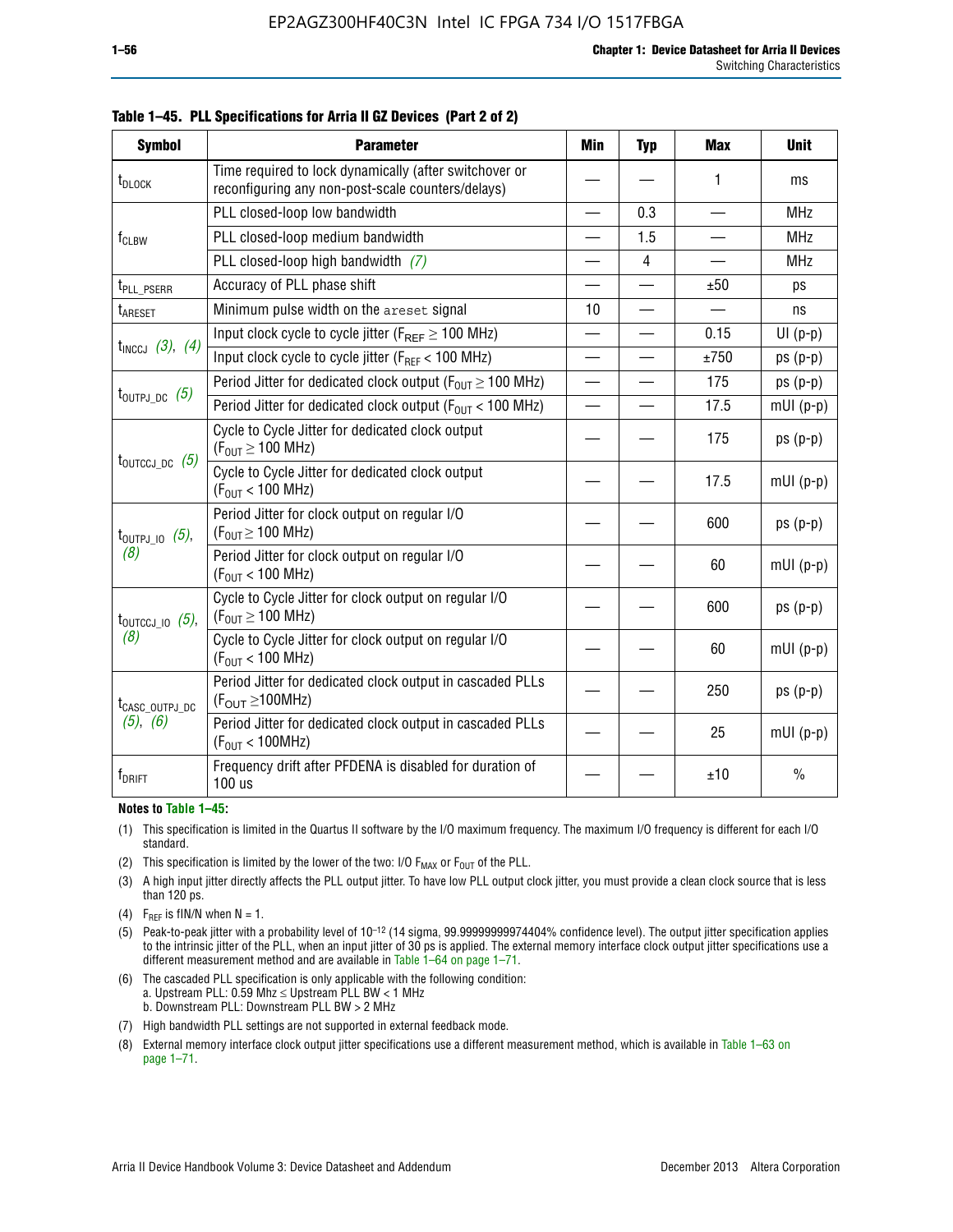# **DSP Block Specifications**

Table 1–46 lists the DSP block performance specifications for Arria II GX devices.

|  |  | Table 1–46. DSP Block Performance Specifications for Arria II GX Devices (Note 1) |  |  |  |  |  |
|--|--|-----------------------------------------------------------------------------------|--|--|--|--|--|
|--|--|-----------------------------------------------------------------------------------|--|--|--|--|--|

|                                                             | <b>Resources</b><br><b>Used</b>        |     |     |        |     |             |
|-------------------------------------------------------------|----------------------------------------|-----|-----|--------|-----|-------------|
| <b>Mode</b>                                                 | <b>Number of</b><br><b>Multipliers</b> | C4  | 13  | C5, I5 | C6  | <b>Unit</b> |
| $9 \times 9$ -bit multiplier                                |                                        | 380 | 310 | 300    | 250 | <b>MHz</b>  |
| $12 \times 12$ -bit multiplier                              |                                        | 380 | 310 | 300    | 250 | <b>MHz</b>  |
| $18 \times 18$ -bit multiplier                              |                                        | 380 | 310 | 300    | 250 | <b>MHz</b>  |
| $36 \times 36$ -bit multiplier                              |                                        | 350 | 270 | 270    | 220 | <b>MHz</b>  |
| $18 \times 36$ -bit high-precision multiplier<br>adder mode |                                        | 350 | 270 | 270    | 220 | <b>MHz</b>  |
| $18 \times 18$ -bit multiply accumulator                    | 4                                      | 380 | 310 | 300    | 250 | <b>MHz</b>  |
| $18 \times 18$ -bit multiply adder                          | 4                                      | 380 | 310 | 300    | 250 | <b>MHz</b>  |
| $18 \times 18$ -bit multiply adder-signed full<br>precision | 2                                      | 380 | 310 | 300    | 250 | <b>MHz</b>  |
| $18 \times 18$ -bit multiply adder with<br>loopback $(2)$   | 2                                      | 275 | 220 | 220    | 180 | <b>MHz</b>  |
| 36-bit shift (32-bit data)                                  |                                        | 350 | 270 | 270    | 220 | <b>MHz</b>  |
| Double mode                                                 |                                        | 350 | 270 | 270    | 220 | <b>MHz</b>  |

**Notes to Table 1–46:**

(1) Maximum is for a fully-pipelined block with **Round** and **Saturation** disabled.

(2) Maximum is for loopback input registers disabled, **Round** and **Saturation** disabled, pipeline and output registers enabled.

Table 1–47 lists the DSP block performance specifications for Arria II GZ devices.

**Table 1–47. DSP Block Performance Specifications for Arria II GZ Devices** *(Note 1)* **(Part 1 of 2)**

| <b>Mode</b>                                                 | <b>Resources</b><br><b>Used</b> | <b>Performance</b> |     | <b>Unit</b> |
|-------------------------------------------------------------|---------------------------------|--------------------|-----|-------------|
|                                                             | Number of<br><b>Multipliers</b> | -3                 | -4  |             |
| $9 \times 9$ -bit multiplier                                |                                 | 460                | 400 | <b>MHz</b>  |
| $12 \times 12$ -bit multiplier                              |                                 | 500                | 440 | <b>MHz</b>  |
| $18 \times 18$ -bit multiplier                              |                                 | 550                | 480 | <b>MHz</b>  |
| $36 \times 36$ -bit multiplier                              |                                 | 440                | 380 | <b>MHz</b>  |
| $18 \times 18$ -bit multiply accumulator                    | 4                               | 440                | 380 | <b>MHz</b>  |
| $18 \times 18$ -bit multiply adder                          | 4                               | 470                | 410 | <b>MHz</b>  |
| $18 \times 18$ -bit multiply adder-signed full<br>precision | $\overline{2}$                  | 450                | 390 | <b>MHz</b>  |
| $18 \times 18$ -bit multiply adder with<br>loopback $(2)$   | $\overline{2}$                  | 350                | 310 | <b>MHz</b>  |
| 36-bit shift (32-bit data)                                  |                                 | 440                | 380 | <b>MHz</b>  |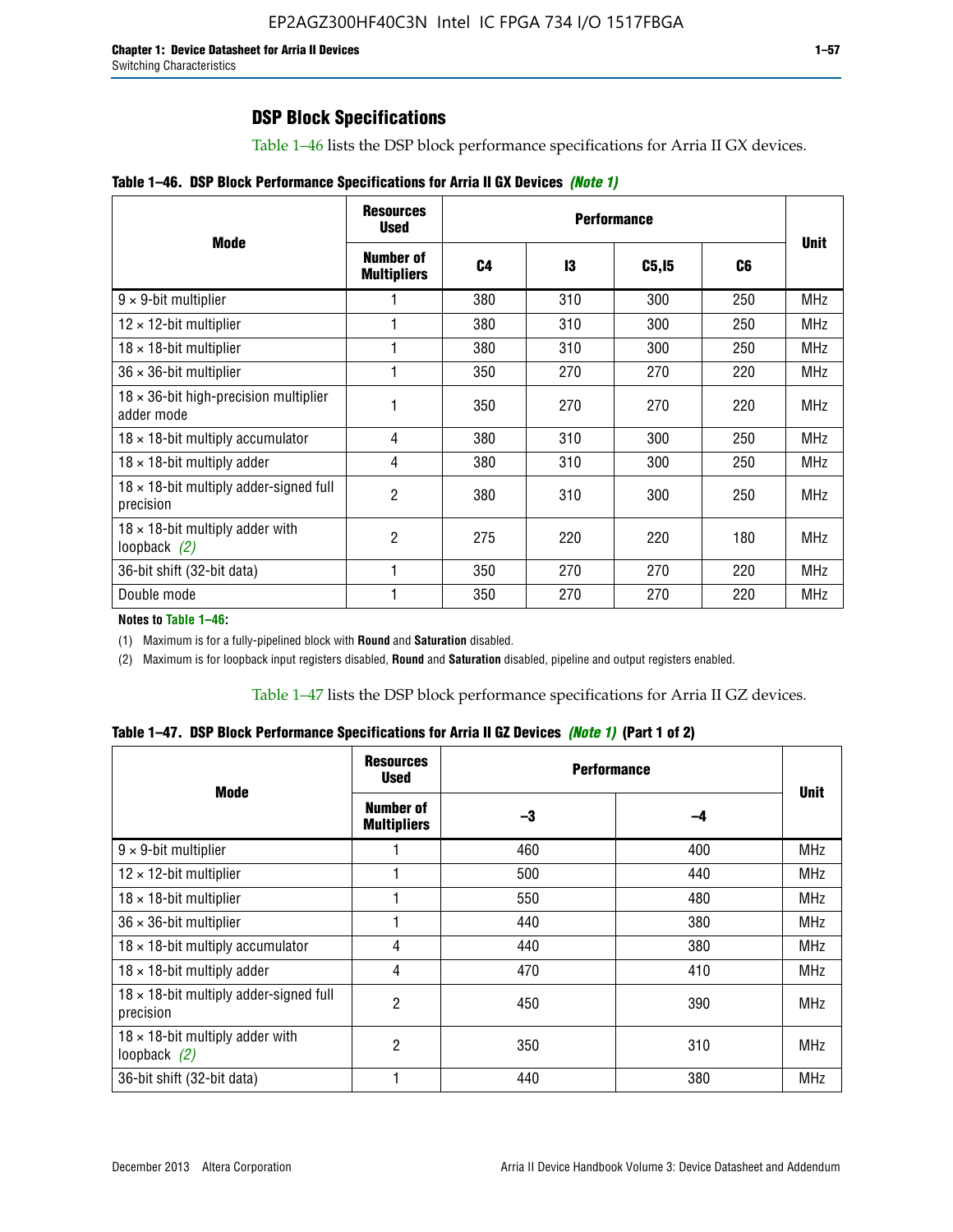### **Table 1–47. DSP Block Performance Specifications for Arria II GZ Devices** *(Note 1)* **(Part 2 of 2)**

| Mode        | <b>Resources</b><br><b>Used</b>        | <b>Performance</b> | <b>Unit</b> |            |
|-------------|----------------------------------------|--------------------|-------------|------------|
|             | <b>Number of</b><br><b>Multipliers</b> | -3                 | -4          |            |
| Double mode |                                        | 440                | 380         | <b>MHz</b> |

**Notes to Table 1–47:**

(1) Maximum is for fully pipelined block with **Round** and **Saturation** disabled.

(2) Maximum for loopback input registers disabled, **Round** and **Saturation** disabled, and pipeline and output registers enabled.

## **Embedded Memory Block Specifications**

Table 1–48 lists the embedded memory block specifications for Arria II GX devices.

### **Table 1–48. Embedded Memory Block Performance Specifications for Arria II GX Devices**

|                        |                                                                                                           | <b>Resources Used</b> |                                  | <b>Performance</b> |                |                   |      |             |
|------------------------|-----------------------------------------------------------------------------------------------------------|-----------------------|----------------------------------|--------------------|----------------|-------------------|------|-------------|
| <b>Memory</b>          | <b>Mode</b>                                                                                               | <b>ALUTS</b>          | <b>Embedded</b><br><b>Memory</b> | 13                 | C <sub>4</sub> | C <sub>5,15</sub> | C6   | <b>Unit</b> |
| Memory                 | Single port $64 \times 10$                                                                                | $\Omega$              | 1                                | 450                | 500            | 450               | 378  | <b>MHz</b>  |
| Logic<br>Array         | Simple dual-port $32 \times 20$ single<br>clock                                                           | 0                     | 1                                | 270                | 500            | 450               | 378  | <b>MHz</b>  |
| <b>Block</b><br>(MLAB) | Simple dual-port $64 \times 10$ single<br>clock                                                           | $\theta$              | 1                                | 428                | 500            | 450               | 378  | <b>MHz</b>  |
|                        | Single-port $256 \times 36$                                                                               | $\mathbf{0}$          | 1                                | 360                | 400            | 360               | 310  | <b>MHz</b>  |
|                        | Single-port $256 \times 36$ , with the<br>read-during-write option set to<br><b>Old Data</b>              | $\theta$              | 1                                | 250                | 280            | 250               | 210  | <b>MHz</b>  |
|                        | Simple dual-port $256 \times 36$ single<br><b>CLK</b>                                                     | $\theta$              | 1                                | 360                | 400            | 360               | 310  | <b>MHz</b>  |
| M9K<br><b>Block</b>    | Single-port $256 \times 36$ single CLK,<br>with the read-during-write option<br>set to Old Data           | $\theta$              | 1                                | 250                | 280            | 250               | 210  | <b>MHz</b>  |
|                        | True dual port $512 \times 18$ single CLK                                                                 | $\mathbf{0}$          | 1                                | 360                | 400            | 360               | 310  | <b>MHz</b>  |
|                        | True dual-port $512 \times 18$ single CLK,<br>with the read-during-write option<br>set to <b>Old Data</b> | 0                     | 1                                | 250                | 280            | 250               | 210  | <b>MHz</b>  |
|                        | Min Pulse Width (clock high time)                                                                         |                       |                                  | 900                | 850            | 950               | 1130 | ps          |
|                        | Min Pulse Width (clock low time)                                                                          |                       |                                  | 730                | 690            | 770               | 920  | ps          |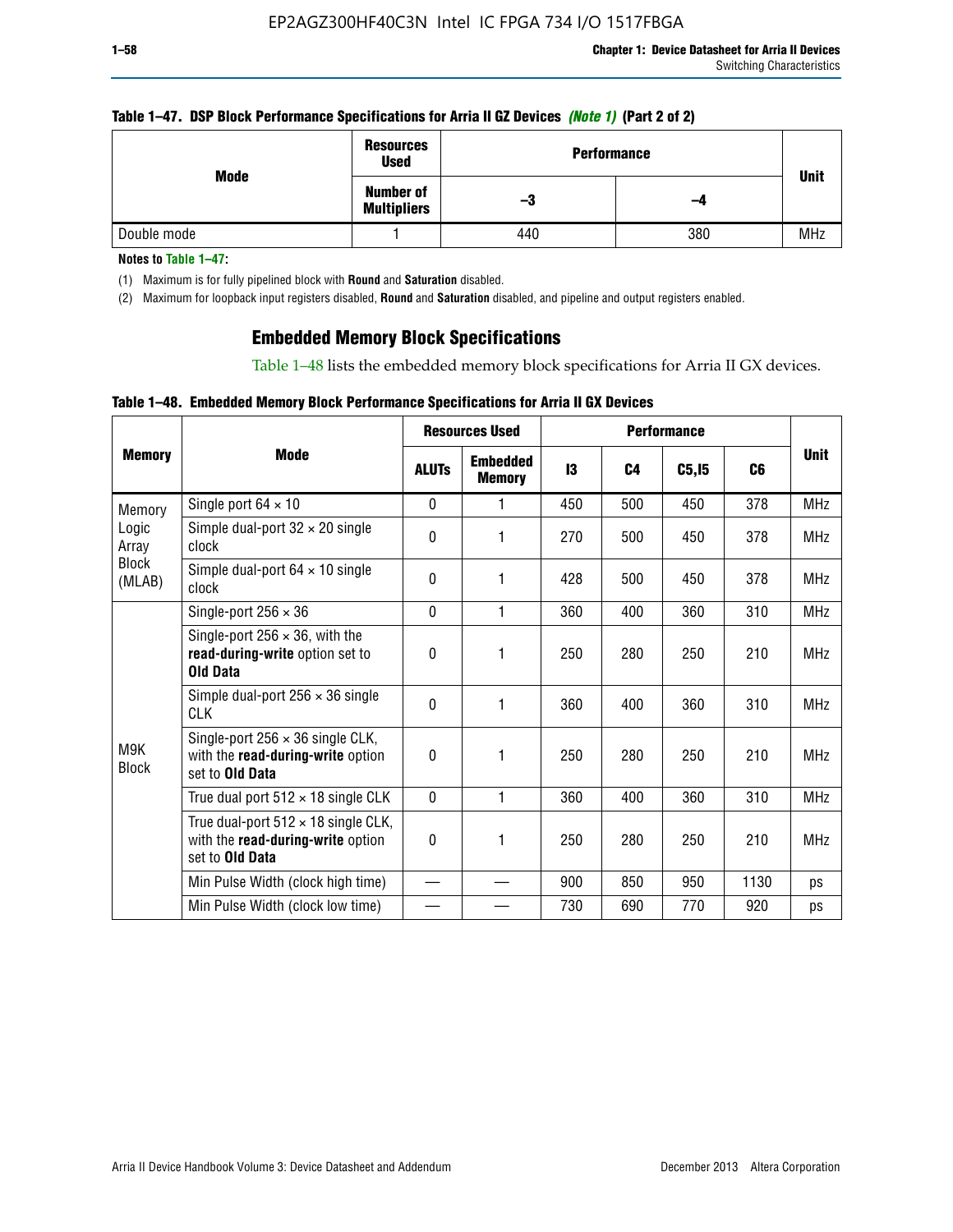Table 1–49 lists the embedded memory block specifications for Arria II GZ devices.

|  |  | Table 1–49. Embedded Memory Block Performance Specifications for Arria II GZ Devices (Note 1) |  |  |
|--|--|-----------------------------------------------------------------------------------------------|--|--|
|--|--|-----------------------------------------------------------------------------------------------|--|--|

|                           |                                                                                                   | <b>Resources Used</b> |                                   | <b>Performance</b> |     |     |     |             |
|---------------------------|---------------------------------------------------------------------------------------------------|-----------------------|-----------------------------------|--------------------|-----|-----|-----|-------------|
| <b>Memory</b>             | Mode                                                                                              | <b>ALUTS</b>          | <b>TriMatrix</b><br><b>Memory</b> | C <sub>3</sub>     | 13  | C4  | 14  | <b>Unit</b> |
|                           | Single port $64 \times 10$                                                                        | $\mathbf 0$           | 1                                 | 500                | 500 | 450 | 450 | <b>MHz</b>  |
|                           | Simple dual-port $32 \times 20$                                                                   | $\mathbf 0$           | $\mathbf{1}$                      | 500                | 500 | 450 | 450 | <b>MHz</b>  |
|                           | Simple dual-port $64 \times 10$                                                                   | 0                     | 1                                 | 500                | 500 | 450 | 450 | <b>MHz</b>  |
|                           | ROM 64 × 10                                                                                       | 0                     | 1                                 | 500                | 500 | 450 | 450 | <b>MHz</b>  |
|                           | ROM $32 \times 20$                                                                                | 0                     | $\mathbf{1}$                      | 500                | 500 | 450 | 450 | <b>MHz</b>  |
|                           | Single-port $256 \times 36$                                                                       | $\mathbf 0$           | $\mathbf{1}$                      | 540                | 540 | 475 | 475 | <b>MHz</b>  |
|                           | Simple dual-port $256 \times 36$                                                                  | $\mathbf 0$           | $\mathbf{1}$                      | 490                | 490 | 420 | 420 | <b>MHz</b>  |
|                           | Simple dual-port $256 \times 36$ , with the<br>read-during-write option set to Old<br><b>Data</b> | $\pmb{0}$             | 1                                 | 340                | 340 | 300 | 300 | <b>MHz</b>  |
|                           | True dual port $512 \times 18$                                                                    | $\mathbf 0$           | 1                                 | 430                | 430 | 370 | 370 | <b>MHz</b>  |
| Block $(2)$               | True dual-port $512 \times 18$ , with the<br>read-during-write option set to Old<br>Data          | $\mathbf 0$           | 1                                 | 335                | 335 | 290 | 290 | <b>MHz</b>  |
|                           | ROM 1 Port                                                                                        | $\mathbf 0$           | 1                                 | 540                | 540 | 475 | 475 | <b>MHz</b>  |
|                           | ROM 2 Port                                                                                        | $\mathbf 0$           | 1                                 | 540                | 540 | 475 | 475 | <b>MHz</b>  |
|                           | Min Pulse Width (clock high time)                                                                 |                       |                                   | 800                | 800 | 850 | 850 | ps          |
|                           | Min Pulse Width (clock low time)                                                                  |                       |                                   | 625                | 625 | 690 | 690 | ps          |
|                           | Single-port $2K \times 72$                                                                        | 0                     | 1                                 | 440                | 400 | 380 | 350 | <b>MHz</b>  |
|                           | Simple dual-port $2K \times 72$                                                                   | 0                     | $\mathbf{1}$                      | 435                | 375 | 385 | 325 | <b>MHz</b>  |
|                           | Simple dual-port $2K \times 72$ , with the<br>read-during-write option set to Old<br><b>Data</b>  | 0                     | 1.                                | 240                | 225 | 205 | 200 | <b>MHz</b>  |
|                           | Simple dual-port $2K \times 64$ (with ECC)                                                        | $\mathbf 0$           | 1                                 | 300                | 295 | 255 | 250 | <b>MHz</b>  |
| <b>M144K</b>              | True dual-port $4K \times 36$                                                                     | $\mathbf{0}$          | 1                                 | 375                | 350 | 330 | 310 | <b>MHz</b>  |
| Block $(2)$               | True dual-port $4K \times 36$ , with the<br>read-during-write option set to Old<br><b>Data</b>    | 0                     | 1.                                | 230                | 225 | 205 | 200 | <b>MHz</b>  |
|                           | ROM 1 Port                                                                                        | $\mathbf 0$           | 1                                 | 500                | 450 | 435 | 420 | <b>MHz</b>  |
|                           | ROM 2 Port                                                                                        | 0                     | $\mathbf{1}$                      | 465                | 425 | 400 | 400 | <b>MHz</b>  |
| <b>MLAB</b><br>(2)<br>M9K | Min Pulse Width (clock high time)                                                                 |                       |                                   | 755                | 860 | 860 | 950 | ps          |
|                           | Min Pulse Width (clock low time)                                                                  |                       |                                   | 625                | 690 | 690 | 690 | ps          |

**Notes to Table 1–48:**

(1) To achieve the maximum memory block performance, use a memory block clock that comes through global clock routing from an on-chip PLL set to 50% output duty cycle. Use the Quartus II software to report timing for this and other memory block clocking schemes.

(2) When you use the error detection CRC feature, there is no degradation in  $F_{MAX}$ .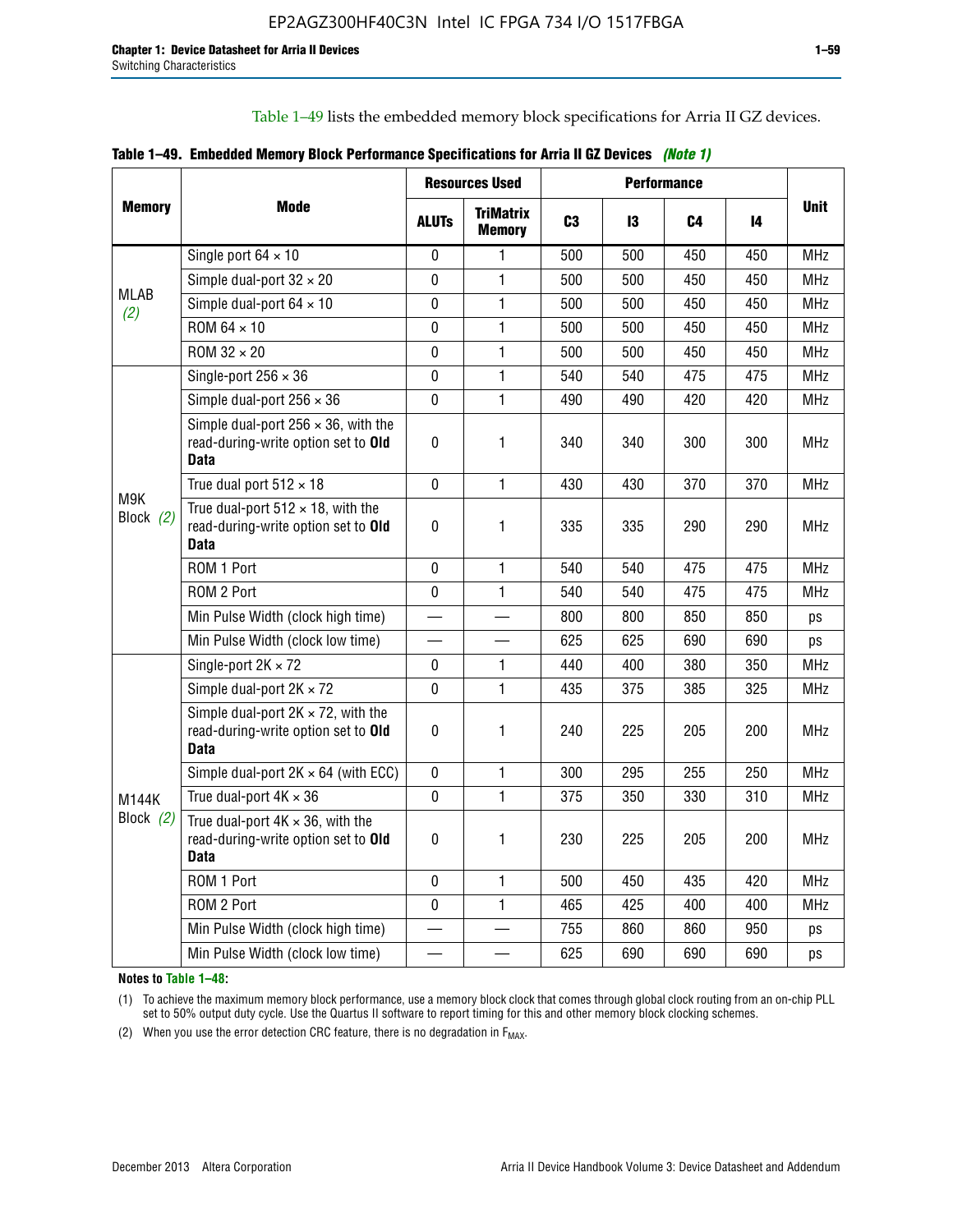## **Configuration**

Table 1–50 lists the configuration mode specifications for Arria II GX and GZ devices.

**Table 1–50. Configuration Mode Specifications for Arria II Devices**

|                                    |     | <b>DCLK Frequency</b> |     |             |
|------------------------------------|-----|-----------------------|-----|-------------|
| <b>Programming Mode</b>            | Min | Typ                   | Max | <b>Unit</b> |
| Passive serial                     |     |                       | 125 | <b>MHz</b>  |
| Fast passive parallel              |     |                       | 125 | <b>MHz</b>  |
| Fast active serial (fast clock)    | 17  | 26                    | 40  | <b>MHz</b>  |
| Fast active serial (slow clock)    | 8.5 | 13                    | 20  | <b>MHz</b>  |
| Remote update only in fast AS mode |     |                       | 10  | <b>MHz</b>  |

# **JTAG Specifications**

Table 1–51 lists the JTAG timing parameters and values for Arria II GX and GZ devices.

| <b>Symbol</b>     | <b>Description</b>                       | Min | Max | <b>Unit</b> |
|-------------------|------------------------------------------|-----|-----|-------------|
| $t_{JCP}$         | <b>TCK clock period</b>                  | 30  |     | ns          |
| $t_{JCH}$         | TCK clock high time                      | 14  |     | ns          |
| $t_{\text{JCL}}$  | <b>TCK clock low time</b>                | 14  |     | ns          |
| $t_{JPSU(TDI)}$   | TDI JTAG port setup time                 |     |     | ns          |
| $t_{JPSU\,(TMS)}$ | TMS JTAG port setup time                 | 3   |     | ns          |
| $t_{\sf JPH}$     | JTAG port hold time                      | 5   |     | ns          |
| $t_{\text{JPCO}}$ | JTAG port clock to output                |     | 11  | ns          |
| t <sub>JPZX</sub> | JTAG port high impedance to valid output |     | 14  | ns          |
| t <sub>JPXZ</sub> | JTAG port valid output to high impedance |     | 14  | ns          |

**Table 1–51. JTAG Timing Parameters and Values for Arria II Devices**

# **Chip-Wide Reset (Dev\_CLRn) Specifications**

Table 1–52 lists the specifications for the chip-wide reset (Dev\_CLRn) for Arria II GX and GZ devices.

### **Table 1–52. Chip-Wide Reset (Dev\_CLRn) Specifications for Arria II Devices**

| <b>Description</b> | <b>Min</b> | Typ | <b>Max</b> | <b>Unit</b> |
|--------------------|------------|-----|------------|-------------|
| CLRn<br>Dev        | 500        | __  |            | μS          |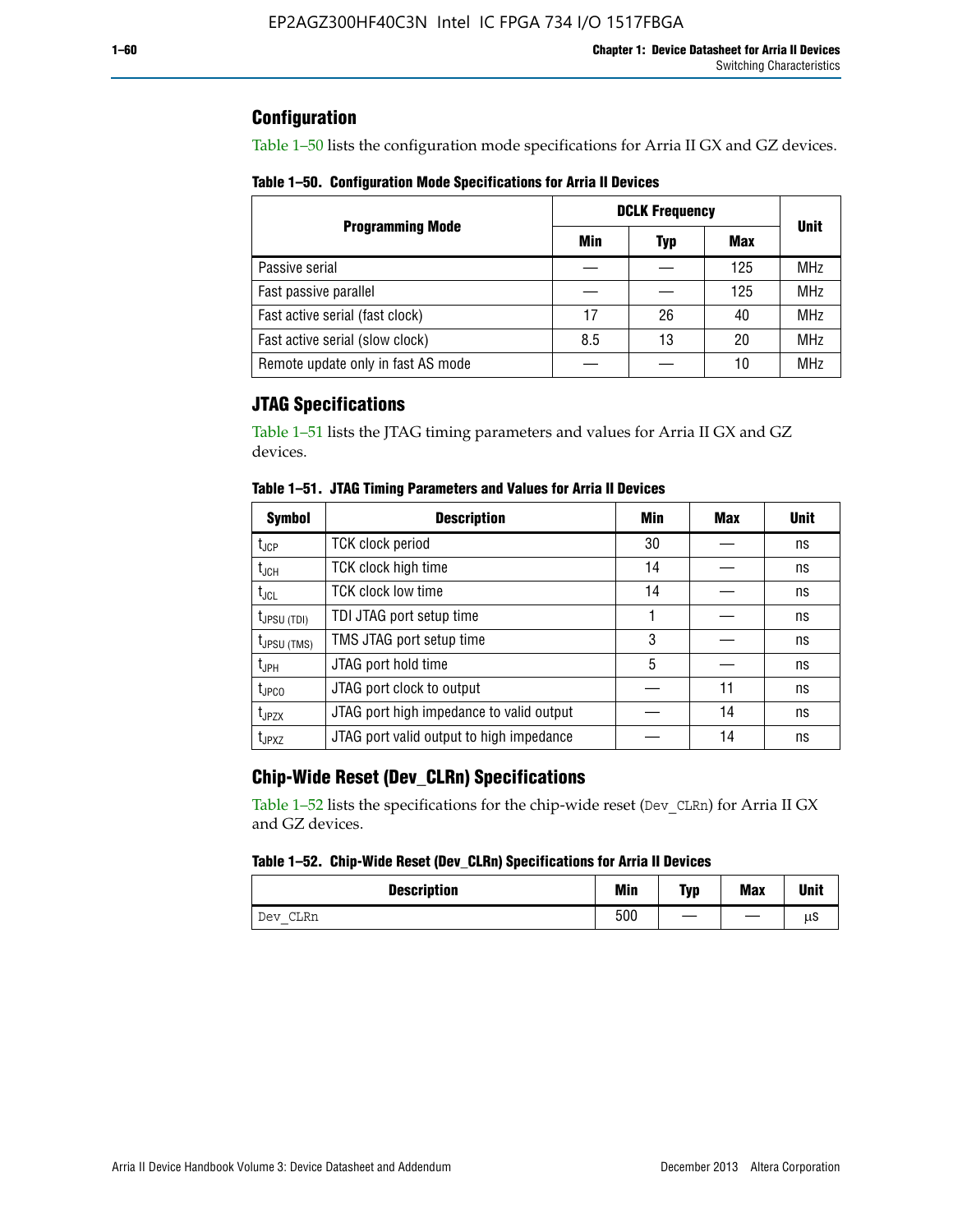# **Periphery Performance**

This section describes periphery performance, including high-speed I/O, external memory interface, and IOE programmable delay.

I/O performance supports several system interfaces, for example the high-speed I/O interface, external memory interface, and the PCI/PCI-X bus interface. I/O using SSTL-18 Class I termination standard can achieve up to the stated DDR2 SDRAM interfacing speed with typical DDR2 SDRAM memory interface setup. I/O using general purpose I/O (GPIO) standards such as 3.0, 2.5, 1.8, or 1.5 LVTTL/LVCMOS are capable of typical 200 MHz interfacing frequency with 10pF load.

 $\mathbb{I}$  Actual achievable frequency depends on design- and system-specific factors. You should perform HSPICE/IBIS simulations based on your specific design and system setup to determine the maximum achievable frequency in your system.

## **High-Speed I/O Specification**

Table 1–53 lists the high-speed I/O timing for Arria II GX devices.

**Table 1–53. High-Speed I/O Specifications for Arria II GX Devices (Part 1 of 4)**

|                                                                      |                                               |     | 13         |            | C <sub>4</sub> | C5, I5     |            |            | C6         |             |
|----------------------------------------------------------------------|-----------------------------------------------|-----|------------|------------|----------------|------------|------------|------------|------------|-------------|
| <b>Symbol</b>                                                        | <b>Conditions</b>                             | Min | <b>Max</b> | <b>Min</b> | <b>Max</b>     | <b>Min</b> | <b>Max</b> | <b>Min</b> | <b>Max</b> | <b>Unit</b> |
| <b>Clock</b>                                                         |                                               |     |            |            |                |            |            |            |            |             |
| $f_{HSCLK\_IN}$<br>(input clock<br>frequency)-Row<br>1/0             | Clock boost<br>factor, $W =$<br>1 to 40 $(1)$ | 5   | 670        | 5          | 670            | 5          | 622        | 5          | 500        | <b>MHz</b>  |
| $f_{HSCLK\_IN}$<br>(input clock<br>frequency)-<br>Column I/O         | Clock boost<br>factor, $W =$<br>1 to 40 $(1)$ | 5   | 500        | 5          | 500            | 5          | 472.5      | 5          | 472.5      | <b>MHz</b>  |
| T <sub>HSCLK_OUT</sub><br>(output clock<br>frequency)-Row<br>1/0     |                                               | 5   | 670        | 5          | 670            | 5          | 622        | 5          | 500        | <b>MHz</b>  |
| f <sub>HSCLK_OUT</sub><br>(output clock<br>frequency)-<br>Column I/O |                                               | 5   | 500        | 5          | 500            | 5          | 472.5      | 5          | 472.5      | <b>MHz</b>  |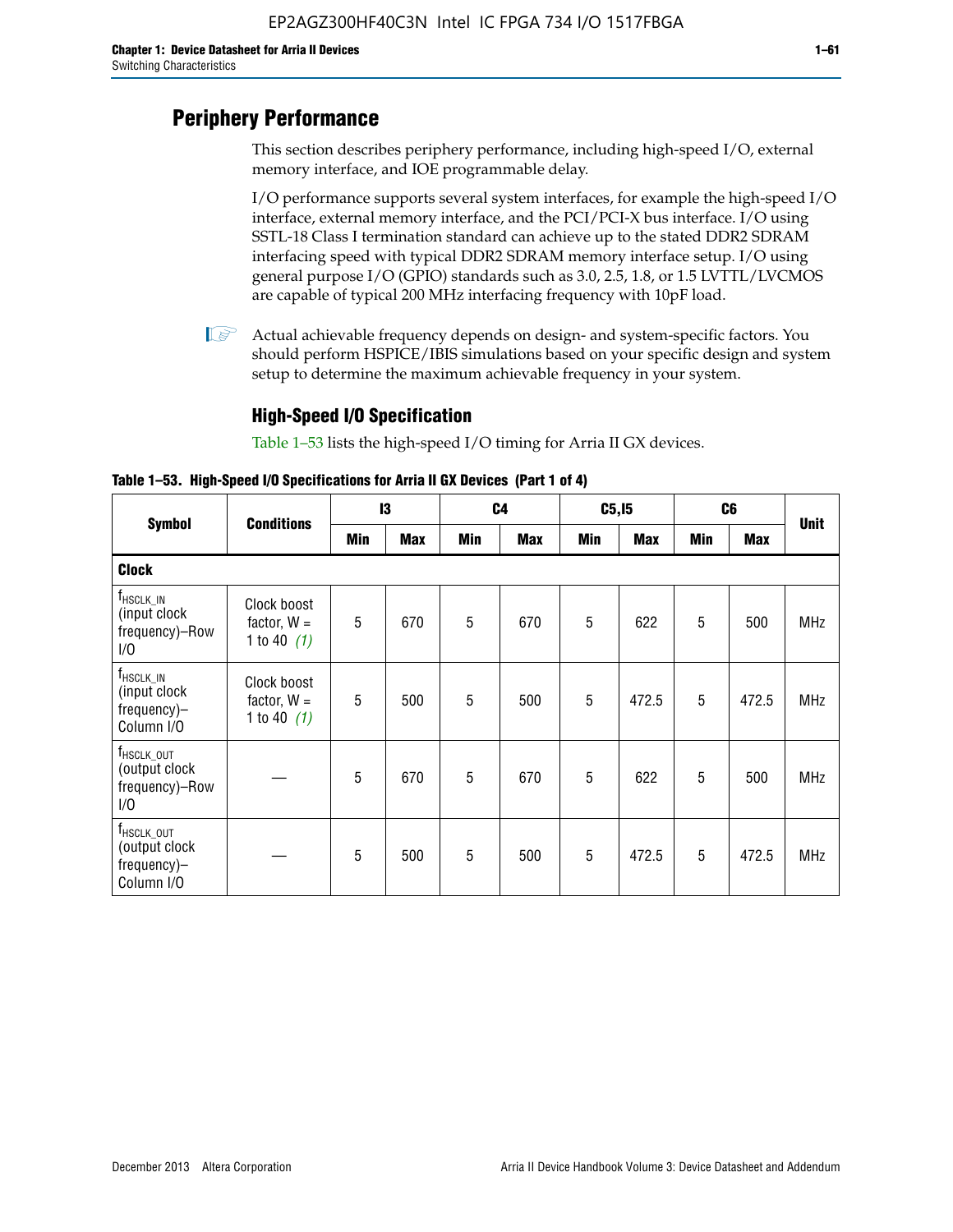|                                                                                |                                                                                              |     | 13          |     | C <sub>4</sub> | C5, I5 |             |            | C <sub>6</sub> |             |
|--------------------------------------------------------------------------------|----------------------------------------------------------------------------------------------|-----|-------------|-----|----------------|--------|-------------|------------|----------------|-------------|
| <b>Symbol</b>                                                                  | <b>Conditions</b>                                                                            | Min | <b>Max</b>  | Min | <b>Max</b>     | Min    | <b>Max</b>  | <b>Min</b> | <b>Max</b>     | <b>Unit</b> |
| <b>Transmitter</b>                                                             |                                                                                              |     |             |     |                |        |             |            |                |             |
|                                                                                | SERDES factor,<br>$J = 3$ to 10<br>(using<br>dedicated<br>SERDES)                            | 150 | 1250<br>(2) | 150 | 1250<br>(2)    | 150    | 1050<br>(2) | 150        | 840            | <b>Mbps</b> |
| $f_{HSDR_TX}$ (true<br>LVDS output data<br>rate)                               | SERDES factor,<br>$J = 4$ to 10<br>(using logic<br>elements as<br>SERDES)                    | (3) | 945         | (3) | 945            | (3)    | 840         | (3)        | 740            | <b>Mbps</b> |
|                                                                                | SERDES factor,<br>$J = 2$ (using<br>DDR registers)<br>and $J = 1$<br>(using SDR<br>register) | (3) | (3)         | (3) | (3)            | (3)    | (3)         | (3)        | (3)            | <b>Mbps</b> |
| f <sub>HSDR_TX_E3R</sub><br>(emulated<br>LVDS_E_3R<br>output data rate)<br>(7) | SERDES factor,<br>$J = 4$ to 10                                                              | (3) | 945         | (3) | 945            | (3)    | 840         | (3)        | 740            | <b>Mbps</b> |

|  |  | Table 1–53. High-Speed I/O Specifications for Arria II GX Devices (Part 2 of 4) |  |
|--|--|---------------------------------------------------------------------------------|--|
|--|--|---------------------------------------------------------------------------------|--|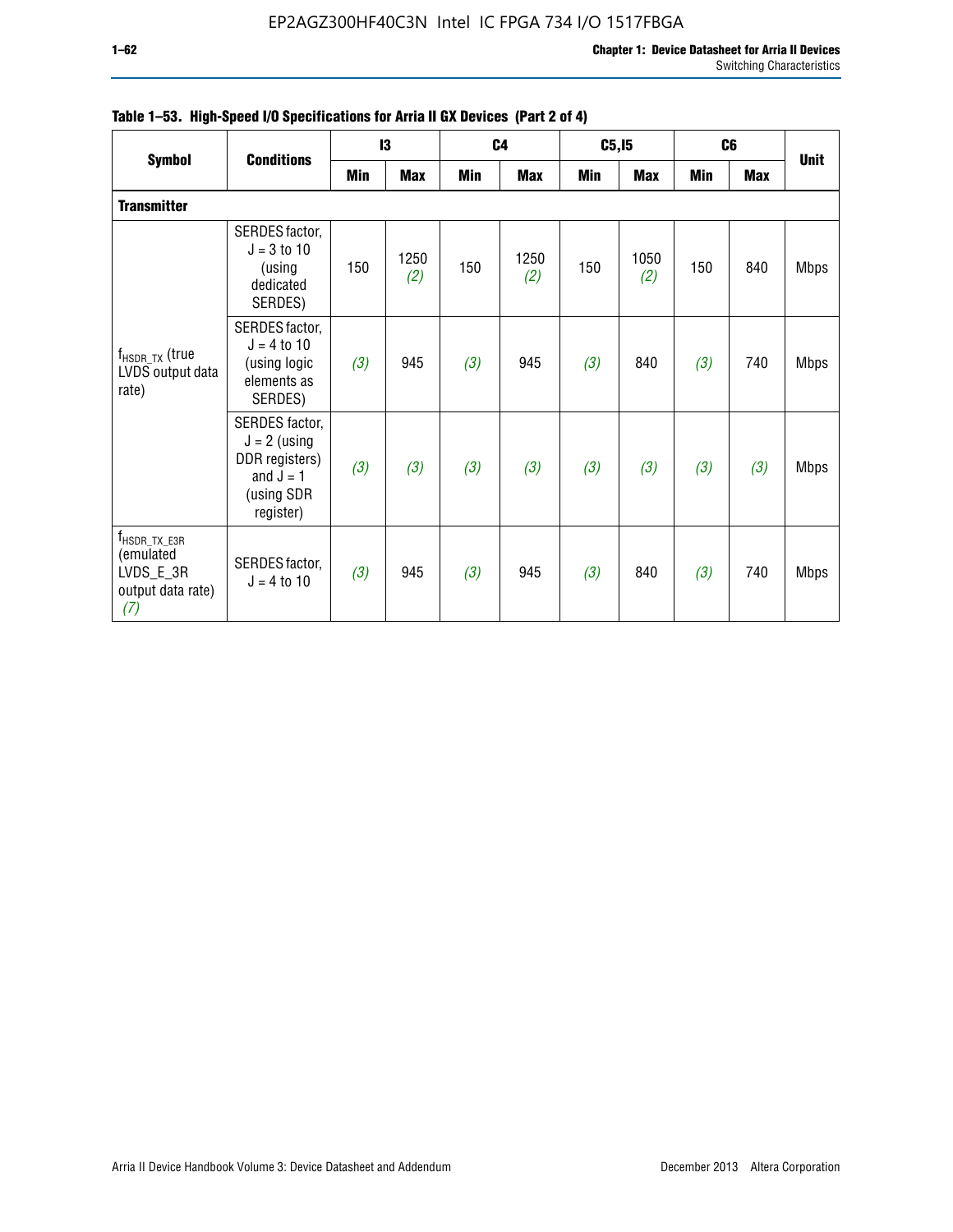$t_{TX\_JITTER}$   $(4)$ 

 $t_{TX\,DCD}$ 

 $t_{\text{RISE}}$  and  $t_{\text{FALL}}$ 

|                       |                                                                                                                     |     | $\mathbf{I}3$ |     | C <sub>4</sub> | C5, I5 |            |            | C <sub>6</sub> |               |
|-----------------------|---------------------------------------------------------------------------------------------------------------------|-----|---------------|-----|----------------|--------|------------|------------|----------------|---------------|
| <b>Symbol</b>         | <b>Conditions</b>                                                                                                   | Min | <b>Max</b>    | Min | <b>Max</b>     | Min    | <b>Max</b> | <b>Min</b> | <b>Max</b>     | <b>Unit</b>   |
|                       | True LVDS with<br>dedicated<br><b>SERDES</b><br>(data rate<br>600-1,250<br>Mbps)                                    |     | 175           |     | 175            |        | 225        |            | 300            | ps            |
|                       | True LVDS with<br>dedicated<br><b>SERDES</b><br>(data rate<br>$< 600$ Mbps)                                         |     | 0.105         |     | 0.105          |        | 0.135      |            | 0.18           | U             |
| Itter $(4)$           | True LVDS and<br>emulated<br>LVDS_E_3R<br>with logic<br>elements as<br>SERDES (data<br>rate 600<br>$-945$ Mbps)     |     | 260           |     | 260            |        | 300        |            | 350            | ps            |
|                       | True LVDS and<br>emulated<br>LVDS_E_3R<br>with logic<br>elements as<br><b>SERDES</b><br>(data rate<br>$< 600$ Mbps) |     | 0.16          |     | 0.16           |        | 0.18       |            | 0.21           | UI            |
| CD                    | True LVDS and<br>emulated<br>LVDS_E_3R                                                                              | 45  | 55            | 45  | 55             | 45     | 55         | 45         | 55             | $\frac{0}{0}$ |
| and t <sub>FALL</sub> | True LVDS and<br>emulated<br>LVDS E 3R                                                                              |     | 200           |     | 200            |        | 225        |            | 250            | ps            |

### Table 1-53. High-Speed I/O S

| <b>TCCS</b>                                                                 | True LVDS<br>(5)                      |     | 150  |     | 150  |     | 175  |     | 200 | ps          |
|-----------------------------------------------------------------------------|---------------------------------------|-----|------|-----|------|-----|------|-----|-----|-------------|
|                                                                             | Emulated<br>LVDS_E_3R                 |     | 200  |     | 200  |     | 250  |     | 300 | ps          |
| Receiver (6)                                                                |                                       |     |      |     |      |     |      |     |     |             |
| True differential<br>I/O standards -<br>f <sub>HSDRDPA</sub> (data<br>rate) | <b>SERDES</b> factor<br>$J = 3 to 10$ | 150 | 1250 | 150 | 1250 | 150 | 1050 | 150 | 840 | <b>Mbps</b> |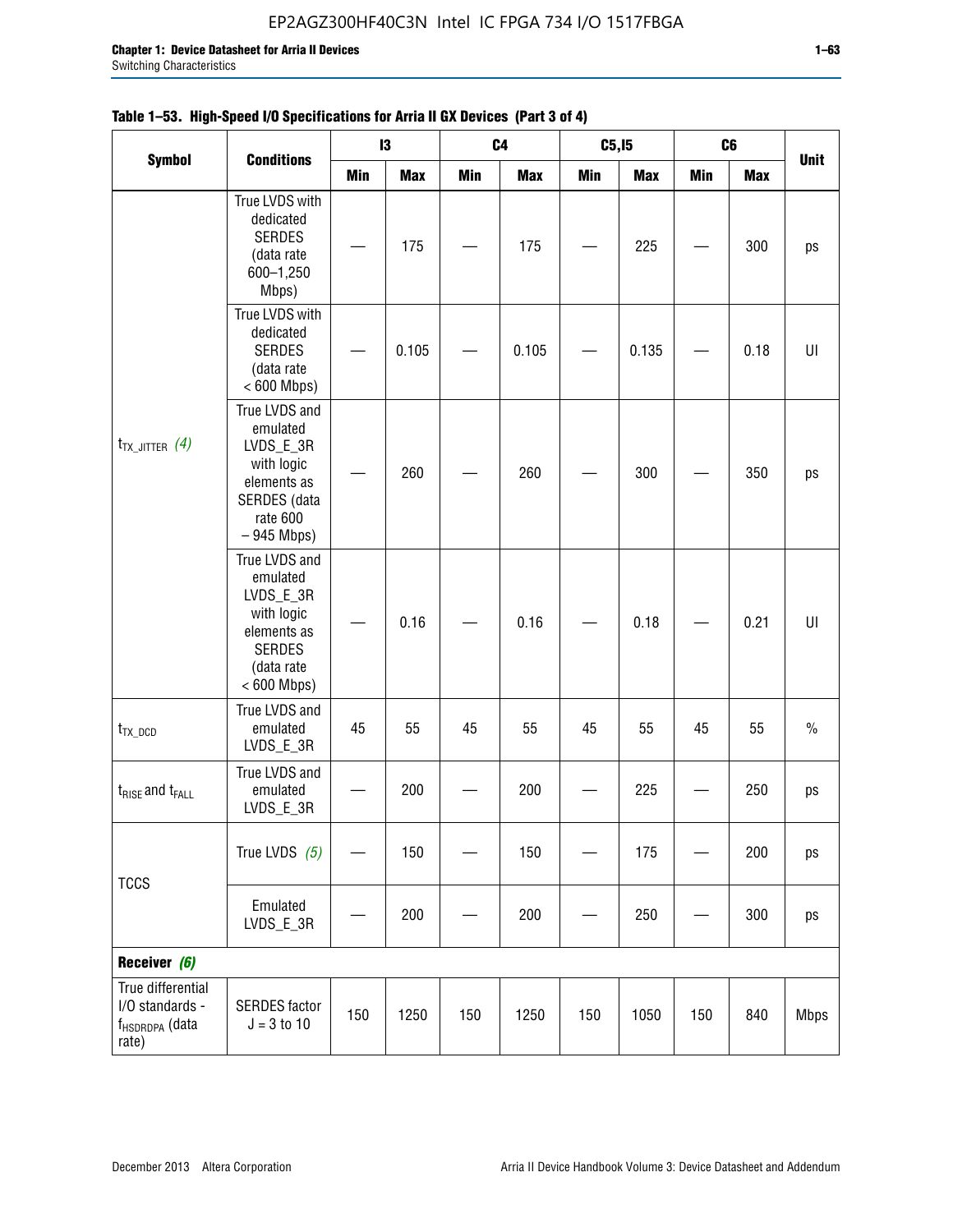|                           |                                                          |     | 13         |     | C <sub>4</sub> | C5, I5     |            |            | C <sub>6</sub> |             |
|---------------------------|----------------------------------------------------------|-----|------------|-----|----------------|------------|------------|------------|----------------|-------------|
| <b>Symbol</b>             | <b>Conditions</b>                                        | Min | <b>Max</b> | Min | <b>Max</b>     | <b>Min</b> | <b>Max</b> | <b>Min</b> | <b>Max</b>     | <b>Unit</b> |
|                           | <b>SERDES</b> factor<br>$J = 3$ to 10                    | (3) | 945<br>(7) | (3) | 945<br>(7)     | (3)        | 740<br>(7) | (3)        | 640<br>(7)     | <b>Mbps</b> |
| $f_{HSDR}$ (data rate)    | <b>SERDES</b> factor<br>$J = 2$ (using<br>DDR registers) | (3) | (7)        | (3) | (7)            | (3)        | (7)        | (3)        | (7)            | <b>Mbps</b> |
|                           | <b>SERDES</b> factor<br>$J = 1$ (using<br>SDR registers) | (3) | (7)        | (3) | (7)            | (3)        | (7)        | (3)        | (7)            | <b>Mbps</b> |
| Soft-CDR PPM<br>tolerance | Soft-CDR<br>mode                                         |     | 300        |     | 300            |            | 300        |            | 300            | $±$ PPM     |
| DPA run length            | DPA mode                                                 |     | 10,000     |     | 10,000         |            | 10,000     |            | 10,000         | UI          |
| Sampling<br>window (SW)   | Non-DPA mode<br>(5)                                      |     | 300        |     | 300            |            | 350        |            | 400            | ps          |

### **Table 1–53. High-Speed I/O Specifications for Arria II GX Devices (Part 4 of 4)**

#### **Notes to Table 1–53:**

(1)  $f_{HSCLK\_IN} = f_{HSDR}$  / W. Use W to determine the supported selection of input reference clock frequencies for the desired data rate.

(2) Applicable for interfacing with DPA receivers only. For interfacing with non-DPA receivers, you must calculate the leftover timing margin in the receiver by performing link timing closure analysis. For Arria II GX transmitter to Arria II GX non-DPA receiver, the maximum supported data rate is 945 Mbps. For data rates above 840 Mbps, perform PCB trace compensation by adjusting the PCB trace length for LVDS channels to improve channel-to-channel skews.

- (3) The minimum and maximum specification depends on the clock source (for example, PLL and clock pin) and the clock routing resource you use (global, regional, or local). The I/O differential buffer and input register do not have a minimum toggle rate.
- (4) The specification is only applicable under the influence of core noise.
- (5) Applicable for true LVDS using dedicated SERDES only.
- (6) Dedicated SERDES and DPA features are only available on the right banks.
- (7) You must calculate the leftover timing margin in the receiver by performing link timing closure analysis. You must consider the board skew margin, transmitter channel-to-channel skew, and the receiver sampling margin to determine the leftover timing margin.

### Table 1–54 lists the high-speed I/O timing for Arria II GZ devices.

### **Table 1–54. High-Speed I/O Specifications for Arria II GZ Devices** *(Note 1), (2), (10)* **(Part 1 of 3)**

|                                                                                        | <b>Conditions</b>                       |     | C3, I3     |            |                 | C4, 14     |     |             |
|----------------------------------------------------------------------------------------|-----------------------------------------|-----|------------|------------|-----------------|------------|-----|-------------|
| <b>Symbol</b>                                                                          |                                         | Min | <b>Typ</b> | <b>Max</b> | Min             | <b>Typ</b> | Max | <b>Unit</b> |
| <b>Clock</b>                                                                           |                                         |     |            |            |                 |            |     |             |
| $f_{HSCLK_in}$ (input clock<br>frequency) true<br>differential I/O<br>standards        | Clock boost factor<br>$W = 1$ to 40 (3) | 5   |            | 717        | 5               |            | 717 | <b>MHz</b>  |
| f <sub>HSCLK_in</sub> (input clock<br>frequency) single<br>ended I/O standards<br>(9)  | Clock boost factor<br>$W = 1$ to 40 (3) | 5   |            | 717        | $5\phantom{.0}$ |            | 717 | <b>MHz</b>  |
| f <sub>HSCLK_in</sub> (input clock<br>frequency) single<br>ended I/O standards<br>(10) | Clock boost factor<br>$W = 1$ to 40 (3) | 5   |            | 420        | 5               |            | 420 | <b>MHz</b>  |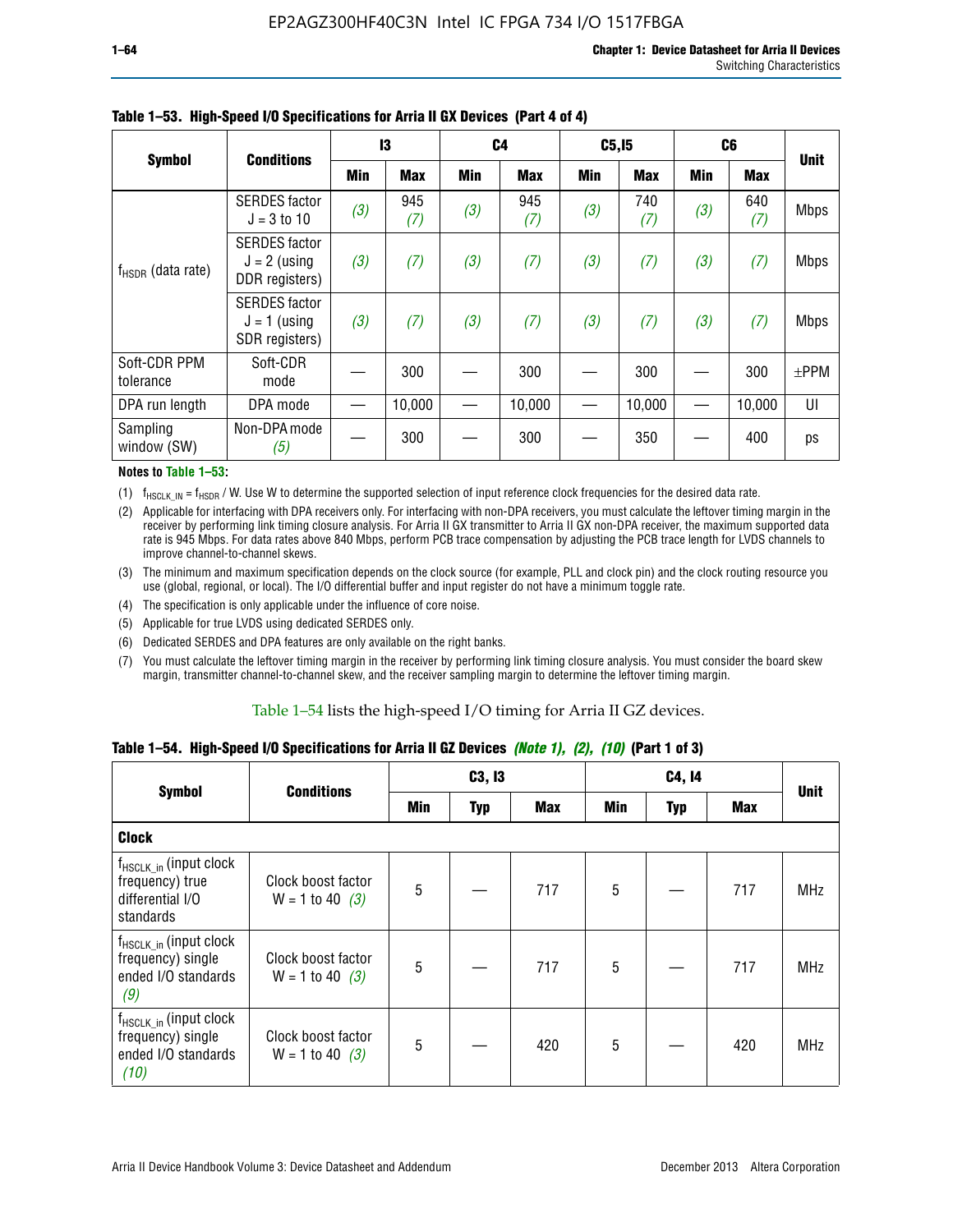|                                                                                                                    |                                                                                              |            | C3, I3                   |            |            | C4, 14     |            |             |
|--------------------------------------------------------------------------------------------------------------------|----------------------------------------------------------------------------------------------|------------|--------------------------|------------|------------|------------|------------|-------------|
| <b>Symbol</b>                                                                                                      | <b>Conditions</b>                                                                            | <b>Min</b> | <b>Typ</b>               | <b>Max</b> | <b>Min</b> | <b>Typ</b> | <b>Max</b> | <b>Unit</b> |
| f <sub>HSCLK_OUT</sub> (output<br>clock frequency)                                                                 |                                                                                              | 5          | $\overline{\phantom{0}}$ | 717(7)     | 5          |            | 717(7)     | <b>MHz</b>  |
| <b>Transmitter</b>                                                                                                 |                                                                                              |            |                          |            |            |            |            |             |
|                                                                                                                    | SERDES factor, $J = 3$<br>to 10<br>(using dedicated<br>SERDES) (8)                           | (4)        |                          | 1250       | (4)        |            | 1250       | <b>Mbps</b> |
| f <sub>HSDR</sub> (true LVDS<br>output data rate)                                                                  | SERDES factor $J = 2$ ,<br>(using DDR registers)                                             | (4)        |                          | (5)        | (4)        |            | (5)        | <b>Mbps</b> |
|                                                                                                                    | SERDES factor $J = 1$ ,<br>(uses an SDR<br>register)                                         | (4)        |                          | (5)        | (4)        |            | (5)        | <b>Mbps</b> |
| $f_{HSDR}$ (emulated<br>LVDS_E_3R output<br>data rate) $(5)$                                                       | SERDES factor $J = 4$                                                                        | (4)        |                          | 1152       | (4)        |            | 800        | <b>Mbps</b> |
| $f_{HSDR}$ (emulated<br>LVDS_E_1R output<br>data rate)                                                             | to 10                                                                                        | (4)        |                          | 200        | (4)        |            | 200        | <b>Mbps</b> |
| $t_{x}$ Jitter                                                                                                     | Total jitter for data<br>rate, 600 Mbps to<br>1.6 Gbps                                       |            |                          | 160        |            |            | 160        | ps          |
|                                                                                                                    | Total jitter for data<br>rate, $< 600$ Mbps                                                  |            |                          | 0.1        |            |            | 0.1        | UI          |
| $t_x$ Jitter - emulated<br>differential I/O<br>standards with three                                                | Total jitter for data<br>rate, 600 Mbps to<br>1.25 Gbps                                      |            |                          | 300        |            |            | 325        | ps          |
| external output resistor<br>network                                                                                | Total jitter for data<br>rate $< 600$ Mbps                                                   |            |                          | 0.2        |            |            | 0.25       | UI          |
| $t_{x \text{ Jitter}}$ - emulated<br>differential I/O<br>standards with one<br>external output resistor<br>network |                                                                                              |            |                          | 0.15       |            |            | 0.15       | UI          |
| t <sub>DUTY</sub>                                                                                                  | TX output clock duty<br>cycle for both True<br>and emulated<br>differential I/O<br>standards | 45         | 50                       | 55         | 45         | 50         | 55         | $\%$        |

## **Table 1–54. High-Speed I/O Specifications for Arria II GZ Devices** *(Note 1), (2), (10)* **(Part 2 of 3)**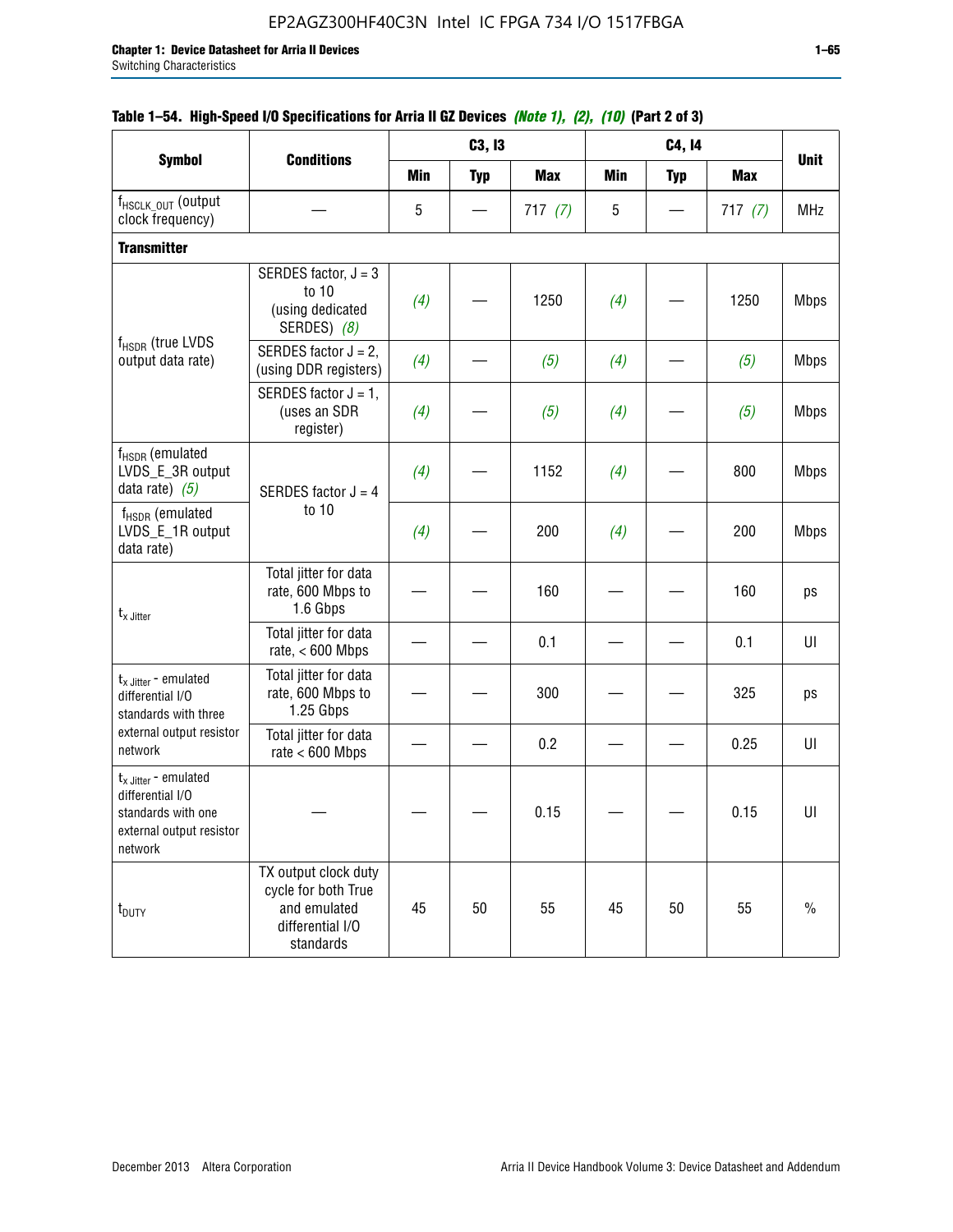|                                                                          |                                                                                                  |                          | C3, I3     |            |            | C4, 14     |            |             |
|--------------------------------------------------------------------------|--------------------------------------------------------------------------------------------------|--------------------------|------------|------------|------------|------------|------------|-------------|
| <b>Symbol</b>                                                            | <b>Conditions</b>                                                                                | <b>Min</b>               | <b>Typ</b> | <b>Max</b> | <b>Min</b> | <b>Typ</b> | <b>Max</b> | <b>Unit</b> |
|                                                                          | True differential I/O<br>standards                                                               |                          |            | 200        |            |            | 200        | ps          |
| $t_{\text{RISE 8}}t_{\text{FALL}}$                                       | <b>Emulated differential</b><br>I/O standards with<br>three external output<br>resistor networks |                          |            | 250        |            |            | 300        | ps          |
|                                                                          | <b>Emulated differential</b><br>I/O standards with<br>one external output<br>resistor            |                          |            | 500        |            |            | 500        | ps          |
|                                                                          | True LVDS                                                                                        |                          |            | 100        |            |            | 100        | ps          |
| <b>TCCS</b>                                                              | Emulated<br>LVDS_E_3R                                                                            |                          |            | 250        |            |            | 250        | ps          |
| <b>Receiver</b>                                                          |                                                                                                  |                          |            |            |            |            |            |             |
| True differential I/O<br>standards - f <sub>HSDRDPA</sub><br>(data rate) | <b>SERDES</b> factor<br>$J = 3$ to 10                                                            | 150                      |            | 1250       | 150        |            | 1250       | <b>Mbps</b> |
|                                                                          | <b>SERDES</b> factor<br>$J = 3$ to 10                                                            | (4)                      |            | (6)        | (4)        |            | (6)        | <b>Mbps</b> |
| $f_{HSDR}$ (data rate)                                                   | SERDES factor $J = 2$ ,<br>uses DDR registers                                                    | (4)                      |            | (5)        | (4)        |            | (5)        | <b>Mbps</b> |
|                                                                          | SERDES factor $J = 1$ ,<br>uses an SDR register                                                  | (4)                      |            | (5)        | (4)        |            | (5)        | <b>Mbps</b> |
| DPA run length                                                           | DPA mode                                                                                         | $\overline{\phantom{0}}$ |            | 10000      |            |            | 10000      | UI          |
| Soft-CDR PPM<br>tolerance                                                | Soft-CDR mode                                                                                    |                          |            | 300        |            |            | 300        | $±$ PPM     |
| Sampling Window<br>(SW)                                                  | Non-DPA mode                                                                                     |                          |            | 300        |            |            | 300        | ps          |

### **Table 1–54. High-Speed I/O Specifications for Arria II GZ Devices** *(Note 1), (2), (10)* **(Part 3 of 3)**

### **Notes to Table 1–54:**

(1) When  $J = 3$  to 10, use the SERDES block.

- (2) When  $J = 1$  or 2, bypass the SERDES block.
- (3) Clock Boost Factor (W) is the ratio between input data rate to the input clock rate.
- (4) The minimum specification depends on the clock source (for example, the PLL and clock pin) and the clock routing resource (global, regional, or local) that you use. The I/O differential buffer and input register do not have a minimum toggle rate.
- (5) You must calculate the leftover timing margin in the receiver by performing link timing closure analysis. You must consider the board skew margin, transmitter channel-to-channel skew, and receiver sampling margin to determine leftover timing margin.
- (6) You can estimate the achievable maximum data rate for non-DPA mode by performing link timing closure analysis. You must consider the board skew margin, transmitter delay margin, and the receiver sampling margin to determine the maximum data rate supported.
- (7) This is achieved by using the LVDS and DPA clock network.
- (8) If the receiver with DPA enabled and transmitter are using shared PLLs, the minimum data rate is 150 Mbps.
- (9) This only applies to DPA and soft-CDR modes.
- (10) This only applies to LVDS source synchronous mode.

Table 1–55 lists DPA lock time specifications for Arria II GX and GZ devices.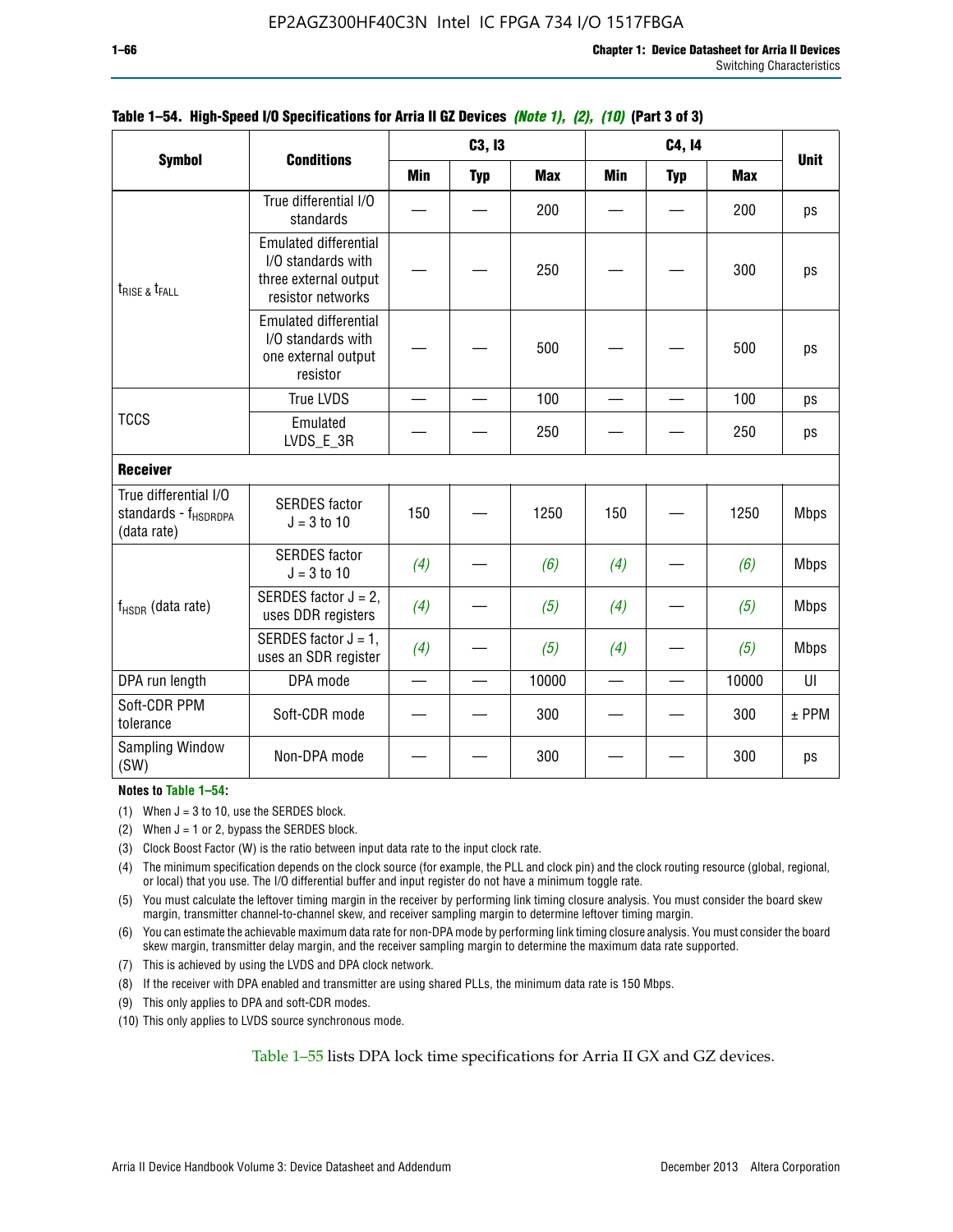| Table 1–55. DPA Lock Time Specifications for Arria II Devices <i>(Note 1), (2), (3)</i> |                         |                                                                                                           |                                                                                  |                      |  |  |  |
|-----------------------------------------------------------------------------------------|-------------------------|-----------------------------------------------------------------------------------------------------------|----------------------------------------------------------------------------------|----------------------|--|--|--|
| <b>Standard</b>                                                                         | <b>Training Pattern</b> | <b>Number of Data</b><br><b>Transitions in One</b><br><b>Repetition of the</b><br><b>Training Pattern</b> | <b>Number of</b><br><b>Repetitions per</b><br>256 Data<br><b>Transitions (4)</b> | <b>Maximum</b>       |  |  |  |
| SPI-4                                                                                   | 00000000001111111111    |                                                                                                           | 128                                                                              | 640 data transitions |  |  |  |
| Parallel Rapid I/O                                                                      | 00001111                |                                                                                                           | 128                                                                              | 640 data transitions |  |  |  |
|                                                                                         |                         |                                                                                                           |                                                                                  |                      |  |  |  |

|  | Table 1–55.  DPA Lock Time Specifications for Arria II Devices <i>(Note 1), (2), (3)</i> |  |  |
|--|------------------------------------------------------------------------------------------|--|--|
|  |                                                                                          |  |  |

**Notes to Table 1–55:**

Miscellaneous

(1) The DPA lock time is for one channel.

(2) One data transition is defined as a 0-to-1 or 1-to-0 transition.

(3) The DPA lock time stated in the table applies to both commercial and industrial grade.

(4) This is the number of repetitions for the stated training pattern to achieve the 256 data transitions.

Figure 1–5 shows the LVDS soft-CDR/DPA sinusoidal jitter tolerance specification for Arria II GZ devices at a data rate less than 1.25 Gbps and all the Arria II GX devices.

10010000 4 and 64 640 data transitions

10101010 8 8 32 640 data transitions 01010101 8 32 640 data transitions

### **Figure 1–5. LVDS Soft-CDR/DPA Sinusoidal Jitter Tolerance Specification for All Arria II GX Devices and for Arria II GZ Devices at a Data Rate less than 1.25 Gbps**

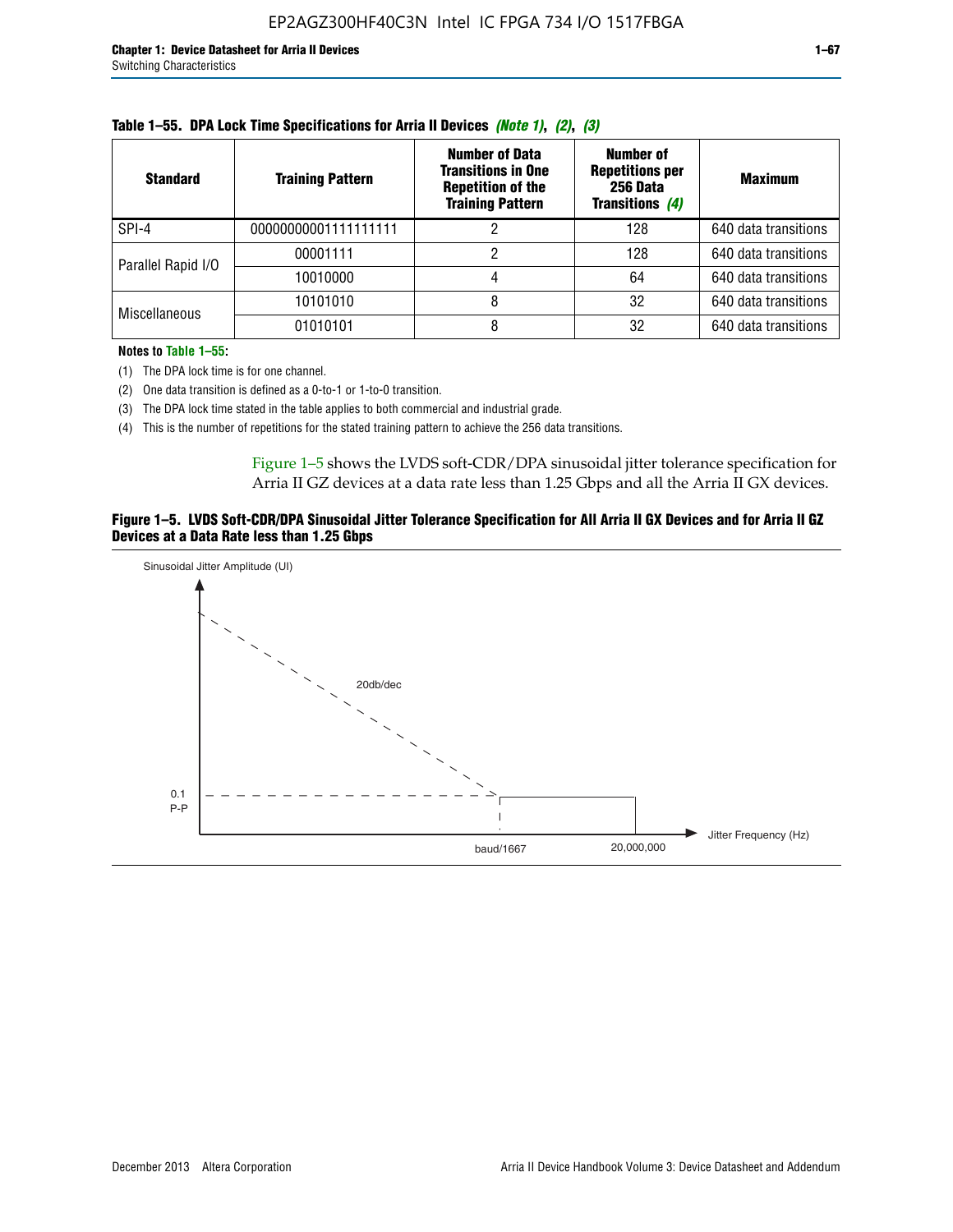Figure 1–6 shows the LVDS soft-CDR/DPA sinusoidal jitter tolerance specification for Arria II GZ devices at 1.25 Gbps data rate.





Table 1–56 lists the LVDS soft-CDR/DPA sinusoidal jitter tolerance specification for Arria II GZ devices at 1.25 Gbps data rate.

|                     |  | Table 1–56. LVDS Soft-CDR/DPA Sinusoidal Jitter Mask Values for Arria II GZ Devices at |
|---------------------|--|----------------------------------------------------------------------------------------|
| 1.25 Gbps Data Rate |  |                                                                                        |

| <b>Jitter Frequency (Hz)</b> | Sinusoidal Jitter (UI) |        |
|------------------------------|------------------------|--------|
| F1                           | 10,000                 | 25.000 |
| F2                           | 17,565                 | 25.000 |
| F3                           | 1,493,000              | 0.350  |
| F4                           | 50,000,000             | 0.350  |

## **External Memory Interface Specifications**

For the maximum clock rate supported for Arria II GX and GZ device family, refer to the [External Memory Interface Spec Estimator](http://www.altera.com/technology/memory/estimator/mem-emif-index.html) page on the Altera website.

Table 1–57 lists the external memory interface specifications for Arria II GX devices.

**Table 1–57. External Memory Interface Specifications for Arria II GX Devices (Part 1 of 2)**

| <b>Frequency</b> | <b>Frequency Range (MHz)</b> |                   |            | <b>Resolution</b> | <b>DQS Delay</b>          | Number of           |
|------------------|------------------------------|-------------------|------------|-------------------|---------------------------|---------------------|
| Mode             | C4                           | <b>13, C5, 15</b> | (°)<br>C6  |                   | <b>Buffer Mode</b><br>(1) | <b>Delay Chains</b> |
| 0                | $90 - 140$                   | 90-130            | $90 - 110$ | 22.5              | Low                       | 16                  |
|                  | 110-180                      | 110-170           | 110-150    | 30                | Low                       | 12                  |
| 2                | 140-220                      | 140-210           | 140-180    | 36                | Low                       | 10                  |
| 3                | 170-270                      | 170-260           | 170-220    | 45                | Low                       | 8                   |
| 4                | 220-340                      | 220-310           | 220-270    | 30                | High                      | 12                  |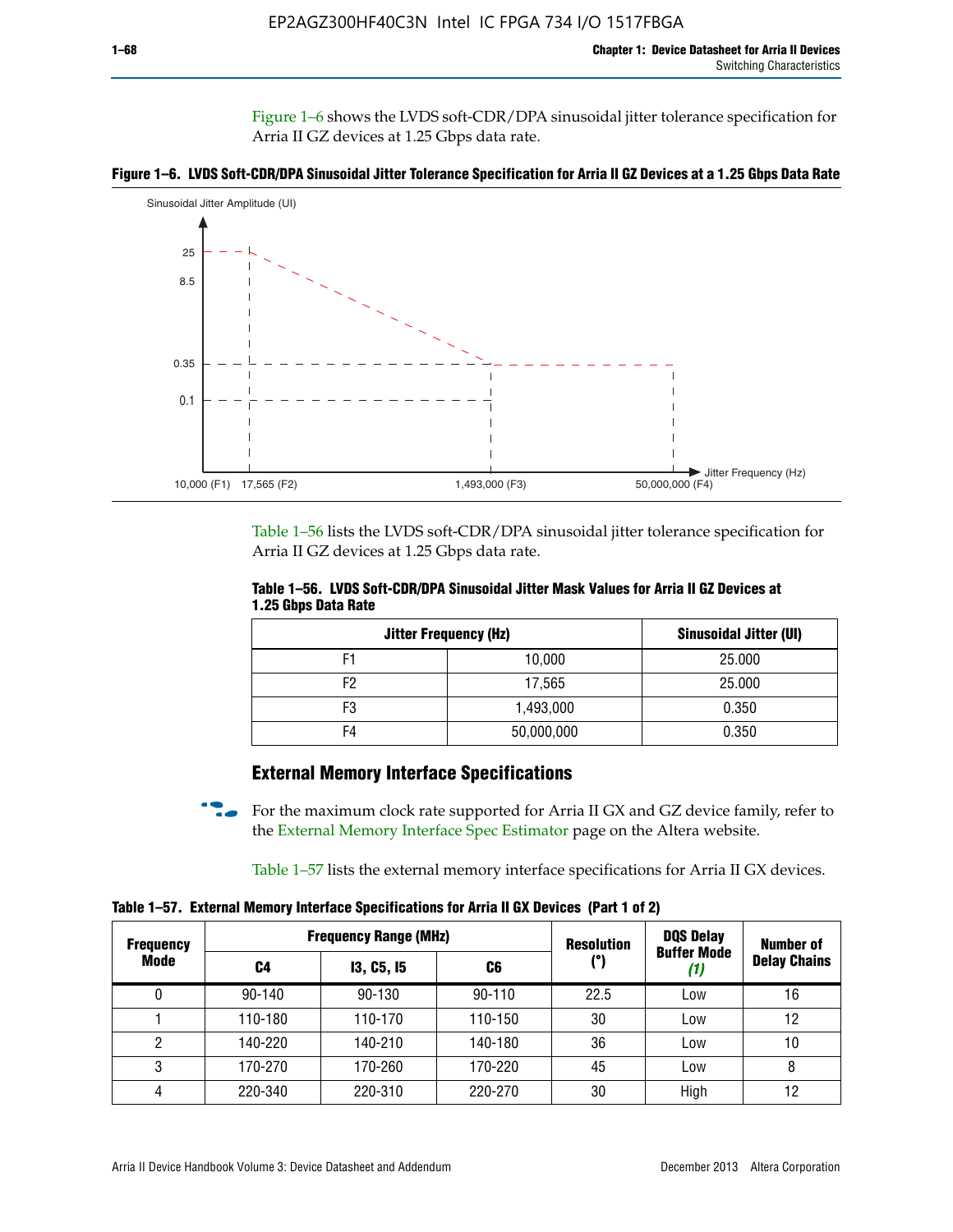| <b>Frequency</b> |         | <b>Frequency Range (MHz)</b> | <b>Resolution</b> | <b>DQS Delay</b><br><b>Buffer Mode</b> | <b>Number of</b> |                     |  |
|------------------|---------|------------------------------|-------------------|----------------------------------------|------------------|---------------------|--|
| Mode             | C4      | <b>13, C5, 15</b>            | C6                | (°)                                    | (1)              | <b>Delay Chains</b> |  |
|                  | 270-410 | 270-380                      | 270-320           | 36                                     | High             | 10                  |  |
|                  | 320-450 | 320-410                      | 320-370           | 45                                     | High             |                     |  |

**Note to Table 1–57:**

(1) Low indicates a 6-bit DQS delay setting; high indicates a 5-bit DQS delay setting.

Table 1–58 lists the DLL frequency range specifications for Arria II GZ devices.

### **Table 1–58. DLL Frequency Range Specifications for Arria II GZ Devices**

|                       | <b>Frequency Range (MHz)</b> |            |                              | <b>DOS Delay</b>          | <b>Number of</b>              |
|-----------------------|------------------------------|------------|------------------------------|---------------------------|-------------------------------|
| <b>Frequency Mode</b> | -3                           | -4         | <b>Available Phase Shift</b> | <b>Buffer Mode</b><br>(1) | <b>Delay</b><br><b>Chains</b> |
| 0                     | $90 - 130$                   | $90 - 120$ | 22.5°, 45°, 67.5°, 90°       | Low                       | 16                            |
|                       | 120-170                      | 120-160    | 30°, 60°, 90°, 120°          | Low                       | 12                            |
| 2                     | 150-210                      | 150-200    | 36°, 72°, 108°, 144°         | Low                       | 10                            |
| 3                     | 180-260                      | 180-240    | 45°, 90°, 135°, 180°         | Low                       | 8                             |
| 4                     | 240-320                      | 240-290    | 30°, 60°, 90°, 120°          | High                      | 12                            |
| 5                     | 290-380                      | 290-360    | 36°, 72°, 108°, 144°         | High                      | 10                            |
| 6                     | 360-450                      | 360-450    | 45°, 90°, 135°, 180°         | High                      | 8                             |
|                       | 470-630                      | 470-590    | 60°, 120°, 180°, 240°        | High                      | 6                             |

#### **Note to Table 1–58:**

(1) Low indicates a 6-bit DQS delay setting; high indicates a 5-bit DQS delay setting.

Table 1–59 lists the DQS phase offset delay per stage for Arria II GX devices.

|  | Table 1–59.  DQS Phase Offset Delay Per Setting for Arria II GX Devices <i>(Note 1), (2), (3)</i> |  |  |
|--|---------------------------------------------------------------------------------------------------|--|--|
|  |                                                                                                   |  |  |

| <b>Speed Grade</b> | Min  | <b>Max</b> | <b>Unit</b> |
|--------------------|------|------------|-------------|
| C4                 | ن. ا | 13.0       | ps          |
| 13, C5, I5         | 7.U  | 15.0       | ps          |
| C6                 | 8.5  | 18.0       | ps          |

**Notes to Table 1–59:**

(1) The valid settings for phase offset are -64 to +63 for frequency modes 0 to 3 and -32 to +31 for frequency modes 4 to 5.

(2) The typical value equals the average of the minimum and maximum values.

(3) The delay settings are linear.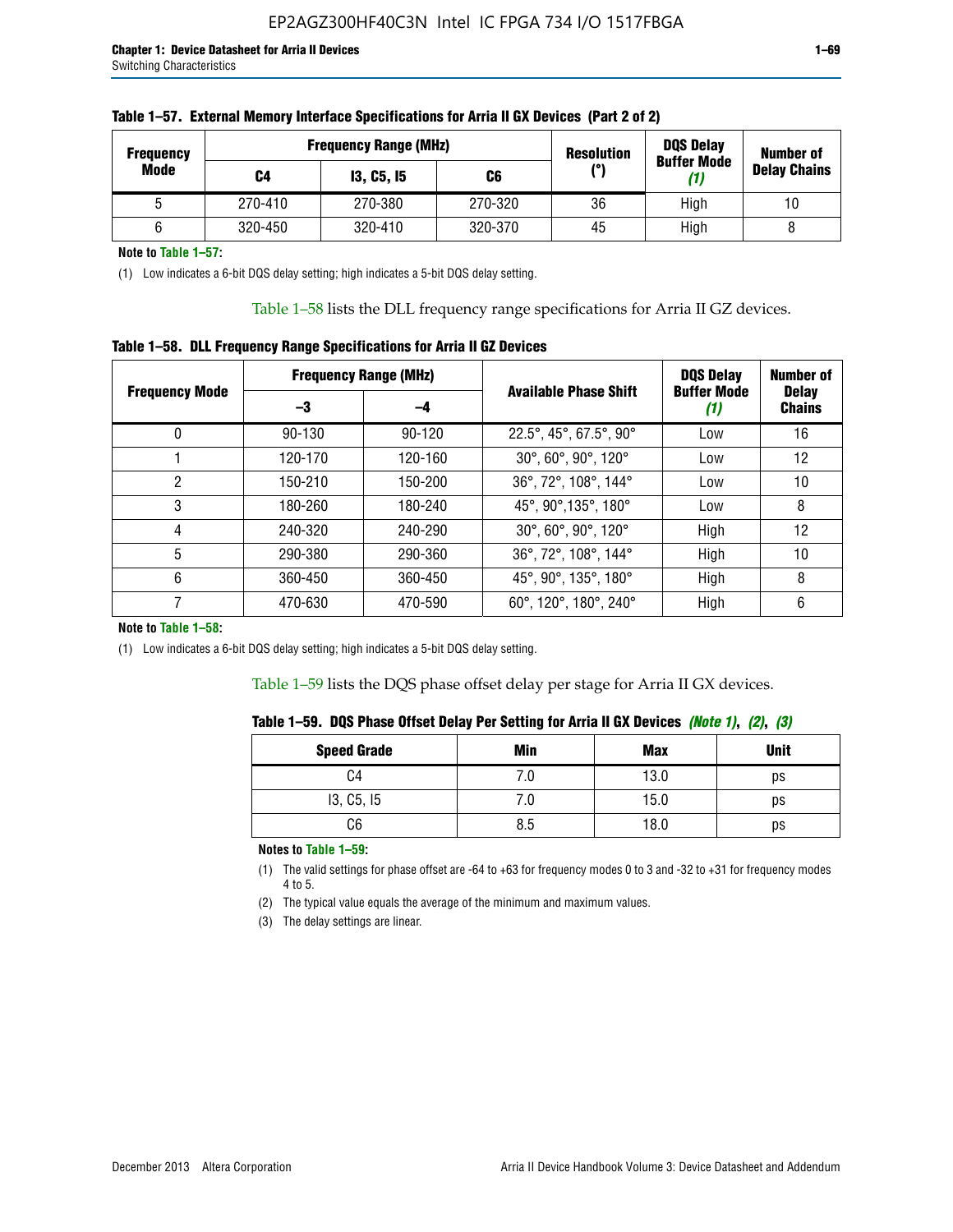Table 1–60 lists the DQS phase shift error for Arria II GX devices.

|                  | Table 1–60. DQS Phase Shift Error Specification for DLL-Delayed Clock ( $t_{\text{DOS PSERR}}$ ) for Arria II GX |  |
|------------------|------------------------------------------------------------------------------------------------------------------|--|
| Devices (Note 1) |                                                                                                                  |  |

| <b>Number of DQS Delay Buffer</b> | C <sub>4</sub> | I3, C5, I5 | C6  | <b>Unit</b> |
|-----------------------------------|----------------|------------|-----|-------------|
|                                   | 26             | 30         | 36  | ps          |
| റ                                 | 52             | 60         | 72  | ps          |
| 3                                 | 78             | 90         | 108 | ps          |
|                                   | 104            | 120        | 144 | ps          |

**Note to Table 1–60:**

(1) This error specification is the absolute maximum and minimum error. For example, skew on three DQS delay buffers in a C4 speed grade is  $\pm$  78 ps or  $\pm$  39 ps.

Table 1–61 lists the DQS phase shift error for Arria II GZ devices.

|                         |  | Table 1–61.DQS Phase Shift Error Specification for DLL-Delayed Clock (t <sub>oos PsERR</sub> ) for Arria II GZ |
|-------------------------|--|----------------------------------------------------------------------------------------------------------------|
| Devices <i>(Note 1)</i> |  |                                                                                                                |

| <b>Number of DQS Delay Buffer</b> | -3  |     | <b>Unit</b> |
|-----------------------------------|-----|-----|-------------|
|                                   | 28  | 30  | ps          |
|                                   | 56  | 60  | ps          |
| O                                 | 84  | 90  | ps          |
|                                   | 112 | 120 | ps          |

**Note to Table 1–61:**

(1) This error specification is the absolute maximum and minimum error. For example, skew on three DQS delay buffers in a 3 speed grade is  $\pm$  84 ps or  $\pm$  42 ps.

Table 1–62 lists the memory output clock jitter specifications for Arria II GX devices.

**Table 1–62. Memory Output Clock Jitter Specification for Arria II GX Devices** *(Note 1)***,** *(2)***,** *(3)*

| <b>Parameter</b>                | Clock          |                      |        | -5<br>-4   |        |            | -6         |            | <b>Unit</b> |
|---------------------------------|----------------|----------------------|--------|------------|--------|------------|------------|------------|-------------|
|                                 | <b>Network</b> | <b>Symbol</b>        | Min    | <b>Max</b> | Min    | <b>Max</b> | <b>Min</b> | <b>Max</b> |             |
| Clock period jitter             | Global         | $L$ JIT(per)         | $-100$ | 100        | $-125$ | 125        | $-125$     | 125        | ps          |
| Cycle-to-cycle period<br>jitter | Global         | $L_{\text{JIT(cc)}}$ | $-200$ | 200        | $-250$ | 250        | $-250$     | 250        | ps          |
| Duty cycle jitter               | Global         | $L$ JIT $(du$ ty $)$ | $-100$ | 100        | $-125$ | 125        | $-125$     | 125        | ps          |

**Notes to Table 1–62:**

(1) The memory output clock jitter measurements are for 200 consecutive clock cycles, as specified in the JEDEC DDR2/DDR3 SDRAM standard.

(2) The clock jitter specification applies to memory output clock pins generated using DDIO circuits clocked by a PLL output routed on a global clock network.

(3) The memory output clock jitter stated in Table  $1-62$  is applicable when an input jitter of 30 ps is applied.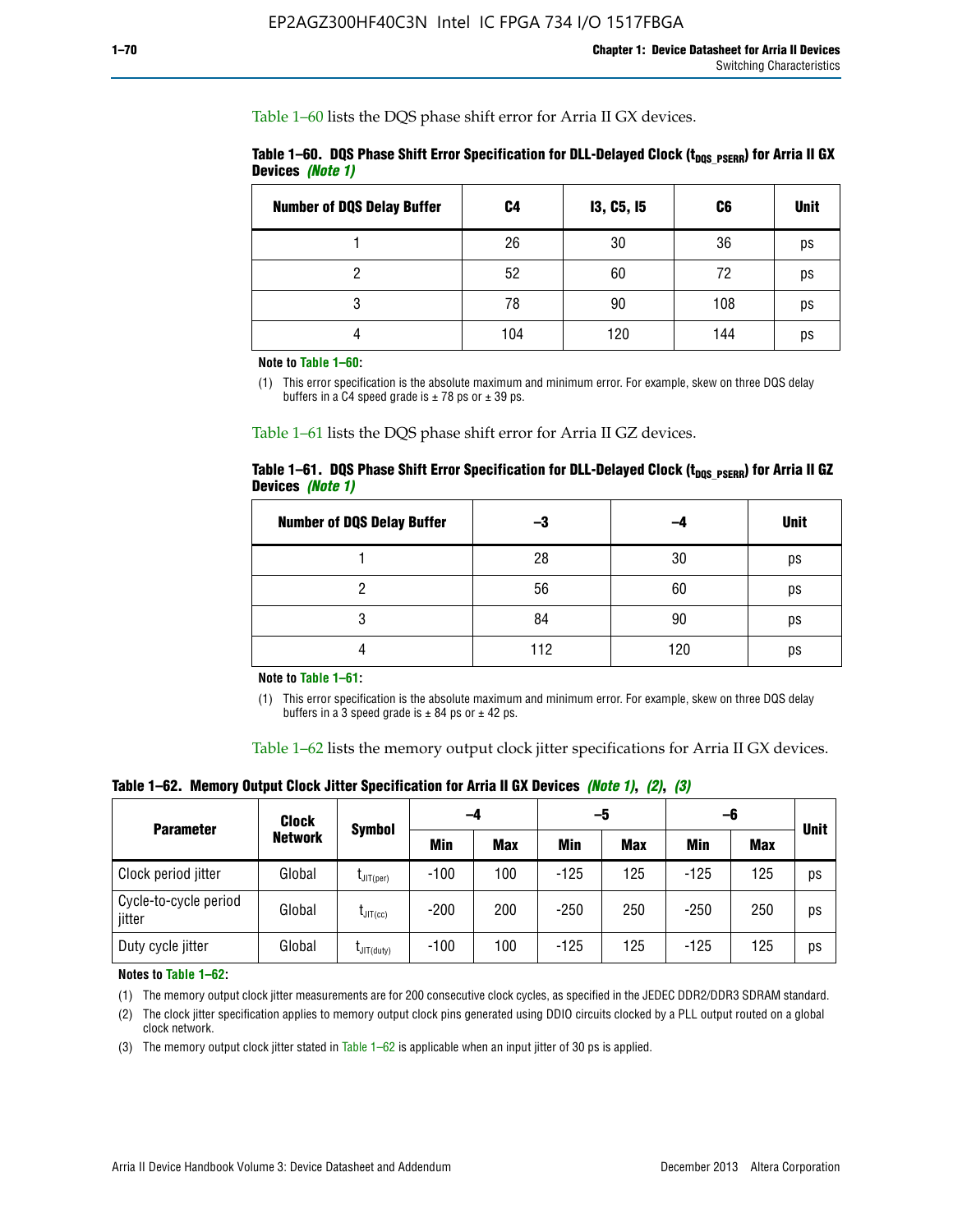Table 1–63 lists the memory output clock jitter specifications for Arria II GZ devices.

|                              | <b>Clock</b>   | <b>Symbol</b>          |         | -3         | -4      | <b>Unit</b> |    |
|------------------------------|----------------|------------------------|---------|------------|---------|-------------|----|
| <b>Parameter</b>             | <b>Network</b> |                        | Min     | <b>Max</b> | Min     | Max         |    |
| Clock period jitter          | Regional       | $t_{\text{JIT(per)}}$  | -55     | 55         | -55     | 55          | ps |
| Cycle-to-cycle period jitter | Regional       | $t_{\text{JIT(cc)}}$   | $-110$  | 110        | $-110$  | 110         | ps |
| Duty cycle jitter            | Regional       | $t_{\text{JIT(duty)}}$ | $-82.5$ | 82.5       | $-82.5$ | 82.5        | ps |
| Clock period jitter          | Global         | $t_{\text{JIT(per)}}$  | $-82.5$ | 82.5       | $-82.5$ | 82.5        | ps |
| Cycle-to-cycle period jitter | Global         | $t_{\text{JIT(cc)}}$   | $-165$  | 165        | $-165$  | 165         | ps |
| Duty cycle jitter            | Global         | $t_{\text{JIT(duty)}}$ | -90     | 90         | -90     | 90          | ps |

**Table 1–63. Memory Output Clock Jitter Specification for Arria II GZ Devices** *(Note 1)***,** *(2)***,** *(3)*

**Notes to Table 1–63:**

(1) The memory output clock jitter measurements are for 200 consecutive clock cycles, as specified in the JEDEC DDR2/DDR3 SDRAM standard.

(2) The clock jitter specification applies to memory output clock pins generated using differential signal-splitter and DDIO circuits clocked by a PLL output routed on a regional or global clock network as specified. Altera recommends using regional clock networks whenever possible.

(3) The memory output clock jitter stated in Table 1–63 is applicable when an input jitter of 30 ps is applied.

## **Duty Cycle Distortion (DCD) Specifications**

Table 1–64 lists the worst-case DCD specifications for Arria II GX devices.

| Table 1–64.  Duty Cycle Distortion on I/O Pins for Arria II GX Devices <i>(Note 1)</i> |  |  |
|----------------------------------------------------------------------------------------|--|--|
|----------------------------------------------------------------------------------------|--|--|

| <b>Symbol</b>     | C4  |            | <b>13, C5, 15</b> |            | C6  |            | <b>Unit</b>   |  |
|-------------------|-----|------------|-------------------|------------|-----|------------|---------------|--|
|                   | Min | <b>Max</b> | Min               | <b>Max</b> | Min | <b>Max</b> |               |  |
| Output Duty Cycle | 45  | 55         | 45                | 55         | 45  | 55         | $\frac{0}{0}$ |  |

**Note to Table 1–64:**

(1) The DCD specification applies to clock outputs from the PLL, global clock tree, IOE driving dedicated, and general purpose I/O pins.

Table 1–65 lists the worst-case DCD specifications for Arria II GZ devices.

**Table 1–65. Duty Cycle Distortion on I/O Pins for Arria II GZ Devices** *(Note 1)*

| <b>Symbol</b>     |     | C3, I3     | C4, 14 | <b>Unit</b> |      |  |
|-------------------|-----|------------|--------|-------------|------|--|
|                   | Min | <b>Max</b> | Min    | <b>Max</b>  |      |  |
| Output Duty Cycle | 45  | 55         | 45     | 55          | $\%$ |  |

**Note to Table 1–65:**

(1) The DCD specification applies to clock outputs from the PLL, global clock tree, IOE driving dedicated, and general purpose I/O pins.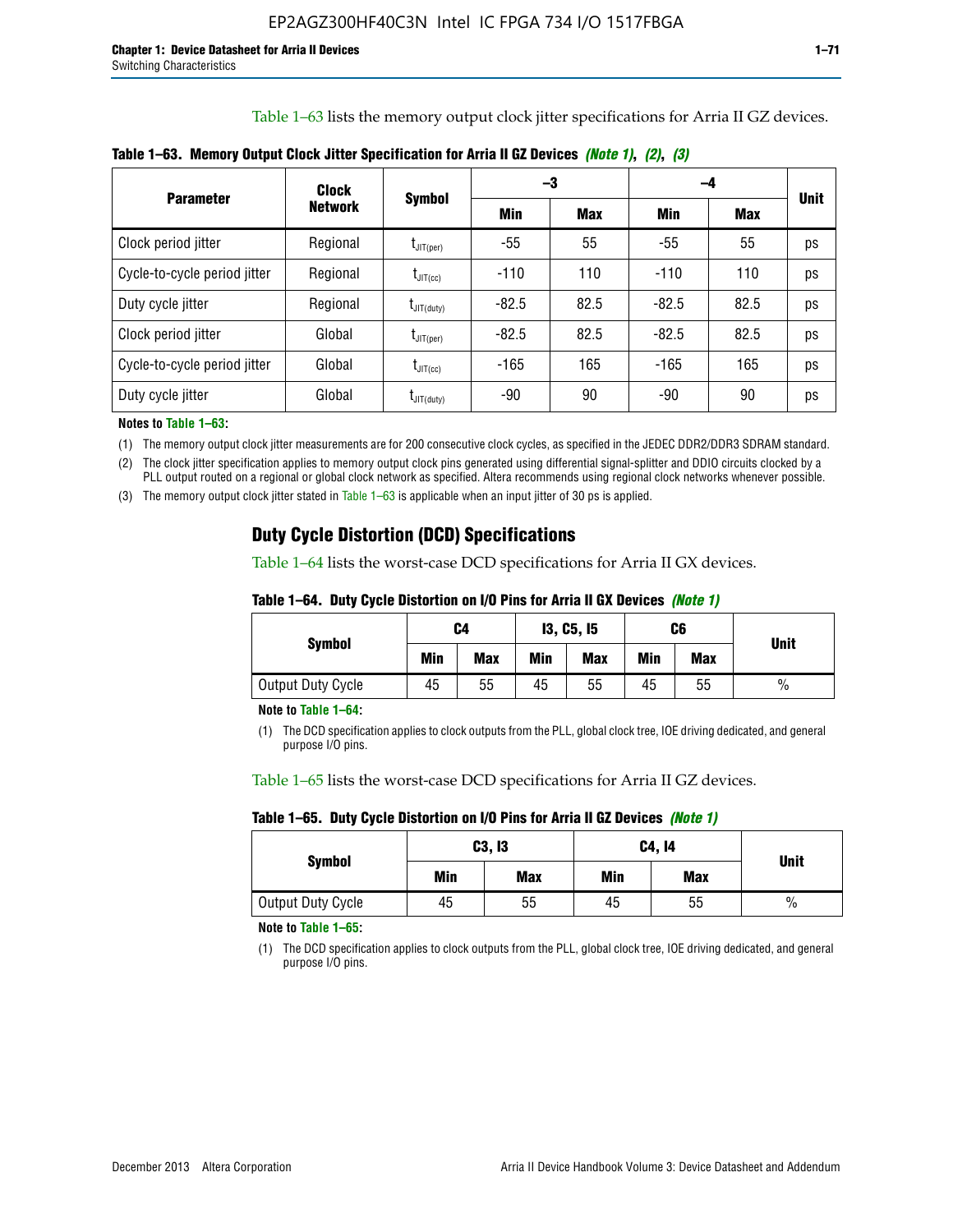### **IOE Programmable Delay**

Table 1–66 lists the delay associated with each supported IOE programmable delay chain for Arria II GX devices.

| Table 1–66. IOE Programmable Delay for Arria II GX Devices |
|------------------------------------------------------------|
|------------------------------------------------------------|

|                                                   | <b>Available</b> | <b>Minimum</b>       | <b>Maximum Offset</b> |                |                   |       |                |       |       |                |    |
|---------------------------------------------------|------------------|----------------------|-----------------------|----------------|-------------------|-------|----------------|-------|-------|----------------|----|
| <b>Parameter</b>                                  | <b>Settings</b>  | <b>Offset</b><br>(2) | <b>Fast Model</b>     |                | <b>Slow Model</b> |       |                |       |       | <b>Unit</b>    |    |
|                                                   | (1)              |                      | 13                    | C <sub>4</sub> | 15                | 13    | C <sub>4</sub> | C5    | 15    | C <sub>6</sub> |    |
| Output<br>enable pin<br>delay                     | 7                | $\mathbf 0$          | 0.413                 | 0.442          | 0.413             | 0.814 | 0.713          | 0.796 | 0.801 | 0.873          | ns |
| Delay from<br>output<br>register to<br>output pin | 7                | $\mathbf 0$          | 0.339                 | 0.362          | 0.339             | 0.671 | 0.585          | 0.654 | 0.661 | 0.722          | ns |
| Input delay<br>from pin to<br>internal cell       | 52               | $\mathbf{0}$         | 1.494                 | 1.607          | 1.494             | 2.895 | 2.520          | 2.733 | 2.775 | 2.944          | ns |
| Input delay<br>from pin to<br>input register      | 52               | $\mathbf{0}$         | 1.493                 | 1.607          | 1.493             | 2.896 | 2.503          | 2.732 | 2.774 | 2.944          | ns |
| DQS bus to<br>input register<br>delay             | 4                | $\mathbf 0$          | 0.074                 | 0.076          | 0.074             | 0.140 | 0.124          | 0.147 | 0.147 | 0.167          | ns |

**Notes to Table 1–66:**

(1) The available setting for every delay chain starts with zero and ends with the specified maximum number of settings.

(2) The minimum offset represented in the table does not include intrinsic delay.

**Table 1–67. IOE Programmable Delay for Arria II GZ Devices**

|                  | <b>Available</b> |   | <b>Maximum Offset</b>        |                   |                   |       |       |       |             |
|------------------|------------------|---|------------------------------|-------------------|-------------------|-------|-------|-------|-------------|
| <b>Parameter</b> | <b>Settings</b>  |   | <b>Minimum</b><br>Offset (2) | <b>Fast Model</b> | <b>Slow Model</b> |       |       |       | <b>Unit</b> |
| (1)              |                  |   | <b>Industrial</b>            | <b>Commercial</b> | C3                | 13    | C4    | 14    |             |
| D1               | 15               | 0 | 0.462                        | 0.505             | 0.795             | 0.801 | 0.857 | 0.864 | ns          |
| D <sub>2</sub>   | 7                | 0 | 0.234                        | 0.232             | 0.372             | 0.371 | 0.407 | 0.405 | ns          |
| D <sub>3</sub>   | 7                | 0 | 1.700                        | 1.769             | 2.927             | 2.948 | 3.157 | 3.178 | ns          |
| D4               | 15               | 0 | 0.508                        | 0.554             | 0.882             | 0.889 | 0.952 | 0.959 | ns          |
| D <sub>5</sub>   | 15               | 0 | 0.472                        | 0.500             | 0.799             | 0.817 | 0.875 | 0.882 | ns          |
| D <sub>6</sub>   | 6                | 0 | 0.186                        | 0.195             | 0.319             | 0.321 | 0.345 | 0.347 | ns          |

#### **Notes to Table 1–67:**

(1) You can set this value in the Quartus II software by selecting **D1**, **D2**, **D3**, **D4**, **D5**, and **D6** in the **Assignment Name** column.

(2) Minimum offset does not include the intrinsic delay.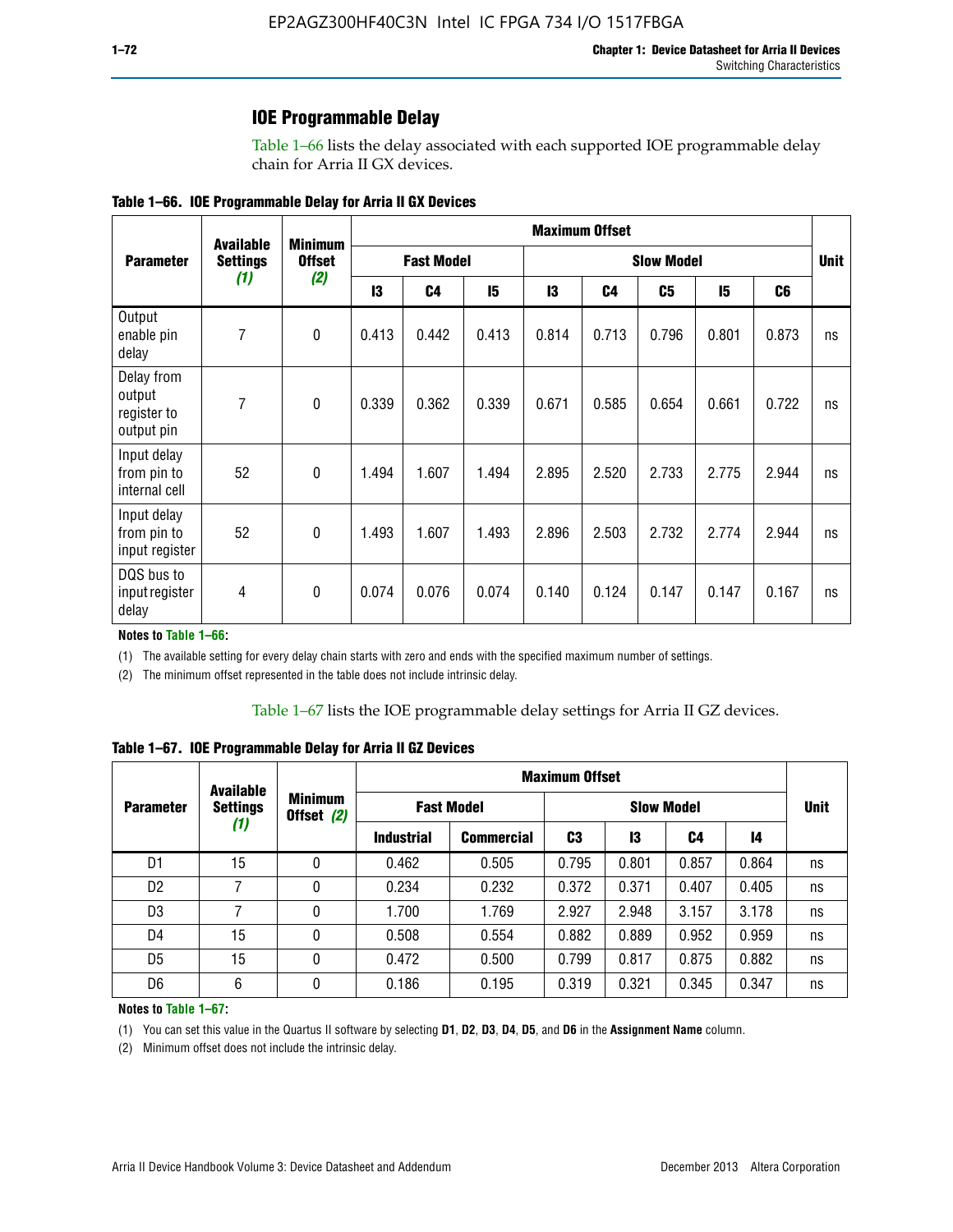# **I/O Timing**

Altera offers two ways to determine I/O timing:

- Using the Microsoft Excel-based I/O Timing.
- Using the Quartus II Timing Analyzer.

The Microsoft Excel-based I/O Timing provides pin timing performance for each device density and speed grade. The data is typically used prior to designing the FPGA to get an estimate of the timing budget as part of the link timing analysis. The Quartus II timing analyzer provides a more accurate and precise I/O timing data based on the specifics of the design after place-and-route is complete.

**f The Microsoft Excel-based I/O Timing spreadsheet is downloadable from the** [Literature: Arria II Devices](http://www.altera.com/literature/lit-arria-ii-gx.jsp) web page.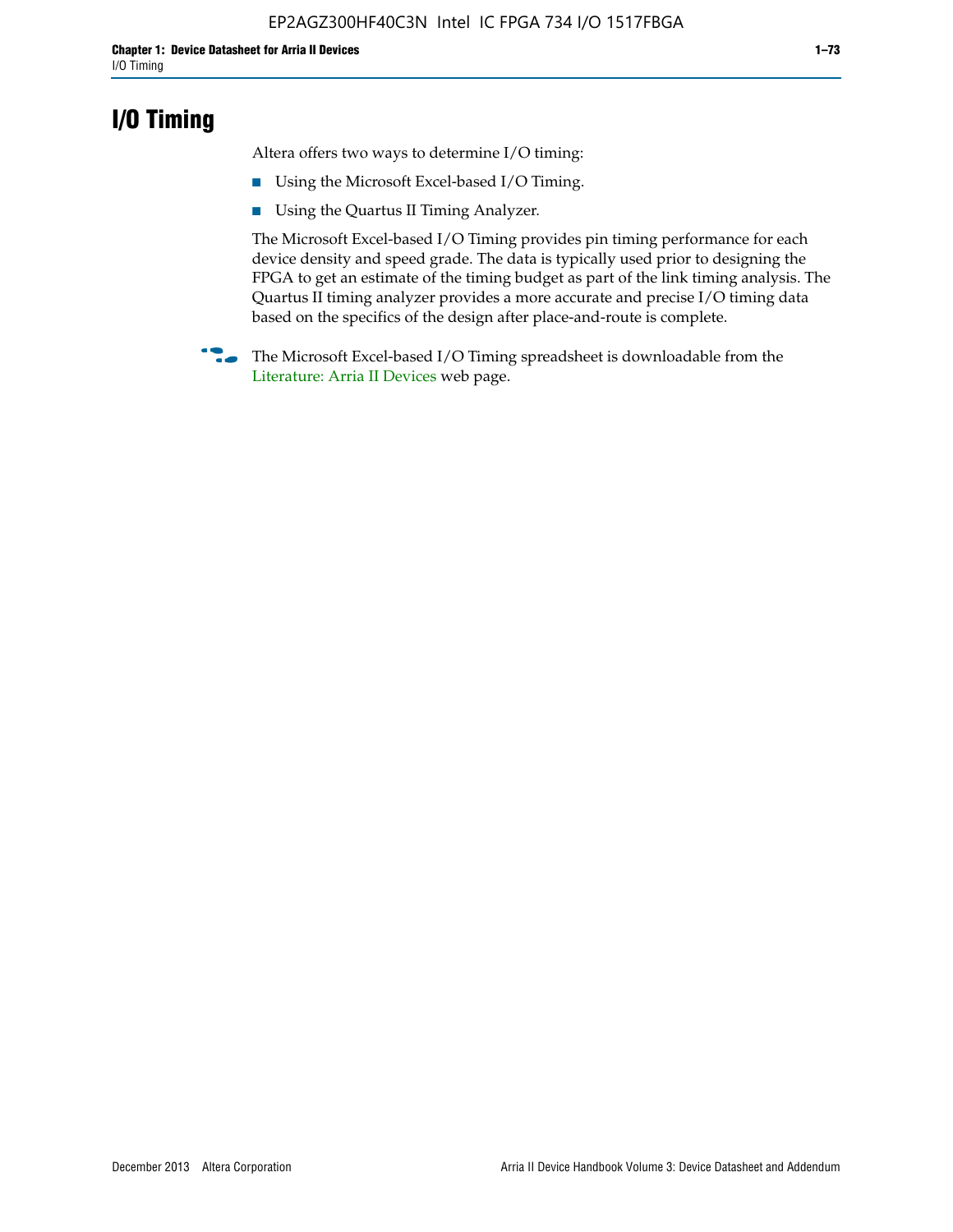# **Glossary**

Table 1–68 lists the glossary for this chapter.

**Table 1–68. Glossary (Part 1 of 4)**

| <b>Letter</b>       | <b>Subject</b>                | <b>Definitions</b>                                                                                                                                                      |
|---------------------|-------------------------------|-------------------------------------------------------------------------------------------------------------------------------------------------------------------------|
|                     |                               | Receiver Input Waveforms<br><b>Single-Ended Waveform</b><br>Positive Channel (p) = $V_{\text{IH}}$<br>$V_{ID}$<br>Negative Channel (n) = $V_{IL}$<br>$V_{CM}$<br>Ground |
| А,<br>В,<br>C,<br>D | Differential I/O<br>Standards | <b>Differential Waveform</b><br>$V_{ID}$<br>$-p - n = 0 V$<br>$\rm V_{ID}$<br>Transmitter Output Waveforms                                                              |
|                     |                               | Single-Ended Waveform<br>Positive Channel (p) = $V_{OH}$<br>$V_{OD}$<br>Negative Channel (n) = $V_{OL}$<br>$V_{CM}$<br>Ground<br><b>Differential Waveform</b>           |
|                     |                               | $\mathsf{V}_{\mathsf{OD}}$<br>$p - n = 0 V$<br>$V_{OD}$                                                                                                                 |
|                     | $f_{HSCLK}$                   | Left/Right PLL input clock frequency.                                                                                                                                   |
| E,<br>F             | $f_{\rm HSDR}$                | High-speed I/O block: Maximum/minimum LVDS data transfer rate<br>$(f_{HSDR} = 1/TUI)$ , non-DPA.                                                                        |
|                     | f <sub>HSDRDPA</sub>          | High-speed I/O block: Maximum/minimum LVDS data transfer rate<br>$(f_{HSDRDPA} = 1/TUI)$ , DPA.                                                                         |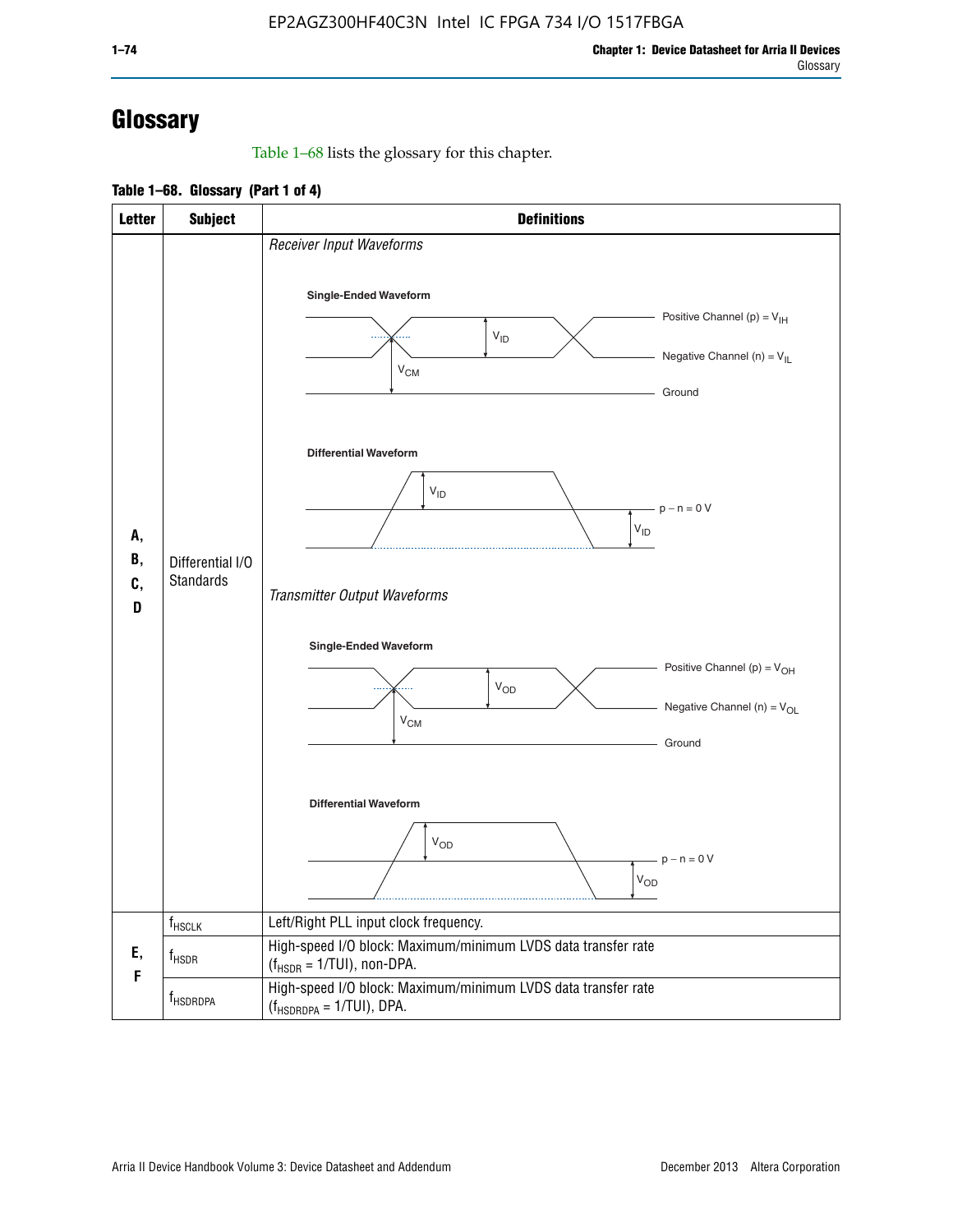### EP2AGZ300HF40C3N Intel IC FPGA 734 I/O 1517FBGA

Г

| <b>Letter</b>                   | <b>Subject</b>                       | <b>Definitions</b>                                                                                                                                                                                                                                                                                                                                                                                                                                                                                 |
|---------------------------------|--------------------------------------|----------------------------------------------------------------------------------------------------------------------------------------------------------------------------------------------------------------------------------------------------------------------------------------------------------------------------------------------------------------------------------------------------------------------------------------------------------------------------------------------------|
|                                 | J                                    | High-speed I/O block: Deserialization factor (width of parallel data bus).                                                                                                                                                                                                                                                                                                                                                                                                                         |
| G,<br>Н,<br>Ι,<br>J             | <b>JTAG Timing</b><br>Specifications | JTAG Timing Specifications:<br><b>TMS</b><br>TDI<br>t.ıcp<br>-t <sub>JCH</sub> → ← t <sub>JCL</sub><br>-∶t <sub>JPН</sub><br>t <sub>JPSU</sub><br><b>TCK</b><br>t <sub>JPZX</sub> :<br>$t_{\text{JPCO}}$<br>≠ t <sub>JPXZ</sub><br><b>TDO</b>                                                                                                                                                                                                                                                      |
| Κ,<br>L,<br>M,<br>N,<br>0,<br>P | PLL<br>Specifications                | PLL Specification parameters:<br>Diagram of PLL Specifications (1)<br><b>CLKOUT Pins</b><br>Switchover<br>fout_ext<br>CLK<br>TINPED<br>f <sub>vco</sub> /K<br><b>GCLK</b><br>fоıл<br>CP<br><b>IF</b><br>κ<br><b>FD</b><br>vco<br>punter<br>Core Clock<br>CO.C9<br>(2)<br><b>RCLK</b><br>M<br>Key<br>П<br>External Feedback<br>Reconfigurable in User Mode<br>Notes:<br>(1) CoreClock can only be fed by dedicated clock input pins or PLL outputs.<br>This is the VCO post-scale counter K.<br>(2) |
| Q,<br>R                         | $R_L$                                | Receiver differential input discrete resistor (external to the Arria II device).                                                                                                                                                                                                                                                                                                                                                                                                                   |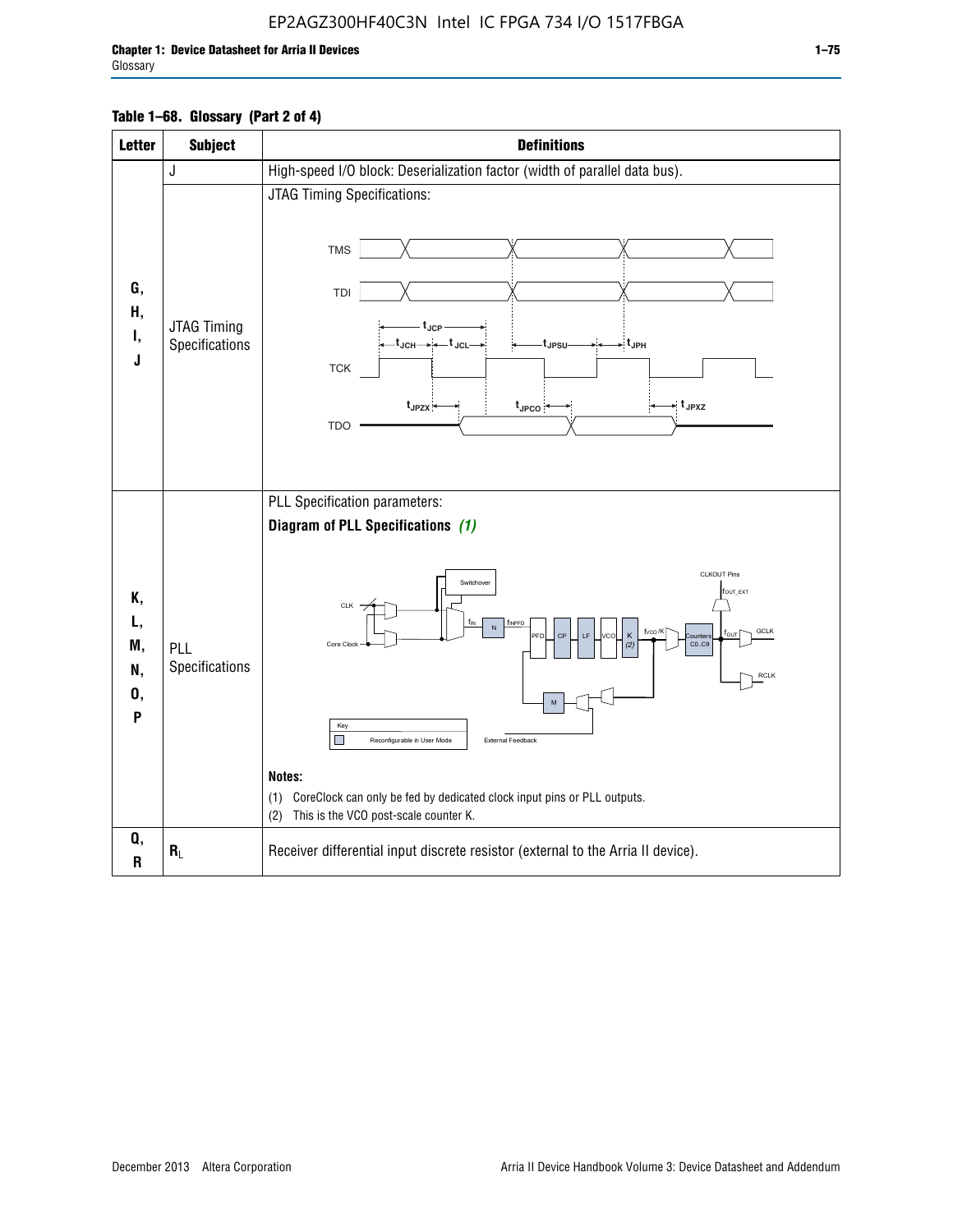### EP2AGZ300HF40C3N Intel IC FPGA 734 I/O 1517FBGA

### **Table 1–68. Glossary (Part 3 of 4)**

| <b>Letter</b> | <b>Subject</b>                                        | <b>Definitions</b>                                                                                                                                                                                                                                                                                                                                                                                                                                                                                                                                                                                                                                                                                                                                                                                                                                                                                                            |  |  |  |  |  |
|---------------|-------------------------------------------------------|-------------------------------------------------------------------------------------------------------------------------------------------------------------------------------------------------------------------------------------------------------------------------------------------------------------------------------------------------------------------------------------------------------------------------------------------------------------------------------------------------------------------------------------------------------------------------------------------------------------------------------------------------------------------------------------------------------------------------------------------------------------------------------------------------------------------------------------------------------------------------------------------------------------------------------|--|--|--|--|--|
|               |                                                       | The period of time during which the data must be valid in order to capture it correctly. The setup<br>and hold times determine the ideal strobe position within the sampling window:<br><b>Timing Diagram</b>                                                                                                                                                                                                                                                                                                                                                                                                                                                                                                                                                                                                                                                                                                                 |  |  |  |  |  |
|               | SW (sampling<br>window)                               | <b>Bit Time</b>                                                                                                                                                                                                                                                                                                                                                                                                                                                                                                                                                                                                                                                                                                                                                                                                                                                                                                               |  |  |  |  |  |
|               |                                                       | Sampling Window<br>0.5 x TCCS<br><b>RSKM</b><br><b>RSKM</b><br>0.5 x TCCS<br>(SW)                                                                                                                                                                                                                                                                                                                                                                                                                                                                                                                                                                                                                                                                                                                                                                                                                                             |  |  |  |  |  |
| S             | Single-ended<br>Voltage<br>Referenced I/O<br>Standard | The JEDEC standard for SSTL and HSTL I/O standards define both the AC and DC input signal<br>values. The AC values indicate the voltage levels at which the receiver must meet its timing<br>specifications. The DC values indicate the voltage levels at which the final logic state of the<br>receiver is unambiguously defined. After the receiver input has crossed the AC value, the receiver<br>changes to the new logic state.<br>The new logic state is then maintained as long as the input stays beyond the AC threshold. This<br>approach is intended to provide predictable receiver timing in the presence of input waveform<br>ringing:<br>Single-Ended Voltage Referenced I/O Standard<br>$V_{\text{CCIO}}$<br>----------------------------<br>$\nabla_{\!\!\scriptscriptstyle\rm OH}$<br>$V_{H(AC)}$<br>$V_{IH(DC)}$<br>V <sub>REF</sub><br>VIL(DC)<br>$V_{IL(AC)}$<br>$V_{\Omega}$<br>$\rm\overline{V_{SS}}$ |  |  |  |  |  |
|               | $t_{\rm C}$                                           | High-speed receiver and transmitter input and output clock period.                                                                                                                                                                                                                                                                                                                                                                                                                                                                                                                                                                                                                                                                                                                                                                                                                                                            |  |  |  |  |  |
| $\mathbf{T}$  | <b>TCCS</b><br>(channel-to-<br>channel-<br>skew)      | The timing difference between the fastest and slowest output edges, including $t_{c0}$ variation and<br>clock skew, across channels driven by the same PLL. The clock is included in the TCCS<br>measurement (refer to the Timing Diagram figure under S in this table).                                                                                                                                                                                                                                                                                                                                                                                                                                                                                                                                                                                                                                                      |  |  |  |  |  |
|               | $t_{\text{DUTY}}$                                     | High-speed I/O block: Duty cycle on the high-speed transmitter output clock.<br><b>Timing Unit Interval (TUI)</b><br>The timing budget allowed for skew, propagation delays, and data sampling window.<br>(TUI = $1/($ Receiver Input Clock Frequency Multiplication Factor) = $t_c/w$ )                                                                                                                                                                                                                                                                                                                                                                                                                                                                                                                                                                                                                                      |  |  |  |  |  |
|               | $t_{FALL}$                                            | Signal high-to-low transition time (80-20%)                                                                                                                                                                                                                                                                                                                                                                                                                                                                                                                                                                                                                                                                                                                                                                                                                                                                                   |  |  |  |  |  |
|               | $t_{\text{INCCJ}}$                                    | Cycle-to-cycle jitter tolerance on the PLL clock input.                                                                                                                                                                                                                                                                                                                                                                                                                                                                                                                                                                                                                                                                                                                                                                                                                                                                       |  |  |  |  |  |
|               | $t_{\text{OUTPJ\_10}}$                                | Period jitter on the general purpose I/O driven by a PLL.                                                                                                                                                                                                                                                                                                                                                                                                                                                                                                                                                                                                                                                                                                                                                                                                                                                                     |  |  |  |  |  |
|               | t <sub>outpj_dc</sub>                                 | Period jitter on the dedicated clock output driven by a PLL.                                                                                                                                                                                                                                                                                                                                                                                                                                                                                                                                                                                                                                                                                                                                                                                                                                                                  |  |  |  |  |  |
|               | $t_{\text{RISE}}$                                     | Signal low-to-high transition time (20-80%).                                                                                                                                                                                                                                                                                                                                                                                                                                                                                                                                                                                                                                                                                                                                                                                                                                                                                  |  |  |  |  |  |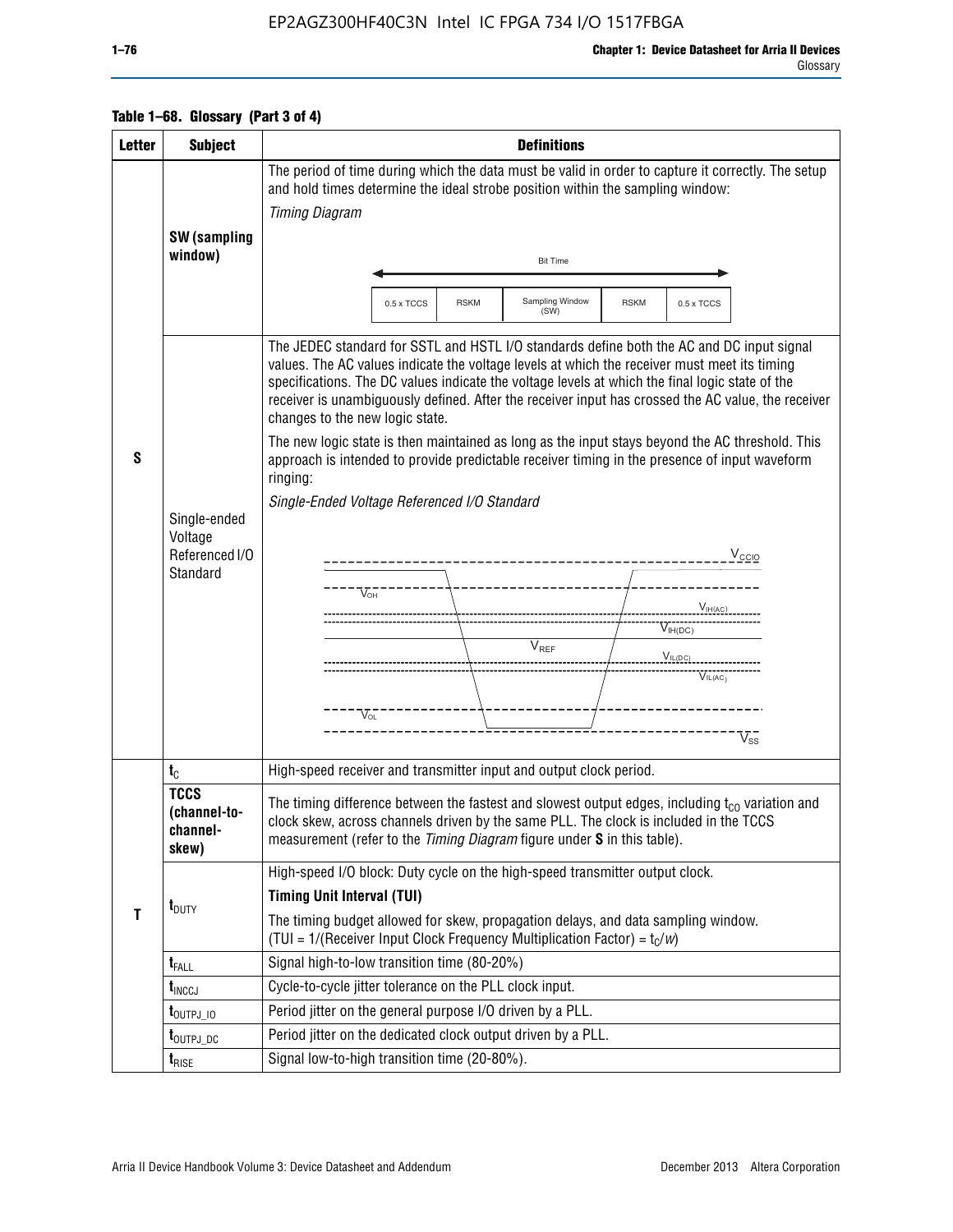#### **Table 1–68. Glossary (Part 4 of 4)**

| <b>Letter</b> | <b>Subject</b>       | <b>Definitions</b>                                                                                                                                                   |
|---------------|----------------------|----------------------------------------------------------------------------------------------------------------------------------------------------------------------|
|               | $V_{CM(DC)}$         | DC common mode input voltage.                                                                                                                                        |
|               | V <sub>ICM</sub>     | Input common mode voltage: The common mode of the differential signal at the receiver.                                                                               |
|               | $V_{ID}$             | Input differential voltage swing: The difference in voltage between the positive and<br>complementary conductors of a differential transmission at the receiver.     |
|               | $V_{\text{DIF(AC)}}$ | AC differential input voltage: Minimum AC input differential voltage required for switching.                                                                         |
|               | $V_{\text{DIF(DC)}}$ | DC differential input voltage: Minimum DC input differential voltage required for switching.                                                                         |
| U,            | $V_{\text{IH}}$      | Voltage input high: The minimum positive voltage applied to the input which is accepted by the<br>device as a logic high.                                            |
| $\mathbf V$   | $V_{\text{IH(AC)}}$  | High-level AC input voltage.                                                                                                                                         |
|               | $V_{H(DC)}$          | High-level DC input voltage.                                                                                                                                         |
|               | $V_{\text{IL}}$      | Voltage input low: The maximum positive voltage applied to the input which is accepted by the<br>device as a logic low.                                              |
|               | $V_{IL(AC)}$         | Low-level AC input voltage.                                                                                                                                          |
|               | $V_{IL(DC)}$         | Low-level DC input voltage.                                                                                                                                          |
|               | $V_{OCM}$            | Output common mode voltage: The common mode of the differential signal at the transmitter.                                                                           |
|               | $V_{OD}$             | Output differential voltage swing: The difference in voltage between the positive and<br>complementary conductors of a differential transmission at the transmitter. |
| W,            |                      |                                                                                                                                                                      |
| Χ,            | W                    | High-speed I/O block: The clock boost factor.                                                                                                                        |
| Y.            |                      |                                                                                                                                                                      |
| Z             |                      |                                                                                                                                                                      |

# **Document Revision History**

Table 1–69 lists the revision history for this chapter.

**Table 1–69. Document Revision History (Part 1 of 2)**

| <b>Date</b>      | <b>Version</b> | <b>Changes</b>                                                                                                                |
|------------------|----------------|-------------------------------------------------------------------------------------------------------------------------------|
| December 2013    | 4.4            | Updated Table $1-34$ and Table $1-35$ .                                                                                       |
|                  |                | ■ Updated the $V_{CCH GXBL/R}$ operating conditions in Table 1–6.                                                             |
|                  | 4.3            | ■ Finalized Arria II GZ information in Table $1-20$ .                                                                         |
| <b>July 2012</b> |                | $\blacksquare$ Added BLVDS specification in Table 1-32 and Table 1-33.                                                        |
|                  |                | <b>Updated input and output waveforms in Table 1–68.</b>                                                                      |
| December 2011    | 4.2            | $\blacksquare$ Updated Table 1-32, Table 1-33, Table 1-34, Table 1-35, Table 1-40, Table 1-41,<br>Table 1-54, and Table 1-67. |
|                  |                | $\blacksquare$ Minor text edits.                                                                                              |
|                  |                | $\blacksquare$ Added Table 1–60.                                                                                              |
|                  |                | Updated Table 1-32, Table 1-33, Table 1-38, Table 1-41, and Table 1-61.                                                       |
| June 2011        | 4.1            | ■ Updated the "Switching Characteristics" section introduction.                                                               |
|                  |                | Minor text edits.                                                                                                             |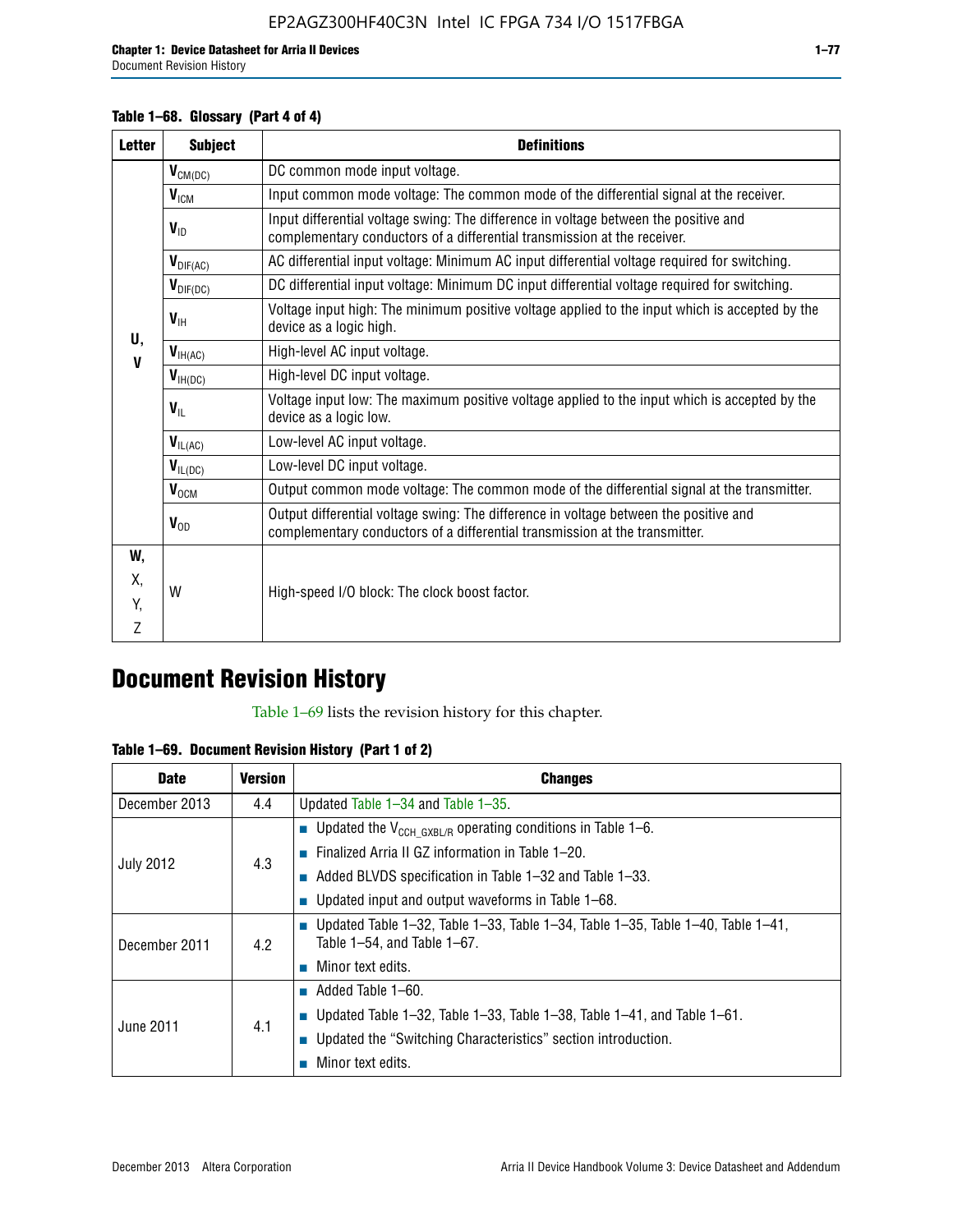#### **Table 1–69. Document Revision History (Part 2 of 2)**

| <b>Date</b>      | <b>Version</b> | <b>Changes</b>                                                                                                                                                                                                  |
|------------------|----------------|-----------------------------------------------------------------------------------------------------------------------------------------------------------------------------------------------------------------|
|                  |                | Added Arria II GZ information.                                                                                                                                                                                  |
|                  |                | $\blacksquare$ Added Table 1–61 with Arria II GX information.                                                                                                                                                   |
| December 2010    | 4.0            | $\blacksquare$ Updated Table 1-1, Table 1-2, Table 1-5, Table 1-6, Table 1-7, Table 1-11, Table 1-35,<br>Table 1-37, Table 1-40, Table 1-42, Table 1-44, Table 1-45, Table 1-57, Table 1-61, and<br>Table 1-63. |
|                  |                | $\blacksquare$ Updated Figure 1-5.                                                                                                                                                                              |
|                  |                | Updated for the Quartus II version 10.0 release.                                                                                                                                                                |
|                  |                | $\blacksquare$ Updated the first paragraph for searchability.                                                                                                                                                   |
|                  |                | $\blacksquare$ Minor text edits.                                                                                                                                                                                |
|                  |                | Updated Table 1-1, Table 1-4, Table 1-16, Table 1-19, Table 1-21, Table 1-23,<br>Table 1-25, Table 1-26, Table 1-30, and Table 1-35                                                                             |
|                  |                | $\blacksquare$ Added Table 1-27 and Table 1-29.                                                                                                                                                                 |
|                  | 3.0            | Added 13 speed grade information to Table 1-19, Table 1-21, Table 1-22, Table 1-24,<br>Table 1-25, Table 1-30, Table 1-32, Table 1-33, Table 1-34, and Table 1-35.                                              |
| <b>July 2010</b> |                | <b>Updated the "Operating Conditions" section.</b>                                                                                                                                                              |
|                  |                | Removed "Preliminary" from Table $1-19$ , Table $1-21$ , Table $1-22$ , Table $1-23$ ,<br>Table 1-24, Table 1-25, Table 1-26, Table 1-28, Table 1-30, Table 1-32, Table 1-33,<br>Table 1-34, and Figure 1-4.    |
|                  |                | $\blacksquare$ Minor text edits.                                                                                                                                                                                |
|                  | 2.3            | Updated for the Quartus II version 9.1 SP2 release:                                                                                                                                                             |
| March 2010       |                | Updated Table 1–3, Table 1–7, Table 1–19, Table 1–21, Table 1–22, Table 1–24,<br>Table 1-25 and Table 1-33.                                                                                                     |
|                  |                | • Updated "Recommended Operating Conditions" section.                                                                                                                                                           |
|                  |                | $\blacksquare$ Minor text edits.                                                                                                                                                                                |
| February 2010    | 2.2            | Updated Table 1-19.                                                                                                                                                                                             |
|                  |                | Updated for Arria II GX v9.1 SP1 release:                                                                                                                                                                       |
| February 2010    | 2.1            | Updated Table 1–19, Table 1–23, Table 1–28, Table 1–30, and Table 1–33.                                                                                                                                         |
|                  |                | $\blacksquare$ Added Figure 1-5.                                                                                                                                                                                |
|                  |                | $\blacksquare$ Minor text edits.                                                                                                                                                                                |
|                  |                | Updated for Arria II GX v9.1 release:                                                                                                                                                                           |
|                  |                | <b>Updated Table 1–1, Table 1–4, Table 1–13, Table 1–14, Table 1–19, Table 1–15,</b><br>Table 1-22, Table 1-24, and Table 1-28.                                                                                 |
| November 2009    | 2.0            | $\blacksquare$ Added Table 1-6 and Table 1-33.                                                                                                                                                                  |
|                  |                | Added "Bus Hold" on page 1-5.                                                                                                                                                                                   |
|                  |                | Added "IOE Programmable Delay" section.                                                                                                                                                                         |
|                  |                | Minor text edit.                                                                                                                                                                                                |
| <b>June 2009</b> |                | <b>Updated Table 1–1, Table 1–3, Table 1–7, Table 1–8, Table 1–18, Table 1–23, Table 1–25,</b><br>Table 1-26, Table 1-29, Table 1-30, Table 1-31, Table 1-32, and Table 1-33.                                   |
|                  | 1.2            | Added Table 1-32.                                                                                                                                                                                               |
|                  |                | Updated Equation 1-1.<br>п                                                                                                                                                                                      |
| March 2009       | 1.1            | Added "I/O Timing" section.                                                                                                                                                                                     |
| February 2009    | 1.0            | Initial release.                                                                                                                                                                                                |